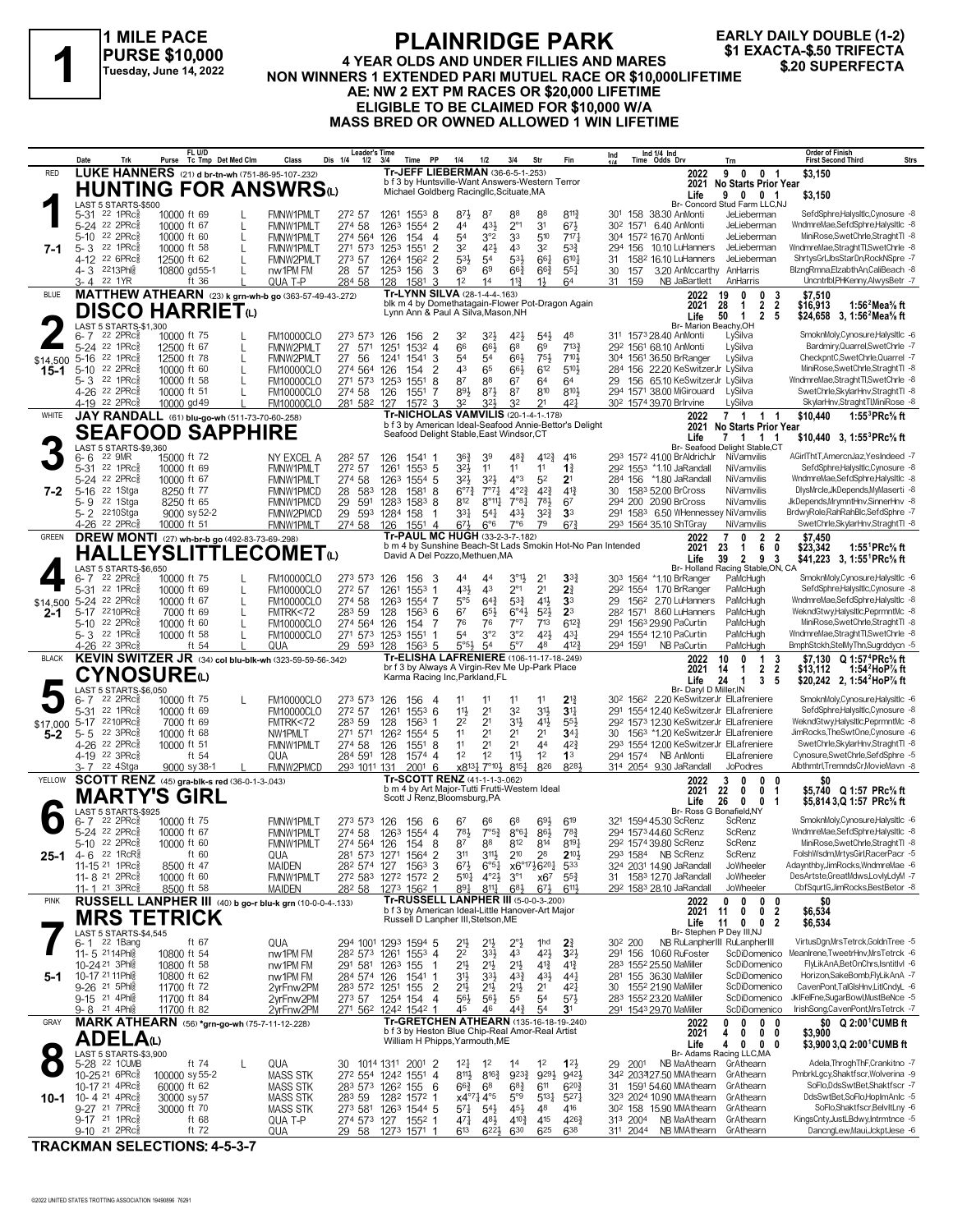**1 MILE PACE PURSE \$12,500 Tuesday, June 14, 2022**

#### **PLAINRIDGE PARK 5 YEAR OLDS AND UNDER FILLIES AND MARES NON WINNERS 2 EXACTA-\$.50 TRIFECTA**<br>
Tuesday, June 14, 2022 NON WINNERS 2 EXTENDED PARI MUTUEL RACES OR \$20,000 LIFETIME<br>
A EL NIM 4 EXT PM BACES OR \$40,000 LIFETIME **AE: NW 4 EXT PM RACES OR \$40,000 LIFETIME ELIGIBLE TO BE CLAIMED FOR \$12,500 W/A MASS BRED, 100% MA OWNED, NW L/3 ALLOWED 1 WIN LIFEFTIME 2ND HALF EARLY DOUBLE**

|                              | Date     | Trk                                                     |                             | FL U/D<br>Purse Tc Tmp Det Med Clm                                                       | Class                                 | <b>Leader's Time</b><br>Dis 1/4<br>$1/2$ $3/4$                   |              | Time PP                                                                                                          | 1/4                                                      | 1/2                                     | 3/4                                                | Str                                | Fin                                    | Ind<br>11A                                                             |                                 | Ind 1/4 Ind<br>Time Odds Drv                                                             | Trn                                                                                      | <b>Order of Finish</b><br><b>Strs</b><br><b>First Second Third</b>                                                                     |
|------------------------------|----------|---------------------------------------------------------|-----------------------------|------------------------------------------------------------------------------------------|---------------------------------------|------------------------------------------------------------------|--------------|------------------------------------------------------------------------------------------------------------------|----------------------------------------------------------|-----------------------------------------|----------------------------------------------------|------------------------------------|----------------------------------------|------------------------------------------------------------------------|---------------------------------|------------------------------------------------------------------------------------------|------------------------------------------------------------------------------------------|----------------------------------------------------------------------------------------------------------------------------------------|
| <b>RED</b>                   |          |                                                         |                             | JAY RANDALL (61) blu-go-wh (511-73-70-60-.258)                                           |                                       |                                                                  |              | <b>Tr-DAVID CROCHERE (50-2-5-7-142)</b><br>b m 4 by Roll With Joe-Rocknroll Allnight-Rocknroll Hanover           |                                                          |                                         |                                                    |                                    |                                        |                                                                        |                                 | 2022                                                                                     | 7<br>$0 \t10$                                                                            | \$3,977                                                                                                                                |
|                              |          |                                                         |                             | <b>GO ALL NIGHT JOE</b>                                                                  |                                       |                                                                  |              | Robyn L Crochere, Sidney, ME                                                                                     |                                                          |                                         |                                                    |                                    |                                        |                                                                        |                                 | 2021<br>Life                                                                             | 5<br>18<br>1 0<br>28<br>5<br>2 0                                                         | 1:55 <sup>4</sup> $PRc$ <sup>5</sup> / <sub>8</sub> gd<br>\$17,380<br>\$21,885 3, 1:55 <sup>4</sup> PRc <sup>5</sup> / <sub>8</sub> gd |
|                              |          | LAST 5 STARTS-\$1,977<br>$6 - 7$ 22 1 PRc $\frac{5}{8}$ | 12500 ft 75                 |                                                                                          | <b>FM12500CLO</b>                     | 27<br>-57                                                        |              | 1243 1542 4                                                                                                      | 32                                                       | 32                                      | 53                                                 | 52                                 | 63                                     |                                                                        |                                 | 294 155 16.90 JaRandall                                                                  | Br- Rebecca C. Burgess, NY<br>DaCrochere                                                 | DightVrgn,Quarrel,SkylarHnv -7                                                                                                         |
|                              |          | 5-31 22 2PRc                                            | 12500 ft 69                 |                                                                                          | <b>FM12500CLO</b>                     | 27<br>564                                                        | 125          | 1541 5                                                                                                           | 6 <sup>7</sup>                                           | 663                                     | 64                                                 | 643                                | $63\frac{1}{4}$                        | 29                                                                     |                                 | 1544 20.10 JaRandall                                                                     | DaCrochere                                                                               | SkylarHnv, Quarrel, WndmreMae -8                                                                                                       |
|                              |          | \$18,125 5-24 22 1PRc<br>5-16 22 1PRcs                  | 12500 ft 67<br>12500 ft 78  |                                                                                          | <b>FM12500CLO</b><br>FMNW2PMLT        | 27<br>571<br>27 56                                               | 1251<br>1241 | 1532 7<br>1541 7                                                                                                 | $7^7$<br>32                                              | $77\frac{1}{2}$<br>32                   | 79<br>42}                                          | 710<br>$42\frac{1}{2}$             | 410<br>5 <sup>2</sup>                  |                                                                        |                                 | 28 <sup>2</sup> 155 <sup>2</sup> 10.90 JaRandall<br>30 1543 4.80 YaGingras               | DaCrochere<br>DaCrochere                                                                 | Bardmiry, Quarrel, SwetChrle -7<br>CheckpntC,SwetChrle,Quarrel -7                                                                      |
| 10-1                         |          | 5-11 22 1Bang                                           | 4400 ft 73                  |                                                                                          | FMNW2250CD                            | 293 594 128                                                      |              | $1573$ 1                                                                                                         | 21}                                                      | $21\frac{1}{2}$                         | 3 <sup>2</sup>                                     | 32                                 | 43                                     |                                                                        |                                 | 294 1581 12.70 GaMosher                                                                  | DaCrochere                                                                               | WstrnStep,GoSandyGo,Bdllvlcty -6                                                                                                       |
|                              |          | 5-3 22 2PRc                                             | 12500 ft 58                 |                                                                                          | FMNW2PMLT                             | 273 572 125                                                      |              | $154^2$ 3                                                                                                        | 213                                                      | 32                                      | 44                                                 | 431                                | 46                                     |                                                                        |                                 | 294 1553 9.40 ShTGray                                                                    | DaCrochere                                                                               | SkylarHnv,SoFlo,Quarrel -8                                                                                                             |
| <b>BLUE</b>                  |          | 4-16 2210 CUMB                                          | 4000 gd57-1                 | KEVIN SWITZER JR (34) col blu-blk-wh (323-59-59-56-342)                                  | NW1500L5                              | 304 101 1301                                                     |              | $2004$ 3<br>Tr-ELISHA LAFRENIERE (106-11-17-18-249)                                                              | 11}                                                      | 211,                                    | 211                                                | 21}                                | 24 <sub>3</sub>                        |                                                                        |                                 | 311 2013 4.00 GaMosher<br>2022                                                           | DaCrochere<br>13 2 5 2                                                                   | WinngLine,GoAlNghtJ,ManhtnExp -6<br>1:55 DD% gd<br>\$28,666                                                                            |
|                              |          | QUARREL                                                 |                             |                                                                                          |                                       |                                                                  |              | b f 3 by Always B Miki-Summer Mystery-Artiscape<br>Karma Racing Inc, Parkland, FL                                |                                                          |                                         |                                                    |                                    |                                        |                                                                        |                                 |                                                                                          | 2021 No Starts Prior Year                                                                |                                                                                                                                        |
|                              |          | LAST 5 STARTS-\$12,375                                  |                             |                                                                                          |                                       |                                                                  |              |                                                                                                                  |                                                          |                                         |                                                    |                                    |                                        |                                                                        |                                 | Life                                                                                     | 13 2 5 2<br>Br- Diamond Creek Farm LLC,PA                                                | \$28,666 3, 1:55 DD% gd                                                                                                                |
|                              |          | $6 - 7$ 22 1PRc $\frac{5}{8}$<br>5-31 22 2PRc           | 12500 ft 75<br>12500 ft 69  |                                                                                          | FMNW2PMLT<br>FMNW2PMLT                | 27<br>57<br>27                                                   |              | 1243 1542 6<br>1541 8                                                                                            | 11                                                       | 11                                      | 3½<br>11                                           | 3 <sup>1</sup><br>11               | 2 <sup>1</sup><br>$2\frac{1}{2}$       |                                                                        |                                 | 294 1543 3.90 KeSwitzerJr ElLafreniere<br>291 1541 12.00 KeSwitzerJr ElLafreniere        |                                                                                          | DightVrgn,Quarrel,SkylarHnv -7<br>SkylarHnv, Quarrel, WndmreMae -8                                                                     |
|                              |          | 5-24 22 1PRc                                            | 12500 ft 67                 |                                                                                          | FMNW2PMLT                             | 564<br>27<br>571                                                 | 125<br>1251  | 1532 2                                                                                                           | 21                                                       | 2 <sup>1</sup>                          | 34                                                 | 32                                 | 2 <sup>1</sup>                         |                                                                        |                                 | 281 1533 2.10 KeSwitzerJr ElLafreniere                                                   |                                                                                          | Bardmiry, Quarrel, SwetChrle -7                                                                                                        |
| $5-2$                        |          | 5-16 22 1PRcs                                           | 12500 ft 78                 |                                                                                          | FMNW2PMLT                             | 27<br>56                                                         | 1241         | 1541<br>-5                                                                                                       | 2 <sup>1</sup>                                           | 2 <sup>1</sup>                          | 34                                                 | $3^{11}$                           | 3 <sup>1</sup>                         | 30                                                                     |                                 | 1542 5.20 KeSwitzerJr ElLafreniere                                                       |                                                                                          | CheckpntC,SwetChrle,Quarrel -7                                                                                                         |
|                              |          | 5-3 22 2PRc<br>4-26 <sup>22</sup> 3PRc <sup>3</sup>     | 12500 ft 58<br>15000 ft 51  |                                                                                          | FMNW2PMLT<br><b>FMNW4PMLT</b>         | 273 572 125<br>283 584                                           |              | 1542 6<br>1263 1552 5                                                                                            | $11\frac{1}{2}$<br>65                                    | 11<br>6°43                              | 2 <sup>1</sup><br>$6^{\circ}4$                     | $2\frac{1}{2}$<br>643              | 3 <sup>3</sup><br>$7^7$                |                                                                        |                                 | 294 155 17.60 KeSwitzerJr ElLafreniere<br>292 1564 3.10 KeSwitzerJr ElLafreniere         |                                                                                          | SkylarHnv,SoFlo,Quarrel -8<br>Mcnugget, Eyemadrem, SoFlo -7                                                                            |
|                              |          | 4-11 <sup>22</sup> 12Stga                               | 9000 ft 50                  |                                                                                          | FMNW2PMCD                             | 274 561 1253 1561 2                                              |              |                                                                                                                  | $3^{\circ}13$                                            | $3^{°2}\frac{1}{2}$                     | $6^{83}$                                           | ix7ac dnf                          |                                        |                                                                        |                                 | <b>REF JiDevaux</b>                                                                      | <b>JoPodres</b>                                                                          | Kealsland,LtsRydGrl,GnrtnSise -7                                                                                                       |
| WHITE                        |          |                                                         |                             | DREW MONTI (27) wh-br-b go (492-83-73-69-298)                                            |                                       |                                                                  |              | <b>Tr-IRWIN ROSENTHAL (80-2-12-16-.175)</b><br>b m 4 by Straight Shooting-Star Palace-Bettor's Delight           |                                                          |                                         |                                                    |                                    |                                        |                                                                        |                                 | 2022<br>2021                                                                             | 3<br>19<br>$\mathbf{0}$<br>3<br>$\overline{4}$<br>$\overline{2}$<br>29<br>$\overline{2}$ | \$21,118<br>\$27,790<br>1:51 <sup>4</sup> HoP% ft                                                                                      |
|                              |          |                                                         |                             | <b>JB'S STAR DANCER</b>                                                                  |                                       |                                                                  |              | John Di Antonio Jr, S Dennis, MA                                                                                 |                                                          |                                         |                                                    |                                    |                                        |                                                                        |                                 | Life                                                                                     | 58 3<br>8<br>6                                                                           | \$60,938 3, 1:51 <sup>4</sup> HoP% ft                                                                                                  |
|                              |          | LAST 5 STARTS-\$10,500<br>6-7 22 3PRc <sup>5</sup>      | 15000 ft 75                 |                                                                                          | FMW2-5PMLT                            | 271 552 124                                                      |              | 1534 7                                                                                                           | 32}                                                      | 32                                      | $1^{\circ}$                                        | $1\frac{1}{2}$                     | $4^{14}$                               |                                                                        |                                 | Br- John E Barnard, FL<br>301 1541 13.40 BrRanger                                        | <b>IrRosenthal</b>                                                                       | CheckpntC, MexicnHnv, CbfStrPwr -8                                                                                                     |
|                              |          | 5-31 22 4PRc<br>5-24 22 8PRc                            | 15000 ft 69<br>15000 ft 67  |                                                                                          | FMW2-5PMLT<br>FMW2-5PMLT              | 263 553 1232 1532 3<br>273 563 1243 1541 6                       |              |                                                                                                                  | 11<br>21                                                 | 2 <sup>1</sup><br>2 <sup>1</sup>        | 2 <sup>2</sup><br>2 <sup>1</sup>                   | 2 <sup>2</sup><br>$3^{11}$         | 2 <sup>1</sup><br>3 <sup>3</sup>       |                                                                        |                                 | 293 1532 4.90 BrRanger<br>293 1542 10.50 BrRanger                                        | <b>IrRosenthal</b><br><b>IrRosenthal</b>                                                 | MexicnHnv,JbsStarDn,CbfStrPwr -8<br>MisTrckst,CbfStrPwr,JbsStarDn -7                                                                   |
| $9 - 2$                      |          | 5-17 22 2PRcs                                           | 15000 ft 69                 |                                                                                          | FMW2-5PMLT                            | 274 574 1263 1554 6                                              |              |                                                                                                                  | 78                                                       | 75                                      | 76                                                 | 743                                | 6 <sup>3</sup>                         |                                                                        |                                 | 283 1562 13.10 BrRanger                                                                  | <b>IrRosenthal</b>                                                                       | ShrtysGrl,CbfStrPwr,Mcnugget -7                                                                                                        |
|                              |          | 5-10 22 8PRc                                            | 15000 ft 60                 |                                                                                          | FMW2-5PMLT                            | 264 562 1243 1542 5                                              |              |                                                                                                                  | 2 <sup>1</sup>                                           | 2 <sup>1</sup>                          | 31                                                 | $3\frac{3}{4}$                     | 2 <sup>3</sup>                         |                                                                        |                                 | 294 1543 3.50 BrRanger                                                                   | <b>IrRosenthal</b>                                                                       | SiriBlc, JbsStarDn, ShrtysGrl -7                                                                                                       |
|                              |          | 5-3 22 5PRc<br>4-26 <sup>22</sup> 3PRc3                 | 15000 ft 58<br>15000 ft 51  |                                                                                          | FMNW4PMLT<br>FMNW4PMLT                | 271 573 1254 1551<br>283 584 1263 1552 6                         |              | $\overline{2}$                                                                                                   | 65<br>32                                                 | 65<br>3°11,                             | $5^{\circ}2\frac{1}{4}$<br>$3^{\circ}1\frac{1}{2}$ | 64}<br>43                          | 3 <sup>3</sup><br>$64\frac{3}{4}$      |                                                                        |                                 | 291 1552 41.70 WDCampbell IrRosenthal<br>293 1562 2.40 WDCampbell IrRosenthal            |                                                                                          | ShrtysGrl, MexicnHnv, JbsStarDn -8<br>Mcnugget,Eyemadrem,SoFlo -7                                                                      |
| <b>GREEN</b>                 |          |                                                         |                             | MATTHEW ATHEARN (23) k grn-wh-b go (363-57-49-43-.272)                                   |                                       |                                                                  |              | Tr-GRETCHEN ATHEARN (135-16-18-19-240)                                                                           |                                                          |                                         |                                                    |                                    |                                        |                                                                        |                                 | 2022                                                                                     | 1<br>$\mathbf{2}$<br>6<br>-2                                                             | \$13,325<br>1:55 ${}^1$ PRc ${}^5\! s$ ft                                                                                              |
|                              |          |                                                         |                             | <b>SWEET CHARLIE</b>                                                                     |                                       |                                                                  |              | b f 3 by Sweet Lou-New Joez-Western Ideal<br>Linwood M Higgins, Scarborough, ME                                  |                                                          |                                         |                                                    |                                    |                                        |                                                                        |                                 | 2021<br>Life                                                                             | $\mathbf 0$<br>4<br>0<br>-1<br>10<br>$\mathbf{1}$<br>2 3                                 | \$2,525 $Q$ 2:00 <sup>3</sup> PRc <sup>5</sup> / <sub>8</sub> ft<br>\$15,850 3, 1:55 <sup>1</sup> PRc <sup>5</sup> / <sub>8</sub> ft   |
|                              |          | LAST 5 STARTS-\$8,325<br>5-31 22 2PRc <sup>5</sup>      | 12500 ft 69                 |                                                                                          | FMNW2PMLT                             | 27<br>564                                                        | 125          | $154^1$ 1x                                                                                                       | 8 <sub>dis</sub>                                         | <b>8dis</b>                             | <b>8dis</b>                                        | 8 <sub>dis</sub>                   | 846                                    |                                                                        | 2032                            | 8.20 MMAthearn GrAthearn                                                                 | Br- Linwood M Higgins, ME                                                                | SkylarHnv, Quarrel, WndmreMae -8                                                                                                       |
|                              |          | 5-24 22 1PRc                                            | 12500 ft 67                 |                                                                                          | FMNW2PMLT                             | 27<br>571                                                        | 1251         | $153^2$ 3                                                                                                        | 32                                                       | 32}                                     | $2^{\circ}$                                        | 2 <sup>1</sup>                     | 3 <sup>11</sup>                        |                                                                        | 282 1533                        | 3.20 MMAthearn                                                                           | GrAthearn                                                                                | Bardmiry, Quarrel, SwetChrle -7                                                                                                        |
|                              | 5-16     | 22 1PRc                                                 | 12500 ft 78                 |                                                                                          | FMNW2PMLT                             | 27<br>56                                                         | 1241         | 1541 1                                                                                                           | 11                                                       | 11                                      | 11                                                 | 11                                 | $2\frac{3}{4}$                         |                                                                        |                                 | 301 1542 3.50 MMAthearn                                                                  | GrAthearn                                                                                | CheckpntC,SwetChrle,Quarrel -7                                                                                                         |
| 5-1                          | $5 - 10$ | 22 2PRc3<br>5-3 22 1PRc                                 | 10000 ft 60<br>10000 ft 58  |                                                                                          | FMNW1PMLT<br>FMNW1PMLT                | 274 564 126<br>271 573 1253                                      |              | 154<br>6<br>1551<br>$\overline{4}$                                                                               | 65<br>65                                                 | $4^{\circ}3$<br>$5^{\circ}3\frac{1}{2}$ | $4^{\circ}3\frac{1}{2}$<br>$5^{\circ}4$            | 35<br>53                           | $2^{4}$<br>3 <sup>3</sup>              |                                                                        | 28 <sup>2</sup> 155<br>292 1554 | 4.90 MMAthearn<br>*.40 MMAthearn                                                         | GrAthearn<br>GrAthearn                                                                   | MiniRose,SwetChrle,StraghtTl -8<br>WndmreMae,StraghtTl,SwetChrle -8                                                                    |
|                              |          | 4-26 <sup>22</sup> 2PRc3                                | 10000 ft 51                 |                                                                                          | FMNW1PMLT                             | 274 58                                                           | 126          | 1551<br>1                                                                                                        | 323                                                      | 32                                      | 421                                                | 32                                 | 1nk                                    |                                                                        |                                 | 284 1551 15.20 MMAthearn                                                                 | GrAthearn                                                                                | SwetChrle, SkylarHnv, Straght TI -8                                                                                                    |
| <b>BLACK</b>                 |          | 4-19 22 3PRc                                            |                             | ft 54<br>JAMES HARDY (58) wh-grn-I blu (85-12-13-11-269)                                 | QUA                                   | 284 591 128                                                      |              | 1574 2<br>Tr-JOLENE ANDREWS (55-9-7-8-.283)                                                                      | 2 <sup>2</sup>                                           | 2 <sup>2</sup>                          | 213                                                | 2 <sup>2</sup>                     | 2 <sup>3</sup>                         |                                                                        | 301 1582                        | NB MMAthearn<br>2022                                                                     | GrAthearn<br>$\mathbf{0}$<br>$\mathbf{1}$<br>2                                           | Cynosure,SwetChrle,SefdSphre -5<br>\$7,500 Q 1:59 <sup>4</sup> Mea <sup>5</sup> / <sub>8</sub> ft                                      |
|                              |          |                                                         |                             | <b>ROSE RUN GALAXY</b>                                                                   |                                       |                                                                  |              | b f 3 by Racing Hill-Victoria Gallery-Western Terror                                                             |                                                          |                                         |                                                    |                                    |                                        | D Thibault, N Atlbr, MA; R Bogigian, Wrcstr, MA; J Hardy, N Atlbr, MA; |                                 | 2021                                                                                     | 2<br>0<br>0<br>4                                                                         | 1:55 <sup>2</sup> Mea% ft<br>\$8,570                                                                                                   |
|                              |          | LAST 5 STARTS-\$2,700                                   |                             |                                                                                          |                                       |                                                                  |              | J Andrews, N Atlbr, MA                                                                                           |                                                          |                                         |                                                    |                                    |                                        |                                                                        |                                 | Life                                                                                     | $11 \t2 \t1$<br>$\overline{2}$<br>Br- Rose Run Farm, OH                                  | \$16,070 2, 1:55 <sup>2</sup> Mea <sup>5</sup> / <sub>8</sub> ft                                                                       |
|                              |          | $6 - 7$ 22 1 PRc $\frac{5}{8}$<br>5-24 22 1PRcs         | 12500 ft 75<br>12500 ft 67  |                                                                                          | FMNW2PMLT<br>FMNW2PMLT                | 27 57<br>27<br>571                                               |              | 1243 1542 5<br>1251 1532 5                                                                                       | 43<br>44                                                 | 43<br>44                                | 76<br>461                                          | 74<br>48                           | $74\frac{3}{4}$<br>$6^{12}\frac{3}{4}$ |                                                                        |                                 | 293 1552 16.20 JaHardy<br>293 156 *1.90 JaHardy                                          | JoAndrews<br>JoAndrews                                                                   | DightVrgn,Quarrel,SkylarHnv -7<br>Bardmiry, Quarrel, SwetChrle -7                                                                      |
|                              | 5-1      | 2210MVR                                                 | 17500 ft 75                 |                                                                                          | <b>BSS 3F</b>                         | 281 572 1252 1532 9                                              |              |                                                                                                                  | 912                                                      | 981                                     | $8^{\circ}6\frac{1}{2}$                            | $9^{10}\frac{3}{4}$                | $9^{13}\frac{1}{4}$                    |                                                                        |                                 | 29 <sup>2</sup> 156 33.80 ChPage                                                         | RoBurke                                                                                  | WhnUKisMe,CoachKeri,PartyCrsr -9                                                                                                       |
| $7-2$                        | 4-5      | 4-19 22 6MVR<br>2211MVR§                                | 20000 ft 48<br>22500 gd54-1 |                                                                                          | <b>HACKETT 3F</b><br><b>RED OWENS</b> | 274 562 1241 1522 2<br>283 574 1253 1533 9                       |              |                                                                                                                  | $55\frac{1}{2}$<br>$3^{2}\frac{1}{2}$                    | $64\frac{1}{2}$<br>$42\frac{1}{2}$      | 85<br>$5^{21}$                                     | $77\frac{3}{4}$<br>54              | $67\frac{1}{4}$<br>3 <sup>4</sup>      |                                                                        |                                 | 283 1534 28.40 BrtMiller<br>28 <sup>2</sup> 154 <sup>2</sup> 29.10 ToHall                | RoBurke<br>RoBurke                                                                       | ColdHrtd,WhnUKisMe,Twenty -8<br>Twenty, Rocksette, Ros RnGlxy -9                                                                       |
|                              |          | 3-29 <sup>22</sup> 6MVR§                                | 15000 ft 41                 |                                                                                          | <b>RED OWENS</b>                      | 281 57                                                           |              | 1252 1544 2                                                                                                      | 33                                                       | $3^{21}$                                | 42                                                 | 421                                | $3^{13}$                               |                                                                        |                                 | 292 1551 2.40 ChPage                                                                     | RoBurke                                                                                  | Rocksette, AlwysBGgi, RosRnGlxy -7                                                                                                     |
|                              |          | 3-22 2211MVR                                            | 12000 gd52                  |                                                                                          | <b>RED OWENS</b>                      | 28 564 1243 154                                                  |              | -1<br><b>Tr-DUSTIN INGRAHAM (43-7-1-7-230)</b>                                                                   | 44                                                       | 43                                      | $3^{012}$                                          | 34                                 | $2^{5}$                                |                                                                        | 30 155                          | 3.50 ChPage                                                                              | RoBurke                                                                                  | AmyL, Ros RnGlxy, Catamaran -8                                                                                                         |
| YELLOW                       |          |                                                         |                             | <b>SHAWN T GRAY</b> (48) r blu-wh-b go (351-52-62-49-.293)<br><b>DELIGHTFUL VIRGIN</b> W |                                       |                                                                  |              | ro m 4 by Always A Virgin-Glorious Delight-Bettor's Delight                                                      |                                                          |                                         |                                                    |                                    |                                        |                                                                        |                                 | 2022<br>2021                                                                             | 10<br>$\overline{1}$<br>$\bf{0}$<br>-1<br>29<br>3<br>5 <sub>2</sub>                      | 1:54 ${}^{2}$ PRc ${}^{5}_{8}$ ft<br>\$7,348<br>\$18,332<br>1:55'PPk% ft                                                               |
|                              |          | LAST 5 STARTS-\$7,158                                   |                             |                                                                                          |                                       |                                                                  |              | Kelly A Case, Pompano Beach, FL                                                                                  |                                                          |                                         |                                                    |                                    |                                        |                                                                        |                                 | Life                                                                                     | 47<br>$\overline{4}$<br>55<br>Br- Emerald Highlands Farm, OH                             | \$28,360 4, 1:54 <sup>2</sup> PRc <sup>5</sup> / <sub>8</sub> ft                                                                       |
|                              |          | $6 - 7$ 22 1 PRc $\frac{5}{8}$                          | 12500 ft 75                 |                                                                                          | <b>FM12500CLO</b>                     | 27 57                                                            |              | 1243 1542 2                                                                                                      | 54                                                       | $5^{\circ}3\frac{1}{2}$                 |                                                    | 23                                 | 1 <sup>1</sup>                         |                                                                        |                                 | 293 1542 17.80 ShTGray                                                                   | Dulngraham                                                                               | DightVrgn,Quarrel,SkylarHnv -7                                                                                                         |
| \$18,125                     |          | 5-31 22 2PRc <sup>5</sup><br>5-20 22 4CUMB              | 12500 ft 69<br>3600 ft 58   | L                                                                                        | <b>FM12500CLO</b><br>FMTM64           | 27 564 125 1541 7<br>28 <sup>2</sup> 591 1284 200 <sup>2</sup> 6 |              |                                                                                                                  | 78<br>$7^{10\frac{1}{2}}$ 76 <sup>1</sup> / <sub>2</sub> | $7^{\circ}7$                            | 7°5<br>$7^{\circ}6\frac{1}{2}$ 74                  | 75}                                | $73\frac{3}{4}$                        | 31                                                                     |                                 | 155 77.50 HeCampbell Dulngraham<br>201 2.20 Dalngraham KeCase                            |                                                                                          | SkylarHnv, Quarrel, WndmreMae -8<br>DustInmsm,Welgtrmpd,Easterifc -7                                                                   |
| 6-1                          |          | 5-13 22 3CUMB                                           | 3800 ft 80                  |                                                                                          | <b>FMNW1250L5</b>                     | 28 <sup>2</sup> 58 <sup>3</sup> 127 158                          |              | 3                                                                                                                | 46}                                                      | $4^{\circ}5^{\frac{1}{2}}$              | $3^{\circ}41$                                      | 38                                 | $34\frac{1}{2}$                        | 31                                                                     |                                 | 1584 7.50 Dalngraham KeCase                                                              |                                                                                          | DuckNRoll, WreGnaRck, DightVrgn -7                                                                                                     |
|                              |          | 5-7 22 9CUMB<br>4-30 22 1 CUMB                          | 3400 ft 51<br>3800 ft 57    | L<br>$\mathbf{I}$                                                                        | TM62<br>NW1000L5                      | 294 1014 132<br>284 1003 1294 2004 5                             |              | $2013$ 1                                                                                                         | 32}<br>$6^{8}\frac{3}{4}$                                | 44<br>7i <sup>63</sup>                  | 53<br>67                                           | $65\frac{1}{2}$<br>$65\frac{1}{4}$ | $45\frac{1}{4}$<br>$5^{41}$            | 30                                                                     |                                 | 2023 *2.00 Dalngraham KeCase<br>30 <sup>2</sup> 201 <sup>3</sup> 15.40 Dalngraham KeCase |                                                                                          | RosRnSldr, AirFrcGrd, PrsnlSpce -7<br>AlwaysAPn,WarweVctr,RTLange -7                                                                   |
|                              |          | 4-17 2210PPk <sup>5</sup>                               | 10000 ft 78                 |                                                                                          | SEND IT IN                            | 27 561 1261 1564 2                                               |              |                                                                                                                  | $77\frac{3}{4}$                                          | 981                                     | $8°4\frac{1}{2}$                                   | $74\frac{1}{4}$                    | 75                                     |                                                                        |                                 | 304 1574 2.80 Dalngraham KeCase                                                          |                                                                                          | QuenMeAgn,Sparkyfry,BigBadBby-10                                                                                                       |
| <b>PINK</b>                  |          |                                                         |                             | LUKE HANNERS (21) d br-tn-wh (751-86-95-107-232)                                         |                                       |                                                                  |              | <b>Tr-CANDACE BRANDSTATTER (192-55-41-13-.428)</b><br>b m 4 by Sweet Lou-Quick Babe-Quik Pulse Mindale           |                                                          |                                         |                                                    |                                    |                                        |                                                                        |                                 | 2022<br>2021                                                                             | 9<br>1<br>0 <sub>1</sub><br>2 <sub>3</sub><br>16<br>$\mathbf{1}$                         | \$10,818<br>1:53 ${}^{2}$ PRc ${}^{5}$ s ft<br>\$19,395<br>1:53 <sup>4</sup> Phl% ft                                                   |
|                              |          | <b>BARDMIRY</b>                                         |                             |                                                                                          |                                       |                                                                  |              | Brian Fattore, East Windsor, NJ                                                                                  |                                                          |                                         |                                                    |                                    |                                        |                                                                        |                                 | Life                                                                                     | 25 2<br>$\mathbf{2}$<br>4                                                                | \$30,213 4, 1:53 <sup>2</sup> PRc <sup>5</sup> / <sub>8</sub> ft                                                                       |
|                              |          | LAST 5 STARTS-\$9,810<br>$6 - 7$ 22 1 PRc $\frac{5}{8}$ | 12500 ft 75                 |                                                                                          | <b>FM12500CLO</b>                     | 27<br>-57                                                        |              | 1243 1542 3                                                                                                      | 11                                                       | 11                                      | 11                                                 | $1\frac{1}{2}$                     | 42                                     |                                                                        |                                 | 301 1544 *1.10 BrRanger                                                                  | Br- Katherine Bardis, CA<br>CBrndstatter                                                 | DightVrgn,Quarrel,SkylarHnv -7                                                                                                         |
|                              |          | 5-31 22 2PRcs                                           | 12500 ft 69                 |                                                                                          | <b>FM12500CLO</b>                     | 27<br>564                                                        | 125          | 1541 4                                                                                                           | 56                                                       | $55\frac{1}{2}$                         | $5°3\frac{1}{2}$                                   | $5^{3}$                            | $41\frac{1}{4}$                        |                                                                        |                                 | 284 1542 *.50 BrRanger                                                                   | CBrndstatter                                                                             | SkylarHnv, Quarrel, WndmreMae -8                                                                                                       |
| \$18,125 5-24 22 1PRc<br>6-1 |          | 5-9 22 8PcD <sup>5</sup>                                | 12500 ft 67<br>13000 ft 75  |                                                                                          | FMNW2PMLT<br>nw2PM FM                 | 27 571<br>281 572 1253 1551 2                                    | 1251         | 1532 1                                                                                                           | 11<br>33                                                 | 11<br>$3^{21}$                          | $1\frac{1}{2}$<br>$43\frac{1}{4}$                  | 11<br>42                           | 1 <sup>1</sup><br>3nk                  | 29                                                                     |                                 | 281 1532 3.60 BrRanger<br>1551 6.20 MaKakaley                                            | CBrndstatter<br>LoPena                                                                   | Bardmiry, Quarrel, SwetChrle -7<br>GravSkies.IdelDstnv.Bardmiry -7                                                                     |
|                              |          | 5-3 $22$ 8PcD <sup>5</sup>                              | 13000 ft 73                 | ▼                                                                                        | nw2PM FM                              | 28 573 1261 1544 6                                               |              |                                                                                                                  | $66\frac{3}{4}$                                          | $66\frac{1}{4}$                         | $5^{21}$                                           | 41                                 | $63\frac{3}{4}$                        | 29                                                                     |                                 | 1553 46.80 SiAllard                                                                      | LoPena                                                                                   | MisHlnHnv,AdzukiHnv,CvnntWomn -8                                                                                                       |
|                              |          | 4-29 2213Phlg<br>4-22 2210Phlg                          | 12600 ft 62<br>12600 ft 70  |                                                                                          | nw3PM FM<br>nw3PM FM                  | 292 581 1262 154<br>27 572 1252 1533 6                           |              | 7                                                                                                                | 7101<br>$7^{10}$                                         | $7^{10}$<br>$77\frac{1}{2}$             | 813<br>$74\frac{1}{4}$                             | 8103<br>641                        | 821<br>791,                            |                                                                        |                                 | 291 158122.90 SiAllard<br>291 1552 56.30 SiAllard                                        | LoPena<br>LoPena                                                                         | WickdlyIn,SakeBomb,FifthFav -8<br>SmgleTina,FifthFav,SugarBowl -8                                                                      |
| GRAY                         |          |                                                         |                             | NICHOLAS GRAFFAM (31) c red-b go-blk (246-27-35-39-.242)                                 |                                       |                                                                  |              | Tr-ARTHUR BREWER II (49-5-9-3-224)                                                                               |                                                          |                                         |                                                    |                                    |                                        |                                                                        |                                 | 2022                                                                                     | 4<br>$\overline{2}$<br>$\mathbf{0}$<br>0                                                 | 1:56 PRc% ft<br>\$7,080                                                                                                                |
|                              |          |                                                         |                             | <b>SMOKIN MOLLY</b>                                                                      |                                       |                                                                  |              | b f 3 by Shanghai Phil-Racey Date-Western Hanover<br>Paul A London, Hull, MA; Kathleen B Brewer, Newburyport, MA |                                                          |                                         |                                                    |                                    |                                        |                                                                        |                                 | 2021<br>Life                                                                             | 2 <sub>2</sub><br>6<br>$\overline{1}$<br>$10 \quad 3$<br>$\overline{2}$<br>2             | \$5,051<br>2:00 <sup>+</sup> Summ ft                                                                                                   |
|                              |          | LAST 5 STARTS-\$8,226                                   |                             |                                                                                          |                                       |                                                                  |              |                                                                                                                  |                                                          |                                         |                                                    |                                    |                                        |                                                                        |                                 |                                                                                          | Br- Leigh Gavin, PE, CA                                                                  | \$12,131 3, 1:56 PRc <sup>5</sup> / <sub>8</sub> ft                                                                                    |
|                              |          | $6 - 7$ 22 2PRc $\frac{5}{8}$<br>5-31 22 1PRcs          | 10000 ft 75<br>10000 ft 69  |                                                                                          | FMNW1PMLT<br>FMNW1PMLT                | 273 573 126 156<br>272 57                                        | 1261         | -1<br>$155^3$ 2                                                                                                  | 56<br>$54\frac{1}{2}$                                    | 55<br>54                                | $5^{\circ}3$<br>$5^{\circ}3\frac{1}{2}$            | $4^{21}$<br>$4^{21}$               | $1^{12}$<br>41}                        | 292 156                                                                | 29 1554                         | 1.60 NiGraffam<br>4.10 NiGraffam                                                         | ArBrewerll<br>ArBrewerll                                                                 | SmoknMoly,Cynosure,HalysItIc -6<br>SefdSphre,HalysItIc,Cynosure -8                                                                     |
|                              |          | 5-24 22 2PRc <sup>5</sup>                               | 10000 ft 67                 |                                                                                          | FMNW1PMLT                             | 274 58                                                           |              | 1263 1554 6                                                                                                      | 810                                                      | $86\frac{3}{4}$                         | $75\frac{1}{2}$                                    | $63\frac{1}{2}$                    | $5^{4}$                                |                                                                        |                                 | 291 1564 12.30 NiGraffam                                                                 | ArBrewerll                                                                               | WndmreMae,SefdSphre,HalysItlc -8                                                                                                       |
| $25 - 1$                     |          | 5-7 22 1 Chrtn<br>4-30 2210Chrtn                        | 1560 ft 39                  | sy 35-4                                                                                  | 2-5Y-NW1RL<br>QUA                     | 30 1003 1311 2002 2<br>313 1043 1351 2051 3                      |              |                                                                                                                  | $2^{13}$<br>1 <sup>2</sup>                               | $2^{11}$<br>$11\frac{3}{4}$             | 2 <sup>11</sup><br>$12\frac{1}{4}$                 | $3^{11}$<br>1传                     | $1\frac{11}{2}$<br>3 <sub>nk</sub>     | 29<br>30                                                               | 2002<br>2051                    | 2.00 DaDowling<br>NB DaDowling                                                           | DaDowling<br>DaDowling                                                                   | SmoknMoly,SaltwtrSt,TLsBetty -8<br>TLsBetty,SaltwtrSt,SmoknMoly -6                                                                     |
|                              |          | 10-2 <sup>21</sup> 2Chrtn                               | 7643 ft 53                  |                                                                                          | LDYSLIPPR-                            | 292 1001 1311 2003 2                                             |              |                                                                                                                  | 11至                                                      | 1 <sup>2</sup>                          | $1\frac{3}{4}$                                     | 2 <sup>1</sup>                     | $33\frac{1}{4}$                        | 30                                                                     | 2011                            | 2.70 DaDowling                                                                           | DaDowling                                                                                | UltimtLng,GracsGlry,SmoknMoly -6                                                                                                       |
|                              |          | 9-18 <sup>21</sup> 5Chrtn                               | 5175 ft 73                  |                                                                                          | <b>IB-PEI COL</b>                     | 303 1011 1303 1593 6                                             |              |                                                                                                                  | 11}                                                      | $2^3$                                   | 213                                                | 2 <sup>11</sup>                    | $2^{2}$                                | 291 200                                                                |                                 | 6.20 DaDowling                                                                           | DaDowling                                                                                | OutrgsSty,SmoknMoly,CuterLose -6                                                                                                       |

**TRACKMAN SELECTIONS: 2-5-3-4**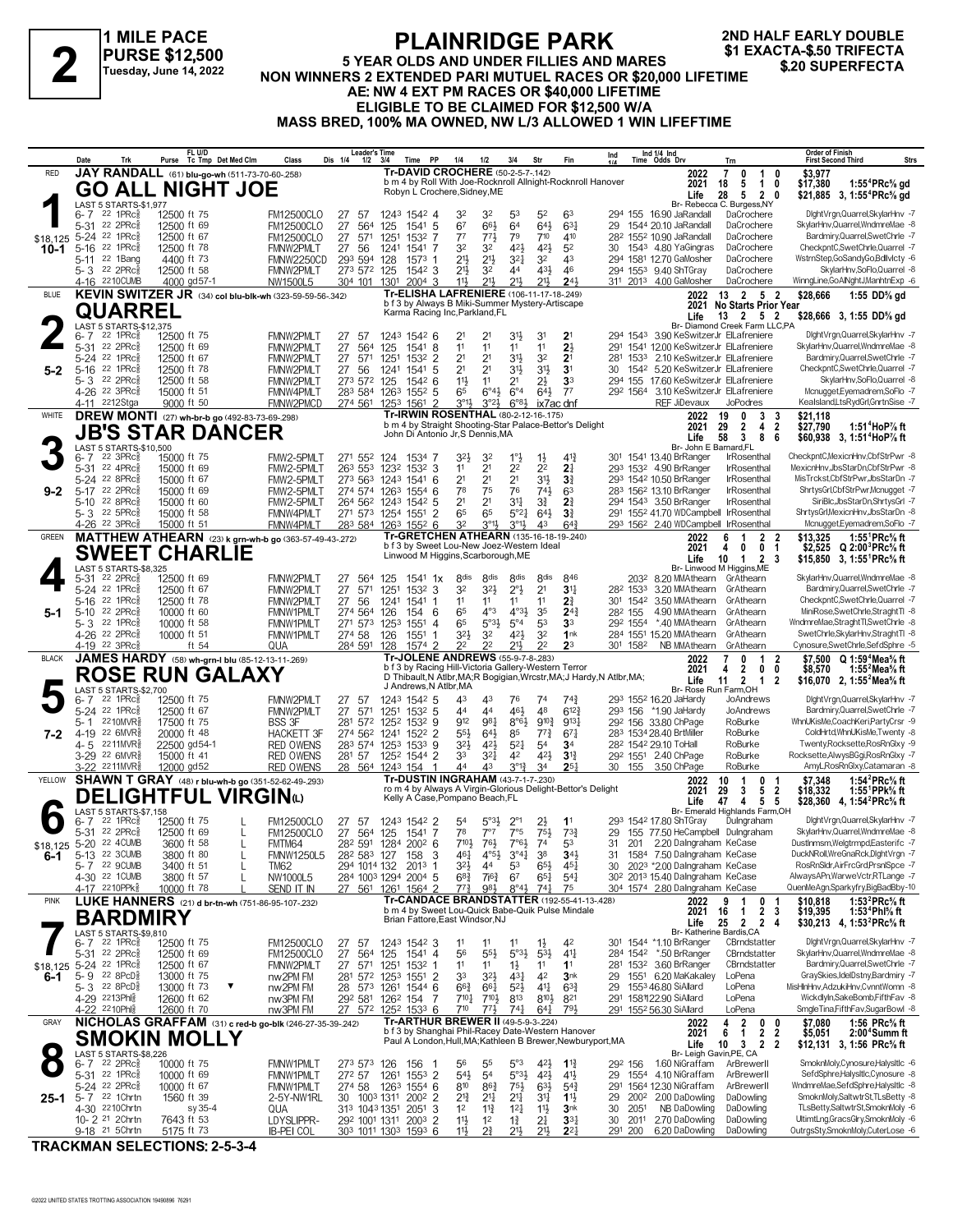

## **PLAINRIDGE PARK FILLIES AND MARES**

\$1 PICK 3 (3-4-5)<br>\$1 EXACTA-\$.50 TRIFECTA

## **NON WINNERS \$1 EXACTA-\$.50 TRIFFECTA**<br>
Tuesday, June 14, 2022 NON WINNERS \$3,000 (100% MA OWNED \$3,600) LAST 5 STARTS \$20 SUPERFECTA **OR WITH A TM RATING OF 76 OR LESS AT TIME OF DRAW WINNERS THIS CLASS OR HIGHER LAST START NOT ELIGIBLE AE: CLAIMING PRICE \$10,000**

|              | Date                                      |                                                   |                            | FL U/D<br>Purse Tc Tmp Det Med Clm            | Class                                                            | <b>Leader's Time</b><br>Dis 1/4<br>1/2 | 3/4<br>Time PP                                              | 1/4                                                                                                 | 1/2<br>3/4                                                      | Str                                                                                    |                                                           | Ind |                     | Ind 1/4 Ind<br>Time Odds Drv                                              | Trn                                       | Order of Finish<br><b>First Second Third</b>                                                                                         | Strs |
|--------------|-------------------------------------------|---------------------------------------------------|----------------------------|-----------------------------------------------|------------------------------------------------------------------|----------------------------------------|-------------------------------------------------------------|-----------------------------------------------------------------------------------------------------|-----------------------------------------------------------------|----------------------------------------------------------------------------------------|-----------------------------------------------------------|-----|---------------------|---------------------------------------------------------------------------|-------------------------------------------|--------------------------------------------------------------------------------------------------------------------------------------|------|
| <b>RED</b>   |                                           |                                                   |                            |                                               | NICHOLAS GRAFFAM (31) c red-b go-blk (246-27-35-39-242)          |                                        |                                                             | Tr-MICHAEL GRAFFAM (75-10-11-13-273)                                                                |                                                                 |                                                                                        | b m 5 by Cheyenne Hollywood-Analytical-Blissfull Hall     |     |                     | 2022                                                                      | $\overline{2}$<br>7<br>-2<br>-1           | \$11,625<br>1:55 <sup>4</sup> PRc% ft                                                                                                |      |
|              |                                           |                                                   |                            | <b>SARA TANCREDI</b> t                        |                                                                  |                                        |                                                             | Michael S Graffam, Falmouth, ME                                                                     |                                                                 |                                                                                        |                                                           |     |                     | 2021<br>Life                                                              | 36<br>27<br>4<br>57 7 8 14                | \$49,875<br>1:54 $^{2}$ PRc $\%$ ft<br>\$101.998 4.1:54 <sup>2</sup> PRc <sup>5</sup> / <sub>8</sub> ft                              |      |
|              |                                           | LAST 5 STARTS-\$7,375                             |                            |                                               |                                                                  | <b>TM Rating: 75.01</b>                |                                                             |                                                                                                     |                                                                 |                                                                                        |                                                           |     |                     |                                                                           | Br- Michael S Graffam, ME                 |                                                                                                                                      |      |
|              | 5-31 22 3PRc3                             | $6 - 7$ 22 6 PR $c_{8}^{5}$                       | 10000 ft 75                |                                               | FMNW3000CD                                                       | 271 572                                | 1251 1544 7                                                 | 87<br>33                                                                                            | 76<br>32                                                        | $6^{\circ}4\frac{1}{2}$<br>$63\frac{1}{2}$<br>1°3<br>11                                | 3 <sub>nk</sub><br>$3^{13}$                               |     |                     | 284 1544 23.30 NiGraffam                                                  | MiGraffam<br>MiGraffam                    | Fathfldwn,WstrnStep,SraTncrdi -9<br>Hilaria, WomnInGld, SraTncrdi -7                                                                 |      |
|              |                                           | 5-24 22 4PRc                                      | 10000 ft 69<br>10000 ft 67 | L                                             | FMNW3000CD<br>FMNW3000CD                                         | 27 563<br>254 541 1231                 | 1241 1532 4<br>1534 1                                       | 31}                                                                                                 | 32                                                              | 42}<br>42                                                                              | 2 <sub>ns</sub>                                           |     |                     | 293 1534 *1.20 NiGraffam<br>301 1534 3.50 NiGraffam                       | MiGraffam                                 | SweetSue,SraTncrdi,StelMyThn -8                                                                                                      |      |
|              | 5-17 22 3PRcs                             |                                                   | 7500 ft 69                 |                                               | FMNW2000CD                                                       | 28 563                                 | 1244 1534 4                                                 | 21                                                                                                  | $21\frac{1}{2}$                                                 | 3 <sup>1</sup><br>3 <sup>1</sup>                                                       | 2 <sup>3</sup>                                            | 29  | 154                 | 7.20 NiGraffam                                                            | MiGraffam                                 | Fathfldwn,SraTncrdi,SmilByThB -8                                                                                                     |      |
|              | 5-10 22 4PRcs                             |                                                   | 7500 ft 60                 |                                               | FMNW2000CD                                                       | 27 561                                 | 1243 154 3                                                  | 66                                                                                                  | 66                                                              | $5°3\frac{1}{2}$<br>43                                                                 | 46                                                        | 30  | 1551                | 2.60 NiGraffam                                                            | MiGraffam                                 | WomnInGld.SmilBvThB.Pataniali -8                                                                                                     |      |
|              | 5-3 2211PRc                               |                                                   | 7000 ft 58                 |                                               | FMTRK<72                                                         |                                        | 274 573 1261 1554 5                                         | 441<br>76                                                                                           | 43<br>75                                                        | 2 <sup>1</sup><br>43<br>741<br>751                                                     | $1^{2}$<br>54 <sup>1</sup>                                | 29  |                     | 1554 *1.20 NiGraffam                                                      | MiGraffam                                 | SraTncrdi,RyltyAgan,PchmPrncs -7                                                                                                     |      |
| <b>BLUE</b>  | 4-26 <sup>22</sup> 3PRc3                  |                                                   | 15000 ft 51                |                                               | FMNW4PMLT<br>W. DREW CAMPBELL (55) *or-blk-wh (295-42-36-37-252) |                                        | 283 584 1263 1552 7                                         | Tr-CHRIS LEFEBVRE (90-21-12-7-.333)                                                                 |                                                                 |                                                                                        |                                                           |     |                     | 284 1561 25.10 NiGraffam<br>2022                                          | MiGraffam<br>13<br>4<br>$\overline{2}$    | Mcnugget, Eyemadrem, SoFlo -7<br>1:56 CUMB ft<br>\$12.245                                                                            |      |
|              |                                           |                                                   |                            |                                               |                                                                  |                                        |                                                             | b m 4 by So Surreal-Long Gone-American Ideal                                                        |                                                                 |                                                                                        |                                                           |     |                     | 2021                                                                      | 2 2 2<br>25                               | \$34,497<br>1:55 YR ft                                                                                                               |      |
|              |                                           |                                                   | <b>GETTIN GONE</b> (L)     |                                               |                                                                  |                                        |                                                             | Michelle Lefebvre, Scarborough, ME                                                                  |                                                                 |                                                                                        |                                                           |     |                     | Life                                                                      | 40<br>$\overline{7}$<br>-4<br>3           | \$54,992 3, 1:55 <sup>2</sup> YR ft                                                                                                  |      |
|              | 6-8                                       | LAST 5 STARTS-\$5,750<br>22 5Bang                 | 6500 sl 62-3               |                                               | W3-6PMLT                                                         | TM Rating: 75.54<br>30 100             | 1284 1591 4                                                 |                                                                                                     | $x6^{\circ}6\frac{1}{4}2^{\circ}2$                              | $6^{10}$ <sup>1</sup><br>$5^{\circ}4\frac{1}{2}$                                       | 6213                                                      |     |                     | Br- Ross G Bonafield, NY<br>334 2032 *1.10 WDCampbell ChLefebvre          |                                           | ThrwngCpr,MyPanther,Redyfrthl -6                                                                                                     |      |
|              | $6 - 1$                                   | 22 5Bang                                          | 6500 ft 67                 | L                                             | W3-6PMLT                                                         | 274 573                                | 1271 1572 6                                                 | $59\frac{3}{4}$                                                                                     | $4^{\circ}2$                                                    | $ix69\frac{1}{2}$<br>$5^{3}$                                                           | 57                                                        |     |                     | 294 1584 2.80 WDCampbell ChLefebvre                                       |                                           | MvPanther.Buerger.HulasBov -7                                                                                                        |      |
|              | $5 - 20$                                  | 22 6CUMB                                          | 4200 ft 58                 | L                                             | FM5000CLOP                                                       | 274 573                                | 126<br>156                                                  | $1^{\circ}$ $\frac{1}{2}$<br>-6                                                                     | 11}                                                             | 1 <sup>2</sup><br>1 <sup>4</sup>                                                       | $16\frac{3}{4}$                                           | 30  | 156                 | *.70 WDCampbell ChLefebvre                                                |                                           | GetinGone,Rocknthnt,Monshnchr -7                                                                                                     |      |
| 9-2          | $5 - 15$                                  | 22 8Bang<br>22 6CUMB                              | 4500 ft 64<br>4400 ft 59   |                                               | FM6000CLOP                                                       | 282 583 1272                           | 157<br>293 594 1292 159                                     | 331<br>4<br>3°2                                                                                     | 33<br>$11\frac{1}{2}$                                           | 2 <sup>1</sup><br>2 <sup>1</sup><br>1 <sup>2</sup><br>1 <sup>3</sup>                   | $2^{2}$<br>17                                             |     | 294 1572<br>293 159 | 2.70 WDCampbell ChLefebvre<br>2.10 WaCaseJr ChLefebvre                    |                                           | WstrnStep.GetinGone.PstTmeTrr -5<br>GetinGone, MitnyNcle, HumorMe -7                                                                 |      |
|              | 5-6                                       | 4-29 22 8CUMB                                     | 4400 ft 49                 |                                               | <b>FMNW2250L5</b><br><b>FMNW2000L5</b>                           |                                        | 291 592 1291 2004 1                                         | 4                                                                                                   | xip7x <sup>2</sup> 7dis                                         | 7dis<br>7dis                                                                           | 7671                                                      |     | 2141                | 2.60 DaDeslandes ChLefebvre                                               |                                           | RdySetRck, Monshnchr, MitnyNcle -7                                                                                                   |      |
|              |                                           | 4-22 22 9CUMB                                     | 4400 ft 55                 |                                               | <b>FMNW2000L5</b>                                                |                                        | 28 591 1281 1592 6                                          | 2°1                                                                                                 | 32                                                              | 31}<br>$4^{13}$                                                                        | $75\frac{1}{4}$                                           |     |                     | 32 200 <sup>2</sup> *1.10 DaDeslandes ChLefebvre                          |                                           | RdySetRck,Monshnchr,DntSwtnlt -7                                                                                                     |      |
| WHITE        |                                           |                                                   |                            |                                               | JAY RANDALL (61) blu-go-wh (511-73-70-60-258)                    |                                        |                                                             | Tr-BRENDA PROVOST (17-2-2-1-203)                                                                    |                                                                 |                                                                                        |                                                           |     |                     | 2022                                                                      | 9<br>2<br>$\bf{0}$                        | 1:54 <sup>4</sup> PRc <sup>5</sup> / <sub>8</sub> ft<br>\$10,950                                                                     |      |
|              |                                           |                                                   |                            | TOO MUCH SUNധ                                 |                                                                  |                                        |                                                             | Brenda L Provost, Cranston, RI                                                                      |                                                                 |                                                                                        | b m 7 by Betterthancheddar-Sunshine Sister-Real Artist    |     |                     | 2021                                                                      | 37 7 6 6<br>Life 155 22 14 24             | \$45,348<br>1:53 <sup>4</sup> PRc% ft<br>\$132,402 6, 1:53 <sup>4</sup> PRc <sup>5</sup> / <sub>8</sub> ft                           |      |
|              |                                           | LAST 5 STARTS-\$2,700                             |                            |                                               |                                                                  | TM Rating: 74.33                       |                                                             |                                                                                                     |                                                                 |                                                                                        |                                                           |     |                     | Br- Steve H Stewart, KY                                                   |                                           |                                                                                                                                      |      |
|              | 6- 7                                      | 22 9PRc3<br>22.3PRc <sub>8</sub>                  | 7500 ft 75<br>10000 ft 69  |                                               | FMNW2000CD                                                       | 271 563                                | 1243 154 1                                                  | 32                                                                                                  | 32}                                                             | $3^{\circ}1\frac{1}{2}$<br>33                                                          | 331                                                       |     | 294 1543            | 3.00 WDCampbell BrProvost<br>9.60 WDCampbell BrProvost                    |                                           | RyltyAgan,KatieCght,TooMchSun -9<br>Hilaria.WomnInGld.SraTncrdi -7                                                                   |      |
|              | $5 - 31$                                  | 5-24 22 4PRc                                      | 10000 ft 67                | L                                             | FMNW3000CD<br>FMNW3000CD                                         | 254 541 1231                           | 27 563 1241 1532 5<br>$1534$ 4                              | 55<br>64                                                                                            | $5°3\frac{1}{2}$<br>$64\frac{3}{4}$                             | $55\frac{1}{2}$<br>66<br>$74\frac{1}{4}$<br>64                                         | $64\frac{1}{4}$<br>43                                     | 29  | 1541                | 30 <sup>2</sup> 154 <sup>2</sup> 3.80 WDCampbell BrProvost                |                                           | SweetSue,SraTncrdi,StelMyThn -8                                                                                                      |      |
| 10-1         | 5-17 22 8PRcs                             |                                                   | 10000 ft 69                |                                               | FMNW3000CD                                                       | 283 573 1253                           | $154^2$ 3                                                   | 2 <sup>1</sup>                                                                                      | $21\frac{1}{2}$                                                 | 2 <sup>2</sup><br>$2^{2}$                                                              | 54                                                        |     |                     | 291 1551 4.20 WDCampbell BrProvost                                        |                                           | Hilaria, Sweet Sue, Swt Sly Sue=Par -6                                                                                               |      |
|              | 5-10 22 7PRcs                             |                                                   | 10000 ft 60                |                                               | FMNW3000CD                                                       | 264 55                                 | 1233<br>153                                                 | 421<br>- 6                                                                                          | $5^{\circ}4$                                                    | $2^{\circ}3$<br>2 <sup>2</sup>                                                         | $5^{3}$                                                   |     |                     | 292 1533 29.70 WDCampbell BrProvost                                       |                                           | TheChrgng,Hilaria,Amini -8                                                                                                           |      |
|              | 5-3 22 4PRc                               | 4-21 2210PRc                                      | 10000 ft 58<br>9000 ft 55  |                                               | FMNW3000CD<br>FMNW3000CD                                         | 27 56<br>281 571 125                   | 124<br>1532 7<br>1544 5                                     | 77<br>21                                                                                            | $7°6\frac{1}{2}$<br>211                                         | 87<br>861<br>211,<br>31                                                                | $77\frac{1}{2}$<br>1 <sub>hd</sub>                        |     |                     | 292 1544 25.00 WDCampbell BrProvost<br>293 1544 3.20 WDCampbell BrProvost |                                           | BeachBtge, AbultaHnv, The Chrgng -8<br>TooMchSun,TheChrgng,BeachBtge -7                                                              |      |
| GREEN        |                                           |                                                   |                            |                                               | MATTHEW ATHEARN (23) k grn-wh-b go (363-57-49-43-272)            |                                        |                                                             | Tr-RANDY BICKMORE (82-18-6-8-293)                                                                   |                                                                 |                                                                                        |                                                           |     |                     | 2022                                                                      | $\overline{2}$<br>2<br>$\mathbf{0}$<br>-7 | 1:53 PRc% ft<br>\$11,250                                                                                                             |      |
|              |                                           |                                                   |                            | ROYALTY AGAINധ                                |                                                                  |                                        |                                                             | b m 6 by Royal Mattjesty-Here Again-American Ideal<br>Richard A Knight, Westbrook, ME               |                                                                 |                                                                                        |                                                           |     |                     | 2021                                                                      | $2\overline{4}$<br>6<br>31                | 1:54 PRc% ft<br>\$33,331                                                                                                             |      |
|              |                                           | LAST 5 STARTS-\$9,375                             |                            |                                               |                                                                  | TM Rating: 72.99                       |                                                             |                                                                                                     |                                                                 |                                                                                        |                                                           |     |                     | Life<br>Br- Winbak Farm, MD                                               | 82 14<br>9<br>9                           | \$104,845 6, 1:53 PRc <sup>5</sup> / <sub>8</sub> ft                                                                                 |      |
|              | 6-7                                       | 22 9PRc3                                          | 7500 ft 75                 |                                               | FMNW2000CD                                                       | 271 563                                | 1243 154                                                    | 11<br>- 6                                                                                           | 11}<br>11                                                       | 1 <sup>2</sup>                                                                         | $1^{2}$                                                   |     | 292 154             | 7.10 MMAthearn RaBickmore                                                 |                                           | RyltyAgan,KatieCght,TooMchSun -9                                                                                                     |      |
|              | 5-24 22 3PRc                              |                                                   | 7500 ft 67                 |                                               | FMNW2000CD                                                       | 271 561                                | 1242 153                                                    | $\overline{2}$<br>421                                                                               | 43                                                              | $3^{013}$<br>$3^{13}$                                                                  | 55                                                        |     | 291 154             | 2.90 NiGraffam                                                            | RaBickmore                                | SwtSlySue,SmilByThB,CheckpntC -7                                                                                                     |      |
| 5-1          | 5-10<br>5-3 2211PRcs                      | 22 3PRc3                                          | 7000 ft 60<br>7000 ft 58   | L                                             | FMTRK<72<br>FMTRK<72                                             | 261 543 1233<br>274 573                | 153<br>1261<br>1554 1                                       | $\overline{2}$<br>11<br>2°3                                                                         | 11<br>11                                                        | 1 <sup>4</sup><br>1 <sup>8</sup><br>$11\frac{1}{2}$<br>11                              | 1113<br>$2^{2}$                                           |     | 292 153             | *1.00 KeSwitzerJr RaBickmore<br>301 1562 2.20 KeSwitzerJr RaBickmore      |                                           | RyltyAgan,CheckpntC,PchmPrncs -8<br>SraTncrdi,RyltyAgan,PchmPrncs -7                                                                 |      |
|              | 4-21 22 3PRcs                             |                                                   | 7500 ft 58                 |                                               | FMNW2000CD                                                       | 27 56                                  | 1242 155                                                    | 86}<br>8                                                                                            | 6°5                                                             | $5^{\circ}4$<br>5 <sup>4</sup>                                                         | $79\frac{1}{4}$                                           |     |                     | 313 1564 37.50 NiGraffam                                                  | RaBickmore                                | AbultaHnv, MistyMmry, NshrIblty -8                                                                                                   |      |
|              | 4-14 22 6PRc                              |                                                   | 7500 ft 50                 |                                               | FMNW2000CD                                                       | 281 58                                 | 1273 1561                                                   | 88<br>8                                                                                             | $5°3\frac{1}{2}$                                                | $3^{\circ 1}$<br>3 <sup>2</sup>                                                        | 2 <sup>11</sup>                                           |     |                     | 283 1562 51.20 NiGraffam                                                  | RaBickmore                                | TooMchSun,RyltyAgan,Nshrlblty -9                                                                                                     |      |
|              |                                           |                                                   |                            |                                               |                                                                  |                                        |                                                             |                                                                                                     |                                                                 |                                                                                        |                                                           |     |                     |                                                                           |                                           |                                                                                                                                      |      |
|              |                                           | 4-8 22 4 CUMB                                     | 4400 gd50                  |                                               | <b>FMNW2000L5</b>                                                |                                        | 291 1001 1293 2002 7                                        | $7^{10}$                                                                                            | $77\frac{1}{4}$                                                 | $63\frac{3}{4}$<br>74                                                                  | $63\frac{3}{4}$                                           |     |                     | 304 2011 31.90 NiGraffam                                                  | RaBickmore                                | Patanjali,Monshnchr=MdiaQeenN= -7                                                                                                    |      |
| <b>BLACK</b> |                                           |                                                   |                            |                                               | KEVIN SWITZER JR (34) col blu-blk-wh (323-59-59-56-342)          |                                        |                                                             | Tr-ELISHA LAFRENIERE (106-11-17-18-249)                                                             |                                                                 |                                                                                        | br m 5 by Panther Hanover-Artifical Sweetner-Artsplace    |     |                     | 2022<br>2021                                                              | -1<br>0<br>2<br>11<br>6<br>-3<br>37<br>7  | 1:53 PRc% ft<br>\$7,040<br>\$65,041<br>1:50 ScD% ft                                                                                  |      |
|              |                                           |                                                   |                            | <b>SWEET SALLY SUE</b> W                      |                                                                  |                                        |                                                             | Robert J Stasio, Staten Island, NY;                                                                 |                                                                 |                                                                                        |                                                           |     |                     | Life                                                                      | 68 16 7 6                                 | \$108,179 4, 1:50 ${}^{3}$ ScD ${}^{5}$ s ft                                                                                         |      |
|              |                                           | LAST 5 STARTS-\$5,550                             |                            |                                               |                                                                  | <b>TM Rating: 75.54</b>                |                                                             | Devita Racing Stable Inc, Middletown, NY<br>11                                                      |                                                                 |                                                                                        |                                                           |     |                     |                                                                           |                                           | Br- Hoosier Standardbred Farm, IN; Fair Meadow Farm, IL                                                                              |      |
|              | 6- 7<br>5-31 22 3PRc                      | $22.6$ PRc $\frac{5}{8}$                          | 10000 ft 75<br>10000 ft 69 | L                                             | FMNW3000CD<br>FMNW3000CD                                         | 271 572<br>27 563                      | 1251 1544 8<br>1241 1532 4 SCR VET - Injured                |                                                                                                     | 2 <sup>1</sup>                                                  | 32<br>3 <sup>1</sup>                                                                   | 4 <sup>nk</sup>                                           |     |                     | 291 1544 7.90 KeSwitzerJr ElLafreniere                                    | ElLafreniere                              | Fathfldwn, WstrnStep, SraTncrdi -9<br>Hilaria, WomnInGld, SraTncrdi -7                                                               |      |
|              |                                           | 5-24 22 3PRc3                                     | 7500 ft 67                 | L                                             | FMNW2000CD                                                       | 271 561                                | 1242 153                                                    | 2°3<br>$\overline{4}$                                                                               | 11                                                              | 11<br>11                                                                               | $11\frac{1}{4}$                                           |     | 283 153             | *1.90 KeSwitzerJr ElLafreniere                                            |                                           | SwtSlySue,SmilByThB,CheckpntC -7                                                                                                     |      |
| 7-2          | 5-17 22 8PRcs                             |                                                   | 10000 ft 69                |                                               | FMNW3000CD                                                       |                                        | 283 573 1253 1542 4                                         | 32                                                                                                  | 33                                                              | 44<br>443                                                                              | 3dh <sup>4</sup>                                          |     |                     | 284 1551 18.60 KeSwitzerJr ElLafreniere                                   |                                           | Hilaria, Sweet Sue, Swt Sly Sue=Par -6                                                                                               |      |
|              | 5-1<br>4-24 22 8PcD                       | 2214PcD៖                                          | 7000 ft 61                 |                                               | Mnw2800L5                                                        |                                        | 273 564 1241 1531 4                                         | 661<br>55}                                                                                          | 661<br>$55\frac{1}{2}$                                          | $7^{21}$<br>7dis<br>56}                                                                | 733                                                       |     | 312 1594<br>301 156 | 3.70 TyButer<br>8.80 TyButer                                              | NiDevita<br>NiDevita                      | GrntMeThs,JrchoDiva,CrusnThrT -8<br>Timgndncn,MorockinK,Eleofadli -8                                                                 |      |
|              | 4-13 22 2PcD                              |                                                   | 7000 ft 75                 | ft 63                                         | Mnw3100L5<br>Qua                                                 |                                        | 273 564 1243 1534 1<br>284 58 1263 1541 3                   | 554                                                                                                 | 55                                                              | $4x^7$<br>56<br>583                                                                    | x6x <sup>11</sup><br>$5^{13}$                             |     | 29 1564             | NB TyButer                                                                | NiDevita                                  | Timgndncn, CvrCarmel, Layton Hnv -6                                                                                                  |      |
| YELLOW       |                                           |                                                   |                            |                                               | JAMES HARDY (58) wh-grn-I blu (85-12-13-11-269)                  |                                        |                                                             | Tr-JOLENE ANDREWS (55-9-7-8-283)                                                                    |                                                                 |                                                                                        |                                                           |     |                     | 2022                                                                      | 7<br>$\overline{1}$<br>0<br>1             | 1:53 <sup>4</sup> PRc <sup>5</sup> / <sub>8</sub> ft<br>\$9,250                                                                      |      |
|              |                                           |                                                   | <b>SWEET SUE</b> W         |                                               |                                                                  |                                        |                                                             | b m 6 by Sweet Lou-Acey Deucey-Cam's Card Shark<br>David & Christine Thibault, North Attleboro, MA; |                                                                 |                                                                                        |                                                           |     |                     | 2021                                                                      | 57<br>25<br>- 5                           | 1:52 $^{2}$ PRc $\%$ ft<br>\$74.050                                                                                                  |      |
|              |                                           | LAST 5 STARTS-\$8,500                             |                            |                                               |                                                                  | TM Rating: 75.99                       |                                                             | Robert D & Julia E Withers, Attleboro, MA                                                           |                                                                 |                                                                                        |                                                           |     |                     | Life<br>Br- Winbak                                                        | 88 13 18 15<br>Farm,MD                    | \$169,309 5, 1:52 <sup>2</sup> PRc <sup>5</sup> / <sub>8</sub> ft                                                                    |      |
|              | հ- 7                                      | 22 4PRc                                           | 12500 ft 75                |                                               | FMNW4000CD                                                       | 272 554                                | 1234 1524 3                                                 | 32                                                                                                  | 32                                                              | 53<br>$63\frac{1}{2}$                                                                  | 431                                                       | 29  |                     | 1532 15,90 JaHardy                                                        | JoAndrews                                 | Hilaria, MsdleLote, PammyJo -6                                                                                                       |      |
|              |                                           | 5-24 22 4PRc <sup>5</sup><br>5-17 22 8PRc         | 10000 ft 67<br>10000 ft 69 |                                               | FMNW3000CD<br>FMNW3000CD                                         |                                        | 254 541 1231 1534 2                                         | 421<br>43                                                                                           | $5^{31}$<br>443                                                 | $5^{\circ}2^3$ 31<br>$3^{\circ}3$<br>$3^{3}\frac{1}{2}$                                | 1 <sub>ns</sub><br>$2^{2}$                                | 30  |                     | 1534 *2.20 JaHardy<br>283 1544 5.40 JaHardy                               | <b>JoAndrews</b><br>JoAndrews             | SweetSue,SraTncrdi,StelMyThn -8<br>Hilaria.SweetSue.SwtSlvSue=Par -6                                                                 |      |
| 4-1          | $5 - 10$                                  | 22 7PRc                                           | 10000 ft 60                |                                               | FMNW3000CD                                                       | 264 55                                 | 283 573 1253 1542 5<br>1233 153                             | 5<br>$1\frac{1}{2}$                                                                                 | 2 <sup>1</sup>                                                  | 55<br>66                                                                               | $6^{7}\frac{3}{4}$                                        |     |                     | 30 1543 4.20 JaHardy                                                      | JoAndrews                                 | TheChrgng,Hilaria,Amini -8                                                                                                           |      |
|              |                                           | $5 - 3$ 22 8PRc $\frac{5}{8}$                     | 12500 ft 58                |                                               | FMNW4000CD                                                       | 264 57                                 | 1253 155                                                    | 5<br>2 <sup>1</sup>                                                                                 | 2 <sup>1</sup>                                                  | 31}<br>3 <sup>2</sup>                                                                  | $72\frac{1}{2}$                                           |     |                     | 293 1552 7.40 JaHardy                                                     | JoAndrews                                 | MsdleLote, MisTrckst, Tsimis -8                                                                                                      |      |
|              | 4-21 22 7PRc <sup>5</sup><br>4-14 2210PRc |                                                   | 12500 ft 55<br>15000 ft 50 |                                               | FMNW4000CD<br>FMNW6000CD                                         | 273 56<br>273 57                       | 1233 1522 2<br>1251 1534 5                                  | 53<br>54                                                                                            | $5°3\frac{1}{2}$<br>55                                          | 76<br>$66\frac{1}{2}$<br>$4^{\circ}3\frac{1}{2}$<br>43}                                | $6^{10}$<br>55                                            |     |                     | 293 1542 6.90 JaHardy<br>29 1544 5.10 JaHardy                             | JoAndrews<br>JoAndrews                    | Turnthfrw,SlckArtst,Shecldbgd -7<br>GreystnNt,McKella,TheChrgng -8                                                                   |      |
| <b>PINK</b>  |                                           |                                                   |                            | DREW MONTI (27) wh-br-b go (492-83-73-69-298) |                                                                  |                                        |                                                             | Tr-PAUL MC HUGH (33-2-3-7-.182)                                                                     |                                                                 |                                                                                        |                                                           |     |                     | 2022                                                                      | 3<br>10<br>$\overline{1}$<br>-1           | 1:56 ${}^1$ PRc ${}^5\!$ ft<br>\$12,210                                                                                              |      |
|              |                                           |                                                   |                            |                                               |                                                                  |                                        |                                                             | David A Del Pozzo, Methuen, MA                                                                      |                                                                 |                                                                                        | b m 9 by American Ideal-Enchanter Franco-Badlands Hanover |     |                     | 2021                                                                      | 98<br>9<br>39                             | \$51,059<br>1:54 $PRc\%$ ft                                                                                                          |      |
|              |                                           | LAST 5 STARTS-\$2.450                             | <b>PATANJALI N</b> w       |                                               |                                                                  | <b>TM Rating: 72.41</b>                |                                                             |                                                                                                     |                                                                 |                                                                                        |                                                           |     |                     | Life<br>Br- Mrs P M Renwick, NZ                                           | 110 21 17 19                              | \$128,917 7, 1:54 PcD% ft                                                                                                            |      |
|              | 6-7 22 9PRc                               |                                                   | 7500 ft 75                 | L                                             | FMNW2000CD                                                       |                                        | 271 563 1243 154 4                                          | 5 <sup>4</sup>                                                                                      | 55                                                              | $5^{\circ}7\frac{1}{2}$<br>47                                                          | $5^{10.3}$                                                |     |                     | 301 1561 *1.30 AnMonti                                                    | PaMcHugh                                  | RyltyAgan,KatieCght,TooMchSun -9                                                                                                     |      |
|              | 5-31 22 3PRc3                             |                                                   | 10000 ft 69                | L                                             | FMNW3000CD                                                       |                                        | 27 563 1241 1532 1                                          | 44                                                                                                  | 43                                                              | 44}<br>44                                                                              | 42                                                        |     |                     | 284 1534 11.40 JaRandall                                                  | PaMcHugh                                  | Hilaria, WomnInGld, SraTncrdi -7                                                                                                     |      |
| 30-1         | 5-24 <sup>22</sup> 3PRc<br>5-17 22 3PRc   |                                                   | 7500 ft 67<br>7500 ft 69   | L                                             | <b>FMNW2000CD</b><br>FMNW2000CD                                  | 271 561<br>28                          | 1242 153<br>563 1244 1534 3                                 | $64\frac{3}{4}$<br>-7<br>55                                                                         | $65\frac{1}{2}$<br>56                                           | $64\frac{1}{2}$<br>$74\frac{3}{4}$<br>64<br>$64\frac{1}{2}$                            | $6^{71}$<br>$5^{3}$                                       |     |                     | 291 1542 12.10 LuHanners<br>29 1543 3.50 LuHanners                        | PaMcHugh<br>PaMcHugh                      | SwtSlySue,SmilByThB,CheckpntC -7<br>Fathfldwn.SraTncrdi.SmilByThB -8                                                                 |      |
|              | 5-10 22 4PRcs                             |                                                   | 7500 ft 60                 |                                               | z-7500CL OP                                                      | 27                                     | 561 1243 154                                                | $3^{o_2}\frac{1}{2}$<br>- 6                                                                         | 4 <sup>4</sup>                                                  | 43<br>$3^{2}\frac{1}{2}$                                                               | 3 <sup>5</sup>                                            |     | 294 155             | 3.40 WDCampbell ChLefebvre                                                |                                           | WomnInGld.SmilBvThB.Pataniali -8                                                                                                     |      |
|              |                                           | 5-3 2210PRcs                                      | 7500 ft 58                 |                                               | FMNW2000CD                                                       |                                        | 281 584 1272 1561                                           | 2 <sup>1</sup><br>4                                                                                 | $21\frac{1}{2}$                                                 | 2 <sup>1</sup><br>2 <sup>2</sup>                                                       | $1\frac{11}{4}$                                           |     | 283 1561            | 2.20 WDCampbell ChLefebvre                                                |                                           | Patanjali, Nshrlblty, SmilBy ThB -8                                                                                                  |      |
|              |                                           | 4-23 2211 CUMB                                    | 4400 ft 57                 |                                               | NW2000L5                                                         |                                        | 273 582 1273 1583 1                                         | 31}                                                                                                 | $21\frac{1}{2}$                                                 | $5^{21}$<br>421                                                                        | 5dh <sup>31</sup>                                         |     |                     | 311 1591 3.20 WDCampbell ChLefebvre                                       |                                           | Riproy, IraChief, Zampara - 7                                                                                                        |      |
| GRAY         |                                           |                                                   |                            |                                               | <b>SHAWN T GRAY</b> (48) r blu-wh-b go (351-52-62-49-293)        |                                        |                                                             | Tr-MATTHEW MEDEIROS (53-7-3-3-182)<br>b m 6 by He's Gorgeous-Lilly Langtree-Life Sign               |                                                                 |                                                                                        |                                                           |     |                     | 2022 15<br>2021 37                                                        | 3<br>$\frac{0}{7}$<br>$\frac{3}{4}$<br>-9 | 1:54 <sup>1</sup> PPk <sup>5</sup> / <sub>8</sub> ft<br>\$12,048<br>1:51 <sup>2</sup> PRc <sup>5</sup> / <sub>8</sub> ft<br>\$78,823 |      |
|              |                                           | <b>SARAH'S</b>                                    |                            |                                               |                                                                  |                                        |                                                             | Irwin Kaplan, Merrick, NY                                                                           |                                                                 |                                                                                        |                                                           |     |                     |                                                                           | Life 108 24 17 22                         | \$149,614 5, 1:51 <sup>2</sup> PRc <sup>5</sup> / <sub>8</sub> ft                                                                    |      |
|              |                                           | LAST 5 STARTS-\$1,500<br>6-7 22 4PRc <sup>5</sup> | 12500 ft 75                |                                               | FMNW4000CD                                                       | TM Rating: 78.17                       | 272 554 1234 1524 1                                         | 2°1                                                                                                 | 11                                                              | $1\frac{1}{2}$<br>2 <sup>1</sup>                                                       | 65                                                        | 30  |                     | Br- Irwin Kaplan, NY<br>1534 6.60 WDCampbell MaMedeiros                   |                                           | Hilaria, MsdleLote, PammyJo -6                                                                                                       |      |
|              | 5-26 <sup>22</sup> 5PRc <sup>3</sup>      |                                                   | 20000 ft 67                |                                               | <b>FMOPEN</b>                                                    |                                        | 273 572 1241 1531                                           | 54<br>-1                                                                                            | 65}                                                             | $77\frac{1}{2}$<br>58                                                                  | $77\frac{1}{4}$                                           | 29  |                     | 1543 38.60 ShTGray                                                        | MaMedeiros                                | ChuppahOn,PwrdByMch,Turnthfrw -7                                                                                                     |      |
|              | 5-8                                       | 22 7Bang                                          | 6500 ft 57                 |                                               | WO10000LT                                                        |                                        | 28 <sup>2</sup> 571 125 <sup>2</sup> 153                    | -3<br>44                                                                                            | $2^{\circ}1\frac{1}{2}$                                         | $2^{01}\frac{1}{2}$<br>$5^{4}$                                                         | $6^{10}$                                                  |     | 292 155             | 6.00 AaHall                                                               | BeMerrill                                 | CaptnNash,GrandGlpS,Rocksptrt -7                                                                                                     |      |
| 5-1          | 5-1                                       | 22 8Bang<br>4-23 22 8CUMB                         | 6000 ft 53<br>6500 ft 57   |                                               | WO10000LT                                                        | 284 59                                 | 1264 1554 3                                                 | $2^{13}$<br>$3^{2}\frac{3}{4}$                                                                      | $2^{13}$                                                        | 3 <sup>2</sup><br>3 <sup>1</sup><br>1hd                                                | 31<br>$3^{2}$                                             |     | 284 156             | 1.90 BrRanger<br>31 156 <sup>2</sup> 4.60 BrRanger                        | <b>BeMerrill</b><br><b>BeMerrill</b>      | Nagle,Deetzy,SarhsLily -6<br>RockDmnds,BetYou,SarhsLily -6                                                                           |      |
|              |                                           | 4-16 22 1 CUMB<br>4-9 2210 CUMB                   | 5200 ft 57<br>4200 my47-3  |                                               | OPEN I-II<br>OPEN IV<br>MADC B                                   |                                        | 271 564 1252 156<br>284 582 1271 1564 4<br>281 591 1292 202 | $\overline{2}$<br>46<br>7103                                                                        | $3^{011}$<br>$4^{\circ}4^{\frac{3}{4}}$<br>$5^{\circ}5^{\circ}$ | $2^{\circ}1/2$<br>$3^{\circ}1\frac{1}{2}$<br>$11\frac{1}{4}$<br>3°5<br>$21\frac{3}{4}$ | 1 <sup>5</sup><br>1 <sup>1</sup>                          |     |                     | 292 1564 *1.70 BeMerrill<br>313 202 *1.50 BeMerrill                       | BeMerrill<br>BeMerrill                    | SarhsLily,BoMaster,vlcty sub -6<br>SarhsLily,KingRylty,Inforce -7                                                                    |      |

**TRACKMAN SELECTIONS: 5-1-6-2**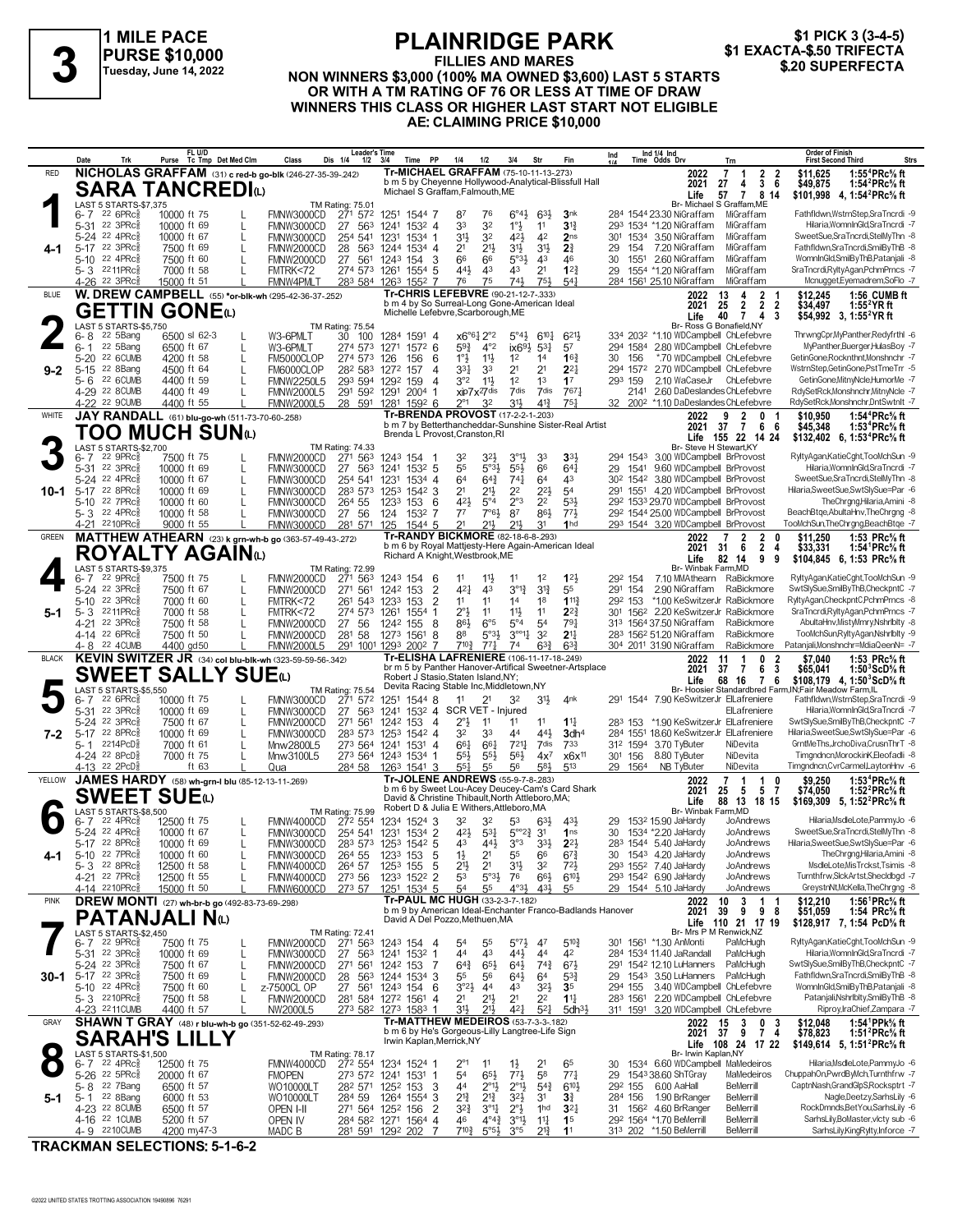

## **PLAINRIDGE PARK**

**FILLIES AND MARES NON WINNERS \$6,000 (100% MA OWNED \$7,200) LAST 5 STARTS** PURSE \$15,000<br>
PURSE \$15,000<br>
Tuesday, June 14, 2022 MON WINNERS \$6,000 (100% MA OWNED \$7,200) LAST 5 STARTS **\$1 EXACTA-\$.50 TRIFECTA**<br>OR WITH A TRACKMASTER RATING OF 82 OR LESS ATOD

**PICK 4 (4-5-6-7) 2ND LEG PICK 3**

**WINNERS THIS CLASS OR HIGHER LAST START NOT ELIGIBLE**

## **AE: CLAIMING PRICE \$20,000**

| Tr-ALICIA GRAY (73-13-11-13-321)<br>SHAWN T GRAY (48) r blu-wh-b go (351-52-62-49-.293)<br><b>RED</b><br>2022<br>3<br>\$16,860<br>1:55 $4$ Stgaft<br>14<br>$\overline{1}$<br>2<br>b m 7 by Roll With Joe-Angela-Six Of Diamonds<br>$\overline{4}$<br>6<br>4<br>\$53,135<br>1:52 PRc $%$ ft<br>2021<br>30<br><b>PAMMY JO</b> W<br>Alicia E Gray, Saratoga Springs, NY<br>122 23<br>\$226,983 5, Q 1:51 <sup>4</sup> M1 ft<br>Life<br>15 22<br>LAST 5 STARTS-\$8,965<br>Br- Jay C Sears, FL<br>TM Rating: 77.80<br>22 4PRc <sup>5</sup><br>Hilaria, MsdleLote, PammyJo -6<br>3 <sup>13</sup><br>6-7<br>12500 ft 75<br>FMNW4000CD<br>272 554<br>1234 1524 4<br>21<br>31}<br>42<br>291 1531 *1.60 ShTGray<br>11<br>AlGray<br>$21\frac{1}{4}$<br>$21\frac{1}{2}$<br>5-30 <sup>22</sup> 2Stga<br>1262 1554 2<br>31}<br>3 <sup>11</sup><br>1 <sub>hd</sub><br>AlGray<br>PammyJo,MisIrshRs,Sombchsmf -8<br>7000 ft 80<br><b>FMNW4000L5</b><br>271 57<br>291 1554 2.10 ShTGray<br>L<br>5-23 <sup>22</sup> 8Stga<br>7000 ft 64<br>1253 1551<br>$1^{\circ}1\frac{1}{4}$<br>$2^{11}$<br>3 <sup>1</sup><br>41}<br>3 <sup>1</sup><br>293 1552 3.45 ShTGray<br>MislrshRs,BontzN,PammyJo -6<br><b>FMNW4000L5</b><br>271 561<br>5<br>AlGray<br>L<br>5-10 22 9PRc $\frac{5}{8}$<br>SCR VET - Sick<br>AlGray<br>AbultaHnv.MsdleLote.PrecsAlxs -7<br>12500 ft 60<br>263 56<br>1234 1521<br>2<br>L<br>FMNW4000CD<br>$9 - 2$<br>MsdleLote, MisTrckst, Tsimis -8<br>$228$ PRc $\frac{5}{8}$<br>12500 ft 58<br>44}<br>$5^{13}$<br>292 1552 2.30 ShTGray<br>AlGray<br>5-3<br>FMNW4000CD<br>264 57<br>1253 155<br>4 <sup>3</sup><br>43<br>-1<br>423<br>$11\frac{1}{2}$<br>1 <sup>2</sup><br>$12\frac{1}{4}$<br>PammyJo,FreExchng,DelghtflT -6<br>4-19 22 3Stga<br>293 100<br>1284 1572 2<br>$11\frac{3}{4}$<br>1 <sup>5</sup><br>283 1572 *.10 LuHanners<br>AlGray<br>5000 sy 42-2<br><b>FMNW2000L5</b><br>PrecsAlxs,ClemieHnv,LuckBMine -7<br>4-4 2213Stga<br>7500 ft 47<br>271 564<br>$57\frac{1}{4}$<br>$6^{\circ 51}$<br>63}<br>42<br>283 1551 2.90 ShTGray<br>AlGray<br><b>FMNW4000L5</b><br>1253 1544 3<br>$56\frac{1}{4}$<br><b>Tr-CANDACE BRANDSTATTER (192-55-41-13-428)</b><br>KEVIN SWITZER JR (34) col blu-blk-wh (323-59-59-56-342)<br><b>BLUE</b><br>0<br>4<br>\$23,700<br>$Q$ 1:58 $^{\circ}$ MR gd<br>2022<br>15<br>-1<br>br m 7 by So Surreal-Rodena-Major In Art<br>6<br>$\overline{2}$<br>2021<br>37<br>- 7<br>\$59,202<br>1:531Dtn% ft<br><b>CHOOSE YOU</b> <sup>1</sup><br>Cass P Gallagher, Kearneysville, WV<br>137 14 30 21<br>\$256,100 5, 1:50 ${}^{3}$ ScD ${}^{5}$ s ft<br>Life<br>LAST 5 STARTS-\$7.150<br>Br- Visionary Breeders, NJ; Riverview Breeding, FL; etc.<br>TM Rating: 83.37<br>Probert,BtrbChvrn,PwrdByMch -7<br>$22$ 8PR $c_{8}$<br>FM OPEN<br>272 564<br>$4^{21}$<br>6-7<br>25000 ft 75<br>1243 1534 2<br>32<br>32<br>5 <sup>2</sup><br>4}<br>284 1534 11.50 KeSwitzerJr CBrndstatter<br>5-29 22 7PcD <sup>5</sup><br>$4^{3}\frac{3}{4}$<br>$64\frac{3}{4}$<br>Stelnbsch, AneBoney, DcBatgirl -7<br>5<br>$45\frac{1}{4}$<br>$4^{\circ}2^3$<br>573<br>294 1542 2.70 BrxBoyd<br>CBrndstatter<br>12500 ft 76<br>26 <sup>2</sup> 55 <sup>2</sup><br>124<br>153<br>L<br>Mnw9500L5<br>$3^{2}$<br>$5 - 20$<br>2213M1<br>271 554<br>1232<br>1512<br>$\overline{2}$<br>$11\frac{1}{4}$<br>$11\frac{1}{4}$<br>$64\frac{1}{4}$<br>$74\frac{3}{4}$<br>1522 12.60 DeDunn<br>CBrndstatter<br>WickdlyIn,Dresden,JustDivne-10<br>12500 sy 65-2<br>L<br>FMnw7500cd<br>29<br>\$24,000<br>5-13 22 2M1<br>3.60 DeDunn<br>CBrndstatter<br>Dresden,IChooseU,IdealClsc -7<br>10500 ft 64<br>▼∟<br>264 552<br>2 <sup>1</sup><br>$21\frac{1}{4}$<br>$2^{\circ}$ <sub>4</sub><br>2 <sup>11</sup><br>2 <sup>11</sup><br>272 1511<br><b>FM15000CLO</b><br>1233<br>151<br>7<br>6-1<br>FerMyShdw,IChooseU,DrtyItlls -7<br>5-9 22 7MR<br>7600 ft 64<br>11}<br>$11\frac{1}{2}$<br>$11\frac{1}{4}$<br>$2\frac{3}{4}$<br>30 1571 *1.60 GrMerton<br>CBrndstatter<br>OPEN F&M<br>283 581<br>1271 157<br>6<br>$11\frac{1}{2}$<br>IChooseU,BtrbChvrn,TinosPlse -6<br>22 4MR<br>1283 1581<br>$14\frac{1}{2}$<br>1 <sup>4</sup><br>$1\frac{1}{2}$<br>$12\frac{1}{4}$<br>NB GrMerton<br>CBrndstatter<br>5-4<br>gd 46-2<br>QUA<br>284 59<br>4<br>$1\frac{1}{2}$<br>293 1581<br>$11\frac{3}{4}$<br>IChooseU,Betorever,Overberng -5<br>4-27 22 3MR<br>ft 44<br>QUA<br>30 1002 1301<br>5<br>$11\frac{3}{4}$<br>11<br>12 <sup>3</sup><br>294 200<br>CBrndstatter<br>NB GrMerton<br>200<br>$1\frac{1}{4}$<br>Tr-ELISHA LAFRENIERE (106-11-17-18-249)<br>LARRY STALBAUM (58) *red-wh-blk (405-37-58-63-.223)<br><b>WHITE</b><br>$\overline{2}$<br>$\mathbf{1}$<br>1:52 VD% ft<br>2022<br>9<br>\$15,265<br>-1<br>b m 10 by Stonebridge Regal-Shimmering Star-Badlands Hanover<br>83<br>2021<br>34<br>\$53,829<br>1:52 $^3$ Phl $\%$ ft<br>3<br>ISLAY Nധ<br>Jonathan S Appelbaum, Yorktown Heights, NY<br>190 24 35 25<br>\$299,101 7, 1:51 <sup>3</sup> Phl <sup>5</sup> / <sub>8</sub> ft<br>Life<br>LAST 5 STARTS-\$5,890<br>Br- Chatsworth Lodge LTD,NZ<br>TM Rating: 78.62<br>Probert,BtrbChvrn,PwrdByMch -7<br>$22$ 8PR $c_{8}^5$<br>$6^{2}3$<br>284 1542 55.90 ShTGray<br>$6 - 7$<br>25000 ft 75<br>FM OPEN<br>272 564<br>1243 1534 1<br>43<br>$5^{3}\frac{1}{2}$<br>65<br>63<br>ElLafreniere<br>L<br>5-23 <sup>22</sup> 2Stga<br>783<br>881<br>77 <sup>3</sup><br>274 58<br>783<br>761<br>281 156 13.20 JuHuckaboneJuHuckabone<br>AlSpdRsng,ClemieHnv,CruznThNg -8<br>12300 ft 64<br>1261<br>1544 6<br>L<br><b>FMNW7600L5</b><br>5-14 $^{2212}VD_8^7$<br>262 542 1231<br>152<br>$5^{4}$<br>$5^{4}3$<br>$5^{\circ}3^{\frac{3}{4}}$<br>2 <sup>1</sup><br>$1\frac{1}{4}$<br>152 14.70 JuHuckaboneJuHuckabone<br>IslayN,SurelFIng,Purameri -5<br>7700 ft 85<br>FM OPEN<br>3<br>L<br>28<br>4-29 22 2VD3<br>7000 ft 52<br>2.05 JuHuckaboneJuHuckabone<br>DontChpMe,SoDiva,IslayN -5<br>FM OPEN<br>263 55<br>$\overline{2}$<br>$44\frac{1}{4}$<br>$44\frac{1}{4}$<br>443<br>$3^{4}3$<br>$3^{7}$<br>303 1543<br>L<br>1231<br>1531<br>$9 - 1$<br>NB JuHuckaboneJuHuckabone<br>BleClrMan,IslayN,JrchoWile -7<br>4-23 22 $3VD_8^7$<br>ft $51$<br>272 583<br>$3^{3}\frac{1}{2}$<br>3 <sup>31</sup><br>3 <sup>3</sup><br>$2^{21}$<br>$2^{5}$<br>273 1554<br>QUA<br>1273 1544 2<br>RobynCmdn,BirchIsln,Chasthcld -7<br>431<br>$44\frac{3}{4}$<br>74 <sub>7</sub><br>3-21 <sup>22</sup> 6Stga<br>272 564<br>1254 1544 2<br>754<br>$46\frac{1}{4}$<br>29 <sup>2</sup> 156 15.70 ShTGray<br>15000 ft 50<br>MWO/OpnHcp<br>GeMertonJr<br>$\mathbf{L}$<br>531<br>$64\frac{1}{2}$<br>76<br>AlSpdRsng, MisIrshRs, ChecksOnT -7<br>$44\frac{3}{4}$<br>45<br>291 1564 7.80 ShTGray<br>GeMertonJr<br>3-14 <sup>22</sup> 6Stga<br>15000 ft 42<br>MWO/OpnHcp<br>274 581<br>1553<br>-2<br>127<br>Tr-RALPH ANDERSEN (22-3-1-1-177)<br>MICHAEL STEVENSON (57) *mar-wh-blu (108-13-11-11-211)<br><b>GREEN</b><br>$\overline{7}$<br>3<br>$\overline{1}$<br>1:52 ${}^4$ PRc ${}^5\!$ ft<br>2022<br>0<br>\$19,750<br>b m 9 by Chevenne Hollywood-Poster Hanover-Real Desire<br>$\overline{4}$<br>5<br>-3<br>27<br>\$63,080<br>1:53 $\text{PRc\%}$ ft<br>2021<br><b>HILARIA</b> W<br>Ralph H Andersen, Wrentham, MA<br>Life 135 32 29 16<br>\$297.870 6.1:51 <sup>4</sup> PRc <sup>5</sup> / <sub>8</sub> ft<br>LAST 5 STARTS-\$19.750<br>Br- Ralph H Andersen, MA; Stephen J Farrell, FL<br>TM Rating: 78.10<br>Hilaria, MsdleLote, PammyJo -6<br>$4^{\circ}2$<br>$3^{11}$<br>22 4PRc <sup>3</sup><br>12500 ft 75<br>FMNW4000CD<br>272 554<br>1234 1524 2<br>43<br>43<br>1 <sup>1</sup><br>283 1524<br>2.60 MiStevenson RaAndersen<br>6- 7<br>L<br>5-31 22 3PRc<br>78<br>761<br>66<br>Hilaria, WomnInGld, SraTncrdi -7<br>55<br>$1^{13}$<br>6.90 MiStevenson RaAndersen<br>10000 ft 69<br>FMNW3000CD<br>27 563<br>1241 1532 7<br>28<br>1532<br>L<br>12 <sup>1</sup><br>5-17 22 8PRc<br>283 573<br>1253 1542 1<br>11<br>$11\frac{1}{2}$<br>1 <sup>2</sup><br>123<br>*.40 MiStevenson RaAndersen<br>Hilaria, Sweet Sue, Swt Sly Sue=Par -6<br>10000 ft 69<br>FMNW3000CD<br>284 1542<br>L<br>5-10 22 7PRcs<br>283 153 2.70 MiStevenson RaAndersen<br>TheChrgng,Hilaria,Amini -8<br>10000 ft 60<br>264 55<br>$75\frac{1}{2}$<br>76<br>$4^{\circ}4^{\frac{1}{2}}$<br>33<br>2 <sub>hd</sub><br>L<br>FMNW3000CD<br>1233 153<br>4<br>7-2<br>87<br>$41\frac{1}{2}$<br>MsdleLote, MisTrckst, Tsimis -8<br>22 8PRc<br>12500 ft 58<br>$8^{10}\frac{1}{2}$<br>$85\frac{1}{2}$<br>86<br>283 1551 28.30 MiStevenson RaAndersen<br>5-3<br>FMNW4000CD<br>264 57<br>1253 155<br>8<br>L<br>431<br>$55\frac{1}{2}$<br>30 <sup>2</sup> 1543 22.10 MiStevenson RaAndersen<br>Turnthfrw,SlckArtst,Shecldbgd -7<br>4-21 22 7PRc<br>12500 ft 55<br>273 56<br>2 <sup>1</sup><br>32<br>$711\frac{1}{4}$<br>L<br>FMNW4000CD<br>1233 1522 1<br>781<br>65 <sup>3</sup><br>4-14 2210PRc<br>15000 ft 50<br>FMNW6000CD<br>273 57<br>76<br>77<br>77<br>28 <sup>2</sup> 155 53.60 MiStevenson RaAndersen<br>GreystnNt, McKella, The Chrgng -8<br>1251 1534 6<br>Tr-ELISHA LAFRENIERE (106-11-17-18-249)<br>LUKE HANNERS (21) d br-tn-wh (751-86-95-107-232)<br><b>BLACK</b><br>\$37,265<br>2022<br>2<br>4<br>2<br>1:55 $PRc\%$ ft<br>17<br>b m 6 by Bettor's Delight-Mossdale Charlotte-McArdle<br>3<br>$\overline{\mathbf{2}}$<br>$\overline{2}$<br>2021<br>\$30,690<br>10<br>1:52 $\cdot$ YRft<br><b>MOSSDALE LOTTEE Nap</b><br>Eric A Prevost, Boynton Beach, FL<br>Life<br>43<br>9<br>7 <sub>4</sub><br>\$93,922 5, 1:52 <sup>3</sup> YR ft<br>LAST 5 STARTS-\$15,100<br>Br- A G Affleck, NZ<br><b>TM Rating: 80.12</b><br>Hilaria, MsdleLote, PammyJo -6<br>$22$ 4PR $c_{8}^{5}$<br>272 554<br>53<br>2 <sup>1</sup><br>$6 - 7$<br>12500 ft 75<br>FMNW4000CD<br>1234 1524 6<br>65<br>$64\frac{1}{2}$<br>64<br>282 153<br>3.10 LuHanners ElLafreniere<br>5-24 22 6PRc<br>8°5<br>74 <sup>3</sup><br>AltaMadra,Amini,AdashsHnv -8<br>883<br>$8^{\circ}6^{\frac{3}{4}}$<br>$4^{13}$<br>28 <sup>2</sup> 1524 18.60 LuHanners ElLafreniere<br>17500 ft 67<br>L<br>FMW6-9PMLT<br>264 553<br>1232 1522 7<br>53}<br>$5-17$<br>22 4PRc<br>125<br>1541 8<br>87<br>811<br>$7^{\circ}4$<br>$4^{2}\frac{3}{4}$<br>29 1544 6.10 LuHanners<br>ElLafreniere<br>TheChrgng,AbultaHnv,Amini -8<br>15000 ft 69<br>L<br>FMNW6000CD<br>28<br>562<br>5-10 22 9PRc $\frac{5}{8}$<br>$6^{\circ}6$<br>5°3 <sup>1</sup><br>6.20 LuHanners ElLafreniere<br>AbultaHnv,MsdleLote,PrecsAlxs -7<br>12500 ft 60<br>263 56<br>1234<br>1521<br>66<br>45<br>$2^{3}$<br>283 153<br>L<br>6<br>FMNW4000CD<br>3-1<br>MsdleLote, MisTrckst, Tsimis -8<br>5-3 22 8PRc\$<br>12500 ft 58<br>791<br>76<br>$7^\circ 4\frac{1}{2}$<br>$5^{3}\frac{1}{2}$<br>$1\frac{3}{4}$<br>283 155 22.90 KeSwitzerJr ElLafreniere<br>FMNW4000CD<br>264 57<br>1253 155<br>7<br>65}<br>$68\frac{3}{4}$<br>$6^{7\frac{3}{4}}$<br>781<br>TemprHnv,Skyy,ItzpapItl -7<br>4-24 22 6Ph<br>15300 ft 72<br>123<br>$7^{17}\frac{1}{4}$<br>294 1534 47.10 JoBongiorno DJTanvevhill<br>L<br>5<7PM FM<br>264 552<br>$150^2$ 6<br>883<br>76<br>4-18 <sup>22</sup> 6PcD<br>17000 ft 48<br>w4-7PM FM<br>264 572 1254 1542 8<br>$7°6\frac{1}{7}$<br>64 <sup>1</sup><br>75<br>29 1553 20.80 ANapolitano DJTanyeyhill<br>Dresden, Beach Crzy, Alta Madra - 8<br>Tr-ROB HARMON (347-44-58-55-.272)<br>JAY RANDALL (61) blu-go-wh (511-73-70-60-.258)<br>YELLOW<br>$\overline{2}$<br>1:53 PRc% ft<br>2022<br>16<br>3<br>\$30,002<br>b m 11 by Changeover-Special Ops-Armbro Operative<br>5<br>- 3<br>30<br>4<br>\$45,382<br>2021<br>1:55 VD % ft<br>THE CHARGING MOA N<br>Harmon Rcg Stb, Mlfrd, PA; Howudoin Stb, Plnvw, NY;<br>180 33 28 24<br>Life<br>\$269.262 8.1:51 PcD% ft<br>L Schickman, Plnvw, NY; R Lerner, Sth Hdly, MA<br>LAST 5 STARTS-\$16,450<br>TM Rating: 79.83<br>Br- Haymakers Syndicate, NZ<br>PrimExtrm,TheChrgng,LarinLgcy -6<br>$5^{\circ\circ}3$<br>22 4TgDng<br>9000 ft 75<br><b>FM20000CLO</b><br>264 561<br>1243 1533 4<br>55<br>$54\frac{1}{2}$<br>$2\frac{3}{4}$<br>2 <sup>1</sup><br>283 1534 *1.25 MiMerton<br>PaHarmon<br>6-4<br>5-27 22 8TgDng<br>$4^{3}\frac{3}{4}$<br>28<br>-58<br>1261 1542 3<br>$5^{31}$<br>$6^{\circ}2\frac{1}{2}$ $6^{3}\frac{3}{4}$<br>$5^{3}$<br>28 <sup>2</sup> 155 3.20 MiMerton<br>TalkShwCh,ArnisAngl,LarinLgcy -6<br>10000 gd71-1<br><b>FM25000CLO</b><br>PaHarmon<br>\$24,000 5-17 22 4PRcs<br>28<br>1541 6<br>76<br>$5^{\circ}2\frac{1}{2}$<br>3 <sup>1</sup><br>284 1541 17.30 JaRandall<br>TheChrgng,AbultaHnv,Amini -8<br>15000 ft 69<br>FMNW6000CD<br>562 125<br>$7^7$<br>1nk<br>RoHarmon<br>TheChrgng,Hilaria,Amini -8<br>5-10 22 7PRc <sup>3</sup><br>$4^{\circ}3$<br>1 <sup>2</sup><br>1 <sub>hd</sub><br>292 153 *1.40 JaRandall<br>RoHarmon<br>10000 ft 60<br>264 55<br>1233 153<br>$5^{3}\frac{1}{2}$<br>1 <sup>3</sup><br>6-1<br>FMNW3000CD<br>-1<br>BeachBtge, AbultaHnv, The Chrgng -8<br>$5 - 3$ 22 4PRc <sup>5</sup><br>10000 ft 58<br>27 56<br>1532 5<br>$55\frac{1}{2}$<br>$6^{\circ}4\frac{1}{2}$<br>$6^{\circ 4}$<br>$5^{21}$<br>$3\frac{1}{2}$<br>283 1532 3.10 ShTGray<br>RoHarmon<br>FMNW3000CD<br>124<br>$4^{\circ}2\frac{1}{2}$<br>TooMchSun, TheChrgng, BeachBtge -7<br>4-21 2210PRcs<br>281 571<br>125<br>1544 3<br>43<br>$2\frac{1}{2}$<br>292 1544 *1.50 JaRandall<br>9000 ft 55<br>FMNW3000CD<br>44<br>2 <sub>hd</sub><br>RoHarmon<br>GreystnNt, McKella, The Chrgng -8<br>4-14 2210PRc<br>43<br>3 <sup>11</sup><br>15000 ft 50<br>FMNW6000CD<br>273 57<br>1251 1534 3<br>44<br>$2^{\circ}3$<br>2 <sup>1</sup><br>284 154 29.10 JaRandall<br>RoHarmon<br>Tr-NANCY LONGOBARDI (32-2-6-4-.208)<br>DREW MONTI (27) wh-br-b go (492-83-73-69-.298)<br><b>PINK</b><br>$\frac{2}{5}$<br>6<br>0<br>0<br>\$10,625<br>2022<br>b m 4 by So Surreal-Teddy Ballgirl-Kassa Branca<br>$\overline{7}$<br>\$130,750<br>$\overline{1}$<br>1:52 ${}^{3}$ PRc ${}^{5}_{8}$ ft<br>2021<br>16<br>SO AMAZING<br>Nancy J Longobardi, Norfolk, MA;<br>82<br>\$204,995 3, 1:52 <sup>3</sup> PRc <sup>5</sup> / <sub>8</sub> ft<br>33 11<br>Life<br>Domenic N Longobardi, Franklin, MA<br>LAST 5 STARTS-\$4,375<br>Br- Nancy J Longobardi & Domenic N Longobardi, MA<br>TM Rating: 81.79<br>6-7 22 8PRc <sup>5</sup><br>Probert,BtrbChvrn,PwrdByMch -7<br>25000 ft 75<br>FM OPEN<br>272 564<br>1243 1534 3x<br>725<br>729<br>7dis<br>7dis<br>$7^{49\frac{3}{4}}$<br>2034 7.10 JaRandall<br>NaLongobardi<br>2 <sup>1</sup><br>2 <sup>2</sup><br>2 <sup>2</sup><br>2 <sup>2</sup><br>2 <sup>1</sup><br>NaLongobardi<br>AdashsHnv,SoAmazing,MisTrckst -8<br>5-31 22 6PRc3<br>17500 ft 69<br>FMW6-9PMLT<br>261 552 1231<br>152<br>2.60 JaRandall<br>4<br>282 152<br>32<br>5-24 22 6PRc <sup>5</sup><br>FMW6-9PMLT<br>264 553 1232 1522 4<br>2 <sup>1</sup><br>2 <sup>1</sup><br>34<br>$73\frac{1}{2}$<br>4.30 NiGraffam<br>NaLongobardi<br>AltaMadra,Amini,AdashsHnv -8<br>17500 ft 67<br>292 153<br>5-17 22 1PRc $\frac{5}{8}$<br>284 1534 34.20 JaRandall<br>NaLongobardi<br>BtrbChvrn,Turnthfrw,AdashsHnv -6<br>20000 ft 69<br>274 571 1241 1524 3<br>55<br>55<br>$5^{4}$<br>$5^{3}\frac{1}{2}$<br>$65\frac{1}{4}$<br><b>FMWO10000L</b><br>5-1<br>GeDucharme<br>Turnthfrw,SlckArtst,AdashsHnv -8<br>5-3 22 7PRc <sup>5</sup><br>1241 1523 2<br>3 <sup>1</sup><br>$4^{\circ}2\frac{1}{2}$<br>291 1534 4.80 FrAffrunti<br>25000 ft 58<br><b>FMWO10000L</b><br>284 57<br>$5^{3}\frac{1}{2}$<br>44<br>$66\frac{1}{2}$<br>$43\frac{1}{2}$<br>Chasthcld,SoAmazing,Probert -7<br>4-26 <sup>22</sup> 7PRc <sup>5</sup><br>26 541<br>1224 1522 2<br>2 <sup>1</sup><br>291 1523 11.70 FrAffrunti<br>GeDucharme<br>25000 ft 51<br><b>FMWO10000L</b><br>45<br>43<br>4 <sup>4</sup><br>$11\frac{1}{2}$<br>4-13 2210SGR1<br>294 1003 1294 1563 4<br>$11\frac{1}{2}$<br>GeDucharme<br>Chatelrol, Therwsths, SoAmazing -4<br>ft $80$<br>QUA<br>11<br>11<br>27<br>1564<br>NB JeGregory<br>3 <sup>1</sup><br>Tr-MICHAEL GRAFFAM (75-10-11-13-.273)<br>NICHOLAS GRAFFAM (31) c red-b go-blk (246-27-35-39-242)<br>GRAY<br>1:54 ${}^1$ PRc ${}^5\!$ ft<br>2022<br>1<br>\$15,225<br>7<br>-1<br>-1<br>b m 4 by Classic Card Shark-Wild Retreat-Allamerican Ingot<br>5<br>$\overline{2}$<br>2021<br>1:53 ${}^{2}$ PRc ${}^{5}_{8}$ ft<br>23<br>\$46,675<br>4<br><b>MISS TRICKSTER</b><br>Robert G Holden, North Bridgton, ME<br>39<br>6<br>6<br>Life<br>-5<br>\$70,831 3, 1:53 <sup>2</sup> PRc <sup>5</sup> / <sub>8</sub> ft<br>LAST 5 STARTS-\$14,350<br>Br- Winbak Farm, MD<br>TM Rating: 77.19<br>$22$ 4PR $c_{8}^5$<br>Hilaria, MsdleLote, PammyJo -6<br>$5^{3}\frac{3}{4}$<br>$6 - 7$<br>12500 ft 75<br>FMNW4000CD<br>272 554<br>1234 1524 5<br>5 <sup>4</sup><br>$5^{\circ}3\frac{1}{2}$<br>$2^{\circ}$ <sub>2</sub><br>11<br>294 1533 5.70 NiGraffam<br>MiGraffam<br>$\overline{2}$<br>5-31 22 6PRc3<br>423<br>33<br>34<br>3 <sup>11</sup><br>MiGraffam<br>AdashsHnv,SoAmazing,MisTrckst -8<br>17500 ft 69<br>FMW6-9PMLT<br>261 552 1231 152<br>34<br>28 <sup>2</sup> 1521 20.50 NiGraffam<br>5-24 22 8PRc<br>FMW2-5PMLT<br>273 563 1243 1541<br>$66\frac{1}{2}$<br>65<br>$64\frac{3}{4}$<br>421<br>283 1541 *1.20 NiGraffam<br>MiGraffam<br>MisTrckst,CbfStrPwr,JbsStarDn -7<br>15000 ft 67<br>5<br>1 <sub>ns</sub><br>5-10 22 9PRc $\frac{5}{8}$<br>283 1532 25.20 NiGraffam<br>MiGraffam<br>AbultaHnv,MsdleLote,PrecsAlxs -7<br>12500 ft 60<br>263 56<br>1234 1521<br>$7^7$<br>$7^7$<br>$75\frac{1}{2}$<br>67<br>46}<br>FMNW4000CD<br>$30-1$<br>7<br>MsdleLote, MisTrckst, Tsimis -8<br>5-3 22 8PRc <sup>5</sup><br>12500 ft 58<br>6 <sup>8</sup><br>65<br>64<br>$2\frac{3}{4}$<br>284 1551 23.00 NiGraffam<br>MiGraffam<br>FMNW4000CD<br>264 57<br>1253 155<br>6<br>$64\frac{1}{2}$<br>AdashsHnv,LineEmUp,SiriBlc -7<br>55<br>$5^{\circ}3\frac{1}{2}$<br>$3^{2}\frac{1}{2}$<br>294 1543 10.60 NiGraffam<br>4-26 <sup>22</sup> 5PRc <sup>3</sup><br>17500 ft 51<br>FMNW6PMLT<br>27 564 1243 1531<br>$3^{01}\frac{1}{2}$<br>$6^{7}\frac{1}{2}$<br>MiGraffam<br>1<br>LineEmUp,SiriBlc,AdashsHnv -8<br>4-19 22 8PRc<br>273 574 1254 1552 3<br>56<br>87<br>292 1562 46.20 NiGraffam<br>MiGraffam<br>17500 gd 49<br>FMNW6PMLT<br>75<br>86<br>$5^{4}$<br><b>TRACKMAN SELECTIONS: 5-4-1-7</b><br>No.3 Islay N And | Date | Trk | FL U/D<br>Purse Tc Tmp Det Med Clm | Class | Leader's Time<br>Dis 1/4<br>$1/2$ $3/4$ | Time PP | 1/4 | 1/2 | 3/4<br>Str | Fin | Ind | Ind 1/4 Ind<br>Time Odds Drv | Trn | <b>Order of Finish</b> | <b>Strs</b><br><b>First Second Third</b> |
|---------------------------------------------------------------------------------------------------------------------------------------------------------------------------------------------------------------------------------------------------------------------------------------------------------------------------------------------------------------------------------------------------------------------------------------------------------------------------------------------------------------------------------------------------------------------------------------------------------------------------------------------------------------------------------------------------------------------------------------------------------------------------------------------------------------------------------------------------------------------------------------------------------------------------------------------------------------------------------------------------------------------------------------------------------------------------------------------------------------------------------------------------------------------------------------------------------------------------------------------------------------------------------------------------------------------------------------------------------------------------------------------------------------------------------------------------------------------------------------------------------------------------------------------------------------------------------------------------------------------------------------------------------------------------------------------------------------------------------------------------------------------------------------------------------------------------------------------------------------------------------------------------------------------------------------------------------------------------------------------------------------------------------------------------------------------------------------------------------------------------------------------------------------------------------------------------------------------------------------------------------------------------------------------------------------------------------------------------------------------------------------------------------------------------------------------------------------------------------------------------------------------------------------------------------------------------------------------------------------------------------------------------------------------------------------------------------------------------------------------------------------------------------------------------------------------------------------------------------------------------------------------------------------------------------------------------------------------------------------------------------------------------------------------------------------------------------------------------------------------------------------------------------------------------------------------------------------------------------------------------------------------------------------------------------------------------------------------------------------------------------------------------------------------------------------------------------------------------------------------------------------------------------------------------------------------------------------------------------------------------------------------------------------------------------------------------------------------------------------------------------------------------------------------------------------------------------------------------------------------------------------------------------------------------------------------------------------------------------------------------------------------------------------------------------------------------------------------------------------------------------------------------------------------------------------------------------------------------------------------------------------------------------------------------------------------------------------------------------------------------------------------------------------------------------------------------------------------------------------------------------------------------------------------------------------------------------------------------------------------------------------------------------------------------------------------------------------------------------------------------------------------------------------------------------------------------------------------------------------------------------------------------------------------------------------------------------------------------------------------------------------------------------------------------------------------------------------------------------------------------------------------------------------------------------------------------------------------------------------------------------------------------------------------------------------------------------------------------------------------------------------------------------------------------------------------------------------------------------------------------------------------------------------------------------------------------------------------------------------------------------------------------------------------------------------------------------------------------------------------------------------------------------------------------------------------------------------------------------------------------------------------------------------------------------------------------------------------------------------------------------------------------------------------------------------------------------------------------------------------------------------------------------------------------------------------------------------------------------------------------------------------------------------------------------------------------------------------------------------------------------------------------------------------------------------------------------------------------------------------------------------------------------------------------------------------------------------------------------------------------------------------------------------------------------------------------------------------------------------------------------------------------------------------------------------------------------------------------------------------------------------------------------------------------------------------------------------------------------------------------------------------------------------------------------------------------------------------------------------------------------------------------------------------------------------------------------------------------------------------------------------------------------------------------------------------------------------------------------------------------------------------------------------------------------------------------------------------------------------------------------------------------------------------------------------------------------------------------------------------------------------------------------------------------------------------------------------------------------------------------------------------------------------------------------------------------------------------------------------------------------------------------------------------------------------------------------------------------------------------------------------------------------------------------------------------------------------------------------------------------------------------------------------------------------------------------------------------------------------------------------------------------------------------------------------------------------------------------------------------------------------------------------------------------------------------------------------------------------------------------------------------------------------------------------------------------------------------------------------------------------------------------------------------------------------------------------------------------------------------------------------------------------------------------------------------------------------------------------------------------------------------------------------------------------------------------------------------------------------------------------------------------------------------------------------------------------------------------------------------------------------------------------------------------------------------------------------------------------------------------------------------------------------------------------------------------------------------------------------------------------------------------------------------------------------------------------------------------------------------------------------------------------------------------------------------------------------------------------------------------------------------------------------------------------------------------------------------------------------------------------------------------------------------------------------------------------------------------------------------------------------------------------------------------------------------------------------------------------------------------------------------------------------------------------------------------------------------------------------------------------------------------------------------------------------------------------------------------------------------------------------------------------------------------------------------------------------------------------------------------------------------------------------------------------------------------------------------------------------------------------------------------------------------------------------------------------------------------------------------------------------------------------------------------------------------------------------------------------------------------------------------------------------------------------------------------------------------------------------------------------------------------------------------------------------------------------------------------------------------------------------------------------------------------------------------------------------------------------------------------------------------------------------------------------------------------------------------------------------------------------------------------------------------------------------------------------------------------------------------------------------------------------------------------------------------------------------------------------------------------------------------------------------------------------------------------------------------------------------------------------------------------------------------------------------------------------------------------------------------------------------------------------------------------------------------------------------------------------------------------------------------------------------------------------------------------------------------------------------------------------------------------------------------------------------------------------------------------------------------------------------------------------------------------------------------------------------------------------------------------------------------------------------------------------------------------------------------------------------------------------------------------------------------------------------------------------------------------------------------------------------------------------------------------------------------------------------------------------------------------------------------------------------------------------------------------------------------------------------------------------------------------------------------------------------------------------------------------------------------------------------------------------------------------------------------------------------------------------------------------------------------------------------------------------------------------------------------------------------------------------------------------------------------------------------------------------------------------------------------------------------------------------------------------------------------------------------------------------------------------------------------------------------------------------------------------------------------------------------------------------------------------------------------------------------------------------------------------------------------------------------------------------------------------------------------------------------------------------------------------------------------------------------------------------------------------------------------------------------------------------------------------------------------------------------------------------------------------------------------------------------------------------------------------------------------------------------------------------------------------------------------------------------------------------------------------------------------------------------------------------------------------------------------------------------------------------------------------------------------------------------------------------------------------------------------------------------------------------------------------------------------------------------------------------------------------------------------------------------------------------------------------------------------------------------------------------------------------------------------------------------------------------------------------------------------------------------------------------------------------------------------------------------------------------------------------------------------------------------------------------------------------------------------------------------------------------------------------------------------------------------------------------------------------------------------------------------------------------------------------------------------------------------------------------------------------------------------------------------------------------------------------------------------------------------------------------------------------------------------------------------------------------------------------------------------------------------------------------------------------------------------------------------------------------------------------------------------------------------------------------------------------------------------------------------------------------------------------------------------------------------------------------------------------------------------------------------------------------------------------------------------------------------------------------------------------------------------------------------------------------------------------------------------------------------------------------------------------------------------------------------------------------------------------------------------------------------------------------------------------------------------------------------------------------------------------------------------------------------------------------------------------------------------------------------------------------------------------------------------------------------------------------------------------------------------------------------------------------------------------------------------------------------------------------------------------------------------------------------------------------------------------------------------------------------------------------------------------------------------------------------------------------------------------------------------------------------------------------------------------------------------------------------------------------------------------------------------------------------------------------------------------------------------------------------------------------------------------------------------------------------------------------------------------------------------------------------------------------------------------------------------------------------------------------------------------------------------------------------------------------------------------------------------------------------------------------------------------------------------------------------------------------------------------------------------------------------------------------------------------------------------------------------------------------------------------------------------------------------------------------------------------------------------------------------------------------------|------|-----|------------------------------------|-------|-----------------------------------------|---------|-----|-----|------------|-----|-----|------------------------------|-----|------------------------|------------------------------------------|
|                                                                                                                                                                                                                                                                                                                                                                                                                                                                                                                                                                                                                                                                                                                                                                                                                                                                                                                                                                                                                                                                                                                                                                                                                                                                                                                                                                                                                                                                                                                                                                                                                                                                                                                                                                                                                                                                                                                                                                                                                                                                                                                                                                                                                                                                                                                                                                                                                                                                                                                                                                                                                                                                                                                                                                                                                                                                                                                                                                                                                                                                                                                                                                                                                                                                                                                                                                                                                                                                                                                                                                                                                                                                                                                                                                                                                                                                                                                                                                                                                                                                                                                                                                                                                                                                                                                                                                                                                                                                                                                                                                                                                                                                                                                                                                                                                                                                                                                                                                                                                                                                                                                                                                                                                                                                                                                                                                                                                                                                                                                                                                                                                                                                                                                                                                                                                                                                                                                                                                                                                                                                                                                                                                                                                                                                                                                                                                                                                                                                                                                                                                                                                                                                                                                                                                                                                                                                                                                                                                                                                                                                                                                                                                                                                                                                                                                                                                                                                                                                                                                                                                                                                                                                                                                                                                                                                                                                                                                                                                                                                                                                                                                                                                                                                                                                                                                                                                                                                                                                                                                                                                                                                                                                                                                                                                                                                                                                                                                                                                                                                                                                                                                                                                                                                                                                                                                                                                                                                                                                                                                                                                                                                                                                                                                                                                                                                                                                                                                                                                                                                                                                                                                                                                                                                                                                                                                                                                                                                                                                                                                                                                                                                                                                                                                                                                                                                                                                                                                                                                                                                                                                                                                                                                                                                                                                                                                                                                                                                                                                                                                                                                                                                                                                                                                                                                                                                                                                                                                                                                                                                                                                                                                                                                                                                                                                                                                                                                                                                                                                                                                                                                                                                                                                                                                                                                                                                                                                                                                                                                                                                                                                                                                                                                                                                                                                                                                                                                                                                                                                                                                                                                                                                                                                                                                                                                                                                                                                                                                                                                                                                                                                                                                                                                                                                                                                                                                                                                                                                                                                                                                                                                                                                                                                                                                                                                                                                                                                                                                                                                                                                                                                                                                                                                                                                                                                                                                                                                                                                                                                                                                                                                                                                                                                                                                                                                                                                                                                                                                                                                                                                                                                                                                                                                                                                                                                                                                                                                                                                                                                                                                                                                                                                                                                                                                                                                                                                                                                                                                                                                                                                                                                                                                                                                                                                                                                                                                                                                                                                                                                                                                                                                                                                                                                                                                                                                                                                                                                                                                                                                                                                                                                                       |      |     |                                    |       |                                         |         |     |     |            |     |     |                              |     |                        |                                          |
|                                                                                                                                                                                                                                                                                                                                                                                                                                                                                                                                                                                                                                                                                                                                                                                                                                                                                                                                                                                                                                                                                                                                                                                                                                                                                                                                                                                                                                                                                                                                                                                                                                                                                                                                                                                                                                                                                                                                                                                                                                                                                                                                                                                                                                                                                                                                                                                                                                                                                                                                                                                                                                                                                                                                                                                                                                                                                                                                                                                                                                                                                                                                                                                                                                                                                                                                                                                                                                                                                                                                                                                                                                                                                                                                                                                                                                                                                                                                                                                                                                                                                                                                                                                                                                                                                                                                                                                                                                                                                                                                                                                                                                                                                                                                                                                                                                                                                                                                                                                                                                                                                                                                                                                                                                                                                                                                                                                                                                                                                                                                                                                                                                                                                                                                                                                                                                                                                                                                                                                                                                                                                                                                                                                                                                                                                                                                                                                                                                                                                                                                                                                                                                                                                                                                                                                                                                                                                                                                                                                                                                                                                                                                                                                                                                                                                                                                                                                                                                                                                                                                                                                                                                                                                                                                                                                                                                                                                                                                                                                                                                                                                                                                                                                                                                                                                                                                                                                                                                                                                                                                                                                                                                                                                                                                                                                                                                                                                                                                                                                                                                                                                                                                                                                                                                                                                                                                                                                                                                                                                                                                                                                                                                                                                                                                                                                                                                                                                                                                                                                                                                                                                                                                                                                                                                                                                                                                                                                                                                                                                                                                                                                                                                                                                                                                                                                                                                                                                                                                                                                                                                                                                                                                                                                                                                                                                                                                                                                                                                                                                                                                                                                                                                                                                                                                                                                                                                                                                                                                                                                                                                                                                                                                                                                                                                                                                                                                                                                                                                                                                                                                                                                                                                                                                                                                                                                                                                                                                                                                                                                                                                                                                                                                                                                                                                                                                                                                                                                                                                                                                                                                                                                                                                                                                                                                                                                                                                                                                                                                                                                                                                                                                                                                                                                                                                                                                                                                                                                                                                                                                                                                                                                                                                                                                                                                                                                                                                                                                                                                                                                                                                                                                                                                                                                                                                                                                                                                                                                                                                                                                                                                                                                                                                                                                                                                                                                                                                                                                                                                                                                                                                                                                                                                                                                                                                                                                                                                                                                                                                                                                                                                                                                                                                                                                                                                                                                                                                                                                                                                                                                                                                                                                                                                                                                                                                                                                                                                                                                                                                                                                                                                                                                                                                                                                                                                                                                                                                                                                                                                                                                                                                                                                       |      |     |                                    |       |                                         |         |     |     |            |     |     |                              |     |                        |                                          |
|                                                                                                                                                                                                                                                                                                                                                                                                                                                                                                                                                                                                                                                                                                                                                                                                                                                                                                                                                                                                                                                                                                                                                                                                                                                                                                                                                                                                                                                                                                                                                                                                                                                                                                                                                                                                                                                                                                                                                                                                                                                                                                                                                                                                                                                                                                                                                                                                                                                                                                                                                                                                                                                                                                                                                                                                                                                                                                                                                                                                                                                                                                                                                                                                                                                                                                                                                                                                                                                                                                                                                                                                                                                                                                                                                                                                                                                                                                                                                                                                                                                                                                                                                                                                                                                                                                                                                                                                                                                                                                                                                                                                                                                                                                                                                                                                                                                                                                                                                                                                                                                                                                                                                                                                                                                                                                                                                                                                                                                                                                                                                                                                                                                                                                                                                                                                                                                                                                                                                                                                                                                                                                                                                                                                                                                                                                                                                                                                                                                                                                                                                                                                                                                                                                                                                                                                                                                                                                                                                                                                                                                                                                                                                                                                                                                                                                                                                                                                                                                                                                                                                                                                                                                                                                                                                                                                                                                                                                                                                                                                                                                                                                                                                                                                                                                                                                                                                                                                                                                                                                                                                                                                                                                                                                                                                                                                                                                                                                                                                                                                                                                                                                                                                                                                                                                                                                                                                                                                                                                                                                                                                                                                                                                                                                                                                                                                                                                                                                                                                                                                                                                                                                                                                                                                                                                                                                                                                                                                                                                                                                                                                                                                                                                                                                                                                                                                                                                                                                                                                                                                                                                                                                                                                                                                                                                                                                                                                                                                                                                                                                                                                                                                                                                                                                                                                                                                                                                                                                                                                                                                                                                                                                                                                                                                                                                                                                                                                                                                                                                                                                                                                                                                                                                                                                                                                                                                                                                                                                                                                                                                                                                                                                                                                                                                                                                                                                                                                                                                                                                                                                                                                                                                                                                                                                                                                                                                                                                                                                                                                                                                                                                                                                                                                                                                                                                                                                                                                                                                                                                                                                                                                                                                                                                                                                                                                                                                                                                                                                                                                                                                                                                                                                                                                                                                                                                                                                                                                                                                                                                                                                                                                                                                                                                                                                                                                                                                                                                                                                                                                                                                                                                                                                                                                                                                                                                                                                                                                                                                                                                                                                                                                                                                                                                                                                                                                                                                                                                                                                                                                                                                                                                                                                                                                                                                                                                                                                                                                                                                                                                                                                                                                                                                                                                                                                                                                                                                                                                                                                                                                                                                                                                                                       |      |     |                                    |       |                                         |         |     |     |            |     |     |                              |     |                        |                                          |
|                                                                                                                                                                                                                                                                                                                                                                                                                                                                                                                                                                                                                                                                                                                                                                                                                                                                                                                                                                                                                                                                                                                                                                                                                                                                                                                                                                                                                                                                                                                                                                                                                                                                                                                                                                                                                                                                                                                                                                                                                                                                                                                                                                                                                                                                                                                                                                                                                                                                                                                                                                                                                                                                                                                                                                                                                                                                                                                                                                                                                                                                                                                                                                                                                                                                                                                                                                                                                                                                                                                                                                                                                                                                                                                                                                                                                                                                                                                                                                                                                                                                                                                                                                                                                                                                                                                                                                                                                                                                                                                                                                                                                                                                                                                                                                                                                                                                                                                                                                                                                                                                                                                                                                                                                                                                                                                                                                                                                                                                                                                                                                                                                                                                                                                                                                                                                                                                                                                                                                                                                                                                                                                                                                                                                                                                                                                                                                                                                                                                                                                                                                                                                                                                                                                                                                                                                                                                                                                                                                                                                                                                                                                                                                                                                                                                                                                                                                                                                                                                                                                                                                                                                                                                                                                                                                                                                                                                                                                                                                                                                                                                                                                                                                                                                                                                                                                                                                                                                                                                                                                                                                                                                                                                                                                                                                                                                                                                                                                                                                                                                                                                                                                                                                                                                                                                                                                                                                                                                                                                                                                                                                                                                                                                                                                                                                                                                                                                                                                                                                                                                                                                                                                                                                                                                                                                                                                                                                                                                                                                                                                                                                                                                                                                                                                                                                                                                                                                                                                                                                                                                                                                                                                                                                                                                                                                                                                                                                                                                                                                                                                                                                                                                                                                                                                                                                                                                                                                                                                                                                                                                                                                                                                                                                                                                                                                                                                                                                                                                                                                                                                                                                                                                                                                                                                                                                                                                                                                                                                                                                                                                                                                                                                                                                                                                                                                                                                                                                                                                                                                                                                                                                                                                                                                                                                                                                                                                                                                                                                                                                                                                                                                                                                                                                                                                                                                                                                                                                                                                                                                                                                                                                                                                                                                                                                                                                                                                                                                                                                                                                                                                                                                                                                                                                                                                                                                                                                                                                                                                                                                                                                                                                                                                                                                                                                                                                                                                                                                                                                                                                                                                                                                                                                                                                                                                                                                                                                                                                                                                                                                                                                                                                                                                                                                                                                                                                                                                                                                                                                                                                                                                                                                                                                                                                                                                                                                                                                                                                                                                                                                                                                                                                                                                                                                                                                                                                                                                                                                                                                                                                                                                                                                                       |      |     |                                    |       |                                         |         |     |     |            |     |     |                              |     |                        |                                          |
|                                                                                                                                                                                                                                                                                                                                                                                                                                                                                                                                                                                                                                                                                                                                                                                                                                                                                                                                                                                                                                                                                                                                                                                                                                                                                                                                                                                                                                                                                                                                                                                                                                                                                                                                                                                                                                                                                                                                                                                                                                                                                                                                                                                                                                                                                                                                                                                                                                                                                                                                                                                                                                                                                                                                                                                                                                                                                                                                                                                                                                                                                                                                                                                                                                                                                                                                                                                                                                                                                                                                                                                                                                                                                                                                                                                                                                                                                                                                                                                                                                                                                                                                                                                                                                                                                                                                                                                                                                                                                                                                                                                                                                                                                                                                                                                                                                                                                                                                                                                                                                                                                                                                                                                                                                                                                                                                                                                                                                                                                                                                                                                                                                                                                                                                                                                                                                                                                                                                                                                                                                                                                                                                                                                                                                                                                                                                                                                                                                                                                                                                                                                                                                                                                                                                                                                                                                                                                                                                                                                                                                                                                                                                                                                                                                                                                                                                                                                                                                                                                                                                                                                                                                                                                                                                                                                                                                                                                                                                                                                                                                                                                                                                                                                                                                                                                                                                                                                                                                                                                                                                                                                                                                                                                                                                                                                                                                                                                                                                                                                                                                                                                                                                                                                                                                                                                                                                                                                                                                                                                                                                                                                                                                                                                                                                                                                                                                                                                                                                                                                                                                                                                                                                                                                                                                                                                                                                                                                                                                                                                                                                                                                                                                                                                                                                                                                                                                                                                                                                                                                                                                                                                                                                                                                                                                                                                                                                                                                                                                                                                                                                                                                                                                                                                                                                                                                                                                                                                                                                                                                                                                                                                                                                                                                                                                                                                                                                                                                                                                                                                                                                                                                                                                                                                                                                                                                                                                                                                                                                                                                                                                                                                                                                                                                                                                                                                                                                                                                                                                                                                                                                                                                                                                                                                                                                                                                                                                                                                                                                                                                                                                                                                                                                                                                                                                                                                                                                                                                                                                                                                                                                                                                                                                                                                                                                                                                                                                                                                                                                                                                                                                                                                                                                                                                                                                                                                                                                                                                                                                                                                                                                                                                                                                                                                                                                                                                                                                                                                                                                                                                                                                                                                                                                                                                                                                                                                                                                                                                                                                                                                                                                                                                                                                                                                                                                                                                                                                                                                                                                                                                                                                                                                                                                                                                                                                                                                                                                                                                                                                                                                                                                                                                                                                                                                                                                                                                                                                                                                                                                                                                                                                                                                       |      |     |                                    |       |                                         |         |     |     |            |     |     |                              |     |                        |                                          |
|                                                                                                                                                                                                                                                                                                                                                                                                                                                                                                                                                                                                                                                                                                                                                                                                                                                                                                                                                                                                                                                                                                                                                                                                                                                                                                                                                                                                                                                                                                                                                                                                                                                                                                                                                                                                                                                                                                                                                                                                                                                                                                                                                                                                                                                                                                                                                                                                                                                                                                                                                                                                                                                                                                                                                                                                                                                                                                                                                                                                                                                                                                                                                                                                                                                                                                                                                                                                                                                                                                                                                                                                                                                                                                                                                                                                                                                                                                                                                                                                                                                                                                                                                                                                                                                                                                                                                                                                                                                                                                                                                                                                                                                                                                                                                                                                                                                                                                                                                                                                                                                                                                                                                                                                                                                                                                                                                                                                                                                                                                                                                                                                                                                                                                                                                                                                                                                                                                                                                                                                                                                                                                                                                                                                                                                                                                                                                                                                                                                                                                                                                                                                                                                                                                                                                                                                                                                                                                                                                                                                                                                                                                                                                                                                                                                                                                                                                                                                                                                                                                                                                                                                                                                                                                                                                                                                                                                                                                                                                                                                                                                                                                                                                                                                                                                                                                                                                                                                                                                                                                                                                                                                                                                                                                                                                                                                                                                                                                                                                                                                                                                                                                                                                                                                                                                                                                                                                                                                                                                                                                                                                                                                                                                                                                                                                                                                                                                                                                                                                                                                                                                                                                                                                                                                                                                                                                                                                                                                                                                                                                                                                                                                                                                                                                                                                                                                                                                                                                                                                                                                                                                                                                                                                                                                                                                                                                                                                                                                                                                                                                                                                                                                                                                                                                                                                                                                                                                                                                                                                                                                                                                                                                                                                                                                                                                                                                                                                                                                                                                                                                                                                                                                                                                                                                                                                                                                                                                                                                                                                                                                                                                                                                                                                                                                                                                                                                                                                                                                                                                                                                                                                                                                                                                                                                                                                                                                                                                                                                                                                                                                                                                                                                                                                                                                                                                                                                                                                                                                                                                                                                                                                                                                                                                                                                                                                                                                                                                                                                                                                                                                                                                                                                                                                                                                                                                                                                                                                                                                                                                                                                                                                                                                                                                                                                                                                                                                                                                                                                                                                                                                                                                                                                                                                                                                                                                                                                                                                                                                                                                                                                                                                                                                                                                                                                                                                                                                                                                                                                                                                                                                                                                                                                                                                                                                                                                                                                                                                                                                                                                                                                                                                                                                                                                                                                                                                                                                                                                                                                                                                                                                                                                                                       |      |     |                                    |       |                                         |         |     |     |            |     |     |                              |     |                        |                                          |
|                                                                                                                                                                                                                                                                                                                                                                                                                                                                                                                                                                                                                                                                                                                                                                                                                                                                                                                                                                                                                                                                                                                                                                                                                                                                                                                                                                                                                                                                                                                                                                                                                                                                                                                                                                                                                                                                                                                                                                                                                                                                                                                                                                                                                                                                                                                                                                                                                                                                                                                                                                                                                                                                                                                                                                                                                                                                                                                                                                                                                                                                                                                                                                                                                                                                                                                                                                                                                                                                                                                                                                                                                                                                                                                                                                                                                                                                                                                                                                                                                                                                                                                                                                                                                                                                                                                                                                                                                                                                                                                                                                                                                                                                                                                                                                                                                                                                                                                                                                                                                                                                                                                                                                                                                                                                                                                                                                                                                                                                                                                                                                                                                                                                                                                                                                                                                                                                                                                                                                                                                                                                                                                                                                                                                                                                                                                                                                                                                                                                                                                                                                                                                                                                                                                                                                                                                                                                                                                                                                                                                                                                                                                                                                                                                                                                                                                                                                                                                                                                                                                                                                                                                                                                                                                                                                                                                                                                                                                                                                                                                                                                                                                                                                                                                                                                                                                                                                                                                                                                                                                                                                                                                                                                                                                                                                                                                                                                                                                                                                                                                                                                                                                                                                                                                                                                                                                                                                                                                                                                                                                                                                                                                                                                                                                                                                                                                                                                                                                                                                                                                                                                                                                                                                                                                                                                                                                                                                                                                                                                                                                                                                                                                                                                                                                                                                                                                                                                                                                                                                                                                                                                                                                                                                                                                                                                                                                                                                                                                                                                                                                                                                                                                                                                                                                                                                                                                                                                                                                                                                                                                                                                                                                                                                                                                                                                                                                                                                                                                                                                                                                                                                                                                                                                                                                                                                                                                                                                                                                                                                                                                                                                                                                                                                                                                                                                                                                                                                                                                                                                                                                                                                                                                                                                                                                                                                                                                                                                                                                                                                                                                                                                                                                                                                                                                                                                                                                                                                                                                                                                                                                                                                                                                                                                                                                                                                                                                                                                                                                                                                                                                                                                                                                                                                                                                                                                                                                                                                                                                                                                                                                                                                                                                                                                                                                                                                                                                                                                                                                                                                                                                                                                                                                                                                                                                                                                                                                                                                                                                                                                                                                                                                                                                                                                                                                                                                                                                                                                                                                                                                                                                                                                                                                                                                                                                                                                                                                                                                                                                                                                                                                                                                                                                                                                                                                                                                                                                                                                                                                                                                                                                                                                                       |      |     |                                    |       |                                         |         |     |     |            |     |     |                              |     |                        |                                          |
|                                                                                                                                                                                                                                                                                                                                                                                                                                                                                                                                                                                                                                                                                                                                                                                                                                                                                                                                                                                                                                                                                                                                                                                                                                                                                                                                                                                                                                                                                                                                                                                                                                                                                                                                                                                                                                                                                                                                                                                                                                                                                                                                                                                                                                                                                                                                                                                                                                                                                                                                                                                                                                                                                                                                                                                                                                                                                                                                                                                                                                                                                                                                                                                                                                                                                                                                                                                                                                                                                                                                                                                                                                                                                                                                                                                                                                                                                                                                                                                                                                                                                                                                                                                                                                                                                                                                                                                                                                                                                                                                                                                                                                                                                                                                                                                                                                                                                                                                                                                                                                                                                                                                                                                                                                                                                                                                                                                                                                                                                                                                                                                                                                                                                                                                                                                                                                                                                                                                                                                                                                                                                                                                                                                                                                                                                                                                                                                                                                                                                                                                                                                                                                                                                                                                                                                                                                                                                                                                                                                                                                                                                                                                                                                                                                                                                                                                                                                                                                                                                                                                                                                                                                                                                                                                                                                                                                                                                                                                                                                                                                                                                                                                                                                                                                                                                                                                                                                                                                                                                                                                                                                                                                                                                                                                                                                                                                                                                                                                                                                                                                                                                                                                                                                                                                                                                                                                                                                                                                                                                                                                                                                                                                                                                                                                                                                                                                                                                                                                                                                                                                                                                                                                                                                                                                                                                                                                                                                                                                                                                                                                                                                                                                                                                                                                                                                                                                                                                                                                                                                                                                                                                                                                                                                                                                                                                                                                                                                                                                                                                                                                                                                                                                                                                                                                                                                                                                                                                                                                                                                                                                                                                                                                                                                                                                                                                                                                                                                                                                                                                                                                                                                                                                                                                                                                                                                                                                                                                                                                                                                                                                                                                                                                                                                                                                                                                                                                                                                                                                                                                                                                                                                                                                                                                                                                                                                                                                                                                                                                                                                                                                                                                                                                                                                                                                                                                                                                                                                                                                                                                                                                                                                                                                                                                                                                                                                                                                                                                                                                                                                                                                                                                                                                                                                                                                                                                                                                                                                                                                                                                                                                                                                                                                                                                                                                                                                                                                                                                                                                                                                                                                                                                                                                                                                                                                                                                                                                                                                                                                                                                                                                                                                                                                                                                                                                                                                                                                                                                                                                                                                                                                                                                                                                                                                                                                                                                                                                                                                                                                                                                                                                                                                                                                                                                                                                                                                                                                                                                                                                                                                                                                                                                       |      |     |                                    |       |                                         |         |     |     |            |     |     |                              |     |                        |                                          |
|                                                                                                                                                                                                                                                                                                                                                                                                                                                                                                                                                                                                                                                                                                                                                                                                                                                                                                                                                                                                                                                                                                                                                                                                                                                                                                                                                                                                                                                                                                                                                                                                                                                                                                                                                                                                                                                                                                                                                                                                                                                                                                                                                                                                                                                                                                                                                                                                                                                                                                                                                                                                                                                                                                                                                                                                                                                                                                                                                                                                                                                                                                                                                                                                                                                                                                                                                                                                                                                                                                                                                                                                                                                                                                                                                                                                                                                                                                                                                                                                                                                                                                                                                                                                                                                                                                                                                                                                                                                                                                                                                                                                                                                                                                                                                                                                                                                                                                                                                                                                                                                                                                                                                                                                                                                                                                                                                                                                                                                                                                                                                                                                                                                                                                                                                                                                                                                                                                                                                                                                                                                                                                                                                                                                                                                                                                                                                                                                                                                                                                                                                                                                                                                                                                                                                                                                                                                                                                                                                                                                                                                                                                                                                                                                                                                                                                                                                                                                                                                                                                                                                                                                                                                                                                                                                                                                                                                                                                                                                                                                                                                                                                                                                                                                                                                                                                                                                                                                                                                                                                                                                                                                                                                                                                                                                                                                                                                                                                                                                                                                                                                                                                                                                                                                                                                                                                                                                                                                                                                                                                                                                                                                                                                                                                                                                                                                                                                                                                                                                                                                                                                                                                                                                                                                                                                                                                                                                                                                                                                                                                                                                                                                                                                                                                                                                                                                                                                                                                                                                                                                                                                                                                                                                                                                                                                                                                                                                                                                                                                                                                                                                                                                                                                                                                                                                                                                                                                                                                                                                                                                                                                                                                                                                                                                                                                                                                                                                                                                                                                                                                                                                                                                                                                                                                                                                                                                                                                                                                                                                                                                                                                                                                                                                                                                                                                                                                                                                                                                                                                                                                                                                                                                                                                                                                                                                                                                                                                                                                                                                                                                                                                                                                                                                                                                                                                                                                                                                                                                                                                                                                                                                                                                                                                                                                                                                                                                                                                                                                                                                                                                                                                                                                                                                                                                                                                                                                                                                                                                                                                                                                                                                                                                                                                                                                                                                                                                                                                                                                                                                                                                                                                                                                                                                                                                                                                                                                                                                                                                                                                                                                                                                                                                                                                                                                                                                                                                                                                                                                                                                                                                                                                                                                                                                                                                                                                                                                                                                                                                                                                                                                                                                                                                                                                                                                                                                                                                                                                                                                                                                                                                                                                                                       |      |     |                                    |       |                                         |         |     |     |            |     |     |                              |     |                        |                                          |
|                                                                                                                                                                                                                                                                                                                                                                                                                                                                                                                                                                                                                                                                                                                                                                                                                                                                                                                                                                                                                                                                                                                                                                                                                                                                                                                                                                                                                                                                                                                                                                                                                                                                                                                                                                                                                                                                                                                                                                                                                                                                                                                                                                                                                                                                                                                                                                                                                                                                                                                                                                                                                                                                                                                                                                                                                                                                                                                                                                                                                                                                                                                                                                                                                                                                                                                                                                                                                                                                                                                                                                                                                                                                                                                                                                                                                                                                                                                                                                                                                                                                                                                                                                                                                                                                                                                                                                                                                                                                                                                                                                                                                                                                                                                                                                                                                                                                                                                                                                                                                                                                                                                                                                                                                                                                                                                                                                                                                                                                                                                                                                                                                                                                                                                                                                                                                                                                                                                                                                                                                                                                                                                                                                                                                                                                                                                                                                                                                                                                                                                                                                                                                                                                                                                                                                                                                                                                                                                                                                                                                                                                                                                                                                                                                                                                                                                                                                                                                                                                                                                                                                                                                                                                                                                                                                                                                                                                                                                                                                                                                                                                                                                                                                                                                                                                                                                                                                                                                                                                                                                                                                                                                                                                                                                                                                                                                                                                                                                                                                                                                                                                                                                                                                                                                                                                                                                                                                                                                                                                                                                                                                                                                                                                                                                                                                                                                                                                                                                                                                                                                                                                                                                                                                                                                                                                                                                                                                                                                                                                                                                                                                                                                                                                                                                                                                                                                                                                                                                                                                                                                                                                                                                                                                                                                                                                                                                                                                                                                                                                                                                                                                                                                                                                                                                                                                                                                                                                                                                                                                                                                                                                                                                                                                                                                                                                                                                                                                                                                                                                                                                                                                                                                                                                                                                                                                                                                                                                                                                                                                                                                                                                                                                                                                                                                                                                                                                                                                                                                                                                                                                                                                                                                                                                                                                                                                                                                                                                                                                                                                                                                                                                                                                                                                                                                                                                                                                                                                                                                                                                                                                                                                                                                                                                                                                                                                                                                                                                                                                                                                                                                                                                                                                                                                                                                                                                                                                                                                                                                                                                                                                                                                                                                                                                                                                                                                                                                                                                                                                                                                                                                                                                                                                                                                                                                                                                                                                                                                                                                                                                                                                                                                                                                                                                                                                                                                                                                                                                                                                                                                                                                                                                                                                                                                                                                                                                                                                                                                                                                                                                                                                                                                                                                                                                                                                                                                                                                                                                                                                                                                                                                                                                                       |      |     |                                    |       |                                         |         |     |     |            |     |     |                              |     |                        |                                          |
|                                                                                                                                                                                                                                                                                                                                                                                                                                                                                                                                                                                                                                                                                                                                                                                                                                                                                                                                                                                                                                                                                                                                                                                                                                                                                                                                                                                                                                                                                                                                                                                                                                                                                                                                                                                                                                                                                                                                                                                                                                                                                                                                                                                                                                                                                                                                                                                                                                                                                                                                                                                                                                                                                                                                                                                                                                                                                                                                                                                                                                                                                                                                                                                                                                                                                                                                                                                                                                                                                                                                                                                                                                                                                                                                                                                                                                                                                                                                                                                                                                                                                                                                                                                                                                                                                                                                                                                                                                                                                                                                                                                                                                                                                                                                                                                                                                                                                                                                                                                                                                                                                                                                                                                                                                                                                                                                                                                                                                                                                                                                                                                                                                                                                                                                                                                                                                                                                                                                                                                                                                                                                                                                                                                                                                                                                                                                                                                                                                                                                                                                                                                                                                                                                                                                                                                                                                                                                                                                                                                                                                                                                                                                                                                                                                                                                                                                                                                                                                                                                                                                                                                                                                                                                                                                                                                                                                                                                                                                                                                                                                                                                                                                                                                                                                                                                                                                                                                                                                                                                                                                                                                                                                                                                                                                                                                                                                                                                                                                                                                                                                                                                                                                                                                                                                                                                                                                                                                                                                                                                                                                                                                                                                                                                                                                                                                                                                                                                                                                                                                                                                                                                                                                                                                                                                                                                                                                                                                                                                                                                                                                                                                                                                                                                                                                                                                                                                                                                                                                                                                                                                                                                                                                                                                                                                                                                                                                                                                                                                                                                                                                                                                                                                                                                                                                                                                                                                                                                                                                                                                                                                                                                                                                                                                                                                                                                                                                                                                                                                                                                                                                                                                                                                                                                                                                                                                                                                                                                                                                                                                                                                                                                                                                                                                                                                                                                                                                                                                                                                                                                                                                                                                                                                                                                                                                                                                                                                                                                                                                                                                                                                                                                                                                                                                                                                                                                                                                                                                                                                                                                                                                                                                                                                                                                                                                                                                                                                                                                                                                                                                                                                                                                                                                                                                                                                                                                                                                                                                                                                                                                                                                                                                                                                                                                                                                                                                                                                                                                                                                                                                                                                                                                                                                                                                                                                                                                                                                                                                                                                                                                                                                                                                                                                                                                                                                                                                                                                                                                                                                                                                                                                                                                                                                                                                                                                                                                                                                                                                                                                                                                                                                                                                                                                                                                                                                                                                                                                                                                                                                                                                                                                                                                       |      |     |                                    |       |                                         |         |     |     |            |     |     |                              |     |                        |                                          |
|                                                                                                                                                                                                                                                                                                                                                                                                                                                                                                                                                                                                                                                                                                                                                                                                                                                                                                                                                                                                                                                                                                                                                                                                                                                                                                                                                                                                                                                                                                                                                                                                                                                                                                                                                                                                                                                                                                                                                                                                                                                                                                                                                                                                                                                                                                                                                                                                                                                                                                                                                                                                                                                                                                                                                                                                                                                                                                                                                                                                                                                                                                                                                                                                                                                                                                                                                                                                                                                                                                                                                                                                                                                                                                                                                                                                                                                                                                                                                                                                                                                                                                                                                                                                                                                                                                                                                                                                                                                                                                                                                                                                                                                                                                                                                                                                                                                                                                                                                                                                                                                                                                                                                                                                                                                                                                                                                                                                                                                                                                                                                                                                                                                                                                                                                                                                                                                                                                                                                                                                                                                                                                                                                                                                                                                                                                                                                                                                                                                                                                                                                                                                                                                                                                                                                                                                                                                                                                                                                                                                                                                                                                                                                                                                                                                                                                                                                                                                                                                                                                                                                                                                                                                                                                                                                                                                                                                                                                                                                                                                                                                                                                                                                                                                                                                                                                                                                                                                                                                                                                                                                                                                                                                                                                                                                                                                                                                                                                                                                                                                                                                                                                                                                                                                                                                                                                                                                                                                                                                                                                                                                                                                                                                                                                                                                                                                                                                                                                                                                                                                                                                                                                                                                                                                                                                                                                                                                                                                                                                                                                                                                                                                                                                                                                                                                                                                                                                                                                                                                                                                                                                                                                                                                                                                                                                                                                                                                                                                                                                                                                                                                                                                                                                                                                                                                                                                                                                                                                                                                                                                                                                                                                                                                                                                                                                                                                                                                                                                                                                                                                                                                                                                                                                                                                                                                                                                                                                                                                                                                                                                                                                                                                                                                                                                                                                                                                                                                                                                                                                                                                                                                                                                                                                                                                                                                                                                                                                                                                                                                                                                                                                                                                                                                                                                                                                                                                                                                                                                                                                                                                                                                                                                                                                                                                                                                                                                                                                                                                                                                                                                                                                                                                                                                                                                                                                                                                                                                                                                                                                                                                                                                                                                                                                                                                                                                                                                                                                                                                                                                                                                                                                                                                                                                                                                                                                                                                                                                                                                                                                                                                                                                                                                                                                                                                                                                                                                                                                                                                                                                                                                                                                                                                                                                                                                                                                                                                                                                                                                                                                                                                                                                                                                                                                                                                                                                                                                                                                                                                                                                                                                                                                                                       |      |     |                                    |       |                                         |         |     |     |            |     |     |                              |     |                        |                                          |
|                                                                                                                                                                                                                                                                                                                                                                                                                                                                                                                                                                                                                                                                                                                                                                                                                                                                                                                                                                                                                                                                                                                                                                                                                                                                                                                                                                                                                                                                                                                                                                                                                                                                                                                                                                                                                                                                                                                                                                                                                                                                                                                                                                                                                                                                                                                                                                                                                                                                                                                                                                                                                                                                                                                                                                                                                                                                                                                                                                                                                                                                                                                                                                                                                                                                                                                                                                                                                                                                                                                                                                                                                                                                                                                                                                                                                                                                                                                                                                                                                                                                                                                                                                                                                                                                                                                                                                                                                                                                                                                                                                                                                                                                                                                                                                                                                                                                                                                                                                                                                                                                                                                                                                                                                                                                                                                                                                                                                                                                                                                                                                                                                                                                                                                                                                                                                                                                                                                                                                                                                                                                                                                                                                                                                                                                                                                                                                                                                                                                                                                                                                                                                                                                                                                                                                                                                                                                                                                                                                                                                                                                                                                                                                                                                                                                                                                                                                                                                                                                                                                                                                                                                                                                                                                                                                                                                                                                                                                                                                                                                                                                                                                                                                                                                                                                                                                                                                                                                                                                                                                                                                                                                                                                                                                                                                                                                                                                                                                                                                                                                                                                                                                                                                                                                                                                                                                                                                                                                                                                                                                                                                                                                                                                                                                                                                                                                                                                                                                                                                                                                                                                                                                                                                                                                                                                                                                                                                                                                                                                                                                                                                                                                                                                                                                                                                                                                                                                                                                                                                                                                                                                                                                                                                                                                                                                                                                                                                                                                                                                                                                                                                                                                                                                                                                                                                                                                                                                                                                                                                                                                                                                                                                                                                                                                                                                                                                                                                                                                                                                                                                                                                                                                                                                                                                                                                                                                                                                                                                                                                                                                                                                                                                                                                                                                                                                                                                                                                                                                                                                                                                                                                                                                                                                                                                                                                                                                                                                                                                                                                                                                                                                                                                                                                                                                                                                                                                                                                                                                                                                                                                                                                                                                                                                                                                                                                                                                                                                                                                                                                                                                                                                                                                                                                                                                                                                                                                                                                                                                                                                                                                                                                                                                                                                                                                                                                                                                                                                                                                                                                                                                                                                                                                                                                                                                                                                                                                                                                                                                                                                                                                                                                                                                                                                                                                                                                                                                                                                                                                                                                                                                                                                                                                                                                                                                                                                                                                                                                                                                                                                                                                                                                                                                                                                                                                                                                                                                                                                                                                                                                                                                                                                                       |      |     |                                    |       |                                         |         |     |     |            |     |     |                              |     |                        |                                          |
|                                                                                                                                                                                                                                                                                                                                                                                                                                                                                                                                                                                                                                                                                                                                                                                                                                                                                                                                                                                                                                                                                                                                                                                                                                                                                                                                                                                                                                                                                                                                                                                                                                                                                                                                                                                                                                                                                                                                                                                                                                                                                                                                                                                                                                                                                                                                                                                                                                                                                                                                                                                                                                                                                                                                                                                                                                                                                                                                                                                                                                                                                                                                                                                                                                                                                                                                                                                                                                                                                                                                                                                                                                                                                                                                                                                                                                                                                                                                                                                                                                                                                                                                                                                                                                                                                                                                                                                                                                                                                                                                                                                                                                                                                                                                                                                                                                                                                                                                                                                                                                                                                                                                                                                                                                                                                                                                                                                                                                                                                                                                                                                                                                                                                                                                                                                                                                                                                                                                                                                                                                                                                                                                                                                                                                                                                                                                                                                                                                                                                                                                                                                                                                                                                                                                                                                                                                                                                                                                                                                                                                                                                                                                                                                                                                                                                                                                                                                                                                                                                                                                                                                                                                                                                                                                                                                                                                                                                                                                                                                                                                                                                                                                                                                                                                                                                                                                                                                                                                                                                                                                                                                                                                                                                                                                                                                                                                                                                                                                                                                                                                                                                                                                                                                                                                                                                                                                                                                                                                                                                                                                                                                                                                                                                                                                                                                                                                                                                                                                                                                                                                                                                                                                                                                                                                                                                                                                                                                                                                                                                                                                                                                                                                                                                                                                                                                                                                                                                                                                                                                                                                                                                                                                                                                                                                                                                                                                                                                                                                                                                                                                                                                                                                                                                                                                                                                                                                                                                                                                                                                                                                                                                                                                                                                                                                                                                                                                                                                                                                                                                                                                                                                                                                                                                                                                                                                                                                                                                                                                                                                                                                                                                                                                                                                                                                                                                                                                                                                                                                                                                                                                                                                                                                                                                                                                                                                                                                                                                                                                                                                                                                                                                                                                                                                                                                                                                                                                                                                                                                                                                                                                                                                                                                                                                                                                                                                                                                                                                                                                                                                                                                                                                                                                                                                                                                                                                                                                                                                                                                                                                                                                                                                                                                                                                                                                                                                                                                                                                                                                                                                                                                                                                                                                                                                                                                                                                                                                                                                                                                                                                                                                                                                                                                                                                                                                                                                                                                                                                                                                                                                                                                                                                                                                                                                                                                                                                                                                                                                                                                                                                                                                                                                                                                                                                                                                                                                                                                                                                                                                                                                                                                                                                       |      |     |                                    |       |                                         |         |     |     |            |     |     |                              |     |                        |                                          |
|                                                                                                                                                                                                                                                                                                                                                                                                                                                                                                                                                                                                                                                                                                                                                                                                                                                                                                                                                                                                                                                                                                                                                                                                                                                                                                                                                                                                                                                                                                                                                                                                                                                                                                                                                                                                                                                                                                                                                                                                                                                                                                                                                                                                                                                                                                                                                                                                                                                                                                                                                                                                                                                                                                                                                                                                                                                                                                                                                                                                                                                                                                                                                                                                                                                                                                                                                                                                                                                                                                                                                                                                                                                                                                                                                                                                                                                                                                                                                                                                                                                                                                                                                                                                                                                                                                                                                                                                                                                                                                                                                                                                                                                                                                                                                                                                                                                                                                                                                                                                                                                                                                                                                                                                                                                                                                                                                                                                                                                                                                                                                                                                                                                                                                                                                                                                                                                                                                                                                                                                                                                                                                                                                                                                                                                                                                                                                                                                                                                                                                                                                                                                                                                                                                                                                                                                                                                                                                                                                                                                                                                                                                                                                                                                                                                                                                                                                                                                                                                                                                                                                                                                                                                                                                                                                                                                                                                                                                                                                                                                                                                                                                                                                                                                                                                                                                                                                                                                                                                                                                                                                                                                                                                                                                                                                                                                                                                                                                                                                                                                                                                                                                                                                                                                                                                                                                                                                                                                                                                                                                                                                                                                                                                                                                                                                                                                                                                                                                                                                                                                                                                                                                                                                                                                                                                                                                                                                                                                                                                                                                                                                                                                                                                                                                                                                                                                                                                                                                                                                                                                                                                                                                                                                                                                                                                                                                                                                                                                                                                                                                                                                                                                                                                                                                                                                                                                                                                                                                                                                                                                                                                                                                                                                                                                                                                                                                                                                                                                                                                                                                                                                                                                                                                                                                                                                                                                                                                                                                                                                                                                                                                                                                                                                                                                                                                                                                                                                                                                                                                                                                                                                                                                                                                                                                                                                                                                                                                                                                                                                                                                                                                                                                                                                                                                                                                                                                                                                                                                                                                                                                                                                                                                                                                                                                                                                                                                                                                                                                                                                                                                                                                                                                                                                                                                                                                                                                                                                                                                                                                                                                                                                                                                                                                                                                                                                                                                                                                                                                                                                                                                                                                                                                                                                                                                                                                                                                                                                                                                                                                                                                                                                                                                                                                                                                                                                                                                                                                                                                                                                                                                                                                                                                                                                                                                                                                                                                                                                                                                                                                                                                                                                                                                                                                                                                                                                                                                                                                                                                                                                                                                                                                                                       |      |     |                                    |       |                                         |         |     |     |            |     |     |                              |     |                        |                                          |
|                                                                                                                                                                                                                                                                                                                                                                                                                                                                                                                                                                                                                                                                                                                                                                                                                                                                                                                                                                                                                                                                                                                                                                                                                                                                                                                                                                                                                                                                                                                                                                                                                                                                                                                                                                                                                                                                                                                                                                                                                                                                                                                                                                                                                                                                                                                                                                                                                                                                                                                                                                                                                                                                                                                                                                                                                                                                                                                                                                                                                                                                                                                                                                                                                                                                                                                                                                                                                                                                                                                                                                                                                                                                                                                                                                                                                                                                                                                                                                                                                                                                                                                                                                                                                                                                                                                                                                                                                                                                                                                                                                                                                                                                                                                                                                                                                                                                                                                                                                                                                                                                                                                                                                                                                                                                                                                                                                                                                                                                                                                                                                                                                                                                                                                                                                                                                                                                                                                                                                                                                                                                                                                                                                                                                                                                                                                                                                                                                                                                                                                                                                                                                                                                                                                                                                                                                                                                                                                                                                                                                                                                                                                                                                                                                                                                                                                                                                                                                                                                                                                                                                                                                                                                                                                                                                                                                                                                                                                                                                                                                                                                                                                                                                                                                                                                                                                                                                                                                                                                                                                                                                                                                                                                                                                                                                                                                                                                                                                                                                                                                                                                                                                                                                                                                                                                                                                                                                                                                                                                                                                                                                                                                                                                                                                                                                                                                                                                                                                                                                                                                                                                                                                                                                                                                                                                                                                                                                                                                                                                                                                                                                                                                                                                                                                                                                                                                                                                                                                                                                                                                                                                                                                                                                                                                                                                                                                                                                                                                                                                                                                                                                                                                                                                                                                                                                                                                                                                                                                                                                                                                                                                                                                                                                                                                                                                                                                                                                                                                                                                                                                                                                                                                                                                                                                                                                                                                                                                                                                                                                                                                                                                                                                                                                                                                                                                                                                                                                                                                                                                                                                                                                                                                                                                                                                                                                                                                                                                                                                                                                                                                                                                                                                                                                                                                                                                                                                                                                                                                                                                                                                                                                                                                                                                                                                                                                                                                                                                                                                                                                                                                                                                                                                                                                                                                                                                                                                                                                                                                                                                                                                                                                                                                                                                                                                                                                                                                                                                                                                                                                                                                                                                                                                                                                                                                                                                                                                                                                                                                                                                                                                                                                                                                                                                                                                                                                                                                                                                                                                                                                                                                                                                                                                                                                                                                                                                                                                                                                                                                                                                                                                                                                                                                                                                                                                                                                                                                                                                                                                                                                                                                                                                                       |      |     |                                    |       |                                         |         |     |     |            |     |     |                              |     |                        |                                          |
|                                                                                                                                                                                                                                                                                                                                                                                                                                                                                                                                                                                                                                                                                                                                                                                                                                                                                                                                                                                                                                                                                                                                                                                                                                                                                                                                                                                                                                                                                                                                                                                                                                                                                                                                                                                                                                                                                                                                                                                                                                                                                                                                                                                                                                                                                                                                                                                                                                                                                                                                                                                                                                                                                                                                                                                                                                                                                                                                                                                                                                                                                                                                                                                                                                                                                                                                                                                                                                                                                                                                                                                                                                                                                                                                                                                                                                                                                                                                                                                                                                                                                                                                                                                                                                                                                                                                                                                                                                                                                                                                                                                                                                                                                                                                                                                                                                                                                                                                                                                                                                                                                                                                                                                                                                                                                                                                                                                                                                                                                                                                                                                                                                                                                                                                                                                                                                                                                                                                                                                                                                                                                                                                                                                                                                                                                                                                                                                                                                                                                                                                                                                                                                                                                                                                                                                                                                                                                                                                                                                                                                                                                                                                                                                                                                                                                                                                                                                                                                                                                                                                                                                                                                                                                                                                                                                                                                                                                                                                                                                                                                                                                                                                                                                                                                                                                                                                                                                                                                                                                                                                                                                                                                                                                                                                                                                                                                                                                                                                                                                                                                                                                                                                                                                                                                                                                                                                                                                                                                                                                                                                                                                                                                                                                                                                                                                                                                                                                                                                                                                                                                                                                                                                                                                                                                                                                                                                                                                                                                                                                                                                                                                                                                                                                                                                                                                                                                                                                                                                                                                                                                                                                                                                                                                                                                                                                                                                                                                                                                                                                                                                                                                                                                                                                                                                                                                                                                                                                                                                                                                                                                                                                                                                                                                                                                                                                                                                                                                                                                                                                                                                                                                                                                                                                                                                                                                                                                                                                                                                                                                                                                                                                                                                                                                                                                                                                                                                                                                                                                                                                                                                                                                                                                                                                                                                                                                                                                                                                                                                                                                                                                                                                                                                                                                                                                                                                                                                                                                                                                                                                                                                                                                                                                                                                                                                                                                                                                                                                                                                                                                                                                                                                                                                                                                                                                                                                                                                                                                                                                                                                                                                                                                                                                                                                                                                                                                                                                                                                                                                                                                                                                                                                                                                                                                                                                                                                                                                                                                                                                                                                                                                                                                                                                                                                                                                                                                                                                                                                                                                                                                                                                                                                                                                                                                                                                                                                                                                                                                                                                                                                                                                                                                                                                                                                                                                                                                                                                                                                                                                                                                                                                                                                       |      |     |                                    |       |                                         |         |     |     |            |     |     |                              |     |                        |                                          |
|                                                                                                                                                                                                                                                                                                                                                                                                                                                                                                                                                                                                                                                                                                                                                                                                                                                                                                                                                                                                                                                                                                                                                                                                                                                                                                                                                                                                                                                                                                                                                                                                                                                                                                                                                                                                                                                                                                                                                                                                                                                                                                                                                                                                                                                                                                                                                                                                                                                                                                                                                                                                                                                                                                                                                                                                                                                                                                                                                                                                                                                                                                                                                                                                                                                                                                                                                                                                                                                                                                                                                                                                                                                                                                                                                                                                                                                                                                                                                                                                                                                                                                                                                                                                                                                                                                                                                                                                                                                                                                                                                                                                                                                                                                                                                                                                                                                                                                                                                                                                                                                                                                                                                                                                                                                                                                                                                                                                                                                                                                                                                                                                                                                                                                                                                                                                                                                                                                                                                                                                                                                                                                                                                                                                                                                                                                                                                                                                                                                                                                                                                                                                                                                                                                                                                                                                                                                                                                                                                                                                                                                                                                                                                                                                                                                                                                                                                                                                                                                                                                                                                                                                                                                                                                                                                                                                                                                                                                                                                                                                                                                                                                                                                                                                                                                                                                                                                                                                                                                                                                                                                                                                                                                                                                                                                                                                                                                                                                                                                                                                                                                                                                                                                                                                                                                                                                                                                                                                                                                                                                                                                                                                                                                                                                                                                                                                                                                                                                                                                                                                                                                                                                                                                                                                                                                                                                                                                                                                                                                                                                                                                                                                                                                                                                                                                                                                                                                                                                                                                                                                                                                                                                                                                                                                                                                                                                                                                                                                                                                                                                                                                                                                                                                                                                                                                                                                                                                                                                                                                                                                                                                                                                                                                                                                                                                                                                                                                                                                                                                                                                                                                                                                                                                                                                                                                                                                                                                                                                                                                                                                                                                                                                                                                                                                                                                                                                                                                                                                                                                                                                                                                                                                                                                                                                                                                                                                                                                                                                                                                                                                                                                                                                                                                                                                                                                                                                                                                                                                                                                                                                                                                                                                                                                                                                                                                                                                                                                                                                                                                                                                                                                                                                                                                                                                                                                                                                                                                                                                                                                                                                                                                                                                                                                                                                                                                                                                                                                                                                                                                                                                                                                                                                                                                                                                                                                                                                                                                                                                                                                                                                                                                                                                                                                                                                                                                                                                                                                                                                                                                                                                                                                                                                                                                                                                                                                                                                                                                                                                                                                                                                                                                                                                                                                                                                                                                                                                                                                                                                                                                                                                                                                                                       |      |     |                                    |       |                                         |         |     |     |            |     |     |                              |     |                        |                                          |
|                                                                                                                                                                                                                                                                                                                                                                                                                                                                                                                                                                                                                                                                                                                                                                                                                                                                                                                                                                                                                                                                                                                                                                                                                                                                                                                                                                                                                                                                                                                                                                                                                                                                                                                                                                                                                                                                                                                                                                                                                                                                                                                                                                                                                                                                                                                                                                                                                                                                                                                                                                                                                                                                                                                                                                                                                                                                                                                                                                                                                                                                                                                                                                                                                                                                                                                                                                                                                                                                                                                                                                                                                                                                                                                                                                                                                                                                                                                                                                                                                                                                                                                                                                                                                                                                                                                                                                                                                                                                                                                                                                                                                                                                                                                                                                                                                                                                                                                                                                                                                                                                                                                                                                                                                                                                                                                                                                                                                                                                                                                                                                                                                                                                                                                                                                                                                                                                                                                                                                                                                                                                                                                                                                                                                                                                                                                                                                                                                                                                                                                                                                                                                                                                                                                                                                                                                                                                                                                                                                                                                                                                                                                                                                                                                                                                                                                                                                                                                                                                                                                                                                                                                                                                                                                                                                                                                                                                                                                                                                                                                                                                                                                                                                                                                                                                                                                                                                                                                                                                                                                                                                                                                                                                                                                                                                                                                                                                                                                                                                                                                                                                                                                                                                                                                                                                                                                                                                                                                                                                                                                                                                                                                                                                                                                                                                                                                                                                                                                                                                                                                                                                                                                                                                                                                                                                                                                                                                                                                                                                                                                                                                                                                                                                                                                                                                                                                                                                                                                                                                                                                                                                                                                                                                                                                                                                                                                                                                                                                                                                                                                                                                                                                                                                                                                                                                                                                                                                                                                                                                                                                                                                                                                                                                                                                                                                                                                                                                                                                                                                                                                                                                                                                                                                                                                                                                                                                                                                                                                                                                                                                                                                                                                                                                                                                                                                                                                                                                                                                                                                                                                                                                                                                                                                                                                                                                                                                                                                                                                                                                                                                                                                                                                                                                                                                                                                                                                                                                                                                                                                                                                                                                                                                                                                                                                                                                                                                                                                                                                                                                                                                                                                                                                                                                                                                                                                                                                                                                                                                                                                                                                                                                                                                                                                                                                                                                                                                                                                                                                                                                                                                                                                                                                                                                                                                                                                                                                                                                                                                                                                                                                                                                                                                                                                                                                                                                                                                                                                                                                                                                                                                                                                                                                                                                                                                                                                                                                                                                                                                                                                                                                                                                                                                                                                                                                                                                                                                                                                                                                                                                                                                                                                                       |      |     |                                    |       |                                         |         |     |     |            |     |     |                              |     |                        |                                          |
|                                                                                                                                                                                                                                                                                                                                                                                                                                                                                                                                                                                                                                                                                                                                                                                                                                                                                                                                                                                                                                                                                                                                                                                                                                                                                                                                                                                                                                                                                                                                                                                                                                                                                                                                                                                                                                                                                                                                                                                                                                                                                                                                                                                                                                                                                                                                                                                                                                                                                                                                                                                                                                                                                                                                                                                                                                                                                                                                                                                                                                                                                                                                                                                                                                                                                                                                                                                                                                                                                                                                                                                                                                                                                                                                                                                                                                                                                                                                                                                                                                                                                                                                                                                                                                                                                                                                                                                                                                                                                                                                                                                                                                                                                                                                                                                                                                                                                                                                                                                                                                                                                                                                                                                                                                                                                                                                                                                                                                                                                                                                                                                                                                                                                                                                                                                                                                                                                                                                                                                                                                                                                                                                                                                                                                                                                                                                                                                                                                                                                                                                                                                                                                                                                                                                                                                                                                                                                                                                                                                                                                                                                                                                                                                                                                                                                                                                                                                                                                                                                                                                                                                                                                                                                                                                                                                                                                                                                                                                                                                                                                                                                                                                                                                                                                                                                                                                                                                                                                                                                                                                                                                                                                                                                                                                                                                                                                                                                                                                                                                                                                                                                                                                                                                                                                                                                                                                                                                                                                                                                                                                                                                                                                                                                                                                                                                                                                                                                                                                                                                                                                                                                                                                                                                                                                                                                                                                                                                                                                                                                                                                                                                                                                                                                                                                                                                                                                                                                                                                                                                                                                                                                                                                                                                                                                                                                                                                                                                                                                                                                                                                                                                                                                                                                                                                                                                                                                                                                                                                                                                                                                                                                                                                                                                                                                                                                                                                                                                                                                                                                                                                                                                                                                                                                                                                                                                                                                                                                                                                                                                                                                                                                                                                                                                                                                                                                                                                                                                                                                                                                                                                                                                                                                                                                                                                                                                                                                                                                                                                                                                                                                                                                                                                                                                                                                                                                                                                                                                                                                                                                                                                                                                                                                                                                                                                                                                                                                                                                                                                                                                                                                                                                                                                                                                                                                                                                                                                                                                                                                                                                                                                                                                                                                                                                                                                                                                                                                                                                                                                                                                                                                                                                                                                                                                                                                                                                                                                                                                                                                                                                                                                                                                                                                                                                                                                                                                                                                                                                                                                                                                                                                                                                                                                                                                                                                                                                                                                                                                                                                                                                                                                                                                                                                                                                                                                                                                                                                                                                                                                                                                                                                                                                       |      |     |                                    |       |                                         |         |     |     |            |     |     |                              |     |                        |                                          |
|                                                                                                                                                                                                                                                                                                                                                                                                                                                                                                                                                                                                                                                                                                                                                                                                                                                                                                                                                                                                                                                                                                                                                                                                                                                                                                                                                                                                                                                                                                                                                                                                                                                                                                                                                                                                                                                                                                                                                                                                                                                                                                                                                                                                                                                                                                                                                                                                                                                                                                                                                                                                                                                                                                                                                                                                                                                                                                                                                                                                                                                                                                                                                                                                                                                                                                                                                                                                                                                                                                                                                                                                                                                                                                                                                                                                                                                                                                                                                                                                                                                                                                                                                                                                                                                                                                                                                                                                                                                                                                                                                                                                                                                                                                                                                                                                                                                                                                                                                                                                                                                                                                                                                                                                                                                                                                                                                                                                                                                                                                                                                                                                                                                                                                                                                                                                                                                                                                                                                                                                                                                                                                                                                                                                                                                                                                                                                                                                                                                                                                                                                                                                                                                                                                                                                                                                                                                                                                                                                                                                                                                                                                                                                                                                                                                                                                                                                                                                                                                                                                                                                                                                                                                                                                                                                                                                                                                                                                                                                                                                                                                                                                                                                                                                                                                                                                                                                                                                                                                                                                                                                                                                                                                                                                                                                                                                                                                                                                                                                                                                                                                                                                                                                                                                                                                                                                                                                                                                                                                                                                                                                                                                                                                                                                                                                                                                                                                                                                                                                                                                                                                                                                                                                                                                                                                                                                                                                                                                                                                                                                                                                                                                                                                                                                                                                                                                                                                                                                                                                                                                                                                                                                                                                                                                                                                                                                                                                                                                                                                                                                                                                                                                                                                                                                                                                                                                                                                                                                                                                                                                                                                                                                                                                                                                                                                                                                                                                                                                                                                                                                                                                                                                                                                                                                                                                                                                                                                                                                                                                                                                                                                                                                                                                                                                                                                                                                                                                                                                                                                                                                                                                                                                                                                                                                                                                                                                                                                                                                                                                                                                                                                                                                                                                                                                                                                                                                                                                                                                                                                                                                                                                                                                                                                                                                                                                                                                                                                                                                                                                                                                                                                                                                                                                                                                                                                                                                                                                                                                                                                                                                                                                                                                                                                                                                                                                                                                                                                                                                                                                                                                                                                                                                                                                                                                                                                                                                                                                                                                                                                                                                                                                                                                                                                                                                                                                                                                                                                                                                                                                                                                                                                                                                                                                                                                                                                                                                                                                                                                                                                                                                                                                                                                                                                                                                                                                                                                                                                                                                                                                                                                                                                                                       |      |     |                                    |       |                                         |         |     |     |            |     |     |                              |     |                        |                                          |
|                                                                                                                                                                                                                                                                                                                                                                                                                                                                                                                                                                                                                                                                                                                                                                                                                                                                                                                                                                                                                                                                                                                                                                                                                                                                                                                                                                                                                                                                                                                                                                                                                                                                                                                                                                                                                                                                                                                                                                                                                                                                                                                                                                                                                                                                                                                                                                                                                                                                                                                                                                                                                                                                                                                                                                                                                                                                                                                                                                                                                                                                                                                                                                                                                                                                                                                                                                                                                                                                                                                                                                                                                                                                                                                                                                                                                                                                                                                                                                                                                                                                                                                                                                                                                                                                                                                                                                                                                                                                                                                                                                                                                                                                                                                                                                                                                                                                                                                                                                                                                                                                                                                                                                                                                                                                                                                                                                                                                                                                                                                                                                                                                                                                                                                                                                                                                                                                                                                                                                                                                                                                                                                                                                                                                                                                                                                                                                                                                                                                                                                                                                                                                                                                                                                                                                                                                                                                                                                                                                                                                                                                                                                                                                                                                                                                                                                                                                                                                                                                                                                                                                                                                                                                                                                                                                                                                                                                                                                                                                                                                                                                                                                                                                                                                                                                                                                                                                                                                                                                                                                                                                                                                                                                                                                                                                                                                                                                                                                                                                                                                                                                                                                                                                                                                                                                                                                                                                                                                                                                                                                                                                                                                                                                                                                                                                                                                                                                                                                                                                                                                                                                                                                                                                                                                                                                                                                                                                                                                                                                                                                                                                                                                                                                                                                                                                                                                                                                                                                                                                                                                                                                                                                                                                                                                                                                                                                                                                                                                                                                                                                                                                                                                                                                                                                                                                                                                                                                                                                                                                                                                                                                                                                                                                                                                                                                                                                                                                                                                                                                                                                                                                                                                                                                                                                                                                                                                                                                                                                                                                                                                                                                                                                                                                                                                                                                                                                                                                                                                                                                                                                                                                                                                                                                                                                                                                                                                                                                                                                                                                                                                                                                                                                                                                                                                                                                                                                                                                                                                                                                                                                                                                                                                                                                                                                                                                                                                                                                                                                                                                                                                                                                                                                                                                                                                                                                                                                                                                                                                                                                                                                                                                                                                                                                                                                                                                                                                                                                                                                                                                                                                                                                                                                                                                                                                                                                                                                                                                                                                                                                                                                                                                                                                                                                                                                                                                                                                                                                                                                                                                                                                                                                                                                                                                                                                                                                                                                                                                                                                                                                                                                                                                                                                                                                                                                                                                                                                                                                                                                                                                                                                                                                                       |      |     |                                    |       |                                         |         |     |     |            |     |     |                              |     |                        |                                          |
|                                                                                                                                                                                                                                                                                                                                                                                                                                                                                                                                                                                                                                                                                                                                                                                                                                                                                                                                                                                                                                                                                                                                                                                                                                                                                                                                                                                                                                                                                                                                                                                                                                                                                                                                                                                                                                                                                                                                                                                                                                                                                                                                                                                                                                                                                                                                                                                                                                                                                                                                                                                                                                                                                                                                                                                                                                                                                                                                                                                                                                                                                                                                                                                                                                                                                                                                                                                                                                                                                                                                                                                                                                                                                                                                                                                                                                                                                                                                                                                                                                                                                                                                                                                                                                                                                                                                                                                                                                                                                                                                                                                                                                                                                                                                                                                                                                                                                                                                                                                                                                                                                                                                                                                                                                                                                                                                                                                                                                                                                                                                                                                                                                                                                                                                                                                                                                                                                                                                                                                                                                                                                                                                                                                                                                                                                                                                                                                                                                                                                                                                                                                                                                                                                                                                                                                                                                                                                                                                                                                                                                                                                                                                                                                                                                                                                                                                                                                                                                                                                                                                                                                                                                                                                                                                                                                                                                                                                                                                                                                                                                                                                                                                                                                                                                                                                                                                                                                                                                                                                                                                                                                                                                                                                                                                                                                                                                                                                                                                                                                                                                                                                                                                                                                                                                                                                                                                                                                                                                                                                                                                                                                                                                                                                                                                                                                                                                                                                                                                                                                                                                                                                                                                                                                                                                                                                                                                                                                                                                                                                                                                                                                                                                                                                                                                                                                                                                                                                                                                                                                                                                                                                                                                                                                                                                                                                                                                                                                                                                                                                                                                                                                                                                                                                                                                                                                                                                                                                                                                                                                                                                                                                                                                                                                                                                                                                                                                                                                                                                                                                                                                                                                                                                                                                                                                                                                                                                                                                                                                                                                                                                                                                                                                                                                                                                                                                                                                                                                                                                                                                                                                                                                                                                                                                                                                                                                                                                                                                                                                                                                                                                                                                                                                                                                                                                                                                                                                                                                                                                                                                                                                                                                                                                                                                                                                                                                                                                                                                                                                                                                                                                                                                                                                                                                                                                                                                                                                                                                                                                                                                                                                                                                                                                                                                                                                                                                                                                                                                                                                                                                                                                                                                                                                                                                                                                                                                                                                                                                                                                                                                                                                                                                                                                                                                                                                                                                                                                                                                                                                                                                                                                                                                                                                                                                                                                                                                                                                                                                                                                                                                                                                                                                                                                                                                                                                                                                                                                                                                                                                                                                                                                                                                       |      |     |                                    |       |                                         |         |     |     |            |     |     |                              |     |                        |                                          |
|                                                                                                                                                                                                                                                                                                                                                                                                                                                                                                                                                                                                                                                                                                                                                                                                                                                                                                                                                                                                                                                                                                                                                                                                                                                                                                                                                                                                                                                                                                                                                                                                                                                                                                                                                                                                                                                                                                                                                                                                                                                                                                                                                                                                                                                                                                                                                                                                                                                                                                                                                                                                                                                                                                                                                                                                                                                                                                                                                                                                                                                                                                                                                                                                                                                                                                                                                                                                                                                                                                                                                                                                                                                                                                                                                                                                                                                                                                                                                                                                                                                                                                                                                                                                                                                                                                                                                                                                                                                                                                                                                                                                                                                                                                                                                                                                                                                                                                                                                                                                                                                                                                                                                                                                                                                                                                                                                                                                                                                                                                                                                                                                                                                                                                                                                                                                                                                                                                                                                                                                                                                                                                                                                                                                                                                                                                                                                                                                                                                                                                                                                                                                                                                                                                                                                                                                                                                                                                                                                                                                                                                                                                                                                                                                                                                                                                                                                                                                                                                                                                                                                                                                                                                                                                                                                                                                                                                                                                                                                                                                                                                                                                                                                                                                                                                                                                                                                                                                                                                                                                                                                                                                                                                                                                                                                                                                                                                                                                                                                                                                                                                                                                                                                                                                                                                                                                                                                                                                                                                                                                                                                                                                                                                                                                                                                                                                                                                                                                                                                                                                                                                                                                                                                                                                                                                                                                                                                                                                                                                                                                                                                                                                                                                                                                                                                                                                                                                                                                                                                                                                                                                                                                                                                                                                                                                                                                                                                                                                                                                                                                                                                                                                                                                                                                                                                                                                                                                                                                                                                                                                                                                                                                                                                                                                                                                                                                                                                                                                                                                                                                                                                                                                                                                                                                                                                                                                                                                                                                                                                                                                                                                                                                                                                                                                                                                                                                                                                                                                                                                                                                                                                                                                                                                                                                                                                                                                                                                                                                                                                                                                                                                                                                                                                                                                                                                                                                                                                                                                                                                                                                                                                                                                                                                                                                                                                                                                                                                                                                                                                                                                                                                                                                                                                                                                                                                                                                                                                                                                                                                                                                                                                                                                                                                                                                                                                                                                                                                                                                                                                                                                                                                                                                                                                                                                                                                                                                                                                                                                                                                                                                                                                                                                                                                                                                                                                                                                                                                                                                                                                                                                                                                                                                                                                                                                                                                                                                                                                                                                                                                                                                                                                                                                                                                                                                                                                                                                                                                                                                                                                                                                                                                                                       |      |     |                                    |       |                                         |         |     |     |            |     |     |                              |     |                        |                                          |
|                                                                                                                                                                                                                                                                                                                                                                                                                                                                                                                                                                                                                                                                                                                                                                                                                                                                                                                                                                                                                                                                                                                                                                                                                                                                                                                                                                                                                                                                                                                                                                                                                                                                                                                                                                                                                                                                                                                                                                                                                                                                                                                                                                                                                                                                                                                                                                                                                                                                                                                                                                                                                                                                                                                                                                                                                                                                                                                                                                                                                                                                                                                                                                                                                                                                                                                                                                                                                                                                                                                                                                                                                                                                                                                                                                                                                                                                                                                                                                                                                                                                                                                                                                                                                                                                                                                                                                                                                                                                                                                                                                                                                                                                                                                                                                                                                                                                                                                                                                                                                                                                                                                                                                                                                                                                                                                                                                                                                                                                                                                                                                                                                                                                                                                                                                                                                                                                                                                                                                                                                                                                                                                                                                                                                                                                                                                                                                                                                                                                                                                                                                                                                                                                                                                                                                                                                                                                                                                                                                                                                                                                                                                                                                                                                                                                                                                                                                                                                                                                                                                                                                                                                                                                                                                                                                                                                                                                                                                                                                                                                                                                                                                                                                                                                                                                                                                                                                                                                                                                                                                                                                                                                                                                                                                                                                                                                                                                                                                                                                                                                                                                                                                                                                                                                                                                                                                                                                                                                                                                                                                                                                                                                                                                                                                                                                                                                                                                                                                                                                                                                                                                                                                                                                                                                                                                                                                                                                                                                                                                                                                                                                                                                                                                                                                                                                                                                                                                                                                                                                                                                                                                                                                                                                                                                                                                                                                                                                                                                                                                                                                                                                                                                                                                                                                                                                                                                                                                                                                                                                                                                                                                                                                                                                                                                                                                                                                                                                                                                                                                                                                                                                                                                                                                                                                                                                                                                                                                                                                                                                                                                                                                                                                                                                                                                                                                                                                                                                                                                                                                                                                                                                                                                                                                                                                                                                                                                                                                                                                                                                                                                                                                                                                                                                                                                                                                                                                                                                                                                                                                                                                                                                                                                                                                                                                                                                                                                                                                                                                                                                                                                                                                                                                                                                                                                                                                                                                                                                                                                                                                                                                                                                                                                                                                                                                                                                                                                                                                                                                                                                                                                                                                                                                                                                                                                                                                                                                                                                                                                                                                                                                                                                                                                                                                                                                                                                                                                                                                                                                                                                                                                                                                                                                                                                                                                                                                                                                                                                                                                                                                                                                                                                                                                                                                                                                                                                                                                                                                                                                                                                                                                                                                                       |      |     |                                    |       |                                         |         |     |     |            |     |     |                              |     |                        |                                          |
|                                                                                                                                                                                                                                                                                                                                                                                                                                                                                                                                                                                                                                                                                                                                                                                                                                                                                                                                                                                                                                                                                                                                                                                                                                                                                                                                                                                                                                                                                                                                                                                                                                                                                                                                                                                                                                                                                                                                                                                                                                                                                                                                                                                                                                                                                                                                                                                                                                                                                                                                                                                                                                                                                                                                                                                                                                                                                                                                                                                                                                                                                                                                                                                                                                                                                                                                                                                                                                                                                                                                                                                                                                                                                                                                                                                                                                                                                                                                                                                                                                                                                                                                                                                                                                                                                                                                                                                                                                                                                                                                                                                                                                                                                                                                                                                                                                                                                                                                                                                                                                                                                                                                                                                                                                                                                                                                                                                                                                                                                                                                                                                                                                                                                                                                                                                                                                                                                                                                                                                                                                                                                                                                                                                                                                                                                                                                                                                                                                                                                                                                                                                                                                                                                                                                                                                                                                                                                                                                                                                                                                                                                                                                                                                                                                                                                                                                                                                                                                                                                                                                                                                                                                                                                                                                                                                                                                                                                                                                                                                                                                                                                                                                                                                                                                                                                                                                                                                                                                                                                                                                                                                                                                                                                                                                                                                                                                                                                                                                                                                                                                                                                                                                                                                                                                                                                                                                                                                                                                                                                                                                                                                                                                                                                                                                                                                                                                                                                                                                                                                                                                                                                                                                                                                                                                                                                                                                                                                                                                                                                                                                                                                                                                                                                                                                                                                                                                                                                                                                                                                                                                                                                                                                                                                                                                                                                                                                                                                                                                                                                                                                                                                                                                                                                                                                                                                                                                                                                                                                                                                                                                                                                                                                                                                                                                                                                                                                                                                                                                                                                                                                                                                                                                                                                                                                                                                                                                                                                                                                                                                                                                                                                                                                                                                                                                                                                                                                                                                                                                                                                                                                                                                                                                                                                                                                                                                                                                                                                                                                                                                                                                                                                                                                                                                                                                                                                                                                                                                                                                                                                                                                                                                                                                                                                                                                                                                                                                                                                                                                                                                                                                                                                                                                                                                                                                                                                                                                                                                                                                                                                                                                                                                                                                                                                                                                                                                                                                                                                                                                                                                                                                                                                                                                                                                                                                                                                                                                                                                                                                                                                                                                                                                                                                                                                                                                                                                                                                                                                                                                                                                                                                                                                                                                                                                                                                                                                                                                                                                                                                                                                                                                                                                                                                                                                                                                                                                                                                                                                                                                                                                                                                                                                       |      |     |                                    |       |                                         |         |     |     |            |     |     |                              |     |                        |                                          |
|                                                                                                                                                                                                                                                                                                                                                                                                                                                                                                                                                                                                                                                                                                                                                                                                                                                                                                                                                                                                                                                                                                                                                                                                                                                                                                                                                                                                                                                                                                                                                                                                                                                                                                                                                                                                                                                                                                                                                                                                                                                                                                                                                                                                                                                                                                                                                                                                                                                                                                                                                                                                                                                                                                                                                                                                                                                                                                                                                                                                                                                                                                                                                                                                                                                                                                                                                                                                                                                                                                                                                                                                                                                                                                                                                                                                                                                                                                                                                                                                                                                                                                                                                                                                                                                                                                                                                                                                                                                                                                                                                                                                                                                                                                                                                                                                                                                                                                                                                                                                                                                                                                                                                                                                                                                                                                                                                                                                                                                                                                                                                                                                                                                                                                                                                                                                                                                                                                                                                                                                                                                                                                                                                                                                                                                                                                                                                                                                                                                                                                                                                                                                                                                                                                                                                                                                                                                                                                                                                                                                                                                                                                                                                                                                                                                                                                                                                                                                                                                                                                                                                                                                                                                                                                                                                                                                                                                                                                                                                                                                                                                                                                                                                                                                                                                                                                                                                                                                                                                                                                                                                                                                                                                                                                                                                                                                                                                                                                                                                                                                                                                                                                                                                                                                                                                                                                                                                                                                                                                                                                                                                                                                                                                                                                                                                                                                                                                                                                                                                                                                                                                                                                                                                                                                                                                                                                                                                                                                                                                                                                                                                                                                                                                                                                                                                                                                                                                                                                                                                                                                                                                                                                                                                                                                                                                                                                                                                                                                                                                                                                                                                                                                                                                                                                                                                                                                                                                                                                                                                                                                                                                                                                                                                                                                                                                                                                                                                                                                                                                                                                                                                                                                                                                                                                                                                                                                                                                                                                                                                                                                                                                                                                                                                                                                                                                                                                                                                                                                                                                                                                                                                                                                                                                                                                                                                                                                                                                                                                                                                                                                                                                                                                                                                                                                                                                                                                                                                                                                                                                                                                                                                                                                                                                                                                                                                                                                                                                                                                                                                                                                                                                                                                                                                                                                                                                                                                                                                                                                                                                                                                                                                                                                                                                                                                                                                                                                                                                                                                                                                                                                                                                                                                                                                                                                                                                                                                                                                                                                                                                                                                                                                                                                                                                                                                                                                                                                                                                                                                                                                                                                                                                                                                                                                                                                                                                                                                                                                                                                                                                                                                                                                                                                                                                                                                                                                                                                                                                                                                                                                                                                                                                                                       |      |     |                                    |       |                                         |         |     |     |            |     |     |                              |     |                        |                                          |
|                                                                                                                                                                                                                                                                                                                                                                                                                                                                                                                                                                                                                                                                                                                                                                                                                                                                                                                                                                                                                                                                                                                                                                                                                                                                                                                                                                                                                                                                                                                                                                                                                                                                                                                                                                                                                                                                                                                                                                                                                                                                                                                                                                                                                                                                                                                                                                                                                                                                                                                                                                                                                                                                                                                                                                                                                                                                                                                                                                                                                                                                                                                                                                                                                                                                                                                                                                                                                                                                                                                                                                                                                                                                                                                                                                                                                                                                                                                                                                                                                                                                                                                                                                                                                                                                                                                                                                                                                                                                                                                                                                                                                                                                                                                                                                                                                                                                                                                                                                                                                                                                                                                                                                                                                                                                                                                                                                                                                                                                                                                                                                                                                                                                                                                                                                                                                                                                                                                                                                                                                                                                                                                                                                                                                                                                                                                                                                                                                                                                                                                                                                                                                                                                                                                                                                                                                                                                                                                                                                                                                                                                                                                                                                                                                                                                                                                                                                                                                                                                                                                                                                                                                                                                                                                                                                                                                                                                                                                                                                                                                                                                                                                                                                                                                                                                                                                                                                                                                                                                                                                                                                                                                                                                                                                                                                                                                                                                                                                                                                                                                                                                                                                                                                                                                                                                                                                                                                                                                                                                                                                                                                                                                                                                                                                                                                                                                                                                                                                                                                                                                                                                                                                                                                                                                                                                                                                                                                                                                                                                                                                                                                                                                                                                                                                                                                                                                                                                                                                                                                                                                                                                                                                                                                                                                                                                                                                                                                                                                                                                                                                                                                                                                                                                                                                                                                                                                                                                                                                                                                                                                                                                                                                                                                                                                                                                                                                                                                                                                                                                                                                                                                                                                                                                                                                                                                                                                                                                                                                                                                                                                                                                                                                                                                                                                                                                                                                                                                                                                                                                                                                                                                                                                                                                                                                                                                                                                                                                                                                                                                                                                                                                                                                                                                                                                                                                                                                                                                                                                                                                                                                                                                                                                                                                                                                                                                                                                                                                                                                                                                                                                                                                                                                                                                                                                                                                                                                                                                                                                                                                                                                                                                                                                                                                                                                                                                                                                                                                                                                                                                                                                                                                                                                                                                                                                                                                                                                                                                                                                                                                                                                                                                                                                                                                                                                                                                                                                                                                                                                                                                                                                                                                                                                                                                                                                                                                                                                                                                                                                                                                                                                                                                                                                                                                                                                                                                                                                                                                                                                                                                                                                                                                                       |      |     |                                    |       |                                         |         |     |     |            |     |     |                              |     |                        |                                          |
|                                                                                                                                                                                                                                                                                                                                                                                                                                                                                                                                                                                                                                                                                                                                                                                                                                                                                                                                                                                                                                                                                                                                                                                                                                                                                                                                                                                                                                                                                                                                                                                                                                                                                                                                                                                                                                                                                                                                                                                                                                                                                                                                                                                                                                                                                                                                                                                                                                                                                                                                                                                                                                                                                                                                                                                                                                                                                                                                                                                                                                                                                                                                                                                                                                                                                                                                                                                                                                                                                                                                                                                                                                                                                                                                                                                                                                                                                                                                                                                                                                                                                                                                                                                                                                                                                                                                                                                                                                                                                                                                                                                                                                                                                                                                                                                                                                                                                                                                                                                                                                                                                                                                                                                                                                                                                                                                                                                                                                                                                                                                                                                                                                                                                                                                                                                                                                                                                                                                                                                                                                                                                                                                                                                                                                                                                                                                                                                                                                                                                                                                                                                                                                                                                                                                                                                                                                                                                                                                                                                                                                                                                                                                                                                                                                                                                                                                                                                                                                                                                                                                                                                                                                                                                                                                                                                                                                                                                                                                                                                                                                                                                                                                                                                                                                                                                                                                                                                                                                                                                                                                                                                                                                                                                                                                                                                                                                                                                                                                                                                                                                                                                                                                                                                                                                                                                                                                                                                                                                                                                                                                                                                                                                                                                                                                                                                                                                                                                                                                                                                                                                                                                                                                                                                                                                                                                                                                                                                                                                                                                                                                                                                                                                                                                                                                                                                                                                                                                                                                                                                                                                                                                                                                                                                                                                                                                                                                                                                                                                                                                                                                                                                                                                                                                                                                                                                                                                                                                                                                                                                                                                                                                                                                                                                                                                                                                                                                                                                                                                                                                                                                                                                                                                                                                                                                                                                                                                                                                                                                                                                                                                                                                                                                                                                                                                                                                                                                                                                                                                                                                                                                                                                                                                                                                                                                                                                                                                                                                                                                                                                                                                                                                                                                                                                                                                                                                                                                                                                                                                                                                                                                                                                                                                                                                                                                                                                                                                                                                                                                                                                                                                                                                                                                                                                                                                                                                                                                                                                                                                                                                                                                                                                                                                                                                                                                                                                                                                                                                                                                                                                                                                                                                                                                                                                                                                                                                                                                                                                                                                                                                                                                                                                                                                                                                                                                                                                                                                                                                                                                                                                                                                                                                                                                                                                                                                                                                                                                                                                                                                                                                                                                                                                                                                                                                                                                                                                                                                                                                                                                                                                                                                                                                       |      |     |                                    |       |                                         |         |     |     |            |     |     |                              |     |                        |                                          |
|                                                                                                                                                                                                                                                                                                                                                                                                                                                                                                                                                                                                                                                                                                                                                                                                                                                                                                                                                                                                                                                                                                                                                                                                                                                                                                                                                                                                                                                                                                                                                                                                                                                                                                                                                                                                                                                                                                                                                                                                                                                                                                                                                                                                                                                                                                                                                                                                                                                                                                                                                                                                                                                                                                                                                                                                                                                                                                                                                                                                                                                                                                                                                                                                                                                                                                                                                                                                                                                                                                                                                                                                                                                                                                                                                                                                                                                                                                                                                                                                                                                                                                                                                                                                                                                                                                                                                                                                                                                                                                                                                                                                                                                                                                                                                                                                                                                                                                                                                                                                                                                                                                                                                                                                                                                                                                                                                                                                                                                                                                                                                                                                                                                                                                                                                                                                                                                                                                                                                                                                                                                                                                                                                                                                                                                                                                                                                                                                                                                                                                                                                                                                                                                                                                                                                                                                                                                                                                                                                                                                                                                                                                                                                                                                                                                                                                                                                                                                                                                                                                                                                                                                                                                                                                                                                                                                                                                                                                                                                                                                                                                                                                                                                                                                                                                                                                                                                                                                                                                                                                                                                                                                                                                                                                                                                                                                                                                                                                                                                                                                                                                                                                                                                                                                                                                                                                                                                                                                                                                                                                                                                                                                                                                                                                                                                                                                                                                                                                                                                                                                                                                                                                                                                                                                                                                                                                                                                                                                                                                                                                                                                                                                                                                                                                                                                                                                                                                                                                                                                                                                                                                                                                                                                                                                                                                                                                                                                                                                                                                                                                                                                                                                                                                                                                                                                                                                                                                                                                                                                                                                                                                                                                                                                                                                                                                                                                                                                                                                                                                                                                                                                                                                                                                                                                                                                                                                                                                                                                                                                                                                                                                                                                                                                                                                                                                                                                                                                                                                                                                                                                                                                                                                                                                                                                                                                                                                                                                                                                                                                                                                                                                                                                                                                                                                                                                                                                                                                                                                                                                                                                                                                                                                                                                                                                                                                                                                                                                                                                                                                                                                                                                                                                                                                                                                                                                                                                                                                                                                                                                                                                                                                                                                                                                                                                                                                                                                                                                                                                                                                                                                                                                                                                                                                                                                                                                                                                                                                                                                                                                                                                                                                                                                                                                                                                                                                                                                                                                                                                                                                                                                                                                                                                                                                                                                                                                                                                                                                                                                                                                                                                                                                                                                                                                                                                                                                                                                                                                                                                                                                                                                                                                                                       |      |     |                                    |       |                                         |         |     |     |            |     |     |                              |     |                        |                                          |
|                                                                                                                                                                                                                                                                                                                                                                                                                                                                                                                                                                                                                                                                                                                                                                                                                                                                                                                                                                                                                                                                                                                                                                                                                                                                                                                                                                                                                                                                                                                                                                                                                                                                                                                                                                                                                                                                                                                                                                                                                                                                                                                                                                                                                                                                                                                                                                                                                                                                                                                                                                                                                                                                                                                                                                                                                                                                                                                                                                                                                                                                                                                                                                                                                                                                                                                                                                                                                                                                                                                                                                                                                                                                                                                                                                                                                                                                                                                                                                                                                                                                                                                                                                                                                                                                                                                                                                                                                                                                                                                                                                                                                                                                                                                                                                                                                                                                                                                                                                                                                                                                                                                                                                                                                                                                                                                                                                                                                                                                                                                                                                                                                                                                                                                                                                                                                                                                                                                                                                                                                                                                                                                                                                                                                                                                                                                                                                                                                                                                                                                                                                                                                                                                                                                                                                                                                                                                                                                                                                                                                                                                                                                                                                                                                                                                                                                                                                                                                                                                                                                                                                                                                                                                                                                                                                                                                                                                                                                                                                                                                                                                                                                                                                                                                                                                                                                                                                                                                                                                                                                                                                                                                                                                                                                                                                                                                                                                                                                                                                                                                                                                                                                                                                                                                                                                                                                                                                                                                                                                                                                                                                                                                                                                                                                                                                                                                                                                                                                                                                                                                                                                                                                                                                                                                                                                                                                                                                                                                                                                                                                                                                                                                                                                                                                                                                                                                                                                                                                                                                                                                                                                                                                                                                                                                                                                                                                                                                                                                                                                                                                                                                                                                                                                                                                                                                                                                                                                                                                                                                                                                                                                                                                                                                                                                                                                                                                                                                                                                                                                                                                                                                                                                                                                                                                                                                                                                                                                                                                                                                                                                                                                                                                                                                                                                                                                                                                                                                                                                                                                                                                                                                                                                                                                                                                                                                                                                                                                                                                                                                                                                                                                                                                                                                                                                                                                                                                                                                                                                                                                                                                                                                                                                                                                                                                                                                                                                                                                                                                                                                                                                                                                                                                                                                                                                                                                                                                                                                                                                                                                                                                                                                                                                                                                                                                                                                                                                                                                                                                                                                                                                                                                                                                                                                                                                                                                                                                                                                                                                                                                                                                                                                                                                                                                                                                                                                                                                                                                                                                                                                                                                                                                                                                                                                                                                                                                                                                                                                                                                                                                                                                                                                                                                                                                                                                                                                                                                                                                                                                                                                                                                                                                                       |      |     |                                    |       |                                         |         |     |     |            |     |     |                              |     |                        |                                          |
|                                                                                                                                                                                                                                                                                                                                                                                                                                                                                                                                                                                                                                                                                                                                                                                                                                                                                                                                                                                                                                                                                                                                                                                                                                                                                                                                                                                                                                                                                                                                                                                                                                                                                                                                                                                                                                                                                                                                                                                                                                                                                                                                                                                                                                                                                                                                                                                                                                                                                                                                                                                                                                                                                                                                                                                                                                                                                                                                                                                                                                                                                                                                                                                                                                                                                                                                                                                                                                                                                                                                                                                                                                                                                                                                                                                                                                                                                                                                                                                                                                                                                                                                                                                                                                                                                                                                                                                                                                                                                                                                                                                                                                                                                                                                                                                                                                                                                                                                                                                                                                                                                                                                                                                                                                                                                                                                                                                                                                                                                                                                                                                                                                                                                                                                                                                                                                                                                                                                                                                                                                                                                                                                                                                                                                                                                                                                                                                                                                                                                                                                                                                                                                                                                                                                                                                                                                                                                                                                                                                                                                                                                                                                                                                                                                                                                                                                                                                                                                                                                                                                                                                                                                                                                                                                                                                                                                                                                                                                                                                                                                                                                                                                                                                                                                                                                                                                                                                                                                                                                                                                                                                                                                                                                                                                                                                                                                                                                                                                                                                                                                                                                                                                                                                                                                                                                                                                                                                                                                                                                                                                                                                                                                                                                                                                                                                                                                                                                                                                                                                                                                                                                                                                                                                                                                                                                                                                                                                                                                                                                                                                                                                                                                                                                                                                                                                                                                                                                                                                                                                                                                                                                                                                                                                                                                                                                                                                                                                                                                                                                                                                                                                                                                                                                                                                                                                                                                                                                                                                                                                                                                                                                                                                                                                                                                                                                                                                                                                                                                                                                                                                                                                                                                                                                                                                                                                                                                                                                                                                                                                                                                                                                                                                                                                                                                                                                                                                                                                                                                                                                                                                                                                                                                                                                                                                                                                                                                                                                                                                                                                                                                                                                                                                                                                                                                                                                                                                                                                                                                                                                                                                                                                                                                                                                                                                                                                                                                                                                                                                                                                                                                                                                                                                                                                                                                                                                                                                                                                                                                                                                                                                                                                                                                                                                                                                                                                                                                                                                                                                                                                                                                                                                                                                                                                                                                                                                                                                                                                                                                                                                                                                                                                                                                                                                                                                                                                                                                                                                                                                                                                                                                                                                                                                                                                                                                                                                                                                                                                                                                                                                                                                                                                                                                                                                                                                                                                                                                                                                                                                                                                                                                                                                       |      |     |                                    |       |                                         |         |     |     |            |     |     |                              |     |                        |                                          |
|                                                                                                                                                                                                                                                                                                                                                                                                                                                                                                                                                                                                                                                                                                                                                                                                                                                                                                                                                                                                                                                                                                                                                                                                                                                                                                                                                                                                                                                                                                                                                                                                                                                                                                                                                                                                                                                                                                                                                                                                                                                                                                                                                                                                                                                                                                                                                                                                                                                                                                                                                                                                                                                                                                                                                                                                                                                                                                                                                                                                                                                                                                                                                                                                                                                                                                                                                                                                                                                                                                                                                                                                                                                                                                                                                                                                                                                                                                                                                                                                                                                                                                                                                                                                                                                                                                                                                                                                                                                                                                                                                                                                                                                                                                                                                                                                                                                                                                                                                                                                                                                                                                                                                                                                                                                                                                                                                                                                                                                                                                                                                                                                                                                                                                                                                                                                                                                                                                                                                                                                                                                                                                                                                                                                                                                                                                                                                                                                                                                                                                                                                                                                                                                                                                                                                                                                                                                                                                                                                                                                                                                                                                                                                                                                                                                                                                                                                                                                                                                                                                                                                                                                                                                                                                                                                                                                                                                                                                                                                                                                                                                                                                                                                                                                                                                                                                                                                                                                                                                                                                                                                                                                                                                                                                                                                                                                                                                                                                                                                                                                                                                                                                                                                                                                                                                                                                                                                                                                                                                                                                                                                                                                                                                                                                                                                                                                                                                                                                                                                                                                                                                                                                                                                                                                                                                                                                                                                                                                                                                                                                                                                                                                                                                                                                                                                                                                                                                                                                                                                                                                                                                                                                                                                                                                                                                                                                                                                                                                                                                                                                                                                                                                                                                                                                                                                                                                                                                                                                                                                                                                                                                                                                                                                                                                                                                                                                                                                                                                                                                                                                                                                                                                                                                                                                                                                                                                                                                                                                                                                                                                                                                                                                                                                                                                                                                                                                                                                                                                                                                                                                                                                                                                                                                                                                                                                                                                                                                                                                                                                                                                                                                                                                                                                                                                                                                                                                                                                                                                                                                                                                                                                                                                                                                                                                                                                                                                                                                                                                                                                                                                                                                                                                                                                                                                                                                                                                                                                                                                                                                                                                                                                                                                                                                                                                                                                                                                                                                                                                                                                                                                                                                                                                                                                                                                                                                                                                                                                                                                                                                                                                                                                                                                                                                                                                                                                                                                                                                                                                                                                                                                                                                                                                                                                                                                                                                                                                                                                                                                                                                                                                                                                                                                                                                                                                                                                                                                                                                                                                                                                                                                                                                                                       |      |     |                                    |       |                                         |         |     |     |            |     |     |                              |     |                        |                                          |
|                                                                                                                                                                                                                                                                                                                                                                                                                                                                                                                                                                                                                                                                                                                                                                                                                                                                                                                                                                                                                                                                                                                                                                                                                                                                                                                                                                                                                                                                                                                                                                                                                                                                                                                                                                                                                                                                                                                                                                                                                                                                                                                                                                                                                                                                                                                                                                                                                                                                                                                                                                                                                                                                                                                                                                                                                                                                                                                                                                                                                                                                                                                                                                                                                                                                                                                                                                                                                                                                                                                                                                                                                                                                                                                                                                                                                                                                                                                                                                                                                                                                                                                                                                                                                                                                                                                                                                                                                                                                                                                                                                                                                                                                                                                                                                                                                                                                                                                                                                                                                                                                                                                                                                                                                                                                                                                                                                                                                                                                                                                                                                                                                                                                                                                                                                                                                                                                                                                                                                                                                                                                                                                                                                                                                                                                                                                                                                                                                                                                                                                                                                                                                                                                                                                                                                                                                                                                                                                                                                                                                                                                                                                                                                                                                                                                                                                                                                                                                                                                                                                                                                                                                                                                                                                                                                                                                                                                                                                                                                                                                                                                                                                                                                                                                                                                                                                                                                                                                                                                                                                                                                                                                                                                                                                                                                                                                                                                                                                                                                                                                                                                                                                                                                                                                                                                                                                                                                                                                                                                                                                                                                                                                                                                                                                                                                                                                                                                                                                                                                                                                                                                                                                                                                                                                                                                                                                                                                                                                                                                                                                                                                                                                                                                                                                                                                                                                                                                                                                                                                                                                                                                                                                                                                                                                                                                                                                                                                                                                                                                                                                                                                                                                                                                                                                                                                                                                                                                                                                                                                                                                                                                                                                                                                                                                                                                                                                                                                                                                                                                                                                                                                                                                                                                                                                                                                                                                                                                                                                                                                                                                                                                                                                                                                                                                                                                                                                                                                                                                                                                                                                                                                                                                                                                                                                                                                                                                                                                                                                                                                                                                                                                                                                                                                                                                                                                                                                                                                                                                                                                                                                                                                                                                                                                                                                                                                                                                                                                                                                                                                                                                                                                                                                                                                                                                                                                                                                                                                                                                                                                                                                                                                                                                                                                                                                                                                                                                                                                                                                                                                                                                                                                                                                                                                                                                                                                                                                                                                                                                                                                                                                                                                                                                                                                                                                                                                                                                                                                                                                                                                                                                                                                                                                                                                                                                                                                                                                                                                                                                                                                                                                                                                                                                                                                                                                                                                                                                                                                                                                                                                                                                                                                                       |      |     |                                    |       |                                         |         |     |     |            |     |     |                              |     |                        |                                          |
|                                                                                                                                                                                                                                                                                                                                                                                                                                                                                                                                                                                                                                                                                                                                                                                                                                                                                                                                                                                                                                                                                                                                                                                                                                                                                                                                                                                                                                                                                                                                                                                                                                                                                                                                                                                                                                                                                                                                                                                                                                                                                                                                                                                                                                                                                                                                                                                                                                                                                                                                                                                                                                                                                                                                                                                                                                                                                                                                                                                                                                                                                                                                                                                                                                                                                                                                                                                                                                                                                                                                                                                                                                                                                                                                                                                                                                                                                                                                                                                                                                                                                                                                                                                                                                                                                                                                                                                                                                                                                                                                                                                                                                                                                                                                                                                                                                                                                                                                                                                                                                                                                                                                                                                                                                                                                                                                                                                                                                                                                                                                                                                                                                                                                                                                                                                                                                                                                                                                                                                                                                                                                                                                                                                                                                                                                                                                                                                                                                                                                                                                                                                                                                                                                                                                                                                                                                                                                                                                                                                                                                                                                                                                                                                                                                                                                                                                                                                                                                                                                                                                                                                                                                                                                                                                                                                                                                                                                                                                                                                                                                                                                                                                                                                                                                                                                                                                                                                                                                                                                                                                                                                                                                                                                                                                                                                                                                                                                                                                                                                                                                                                                                                                                                                                                                                                                                                                                                                                                                                                                                                                                                                                                                                                                                                                                                                                                                                                                                                                                                                                                                                                                                                                                                                                                                                                                                                                                                                                                                                                                                                                                                                                                                                                                                                                                                                                                                                                                                                                                                                                                                                                                                                                                                                                                                                                                                                                                                                                                                                                                                                                                                                                                                                                                                                                                                                                                                                                                                                                                                                                                                                                                                                                                                                                                                                                                                                                                                                                                                                                                                                                                                                                                                                                                                                                                                                                                                                                                                                                                                                                                                                                                                                                                                                                                                                                                                                                                                                                                                                                                                                                                                                                                                                                                                                                                                                                                                                                                                                                                                                                                                                                                                                                                                                                                                                                                                                                                                                                                                                                                                                                                                                                                                                                                                                                                                                                                                                                                                                                                                                                                                                                                                                                                                                                                                                                                                                                                                                                                                                                                                                                                                                                                                                                                                                                                                                                                                                                                                                                                                                                                                                                                                                                                                                                                                                                                                                                                                                                                                                                                                                                                                                                                                                                                                                                                                                                                                                                                                                                                                                                                                                                                                                                                                                                                                                                                                                                                                                                                                                                                                                                                                                                                                                                                                                                                                                                                                                                                                                                                                                                                                                                                       |      |     |                                    |       |                                         |         |     |     |            |     |     |                              |     |                        |                                          |
|                                                                                                                                                                                                                                                                                                                                                                                                                                                                                                                                                                                                                                                                                                                                                                                                                                                                                                                                                                                                                                                                                                                                                                                                                                                                                                                                                                                                                                                                                                                                                                                                                                                                                                                                                                                                                                                                                                                                                                                                                                                                                                                                                                                                                                                                                                                                                                                                                                                                                                                                                                                                                                                                                                                                                                                                                                                                                                                                                                                                                                                                                                                                                                                                                                                                                                                                                                                                                                                                                                                                                                                                                                                                                                                                                                                                                                                                                                                                                                                                                                                                                                                                                                                                                                                                                                                                                                                                                                                                                                                                                                                                                                                                                                                                                                                                                                                                                                                                                                                                                                                                                                                                                                                                                                                                                                                                                                                                                                                                                                                                                                                                                                                                                                                                                                                                                                                                                                                                                                                                                                                                                                                                                                                                                                                                                                                                                                                                                                                                                                                                                                                                                                                                                                                                                                                                                                                                                                                                                                                                                                                                                                                                                                                                                                                                                                                                                                                                                                                                                                                                                                                                                                                                                                                                                                                                                                                                                                                                                                                                                                                                                                                                                                                                                                                                                                                                                                                                                                                                                                                                                                                                                                                                                                                                                                                                                                                                                                                                                                                                                                                                                                                                                                                                                                                                                                                                                                                                                                                                                                                                                                                                                                                                                                                                                                                                                                                                                                                                                                                                                                                                                                                                                                                                                                                                                                                                                                                                                                                                                                                                                                                                                                                                                                                                                                                                                                                                                                                                                                                                                                                                                                                                                                                                                                                                                                                                                                                                                                                                                                                                                                                                                                                                                                                                                                                                                                                                                                                                                                                                                                                                                                                                                                                                                                                                                                                                                                                                                                                                                                                                                                                                                                                                                                                                                                                                                                                                                                                                                                                                                                                                                                                                                                                                                                                                                                                                                                                                                                                                                                                                                                                                                                                                                                                                                                                                                                                                                                                                                                                                                                                                                                                                                                                                                                                                                                                                                                                                                                                                                                                                                                                                                                                                                                                                                                                                                                                                                                                                                                                                                                                                                                                                                                                                                                                                                                                                                                                                                                                                                                                                                                                                                                                                                                                                                                                                                                                                                                                                                                                                                                                                                                                                                                                                                                                                                                                                                                                                                                                                                                                                                                                                                                                                                                                                                                                                                                                                                                                                                                                                                                                                                                                                                                                                                                                                                                                                                                                                                                                                                                                                                                                                                                                                                                                                                                                                                                                                                                                                                                                                                                                                                       |      |     |                                    |       |                                         |         |     |     |            |     |     |                              |     |                        |                                          |
|                                                                                                                                                                                                                                                                                                                                                                                                                                                                                                                                                                                                                                                                                                                                                                                                                                                                                                                                                                                                                                                                                                                                                                                                                                                                                                                                                                                                                                                                                                                                                                                                                                                                                                                                                                                                                                                                                                                                                                                                                                                                                                                                                                                                                                                                                                                                                                                                                                                                                                                                                                                                                                                                                                                                                                                                                                                                                                                                                                                                                                                                                                                                                                                                                                                                                                                                                                                                                                                                                                                                                                                                                                                                                                                                                                                                                                                                                                                                                                                                                                                                                                                                                                                                                                                                                                                                                                                                                                                                                                                                                                                                                                                                                                                                                                                                                                                                                                                                                                                                                                                                                                                                                                                                                                                                                                                                                                                                                                                                                                                                                                                                                                                                                                                                                                                                                                                                                                                                                                                                                                                                                                                                                                                                                                                                                                                                                                                                                                                                                                                                                                                                                                                                                                                                                                                                                                                                                                                                                                                                                                                                                                                                                                                                                                                                                                                                                                                                                                                                                                                                                                                                                                                                                                                                                                                                                                                                                                                                                                                                                                                                                                                                                                                                                                                                                                                                                                                                                                                                                                                                                                                                                                                                                                                                                                                                                                                                                                                                                                                                                                                                                                                                                                                                                                                                                                                                                                                                                                                                                                                                                                                                                                                                                                                                                                                                                                                                                                                                                                                                                                                                                                                                                                                                                                                                                                                                                                                                                                                                                                                                                                                                                                                                                                                                                                                                                                                                                                                                                                                                                                                                                                                                                                                                                                                                                                                                                                                                                                                                                                                                                                                                                                                                                                                                                                                                                                                                                                                                                                                                                                                                                                                                                                                                                                                                                                                                                                                                                                                                                                                                                                                                                                                                                                                                                                                                                                                                                                                                                                                                                                                                                                                                                                                                                                                                                                                                                                                                                                                                                                                                                                                                                                                                                                                                                                                                                                                                                                                                                                                                                                                                                                                                                                                                                                                                                                                                                                                                                                                                                                                                                                                                                                                                                                                                                                                                                                                                                                                                                                                                                                                                                                                                                                                                                                                                                                                                                                                                                                                                                                                                                                                                                                                                                                                                                                                                                                                                                                                                                                                                                                                                                                                                                                                                                                                                                                                                                                                                                                                                                                                                                                                                                                                                                                                                                                                                                                                                                                                                                                                                                                                                                                                                                                                                                                                                                                                                                                                                                                                                                                                                                                                                                                                                                                                                                                                                                                                                                                                                                                                                                                                                                       |      |     |                                    |       |                                         |         |     |     |            |     |     |                              |     |                        |                                          |
|                                                                                                                                                                                                                                                                                                                                                                                                                                                                                                                                                                                                                                                                                                                                                                                                                                                                                                                                                                                                                                                                                                                                                                                                                                                                                                                                                                                                                                                                                                                                                                                                                                                                                                                                                                                                                                                                                                                                                                                                                                                                                                                                                                                                                                                                                                                                                                                                                                                                                                                                                                                                                                                                                                                                                                                                                                                                                                                                                                                                                                                                                                                                                                                                                                                                                                                                                                                                                                                                                                                                                                                                                                                                                                                                                                                                                                                                                                                                                                                                                                                                                                                                                                                                                                                                                                                                                                                                                                                                                                                                                                                                                                                                                                                                                                                                                                                                                                                                                                                                                                                                                                                                                                                                                                                                                                                                                                                                                                                                                                                                                                                                                                                                                                                                                                                                                                                                                                                                                                                                                                                                                                                                                                                                                                                                                                                                                                                                                                                                                                                                                                                                                                                                                                                                                                                                                                                                                                                                                                                                                                                                                                                                                                                                                                                                                                                                                                                                                                                                                                                                                                                                                                                                                                                                                                                                                                                                                                                                                                                                                                                                                                                                                                                                                                                                                                                                                                                                                                                                                                                                                                                                                                                                                                                                                                                                                                                                                                                                                                                                                                                                                                                                                                                                                                                                                                                                                                                                                                                                                                                                                                                                                                                                                                                                                                                                                                                                                                                                                                                                                                                                                                                                                                                                                                                                                                                                                                                                                                                                                                                                                                                                                                                                                                                                                                                                                                                                                                                                                                                                                                                                                                                                                                                                                                                                                                                                                                                                                                                                                                                                                                                                                                                                                                                                                                                                                                                                                                                                                                                                                                                                                                                                                                                                                                                                                                                                                                                                                                                                                                                                                                                                                                                                                                                                                                                                                                                                                                                                                                                                                                                                                                                                                                                                                                                                                                                                                                                                                                                                                                                                                                                                                                                                                                                                                                                                                                                                                                                                                                                                                                                                                                                                                                                                                                                                                                                                                                                                                                                                                                                                                                                                                                                                                                                                                                                                                                                                                                                                                                                                                                                                                                                                                                                                                                                                                                                                                                                                                                                                                                                                                                                                                                                                                                                                                                                                                                                                                                                                                                                                                                                                                                                                                                                                                                                                                                                                                                                                                                                                                                                                                                                                                                                                                                                                                                                                                                                                                                                                                                                                                                                                                                                                                                                                                                                                                                                                                                                                                                                                                                                                                                                                                                                                                                                                                                                                                                                                                                                                                                                                                                                                                       |      |     |                                    |       |                                         |         |     |     |            |     |     |                              |     |                        |                                          |
|                                                                                                                                                                                                                                                                                                                                                                                                                                                                                                                                                                                                                                                                                                                                                                                                                                                                                                                                                                                                                                                                                                                                                                                                                                                                                                                                                                                                                                                                                                                                                                                                                                                                                                                                                                                                                                                                                                                                                                                                                                                                                                                                                                                                                                                                                                                                                                                                                                                                                                                                                                                                                                                                                                                                                                                                                                                                                                                                                                                                                                                                                                                                                                                                                                                                                                                                                                                                                                                                                                                                                                                                                                                                                                                                                                                                                                                                                                                                                                                                                                                                                                                                                                                                                                                                                                                                                                                                                                                                                                                                                                                                                                                                                                                                                                                                                                                                                                                                                                                                                                                                                                                                                                                                                                                                                                                                                                                                                                                                                                                                                                                                                                                                                                                                                                                                                                                                                                                                                                                                                                                                                                                                                                                                                                                                                                                                                                                                                                                                                                                                                                                                                                                                                                                                                                                                                                                                                                                                                                                                                                                                                                                                                                                                                                                                                                                                                                                                                                                                                                                                                                                                                                                                                                                                                                                                                                                                                                                                                                                                                                                                                                                                                                                                                                                                                                                                                                                                                                                                                                                                                                                                                                                                                                                                                                                                                                                                                                                                                                                                                                                                                                                                                                                                                                                                                                                                                                                                                                                                                                                                                                                                                                                                                                                                                                                                                                                                                                                                                                                                                                                                                                                                                                                                                                                                                                                                                                                                                                                                                                                                                                                                                                                                                                                                                                                                                                                                                                                                                                                                                                                                                                                                                                                                                                                                                                                                                                                                                                                                                                                                                                                                                                                                                                                                                                                                                                                                                                                                                                                                                                                                                                                                                                                                                                                                                                                                                                                                                                                                                                                                                                                                                                                                                                                                                                                                                                                                                                                                                                                                                                                                                                                                                                                                                                                                                                                                                                                                                                                                                                                                                                                                                                                                                                                                                                                                                                                                                                                                                                                                                                                                                                                                                                                                                                                                                                                                                                                                                                                                                                                                                                                                                                                                                                                                                                                                                                                                                                                                                                                                                                                                                                                                                                                                                                                                                                                                                                                                                                                                                                                                                                                                                                                                                                                                                                                                                                                                                                                                                                                                                                                                                                                                                                                                                                                                                                                                                                                                                                                                                                                                                                                                                                                                                                                                                                                                                                                                                                                                                                                                                                                                                                                                                                                                                                                                                                                                                                                                                                                                                                                                                                                                                                                                                                                                                                                                                                                                                                                                                                                                                                                                                       |      |     |                                    |       |                                         |         |     |     |            |     |     |                              |     |                        |                                          |
|                                                                                                                                                                                                                                                                                                                                                                                                                                                                                                                                                                                                                                                                                                                                                                                                                                                                                                                                                                                                                                                                                                                                                                                                                                                                                                                                                                                                                                                                                                                                                                                                                                                                                                                                                                                                                                                                                                                                                                                                                                                                                                                                                                                                                                                                                                                                                                                                                                                                                                                                                                                                                                                                                                                                                                                                                                                                                                                                                                                                                                                                                                                                                                                                                                                                                                                                                                                                                                                                                                                                                                                                                                                                                                                                                                                                                                                                                                                                                                                                                                                                                                                                                                                                                                                                                                                                                                                                                                                                                                                                                                                                                                                                                                                                                                                                                                                                                                                                                                                                                                                                                                                                                                                                                                                                                                                                                                                                                                                                                                                                                                                                                                                                                                                                                                                                                                                                                                                                                                                                                                                                                                                                                                                                                                                                                                                                                                                                                                                                                                                                                                                                                                                                                                                                                                                                                                                                                                                                                                                                                                                                                                                                                                                                                                                                                                                                                                                                                                                                                                                                                                                                                                                                                                                                                                                                                                                                                                                                                                                                                                                                                                                                                                                                                                                                                                                                                                                                                                                                                                                                                                                                                                                                                                                                                                                                                                                                                                                                                                                                                                                                                                                                                                                                                                                                                                                                                                                                                                                                                                                                                                                                                                                                                                                                                                                                                                                                                                                                                                                                                                                                                                                                                                                                                                                                                                                                                                                                                                                                                                                                                                                                                                                                                                                                                                                                                                                                                                                                                                                                                                                                                                                                                                                                                                                                                                                                                                                                                                                                                                                                                                                                                                                                                                                                                                                                                                                                                                                                                                                                                                                                                                                                                                                                                                                                                                                                                                                                                                                                                                                                                                                                                                                                                                                                                                                                                                                                                                                                                                                                                                                                                                                                                                                                                                                                                                                                                                                                                                                                                                                                                                                                                                                                                                                                                                                                                                                                                                                                                                                                                                                                                                                                                                                                                                                                                                                                                                                                                                                                                                                                                                                                                                                                                                                                                                                                                                                                                                                                                                                                                                                                                                                                                                                                                                                                                                                                                                                                                                                                                                                                                                                                                                                                                                                                                                                                                                                                                                                                                                                                                                                                                                                                                                                                                                                                                                                                                                                                                                                                                                                                                                                                                                                                                                                                                                                                                                                                                                                                                                                                                                                                                                                                                                                                                                                                                                                                                                                                                                                                                                                                                                                                                                                                                                                                                                                                                                                                                                                                                                                                                                                                                       |      |     |                                    |       |                                         |         |     |     |            |     |     |                              |     |                        |                                          |
|                                                                                                                                                                                                                                                                                                                                                                                                                                                                                                                                                                                                                                                                                                                                                                                                                                                                                                                                                                                                                                                                                                                                                                                                                                                                                                                                                                                                                                                                                                                                                                                                                                                                                                                                                                                                                                                                                                                                                                                                                                                                                                                                                                                                                                                                                                                                                                                                                                                                                                                                                                                                                                                                                                                                                                                                                                                                                                                                                                                                                                                                                                                                                                                                                                                                                                                                                                                                                                                                                                                                                                                                                                                                                                                                                                                                                                                                                                                                                                                                                                                                                                                                                                                                                                                                                                                                                                                                                                                                                                                                                                                                                                                                                                                                                                                                                                                                                                                                                                                                                                                                                                                                                                                                                                                                                                                                                                                                                                                                                                                                                                                                                                                                                                                                                                                                                                                                                                                                                                                                                                                                                                                                                                                                                                                                                                                                                                                                                                                                                                                                                                                                                                                                                                                                                                                                                                                                                                                                                                                                                                                                                                                                                                                                                                                                                                                                                                                                                                                                                                                                                                                                                                                                                                                                                                                                                                                                                                                                                                                                                                                                                                                                                                                                                                                                                                                                                                                                                                                                                                                                                                                                                                                                                                                                                                                                                                                                                                                                                                                                                                                                                                                                                                                                                                                                                                                                                                                                                                                                                                                                                                                                                                                                                                                                                                                                                                                                                                                                                                                                                                                                                                                                                                                                                                                                                                                                                                                                                                                                                                                                                                                                                                                                                                                                                                                                                                                                                                                                                                                                                                                                                                                                                                                                                                                                                                                                                                                                                                                                                                                                                                                                                                                                                                                                                                                                                                                                                                                                                                                                                                                                                                                                                                                                                                                                                                                                                                                                                                                                                                                                                                                                                                                                                                                                                                                                                                                                                                                                                                                                                                                                                                                                                                                                                                                                                                                                                                                                                                                                                                                                                                                                                                                                                                                                                                                                                                                                                                                                                                                                                                                                                                                                                                                                                                                                                                                                                                                                                                                                                                                                                                                                                                                                                                                                                                                                                                                                                                                                                                                                                                                                                                                                                                                                                                                                                                                                                                                                                                                                                                                                                                                                                                                                                                                                                                                                                                                                                                                                                                                                                                                                                                                                                                                                                                                                                                                                                                                                                                                                                                                                                                                                                                                                                                                                                                                                                                                                                                                                                                                                                                                                                                                                                                                                                                                                                                                                                                                                                                                                                                                                                                                                                                                                                                                                                                                                                                                                                                                                                                                                                                                                                       |      |     |                                    |       |                                         |         |     |     |            |     |     |                              |     |                        |                                          |
|                                                                                                                                                                                                                                                                                                                                                                                                                                                                                                                                                                                                                                                                                                                                                                                                                                                                                                                                                                                                                                                                                                                                                                                                                                                                                                                                                                                                                                                                                                                                                                                                                                                                                                                                                                                                                                                                                                                                                                                                                                                                                                                                                                                                                                                                                                                                                                                                                                                                                                                                                                                                                                                                                                                                                                                                                                                                                                                                                                                                                                                                                                                                                                                                                                                                                                                                                                                                                                                                                                                                                                                                                                                                                                                                                                                                                                                                                                                                                                                                                                                                                                                                                                                                                                                                                                                                                                                                                                                                                                                                                                                                                                                                                                                                                                                                                                                                                                                                                                                                                                                                                                                                                                                                                                                                                                                                                                                                                                                                                                                                                                                                                                                                                                                                                                                                                                                                                                                                                                                                                                                                                                                                                                                                                                                                                                                                                                                                                                                                                                                                                                                                                                                                                                                                                                                                                                                                                                                                                                                                                                                                                                                                                                                                                                                                                                                                                                                                                                                                                                                                                                                                                                                                                                                                                                                                                                                                                                                                                                                                                                                                                                                                                                                                                                                                                                                                                                                                                                                                                                                                                                                                                                                                                                                                                                                                                                                                                                                                                                                                                                                                                                                                                                                                                                                                                                                                                                                                                                                                                                                                                                                                                                                                                                                                                                                                                                                                                                                                                                                                                                                                                                                                                                                                                                                                                                                                                                                                                                                                                                                                                                                                                                                                                                                                                                                                                                                                                                                                                                                                                                                                                                                                                                                                                                                                                                                                                                                                                                                                                                                                                                                                                                                                                                                                                                                                                                                                                                                                                                                                                                                                                                                                                                                                                                                                                                                                                                                                                                                                                                                                                                                                                                                                                                                                                                                                                                                                                                                                                                                                                                                                                                                                                                                                                                                                                                                                                                                                                                                                                                                                                                                                                                                                                                                                                                                                                                                                                                                                                                                                                                                                                                                                                                                                                                                                                                                                                                                                                                                                                                                                                                                                                                                                                                                                                                                                                                                                                                                                                                                                                                                                                                                                                                                                                                                                                                                                                                                                                                                                                                                                                                                                                                                                                                                                                                                                                                                                                                                                                                                                                                                                                                                                                                                                                                                                                                                                                                                                                                                                                                                                                                                                                                                                                                                                                                                                                                                                                                                                                                                                                                                                                                                                                                                                                                                                                                                                                                                                                                                                                                                                                                                                                                                                                                                                                                                                                                                                                                                                                                                                                                                                                       |      |     |                                    |       |                                         |         |     |     |            |     |     |                              |     |                        |                                          |
|                                                                                                                                                                                                                                                                                                                                                                                                                                                                                                                                                                                                                                                                                                                                                                                                                                                                                                                                                                                                                                                                                                                                                                                                                                                                                                                                                                                                                                                                                                                                                                                                                                                                                                                                                                                                                                                                                                                                                                                                                                                                                                                                                                                                                                                                                                                                                                                                                                                                                                                                                                                                                                                                                                                                                                                                                                                                                                                                                                                                                                                                                                                                                                                                                                                                                                                                                                                                                                                                                                                                                                                                                                                                                                                                                                                                                                                                                                                                                                                                                                                                                                                                                                                                                                                                                                                                                                                                                                                                                                                                                                                                                                                                                                                                                                                                                                                                                                                                                                                                                                                                                                                                                                                                                                                                                                                                                                                                                                                                                                                                                                                                                                                                                                                                                                                                                                                                                                                                                                                                                                                                                                                                                                                                                                                                                                                                                                                                                                                                                                                                                                                                                                                                                                                                                                                                                                                                                                                                                                                                                                                                                                                                                                                                                                                                                                                                                                                                                                                                                                                                                                                                                                                                                                                                                                                                                                                                                                                                                                                                                                                                                                                                                                                                                                                                                                                                                                                                                                                                                                                                                                                                                                                                                                                                                                                                                                                                                                                                                                                                                                                                                                                                                                                                                                                                                                                                                                                                                                                                                                                                                                                                                                                                                                                                                                                                                                                                                                                                                                                                                                                                                                                                                                                                                                                                                                                                                                                                                                                                                                                                                                                                                                                                                                                                                                                                                                                                                                                                                                                                                                                                                                                                                                                                                                                                                                                                                                                                                                                                                                                                                                                                                                                                                                                                                                                                                                                                                                                                                                                                                                                                                                                                                                                                                                                                                                                                                                                                                                                                                                                                                                                                                                                                                                                                                                                                                                                                                                                                                                                                                                                                                                                                                                                                                                                                                                                                                                                                                                                                                                                                                                                                                                                                                                                                                                                                                                                                                                                                                                                                                                                                                                                                                                                                                                                                                                                                                                                                                                                                                                                                                                                                                                                                                                                                                                                                                                                                                                                                                                                                                                                                                                                                                                                                                                                                                                                                                                                                                                                                                                                                                                                                                                                                                                                                                                                                                                                                                                                                                                                                                                                                                                                                                                                                                                                                                                                                                                                                                                                                                                                                                                                                                                                                                                                                                                                                                                                                                                                                                                                                                                                                                                                                                                                                                                                                                                                                                                                                                                                                                                                                                                                                                                                                                                                                                                                                                                                                                                                                                                                                                                                                                       |      |     |                                    |       |                                         |         |     |     |            |     |     |                              |     |                        |                                          |
|                                                                                                                                                                                                                                                                                                                                                                                                                                                                                                                                                                                                                                                                                                                                                                                                                                                                                                                                                                                                                                                                                                                                                                                                                                                                                                                                                                                                                                                                                                                                                                                                                                                                                                                                                                                                                                                                                                                                                                                                                                                                                                                                                                                                                                                                                                                                                                                                                                                                                                                                                                                                                                                                                                                                                                                                                                                                                                                                                                                                                                                                                                                                                                                                                                                                                                                                                                                                                                                                                                                                                                                                                                                                                                                                                                                                                                                                                                                                                                                                                                                                                                                                                                                                                                                                                                                                                                                                                                                                                                                                                                                                                                                                                                                                                                                                                                                                                                                                                                                                                                                                                                                                                                                                                                                                                                                                                                                                                                                                                                                                                                                                                                                                                                                                                                                                                                                                                                                                                                                                                                                                                                                                                                                                                                                                                                                                                                                                                                                                                                                                                                                                                                                                                                                                                                                                                                                                                                                                                                                                                                                                                                                                                                                                                                                                                                                                                                                                                                                                                                                                                                                                                                                                                                                                                                                                                                                                                                                                                                                                                                                                                                                                                                                                                                                                                                                                                                                                                                                                                                                                                                                                                                                                                                                                                                                                                                                                                                                                                                                                                                                                                                                                                                                                                                                                                                                                                                                                                                                                                                                                                                                                                                                                                                                                                                                                                                                                                                                                                                                                                                                                                                                                                                                                                                                                                                                                                                                                                                                                                                                                                                                                                                                                                                                                                                                                                                                                                                                                                                                                                                                                                                                                                                                                                                                                                                                                                                                                                                                                                                                                                                                                                                                                                                                                                                                                                                                                                                                                                                                                                                                                                                                                                                                                                                                                                                                                                                                                                                                                                                                                                                                                                                                                                                                                                                                                                                                                                                                                                                                                                                                                                                                                                                                                                                                                                                                                                                                                                                                                                                                                                                                                                                                                                                                                                                                                                                                                                                                                                                                                                                                                                                                                                                                                                                                                                                                                                                                                                                                                                                                                                                                                                                                                                                                                                                                                                                                                                                                                                                                                                                                                                                                                                                                                                                                                                                                                                                                                                                                                                                                                                                                                                                                                                                                                                                                                                                                                                                                                                                                                                                                                                                                                                                                                                                                                                                                                                                                                                                                                                                                                                                                                                                                                                                                                                                                                                                                                                                                                                                                                                                                                                                                                                                                                                                                                                                                                                                                                                                                                                                                                                                                                                                                                                                                                                                                                                                                                                                                                                                                                                                                                                       |      |     |                                    |       |                                         |         |     |     |            |     |     |                              |     |                        |                                          |
|                                                                                                                                                                                                                                                                                                                                                                                                                                                                                                                                                                                                                                                                                                                                                                                                                                                                                                                                                                                                                                                                                                                                                                                                                                                                                                                                                                                                                                                                                                                                                                                                                                                                                                                                                                                                                                                                                                                                                                                                                                                                                                                                                                                                                                                                                                                                                                                                                                                                                                                                                                                                                                                                                                                                                                                                                                                                                                                                                                                                                                                                                                                                                                                                                                                                                                                                                                                                                                                                                                                                                                                                                                                                                                                                                                                                                                                                                                                                                                                                                                                                                                                                                                                                                                                                                                                                                                                                                                                                                                                                                                                                                                                                                                                                                                                                                                                                                                                                                                                                                                                                                                                                                                                                                                                                                                                                                                                                                                                                                                                                                                                                                                                                                                                                                                                                                                                                                                                                                                                                                                                                                                                                                                                                                                                                                                                                                                                                                                                                                                                                                                                                                                                                                                                                                                                                                                                                                                                                                                                                                                                                                                                                                                                                                                                                                                                                                                                                                                                                                                                                                                                                                                                                                                                                                                                                                                                                                                                                                                                                                                                                                                                                                                                                                                                                                                                                                                                                                                                                                                                                                                                                                                                                                                                                                                                                                                                                                                                                                                                                                                                                                                                                                                                                                                                                                                                                                                                                                                                                                                                                                                                                                                                                                                                                                                                                                                                                                                                                                                                                                                                                                                                                                                                                                                                                                                                                                                                                                                                                                                                                                                                                                                                                                                                                                                                                                                                                                                                                                                                                                                                                                                                                                                                                                                                                                                                                                                                                                                                                                                                                                                                                                                                                                                                                                                                                                                                                                                                                                                                                                                                                                                                                                                                                                                                                                                                                                                                                                                                                                                                                                                                                                                                                                                                                                                                                                                                                                                                                                                                                                                                                                                                                                                                                                                                                                                                                                                                                                                                                                                                                                                                                                                                                                                                                                                                                                                                                                                                                                                                                                                                                                                                                                                                                                                                                                                                                                                                                                                                                                                                                                                                                                                                                                                                                                                                                                                                                                                                                                                                                                                                                                                                                                                                                                                                                                                                                                                                                                                                                                                                                                                                                                                                                                                                                                                                                                                                                                                                                                                                                                                                                                                                                                                                                                                                                                                                                                                                                                                                                                                                                                                                                                                                                                                                                                                                                                                                                                                                                                                                                                                                                                                                                                                                                                                                                                                                                                                                                                                                                                                                                                                                                                                                                                                                                                                                                                                                                                                                                                                                                                                                                                       |      |     |                                    |       |                                         |         |     |     |            |     |     |                              |     |                        |                                          |
|                                                                                                                                                                                                                                                                                                                                                                                                                                                                                                                                                                                                                                                                                                                                                                                                                                                                                                                                                                                                                                                                                                                                                                                                                                                                                                                                                                                                                                                                                                                                                                                                                                                                                                                                                                                                                                                                                                                                                                                                                                                                                                                                                                                                                                                                                                                                                                                                                                                                                                                                                                                                                                                                                                                                                                                                                                                                                                                                                                                                                                                                                                                                                                                                                                                                                                                                                                                                                                                                                                                                                                                                                                                                                                                                                                                                                                                                                                                                                                                                                                                                                                                                                                                                                                                                                                                                                                                                                                                                                                                                                                                                                                                                                                                                                                                                                                                                                                                                                                                                                                                                                                                                                                                                                                                                                                                                                                                                                                                                                                                                                                                                                                                                                                                                                                                                                                                                                                                                                                                                                                                                                                                                                                                                                                                                                                                                                                                                                                                                                                                                                                                                                                                                                                                                                                                                                                                                                                                                                                                                                                                                                                                                                                                                                                                                                                                                                                                                                                                                                                                                                                                                                                                                                                                                                                                                                                                                                                                                                                                                                                                                                                                                                                                                                                                                                                                                                                                                                                                                                                                                                                                                                                                                                                                                                                                                                                                                                                                                                                                                                                                                                                                                                                                                                                                                                                                                                                                                                                                                                                                                                                                                                                                                                                                                                                                                                                                                                                                                                                                                                                                                                                                                                                                                                                                                                                                                                                                                                                                                                                                                                                                                                                                                                                                                                                                                                                                                                                                                                                                                                                                                                                                                                                                                                                                                                                                                                                                                                                                                                                                                                                                                                                                                                                                                                                                                                                                                                                                                                                                                                                                                                                                                                                                                                                                                                                                                                                                                                                                                                                                                                                                                                                                                                                                                                                                                                                                                                                                                                                                                                                                                                                                                                                                                                                                                                                                                                                                                                                                                                                                                                                                                                                                                                                                                                                                                                                                                                                                                                                                                                                                                                                                                                                                                                                                                                                                                                                                                                                                                                                                                                                                                                                                                                                                                                                                                                                                                                                                                                                                                                                                                                                                                                                                                                                                                                                                                                                                                                                                                                                                                                                                                                                                                                                                                                                                                                                                                                                                                                                                                                                                                                                                                                                                                                                                                                                                                                                                                                                                                                                                                                                                                                                                                                                                                                                                                                                                                                                                                                                                                                                                                                                                                                                                                                                                                                                                                                                                                                                                                                                                                                                                                                                                                                                                                                                                                                                                                                                                                                                                                                                                                                       |      |     |                                    |       |                                         |         |     |     |            |     |     |                              |     |                        |                                          |
|                                                                                                                                                                                                                                                                                                                                                                                                                                                                                                                                                                                                                                                                                                                                                                                                                                                                                                                                                                                                                                                                                                                                                                                                                                                                                                                                                                                                                                                                                                                                                                                                                                                                                                                                                                                                                                                                                                                                                                                                                                                                                                                                                                                                                                                                                                                                                                                                                                                                                                                                                                                                                                                                                                                                                                                                                                                                                                                                                                                                                                                                                                                                                                                                                                                                                                                                                                                                                                                                                                                                                                                                                                                                                                                                                                                                                                                                                                                                                                                                                                                                                                                                                                                                                                                                                                                                                                                                                                                                                                                                                                                                                                                                                                                                                                                                                                                                                                                                                                                                                                                                                                                                                                                                                                                                                                                                                                                                                                                                                                                                                                                                                                                                                                                                                                                                                                                                                                                                                                                                                                                                                                                                                                                                                                                                                                                                                                                                                                                                                                                                                                                                                                                                                                                                                                                                                                                                                                                                                                                                                                                                                                                                                                                                                                                                                                                                                                                                                                                                                                                                                                                                                                                                                                                                                                                                                                                                                                                                                                                                                                                                                                                                                                                                                                                                                                                                                                                                                                                                                                                                                                                                                                                                                                                                                                                                                                                                                                                                                                                                                                                                                                                                                                                                                                                                                                                                                                                                                                                                                                                                                                                                                                                                                                                                                                                                                                                                                                                                                                                                                                                                                                                                                                                                                                                                                                                                                                                                                                                                                                                                                                                                                                                                                                                                                                                                                                                                                                                                                                                                                                                                                                                                                                                                                                                                                                                                                                                                                                                                                                                                                                                                                                                                                                                                                                                                                                                                                                                                                                                                                                                                                                                                                                                                                                                                                                                                                                                                                                                                                                                                                                                                                                                                                                                                                                                                                                                                                                                                                                                                                                                                                                                                                                                                                                                                                                                                                                                                                                                                                                                                                                                                                                                                                                                                                                                                                                                                                                                                                                                                                                                                                                                                                                                                                                                                                                                                                                                                                                                                                                                                                                                                                                                                                                                                                                                                                                                                                                                                                                                                                                                                                                                                                                                                                                                                                                                                                                                                                                                                                                                                                                                                                                                                                                                                                                                                                                                                                                                                                                                                                                                                                                                                                                                                                                                                                                                                                                                                                                                                                                                                                                                                                                                                                                                                                                                                                                                                                                                                                                                                                                                                                                                                                                                                                                                                                                                                                                                                                                                                                                                                                                                                                                                                                                                                                                                                                                                                                                                                                                                                                                                                                       |      |     |                                    |       |                                         |         |     |     |            |     |     |                              |     |                        |                                          |
|                                                                                                                                                                                                                                                                                                                                                                                                                                                                                                                                                                                                                                                                                                                                                                                                                                                                                                                                                                                                                                                                                                                                                                                                                                                                                                                                                                                                                                                                                                                                                                                                                                                                                                                                                                                                                                                                                                                                                                                                                                                                                                                                                                                                                                                                                                                                                                                                                                                                                                                                                                                                                                                                                                                                                                                                                                                                                                                                                                                                                                                                                                                                                                                                                                                                                                                                                                                                                                                                                                                                                                                                                                                                                                                                                                                                                                                                                                                                                                                                                                                                                                                                                                                                                                                                                                                                                                                                                                                                                                                                                                                                                                                                                                                                                                                                                                                                                                                                                                                                                                                                                                                                                                                                                                                                                                                                                                                                                                                                                                                                                                                                                                                                                                                                                                                                                                                                                                                                                                                                                                                                                                                                                                                                                                                                                                                                                                                                                                                                                                                                                                                                                                                                                                                                                                                                                                                                                                                                                                                                                                                                                                                                                                                                                                                                                                                                                                                                                                                                                                                                                                                                                                                                                                                                                                                                                                                                                                                                                                                                                                                                                                                                                                                                                                                                                                                                                                                                                                                                                                                                                                                                                                                                                                                                                                                                                                                                                                                                                                                                                                                                                                                                                                                                                                                                                                                                                                                                                                                                                                                                                                                                                                                                                                                                                                                                                                                                                                                                                                                                                                                                                                                                                                                                                                                                                                                                                                                                                                                                                                                                                                                                                                                                                                                                                                                                                                                                                                                                                                                                                                                                                                                                                                                                                                                                                                                                                                                                                                                                                                                                                                                                                                                                                                                                                                                                                                                                                                                                                                                                                                                                                                                                                                                                                                                                                                                                                                                                                                                                                                                                                                                                                                                                                                                                                                                                                                                                                                                                                                                                                                                                                                                                                                                                                                                                                                                                                                                                                                                                                                                                                                                                                                                                                                                                                                                                                                                                                                                                                                                                                                                                                                                                                                                                                                                                                                                                                                                                                                                                                                                                                                                                                                                                                                                                                                                                                                                                                                                                                                                                                                                                                                                                                                                                                                                                                                                                                                                                                                                                                                                                                                                                                                                                                                                                                                                                                                                                                                                                                                                                                                                                                                                                                                                                                                                                                                                                                                                                                                                                                                                                                                                                                                                                                                                                                                                                                                                                                                                                                                                                                                                                                                                                                                                                                                                                                                                                                                                                                                                                                                                                                                                                                                                                                                                                                                                                                                                                                                                                                                                                                                                                                       |      |     |                                    |       |                                         |         |     |     |            |     |     |                              |     |                        |                                          |
|                                                                                                                                                                                                                                                                                                                                                                                                                                                                                                                                                                                                                                                                                                                                                                                                                                                                                                                                                                                                                                                                                                                                                                                                                                                                                                                                                                                                                                                                                                                                                                                                                                                                                                                                                                                                                                                                                                                                                                                                                                                                                                                                                                                                                                                                                                                                                                                                                                                                                                                                                                                                                                                                                                                                                                                                                                                                                                                                                                                                                                                                                                                                                                                                                                                                                                                                                                                                                                                                                                                                                                                                                                                                                                                                                                                                                                                                                                                                                                                                                                                                                                                                                                                                                                                                                                                                                                                                                                                                                                                                                                                                                                                                                                                                                                                                                                                                                                                                                                                                                                                                                                                                                                                                                                                                                                                                                                                                                                                                                                                                                                                                                                                                                                                                                                                                                                                                                                                                                                                                                                                                                                                                                                                                                                                                                                                                                                                                                                                                                                                                                                                                                                                                                                                                                                                                                                                                                                                                                                                                                                                                                                                                                                                                                                                                                                                                                                                                                                                                                                                                                                                                                                                                                                                                                                                                                                                                                                                                                                                                                                                                                                                                                                                                                                                                                                                                                                                                                                                                                                                                                                                                                                                                                                                                                                                                                                                                                                                                                                                                                                                                                                                                                                                                                                                                                                                                                                                                                                                                                                                                                                                                                                                                                                                                                                                                                                                                                                                                                                                                                                                                                                                                                                                                                                                                                                                                                                                                                                                                                                                                                                                                                                                                                                                                                                                                                                                                                                                                                                                                                                                                                                                                                                                                                                                                                                                                                                                                                                                                                                                                                                                                                                                                                                                                                                                                                                                                                                                                                                                                                                                                                                                                                                                                                                                                                                                                                                                                                                                                                                                                                                                                                                                                                                                                                                                                                                                                                                                                                                                                                                                                                                                                                                                                                                                                                                                                                                                                                                                                                                                                                                                                                                                                                                                                                                                                                                                                                                                                                                                                                                                                                                                                                                                                                                                                                                                                                                                                                                                                                                                                                                                                                                                                                                                                                                                                                                                                                                                                                                                                                                                                                                                                                                                                                                                                                                                                                                                                                                                                                                                                                                                                                                                                                                                                                                                                                                                                                                                                                                                                                                                                                                                                                                                                                                                                                                                                                                                                                                                                                                                                                                                                                                                                                                                                                                                                                                                                                                                                                                                                                                                                                                                                                                                                                                                                                                                                                                                                                                                                                                                                                                                                                                                                                                                                                                                                                                                                                                                                                                                                                                                                                       |      |     |                                    |       |                                         |         |     |     |            |     |     |                              |     |                        |                                          |
|                                                                                                                                                                                                                                                                                                                                                                                                                                                                                                                                                                                                                                                                                                                                                                                                                                                                                                                                                                                                                                                                                                                                                                                                                                                                                                                                                                                                                                                                                                                                                                                                                                                                                                                                                                                                                                                                                                                                                                                                                                                                                                                                                                                                                                                                                                                                                                                                                                                                                                                                                                                                                                                                                                                                                                                                                                                                                                                                                                                                                                                                                                                                                                                                                                                                                                                                                                                                                                                                                                                                                                                                                                                                                                                                                                                                                                                                                                                                                                                                                                                                                                                                                                                                                                                                                                                                                                                                                                                                                                                                                                                                                                                                                                                                                                                                                                                                                                                                                                                                                                                                                                                                                                                                                                                                                                                                                                                                                                                                                                                                                                                                                                                                                                                                                                                                                                                                                                                                                                                                                                                                                                                                                                                                                                                                                                                                                                                                                                                                                                                                                                                                                                                                                                                                                                                                                                                                                                                                                                                                                                                                                                                                                                                                                                                                                                                                                                                                                                                                                                                                                                                                                                                                                                                                                                                                                                                                                                                                                                                                                                                                                                                                                                                                                                                                                                                                                                                                                                                                                                                                                                                                                                                                                                                                                                                                                                                                                                                                                                                                                                                                                                                                                                                                                                                                                                                                                                                                                                                                                                                                                                                                                                                                                                                                                                                                                                                                                                                                                                                                                                                                                                                                                                                                                                                                                                                                                                                                                                                                                                                                                                                                                                                                                                                                                                                                                                                                                                                                                                                                                                                                                                                                                                                                                                                                                                                                                                                                                                                                                                                                                                                                                                                                                                                                                                                                                                                                                                                                                                                                                                                                                                                                                                                                                                                                                                                                                                                                                                                                                                                                                                                                                                                                                                                                                                                                                                                                                                                                                                                                                                                                                                                                                                                                                                                                                                                                                                                                                                                                                                                                                                                                                                                                                                                                                                                                                                                                                                                                                                                                                                                                                                                                                                                                                                                                                                                                                                                                                                                                                                                                                                                                                                                                                                                                                                                                                                                                                                                                                                                                                                                                                                                                                                                                                                                                                                                                                                                                                                                                                                                                                                                                                                                                                                                                                                                                                                                                                                                                                                                                                                                                                                                                                                                                                                                                                                                                                                                                                                                                                                                                                                                                                                                                                                                                                                                                                                                                                                                                                                                                                                                                                                                                                                                                                                                                                                                                                                                                                                                                                                                                                                                                                                                                                                                                                                                                                                                                                                                                                                                                                                                                                       |      |     |                                    |       |                                         |         |     |     |            |     |     |                              |     |                        |                                          |
|                                                                                                                                                                                                                                                                                                                                                                                                                                                                                                                                                                                                                                                                                                                                                                                                                                                                                                                                                                                                                                                                                                                                                                                                                                                                                                                                                                                                                                                                                                                                                                                                                                                                                                                                                                                                                                                                                                                                                                                                                                                                                                                                                                                                                                                                                                                                                                                                                                                                                                                                                                                                                                                                                                                                                                                                                                                                                                                                                                                                                                                                                                                                                                                                                                                                                                                                                                                                                                                                                                                                                                                                                                                                                                                                                                                                                                                                                                                                                                                                                                                                                                                                                                                                                                                                                                                                                                                                                                                                                                                                                                                                                                                                                                                                                                                                                                                                                                                                                                                                                                                                                                                                                                                                                                                                                                                                                                                                                                                                                                                                                                                                                                                                                                                                                                                                                                                                                                                                                                                                                                                                                                                                                                                                                                                                                                                                                                                                                                                                                                                                                                                                                                                                                                                                                                                                                                                                                                                                                                                                                                                                                                                                                                                                                                                                                                                                                                                                                                                                                                                                                                                                                                                                                                                                                                                                                                                                                                                                                                                                                                                                                                                                                                                                                                                                                                                                                                                                                                                                                                                                                                                                                                                                                                                                                                                                                                                                                                                                                                                                                                                                                                                                                                                                                                                                                                                                                                                                                                                                                                                                                                                                                                                                                                                                                                                                                                                                                                                                                                                                                                                                                                                                                                                                                                                                                                                                                                                                                                                                                                                                                                                                                                                                                                                                                                                                                                                                                                                                                                                                                                                                                                                                                                                                                                                                                                                                                                                                                                                                                                                                                                                                                                                                                                                                                                                                                                                                                                                                                                                                                                                                                                                                                                                                                                                                                                                                                                                                                                                                                                                                                                                                                                                                                                                                                                                                                                                                                                                                                                                                                                                                                                                                                                                                                                                                                                                                                                                                                                                                                                                                                                                                                                                                                                                                                                                                                                                                                                                                                                                                                                                                                                                                                                                                                                                                                                                                                                                                                                                                                                                                                                                                                                                                                                                                                                                                                                                                                                                                                                                                                                                                                                                                                                                                                                                                                                                                                                                                                                                                                                                                                                                                                                                                                                                                                                                                                                                                                                                                                                                                                                                                                                                                                                                                                                                                                                                                                                                                                                                                                                                                                                                                                                                                                                                                                                                                                                                                                                                                                                                                                                                                                                                                                                                                                                                                                                                                                                                                                                                                                                                                                                                                                                                                                                                                                                                                                                                                                                                                                                                                                                                                                       |      |     |                                    |       |                                         |         |     |     |            |     |     |                              |     |                        |                                          |
|                                                                                                                                                                                                                                                                                                                                                                                                                                                                                                                                                                                                                                                                                                                                                                                                                                                                                                                                                                                                                                                                                                                                                                                                                                                                                                                                                                                                                                                                                                                                                                                                                                                                                                                                                                                                                                                                                                                                                                                                                                                                                                                                                                                                                                                                                                                                                                                                                                                                                                                                                                                                                                                                                                                                                                                                                                                                                                                                                                                                                                                                                                                                                                                                                                                                                                                                                                                                                                                                                                                                                                                                                                                                                                                                                                                                                                                                                                                                                                                                                                                                                                                                                                                                                                                                                                                                                                                                                                                                                                                                                                                                                                                                                                                                                                                                                                                                                                                                                                                                                                                                                                                                                                                                                                                                                                                                                                                                                                                                                                                                                                                                                                                                                                                                                                                                                                                                                                                                                                                                                                                                                                                                                                                                                                                                                                                                                                                                                                                                                                                                                                                                                                                                                                                                                                                                                                                                                                                                                                                                                                                                                                                                                                                                                                                                                                                                                                                                                                                                                                                                                                                                                                                                                                                                                                                                                                                                                                                                                                                                                                                                                                                                                                                                                                                                                                                                                                                                                                                                                                                                                                                                                                                                                                                                                                                                                                                                                                                                                                                                                                                                                                                                                                                                                                                                                                                                                                                                                                                                                                                                                                                                                                                                                                                                                                                                                                                                                                                                                                                                                                                                                                                                                                                                                                                                                                                                                                                                                                                                                                                                                                                                                                                                                                                                                                                                                                                                                                                                                                                                                                                                                                                                                                                                                                                                                                                                                                                                                                                                                                                                                                                                                                                                                                                                                                                                                                                                                                                                                                                                                                                                                                                                                                                                                                                                                                                                                                                                                                                                                                                                                                                                                                                                                                                                                                                                                                                                                                                                                                                                                                                                                                                                                                                                                                                                                                                                                                                                                                                                                                                                                                                                                                                                                                                                                                                                                                                                                                                                                                                                                                                                                                                                                                                                                                                                                                                                                                                                                                                                                                                                                                                                                                                                                                                                                                                                                                                                                                                                                                                                                                                                                                                                                                                                                                                                                                                                                                                                                                                                                                                                                                                                                                                                                                                                                                                                                                                                                                                                                                                                                                                                                                                                                                                                                                                                                                                                                                                                                                                                                                                                                                                                                                                                                                                                                                                                                                                                                                                                                                                                                                                                                                                                                                                                                                                                                                                                                                                                                                                                                                                                                                                                                                                                                                                                                                                                                                                                                                                                                                                                                                                                                       |      |     |                                    |       |                                         |         |     |     |            |     |     |                              |     |                        |                                          |
|                                                                                                                                                                                                                                                                                                                                                                                                                                                                                                                                                                                                                                                                                                                                                                                                                                                                                                                                                                                                                                                                                                                                                                                                                                                                                                                                                                                                                                                                                                                                                                                                                                                                                                                                                                                                                                                                                                                                                                                                                                                                                                                                                                                                                                                                                                                                                                                                                                                                                                                                                                                                                                                                                                                                                                                                                                                                                                                                                                                                                                                                                                                                                                                                                                                                                                                                                                                                                                                                                                                                                                                                                                                                                                                                                                                                                                                                                                                                                                                                                                                                                                                                                                                                                                                                                                                                                                                                                                                                                                                                                                                                                                                                                                                                                                                                                                                                                                                                                                                                                                                                                                                                                                                                                                                                                                                                                                                                                                                                                                                                                                                                                                                                                                                                                                                                                                                                                                                                                                                                                                                                                                                                                                                                                                                                                                                                                                                                                                                                                                                                                                                                                                                                                                                                                                                                                                                                                                                                                                                                                                                                                                                                                                                                                                                                                                                                                                                                                                                                                                                                                                                                                                                                                                                                                                                                                                                                                                                                                                                                                                                                                                                                                                                                                                                                                                                                                                                                                                                                                                                                                                                                                                                                                                                                                                                                                                                                                                                                                                                                                                                                                                                                                                                                                                                                                                                                                                                                                                                                                                                                                                                                                                                                                                                                                                                                                                                                                                                                                                                                                                                                                                                                                                                                                                                                                                                                                                                                                                                                                                                                                                                                                                                                                                                                                                                                                                                                                                                                                                                                                                                                                                                                                                                                                                                                                                                                                                                                                                                                                                                                                                                                                                                                                                                                                                                                                                                                                                                                                                                                                                                                                                                                                                                                                                                                                                                                                                                                                                                                                                                                                                                                                                                                                                                                                                                                                                                                                                                                                                                                                                                                                                                                                                                                                                                                                                                                                                                                                                                                                                                                                                                                                                                                                                                                                                                                                                                                                                                                                                                                                                                                                                                                                                                                                                                                                                                                                                                                                                                                                                                                                                                                                                                                                                                                                                                                                                                                                                                                                                                                                                                                                                                                                                                                                                                                                                                                                                                                                                                                                                                                                                                                                                                                                                                                                                                                                                                                                                                                                                                                                                                                                                                                                                                                                                                                                                                                                                                                                                                                                                                                                                                                                                                                                                                                                                                                                                                                                                                                                                                                                                                                                                                                                                                                                                                                                                                                                                                                                                                                                                                                                                                                                                                                                                                                                                                                                                                                                                                                                                                                                                                                                       |      |     |                                    |       |                                         |         |     |     |            |     |     |                              |     |                        |                                          |
|                                                                                                                                                                                                                                                                                                                                                                                                                                                                                                                                                                                                                                                                                                                                                                                                                                                                                                                                                                                                                                                                                                                                                                                                                                                                                                                                                                                                                                                                                                                                                                                                                                                                                                                                                                                                                                                                                                                                                                                                                                                                                                                                                                                                                                                                                                                                                                                                                                                                                                                                                                                                                                                                                                                                                                                                                                                                                                                                                                                                                                                                                                                                                                                                                                                                                                                                                                                                                                                                                                                                                                                                                                                                                                                                                                                                                                                                                                                                                                                                                                                                                                                                                                                                                                                                                                                                                                                                                                                                                                                                                                                                                                                                                                                                                                                                                                                                                                                                                                                                                                                                                                                                                                                                                                                                                                                                                                                                                                                                                                                                                                                                                                                                                                                                                                                                                                                                                                                                                                                                                                                                                                                                                                                                                                                                                                                                                                                                                                                                                                                                                                                                                                                                                                                                                                                                                                                                                                                                                                                                                                                                                                                                                                                                                                                                                                                                                                                                                                                                                                                                                                                                                                                                                                                                                                                                                                                                                                                                                                                                                                                                                                                                                                                                                                                                                                                                                                                                                                                                                                                                                                                                                                                                                                                                                                                                                                                                                                                                                                                                                                                                                                                                                                                                                                                                                                                                                                                                                                                                                                                                                                                                                                                                                                                                                                                                                                                                                                                                                                                                                                                                                                                                                                                                                                                                                                                                                                                                                                                                                                                                                                                                                                                                                                                                                                                                                                                                                                                                                                                                                                                                                                                                                                                                                                                                                                                                                                                                                                                                                                                                                                                                                                                                                                                                                                                                                                                                                                                                                                                                                                                                                                                                                                                                                                                                                                                                                                                                                                                                                                                                                                                                                                                                                                                                                                                                                                                                                                                                                                                                                                                                                                                                                                                                                                                                                                                                                                                                                                                                                                                                                                                                                                                                                                                                                                                                                                                                                                                                                                                                                                                                                                                                                                                                                                                                                                                                                                                                                                                                                                                                                                                                                                                                                                                                                                                                                                                                                                                                                                                                                                                                                                                                                                                                                                                                                                                                                                                                                                                                                                                                                                                                                                                                                                                                                                                                                                                                                                                                                                                                                                                                                                                                                                                                                                                                                                                                                                                                                                                                                                                                                                                                                                                                                                                                                                                                                                                                                                                                                                                                                                                                                                                                                                                                                                                                                                                                                                                                                                                                                                                                                                                                                                                                                                                                                                                                                                                                                                                                                                                                                                                                                       |      |     |                                    |       |                                         |         |     |     |            |     |     |                              |     |                        |                                          |
|                                                                                                                                                                                                                                                                                                                                                                                                                                                                                                                                                                                                                                                                                                                                                                                                                                                                                                                                                                                                                                                                                                                                                                                                                                                                                                                                                                                                                                                                                                                                                                                                                                                                                                                                                                                                                                                                                                                                                                                                                                                                                                                                                                                                                                                                                                                                                                                                                                                                                                                                                                                                                                                                                                                                                                                                                                                                                                                                                                                                                                                                                                                                                                                                                                                                                                                                                                                                                                                                                                                                                                                                                                                                                                                                                                                                                                                                                                                                                                                                                                                                                                                                                                                                                                                                                                                                                                                                                                                                                                                                                                                                                                                                                                                                                                                                                                                                                                                                                                                                                                                                                                                                                                                                                                                                                                                                                                                                                                                                                                                                                                                                                                                                                                                                                                                                                                                                                                                                                                                                                                                                                                                                                                                                                                                                                                                                                                                                                                                                                                                                                                                                                                                                                                                                                                                                                                                                                                                                                                                                                                                                                                                                                                                                                                                                                                                                                                                                                                                                                                                                                                                                                                                                                                                                                                                                                                                                                                                                                                                                                                                                                                                                                                                                                                                                                                                                                                                                                                                                                                                                                                                                                                                                                                                                                                                                                                                                                                                                                                                                                                                                                                                                                                                                                                                                                                                                                                                                                                                                                                                                                                                                                                                                                                                                                                                                                                                                                                                                                                                                                                                                                                                                                                                                                                                                                                                                                                                                                                                                                                                                                                                                                                                                                                                                                                                                                                                                                                                                                                                                                                                                                                                                                                                                                                                                                                                                                                                                                                                                                                                                                                                                                                                                                                                                                                                                                                                                                                                                                                                                                                                                                                                                                                                                                                                                                                                                                                                                                                                                                                                                                                                                                                                                                                                                                                                                                                                                                                                                                                                                                                                                                                                                                                                                                                                                                                                                                                                                                                                                                                                                                                                                                                                                                                                                                                                                                                                                                                                                                                                                                                                                                                                                                                                                                                                                                                                                                                                                                                                                                                                                                                                                                                                                                                                                                                                                                                                                                                                                                                                                                                                                                                                                                                                                                                                                                                                                                                                                                                                                                                                                                                                                                                                                                                                                                                                                                                                                                                                                                                                                                                                                                                                                                                                                                                                                                                                                                                                                                                                                                                                                                                                                                                                                                                                                                                                                                                                                                                                                                                                                                                                                                                                                                                                                                                                                                                                                                                                                                                                                                                                                                                                                                                                                                                                                                                                                                                                                                                                                                                                                                                                                                       |      |     |                                    |       |                                         |         |     |     |            |     |     |                              |     |                        |                                          |
|                                                                                                                                                                                                                                                                                                                                                                                                                                                                                                                                                                                                                                                                                                                                                                                                                                                                                                                                                                                                                                                                                                                                                                                                                                                                                                                                                                                                                                                                                                                                                                                                                                                                                                                                                                                                                                                                                                                                                                                                                                                                                                                                                                                                                                                                                                                                                                                                                                                                                                                                                                                                                                                                                                                                                                                                                                                                                                                                                                                                                                                                                                                                                                                                                                                                                                                                                                                                                                                                                                                                                                                                                                                                                                                                                                                                                                                                                                                                                                                                                                                                                                                                                                                                                                                                                                                                                                                                                                                                                                                                                                                                                                                                                                                                                                                                                                                                                                                                                                                                                                                                                                                                                                                                                                                                                                                                                                                                                                                                                                                                                                                                                                                                                                                                                                                                                                                                                                                                                                                                                                                                                                                                                                                                                                                                                                                                                                                                                                                                                                                                                                                                                                                                                                                                                                                                                                                                                                                                                                                                                                                                                                                                                                                                                                                                                                                                                                                                                                                                                                                                                                                                                                                                                                                                                                                                                                                                                                                                                                                                                                                                                                                                                                                                                                                                                                                                                                                                                                                                                                                                                                                                                                                                                                                                                                                                                                                                                                                                                                                                                                                                                                                                                                                                                                                                                                                                                                                                                                                                                                                                                                                                                                                                                                                                                                                                                                                                                                                                                                                                                                                                                                                                                                                                                                                                                                                                                                                                                                                                                                                                                                                                                                                                                                                                                                                                                                                                                                                                                                                                                                                                                                                                                                                                                                                                                                                                                                                                                                                                                                                                                                                                                                                                                                                                                                                                                                                                                                                                                                                                                                                                                                                                                                                                                                                                                                                                                                                                                                                                                                                                                                                                                                                                                                                                                                                                                                                                                                                                                                                                                                                                                                                                                                                                                                                                                                                                                                                                                                                                                                                                                                                                                                                                                                                                                                                                                                                                                                                                                                                                                                                                                                                                                                                                                                                                                                                                                                                                                                                                                                                                                                                                                                                                                                                                                                                                                                                                                                                                                                                                                                                                                                                                                                                                                                                                                                                                                                                                                                                                                                                                                                                                                                                                                                                                                                                                                                                                                                                                                                                                                                                                                                                                                                                                                                                                                                                                                                                                                                                                                                                                                                                                                                                                                                                                                                                                                                                                                                                                                                                                                                                                                                                                                                                                                                                                                                                                                                                                                                                                                                                                                                                                                                                                                                                                                                                                                                                                                                                                                                                                                                                                                       |      |     |                                    |       |                                         |         |     |     |            |     |     |                              |     |                        |                                          |
|                                                                                                                                                                                                                                                                                                                                                                                                                                                                                                                                                                                                                                                                                                                                                                                                                                                                                                                                                                                                                                                                                                                                                                                                                                                                                                                                                                                                                                                                                                                                                                                                                                                                                                                                                                                                                                                                                                                                                                                                                                                                                                                                                                                                                                                                                                                                                                                                                                                                                                                                                                                                                                                                                                                                                                                                                                                                                                                                                                                                                                                                                                                                                                                                                                                                                                                                                                                                                                                                                                                                                                                                                                                                                                                                                                                                                                                                                                                                                                                                                                                                                                                                                                                                                                                                                                                                                                                                                                                                                                                                                                                                                                                                                                                                                                                                                                                                                                                                                                                                                                                                                                                                                                                                                                                                                                                                                                                                                                                                                                                                                                                                                                                                                                                                                                                                                                                                                                                                                                                                                                                                                                                                                                                                                                                                                                                                                                                                                                                                                                                                                                                                                                                                                                                                                                                                                                                                                                                                                                                                                                                                                                                                                                                                                                                                                                                                                                                                                                                                                                                                                                                                                                                                                                                                                                                                                                                                                                                                                                                                                                                                                                                                                                                                                                                                                                                                                                                                                                                                                                                                                                                                                                                                                                                                                                                                                                                                                                                                                                                                                                                                                                                                                                                                                                                                                                                                                                                                                                                                                                                                                                                                                                                                                                                                                                                                                                                                                                                                                                                                                                                                                                                                                                                                                                                                                                                                                                                                                                                                                                                                                                                                                                                                                                                                                                                                                                                                                                                                                                                                                                                                                                                                                                                                                                                                                                                                                                                                                                                                                                                                                                                                                                                                                                                                                                                                                                                                                                                                                                                                                                                                                                                                                                                                                                                                                                                                                                                                                                                                                                                                                                                                                                                                                                                                                                                                                                                                                                                                                                                                                                                                                                                                                                                                                                                                                                                                                                                                                                                                                                                                                                                                                                                                                                                                                                                                                                                                                                                                                                                                                                                                                                                                                                                                                                                                                                                                                                                                                                                                                                                                                                                                                                                                                                                                                                                                                                                                                                                                                                                                                                                                                                                                                                                                                                                                                                                                                                                                                                                                                                                                                                                                                                                                                                                                                                                                                                                                                                                                                                                                                                                                                                                                                                                                                                                                                                                                                                                                                                                                                                                                                                                                                                                                                                                                                                                                                                                                                                                                                                                                                                                                                                                                                                                                                                                                                                                                                                                                                                                                                                                                                                                                                                                                                                                                                                                                                                                                                                                                                                                                                                                                                       |      |     |                                    |       |                                         |         |     |     |            |     |     |                              |     |                        |                                          |
|                                                                                                                                                                                                                                                                                                                                                                                                                                                                                                                                                                                                                                                                                                                                                                                                                                                                                                                                                                                                                                                                                                                                                                                                                                                                                                                                                                                                                                                                                                                                                                                                                                                                                                                                                                                                                                                                                                                                                                                                                                                                                                                                                                                                                                                                                                                                                                                                                                                                                                                                                                                                                                                                                                                                                                                                                                                                                                                                                                                                                                                                                                                                                                                                                                                                                                                                                                                                                                                                                                                                                                                                                                                                                                                                                                                                                                                                                                                                                                                                                                                                                                                                                                                                                                                                                                                                                                                                                                                                                                                                                                                                                                                                                                                                                                                                                                                                                                                                                                                                                                                                                                                                                                                                                                                                                                                                                                                                                                                                                                                                                                                                                                                                                                                                                                                                                                                                                                                                                                                                                                                                                                                                                                                                                                                                                                                                                                                                                                                                                                                                                                                                                                                                                                                                                                                                                                                                                                                                                                                                                                                                                                                                                                                                                                                                                                                                                                                                                                                                                                                                                                                                                                                                                                                                                                                                                                                                                                                                                                                                                                                                                                                                                                                                                                                                                                                                                                                                                                                                                                                                                                                                                                                                                                                                                                                                                                                                                                                                                                                                                                                                                                                                                                                                                                                                                                                                                                                                                                                                                                                                                                                                                                                                                                                                                                                                                                                                                                                                                                                                                                                                                                                                                                                                                                                                                                                                                                                                                                                                                                                                                                                                                                                                                                                                                                                                                                                                                                                                                                                                                                                                                                                                                                                                                                                                                                                                                                                                                                                                                                                                                                                                                                                                                                                                                                                                                                                                                                                                                                                                                                                                                                                                                                                                                                                                                                                                                                                                                                                                                                                                                                                                                                                                                                                                                                                                                                                                                                                                                                                                                                                                                                                                                                                                                                                                                                                                                                                                                                                                                                                                                                                                                                                                                                                                                                                                                                                                                                                                                                                                                                                                                                                                                                                                                                                                                                                                                                                                                                                                                                                                                                                                                                                                                                                                                                                                                                                                                                                                                                                                                                                                                                                                                                                                                                                                                                                                                                                                                                                                                                                                                                                                                                                                                                                                                                                                                                                                                                                                                                                                                                                                                                                                                                                                                                                                                                                                                                                                                                                                                                                                                                                                                                                                                                                                                                                                                                                                                                                                                                                                                                                                                                                                                                                                                                                                                                                                                                                                                                                                                                                                                                                                                                                                                                                                                                                                                                                                                                                                                                                                                                                                                       |      |     |                                    |       |                                         |         |     |     |            |     |     |                              |     |                        |                                          |
|                                                                                                                                                                                                                                                                                                                                                                                                                                                                                                                                                                                                                                                                                                                                                                                                                                                                                                                                                                                                                                                                                                                                                                                                                                                                                                                                                                                                                                                                                                                                                                                                                                                                                                                                                                                                                                                                                                                                                                                                                                                                                                                                                                                                                                                                                                                                                                                                                                                                                                                                                                                                                                                                                                                                                                                                                                                                                                                                                                                                                                                                                                                                                                                                                                                                                                                                                                                                                                                                                                                                                                                                                                                                                                                                                                                                                                                                                                                                                                                                                                                                                                                                                                                                                                                                                                                                                                                                                                                                                                                                                                                                                                                                                                                                                                                                                                                                                                                                                                                                                                                                                                                                                                                                                                                                                                                                                                                                                                                                                                                                                                                                                                                                                                                                                                                                                                                                                                                                                                                                                                                                                                                                                                                                                                                                                                                                                                                                                                                                                                                                                                                                                                                                                                                                                                                                                                                                                                                                                                                                                                                                                                                                                                                                                                                                                                                                                                                                                                                                                                                                                                                                                                                                                                                                                                                                                                                                                                                                                                                                                                                                                                                                                                                                                                                                                                                                                                                                                                                                                                                                                                                                                                                                                                                                                                                                                                                                                                                                                                                                                                                                                                                                                                                                                                                                                                                                                                                                                                                                                                                                                                                                                                                                                                                                                                                                                                                                                                                                                                                                                                                                                                                                                                                                                                                                                                                                                                                                                                                                                                                                                                                                                                                                                                                                                                                                                                                                                                                                                                                                                                                                                                                                                                                                                                                                                                                                                                                                                                                                                                                                                                                                                                                                                                                                                                                                                                                                                                                                                                                                                                                                                                                                                                                                                                                                                                                                                                                                                                                                                                                                                                                                                                                                                                                                                                                                                                                                                                                                                                                                                                                                                                                                                                                                                                                                                                                                                                                                                                                                                                                                                                                                                                                                                                                                                                                                                                                                                                                                                                                                                                                                                                                                                                                                                                                                                                                                                                                                                                                                                                                                                                                                                                                                                                                                                                                                                                                                                                                                                                                                                                                                                                                                                                                                                                                                                                                                                                                                                                                                                                                                                                                                                                                                                                                                                                                                                                                                                                                                                                                                                                                                                                                                                                                                                                                                                                                                                                                                                                                                                                                                                                                                                                                                                                                                                                                                                                                                                                                                                                                                                                                                                                                                                                                                                                                                                                                                                                                                                                                                                                                                                                                                                                                                                                                                                                                                                                                                                                                                                                                                                                                                                       |      |     |                                    |       |                                         |         |     |     |            |     |     |                              |     |                        |                                          |
|                                                                                                                                                                                                                                                                                                                                                                                                                                                                                                                                                                                                                                                                                                                                                                                                                                                                                                                                                                                                                                                                                                                                                                                                                                                                                                                                                                                                                                                                                                                                                                                                                                                                                                                                                                                                                                                                                                                                                                                                                                                                                                                                                                                                                                                                                                                                                                                                                                                                                                                                                                                                                                                                                                                                                                                                                                                                                                                                                                                                                                                                                                                                                                                                                                                                                                                                                                                                                                                                                                                                                                                                                                                                                                                                                                                                                                                                                                                                                                                                                                                                                                                                                                                                                                                                                                                                                                                                                                                                                                                                                                                                                                                                                                                                                                                                                                                                                                                                                                                                                                                                                                                                                                                                                                                                                                                                                                                                                                                                                                                                                                                                                                                                                                                                                                                                                                                                                                                                                                                                                                                                                                                                                                                                                                                                                                                                                                                                                                                                                                                                                                                                                                                                                                                                                                                                                                                                                                                                                                                                                                                                                                                                                                                                                                                                                                                                                                                                                                                                                                                                                                                                                                                                                                                                                                                                                                                                                                                                                                                                                                                                                                                                                                                                                                                                                                                                                                                                                                                                                                                                                                                                                                                                                                                                                                                                                                                                                                                                                                                                                                                                                                                                                                                                                                                                                                                                                                                                                                                                                                                                                                                                                                                                                                                                                                                                                                                                                                                                                                                                                                                                                                                                                                                                                                                                                                                                                                                                                                                                                                                                                                                                                                                                                                                                                                                                                                                                                                                                                                                                                                                                                                                                                                                                                                                                                                                                                                                                                                                                                                                                                                                                                                                                                                                                                                                                                                                                                                                                                                                                                                                                                                                                                                                                                                                                                                                                                                                                                                                                                                                                                                                                                                                                                                                                                                                                                                                                                                                                                                                                                                                                                                                                                                                                                                                                                                                                                                                                                                                                                                                                                                                                                                                                                                                                                                                                                                                                                                                                                                                                                                                                                                                                                                                                                                                                                                                                                                                                                                                                                                                                                                                                                                                                                                                                                                                                                                                                                                                                                                                                                                                                                                                                                                                                                                                                                                                                                                                                                                                                                                                                                                                                                                                                                                                                                                                                                                                                                                                                                                                                                                                                                                                                                                                                                                                                                                                                                                                                                                                                                                                                                                                                                                                                                                                                                                                                                                                                                                                                                                                                                                                                                                                                                                                                                                                                                                                                                                                                                                                                                                                                                                                                                                                                                                                                                                                                                                                                                                                                                                                                                                                                                       |      |     |                                    |       |                                         |         |     |     |            |     |     |                              |     |                        |                                          |
|                                                                                                                                                                                                                                                                                                                                                                                                                                                                                                                                                                                                                                                                                                                                                                                                                                                                                                                                                                                                                                                                                                                                                                                                                                                                                                                                                                                                                                                                                                                                                                                                                                                                                                                                                                                                                                                                                                                                                                                                                                                                                                                                                                                                                                                                                                                                                                                                                                                                                                                                                                                                                                                                                                                                                                                                                                                                                                                                                                                                                                                                                                                                                                                                                                                                                                                                                                                                                                                                                                                                                                                                                                                                                                                                                                                                                                                                                                                                                                                                                                                                                                                                                                                                                                                                                                                                                                                                                                                                                                                                                                                                                                                                                                                                                                                                                                                                                                                                                                                                                                                                                                                                                                                                                                                                                                                                                                                                                                                                                                                                                                                                                                                                                                                                                                                                                                                                                                                                                                                                                                                                                                                                                                                                                                                                                                                                                                                                                                                                                                                                                                                                                                                                                                                                                                                                                                                                                                                                                                                                                                                                                                                                                                                                                                                                                                                                                                                                                                                                                                                                                                                                                                                                                                                                                                                                                                                                                                                                                                                                                                                                                                                                                                                                                                                                                                                                                                                                                                                                                                                                                                                                                                                                                                                                                                                                                                                                                                                                                                                                                                                                                                                                                                                                                                                                                                                                                                                                                                                                                                                                                                                                                                                                                                                                                                                                                                                                                                                                                                                                                                                                                                                                                                                                                                                                                                                                                                                                                                                                                                                                                                                                                                                                                                                                                                                                                                                                                                                                                                                                                                                                                                                                                                                                                                                                                                                                                                                                                                                                                                                                                                                                                                                                                                                                                                                                                                                                                                                                                                                                                                                                                                                                                                                                                                                                                                                                                                                                                                                                                                                                                                                                                                                                                                                                                                                                                                                                                                                                                                                                                                                                                                                                                                                                                                                                                                                                                                                                                                                                                                                                                                                                                                                                                                                                                                                                                                                                                                                                                                                                                                                                                                                                                                                                                                                                                                                                                                                                                                                                                                                                                                                                                                                                                                                                                                                                                                                                                                                                                                                                                                                                                                                                                                                                                                                                                                                                                                                                                                                                                                                                                                                                                                                                                                                                                                                                                                                                                                                                                                                                                                                                                                                                                                                                                                                                                                                                                                                                                                                                                                                                                                                                                                                                                                                                                                                                                                                                                                                                                                                                                                                                                                                                                                                                                                                                                                                                                                                                                                                                                                                                                                                                                                                                                                                                                                                                                                                                                                                                                                                                                                                                                       |      |     |                                    |       |                                         |         |     |     |            |     |     |                              |     |                        |                                          |
|                                                                                                                                                                                                                                                                                                                                                                                                                                                                                                                                                                                                                                                                                                                                                                                                                                                                                                                                                                                                                                                                                                                                                                                                                                                                                                                                                                                                                                                                                                                                                                                                                                                                                                                                                                                                                                                                                                                                                                                                                                                                                                                                                                                                                                                                                                                                                                                                                                                                                                                                                                                                                                                                                                                                                                                                                                                                                                                                                                                                                                                                                                                                                                                                                                                                                                                                                                                                                                                                                                                                                                                                                                                                                                                                                                                                                                                                                                                                                                                                                                                                                                                                                                                                                                                                                                                                                                                                                                                                                                                                                                                                                                                                                                                                                                                                                                                                                                                                                                                                                                                                                                                                                                                                                                                                                                                                                                                                                                                                                                                                                                                                                                                                                                                                                                                                                                                                                                                                                                                                                                                                                                                                                                                                                                                                                                                                                                                                                                                                                                                                                                                                                                                                                                                                                                                                                                                                                                                                                                                                                                                                                                                                                                                                                                                                                                                                                                                                                                                                                                                                                                                                                                                                                                                                                                                                                                                                                                                                                                                                                                                                                                                                                                                                                                                                                                                                                                                                                                                                                                                                                                                                                                                                                                                                                                                                                                                                                                                                                                                                                                                                                                                                                                                                                                                                                                                                                                                                                                                                                                                                                                                                                                                                                                                                                                                                                                                                                                                                                                                                                                                                                                                                                                                                                                                                                                                                                                                                                                                                                                                                                                                                                                                                                                                                                                                                                                                                                                                                                                                                                                                                                                                                                                                                                                                                                                                                                                                                                                                                                                                                                                                                                                                                                                                                                                                                                                                                                                                                                                                                                                                                                                                                                                                                                                                                                                                                                                                                                                                                                                                                                                                                                                                                                                                                                                                                                                                                                                                                                                                                                                                                                                                                                                                                                                                                                                                                                                                                                                                                                                                                                                                                                                                                                                                                                                                                                                                                                                                                                                                                                                                                                                                                                                                                                                                                                                                                                                                                                                                                                                                                                                                                                                                                                                                                                                                                                                                                                                                                                                                                                                                                                                                                                                                                                                                                                                                                                                                                                                                                                                                                                                                                                                                                                                                                                                                                                                                                                                                                                                                                                                                                                                                                                                                                                                                                                                                                                                                                                                                                                                                                                                                                                                                                                                                                                                                                                                                                                                                                                                                                                                                                                                                                                                                                                                                                                                                                                                                                                                                                                                                                                                                                                                                                                                                                                                                                                                                                                                                                                                                                                                                                                       |      |     |                                    |       |                                         |         |     |     |            |     |     |                              |     |                        |                                          |
|                                                                                                                                                                                                                                                                                                                                                                                                                                                                                                                                                                                                                                                                                                                                                                                                                                                                                                                                                                                                                                                                                                                                                                                                                                                                                                                                                                                                                                                                                                                                                                                                                                                                                                                                                                                                                                                                                                                                                                                                                                                                                                                                                                                                                                                                                                                                                                                                                                                                                                                                                                                                                                                                                                                                                                                                                                                                                                                                                                                                                                                                                                                                                                                                                                                                                                                                                                                                                                                                                                                                                                                                                                                                                                                                                                                                                                                                                                                                                                                                                                                                                                                                                                                                                                                                                                                                                                                                                                                                                                                                                                                                                                                                                                                                                                                                                                                                                                                                                                                                                                                                                                                                                                                                                                                                                                                                                                                                                                                                                                                                                                                                                                                                                                                                                                                                                                                                                                                                                                                                                                                                                                                                                                                                                                                                                                                                                                                                                                                                                                                                                                                                                                                                                                                                                                                                                                                                                                                                                                                                                                                                                                                                                                                                                                                                                                                                                                                                                                                                                                                                                                                                                                                                                                                                                                                                                                                                                                                                                                                                                                                                                                                                                                                                                                                                                                                                                                                                                                                                                                                                                                                                                                                                                                                                                                                                                                                                                                                                                                                                                                                                                                                                                                                                                                                                                                                                                                                                                                                                                                                                                                                                                                                                                                                                                                                                                                                                                                                                                                                                                                                                                                                                                                                                                                                                                                                                                                                                                                                                                                                                                                                                                                                                                                                                                                                                                                                                                                                                                                                                                                                                                                                                                                                                                                                                                                                                                                                                                                                                                                                                                                                                                                                                                                                                                                                                                                                                                                                                                                                                                                                                                                                                                                                                                                                                                                                                                                                                                                                                                                                                                                                                                                                                                                                                                                                                                                                                                                                                                                                                                                                                                                                                                                                                                                                                                                                                                                                                                                                                                                                                                                                                                                                                                                                                                                                                                                                                                                                                                                                                                                                                                                                                                                                                                                                                                                                                                                                                                                                                                                                                                                                                                                                                                                                                                                                                                                                                                                                                                                                                                                                                                                                                                                                                                                                                                                                                                                                                                                                                                                                                                                                                                                                                                                                                                                                                                                                                                                                                                                                                                                                                                                                                                                                                                                                                                                                                                                                                                                                                                                                                                                                                                                                                                                                                                                                                                                                                                                                                                                                                                                                                                                                                                                                                                                                                                                                                                                                                                                                                                                                                                                                                                                                                                                                                                                                                                                                                                                                                                                                                                                                                                       |      |     |                                    |       |                                         |         |     |     |            |     |     |                              |     |                        |                                          |
|                                                                                                                                                                                                                                                                                                                                                                                                                                                                                                                                                                                                                                                                                                                                                                                                                                                                                                                                                                                                                                                                                                                                                                                                                                                                                                                                                                                                                                                                                                                                                                                                                                                                                                                                                                                                                                                                                                                                                                                                                                                                                                                                                                                                                                                                                                                                                                                                                                                                                                                                                                                                                                                                                                                                                                                                                                                                                                                                                                                                                                                                                                                                                                                                                                                                                                                                                                                                                                                                                                                                                                                                                                                                                                                                                                                                                                                                                                                                                                                                                                                                                                                                                                                                                                                                                                                                                                                                                                                                                                                                                                                                                                                                                                                                                                                                                                                                                                                                                                                                                                                                                                                                                                                                                                                                                                                                                                                                                                                                                                                                                                                                                                                                                                                                                                                                                                                                                                                                                                                                                                                                                                                                                                                                                                                                                                                                                                                                                                                                                                                                                                                                                                                                                                                                                                                                                                                                                                                                                                                                                                                                                                                                                                                                                                                                                                                                                                                                                                                                                                                                                                                                                                                                                                                                                                                                                                                                                                                                                                                                                                                                                                                                                                                                                                                                                                                                                                                                                                                                                                                                                                                                                                                                                                                                                                                                                                                                                                                                                                                                                                                                                                                                                                                                                                                                                                                                                                                                                                                                                                                                                                                                                                                                                                                                                                                                                                                                                                                                                                                                                                                                                                                                                                                                                                                                                                                                                                                                                                                                                                                                                                                                                                                                                                                                                                                                                                                                                                                                                                                                                                                                                                                                                                                                                                                                                                                                                                                                                                                                                                                                                                                                                                                                                                                                                                                                                                                                                                                                                                                                                                                                                                                                                                                                                                                                                                                                                                                                                                                                                                                                                                                                                                                                                                                                                                                                                                                                                                                                                                                                                                                                                                                                                                                                                                                                                                                                                                                                                                                                                                                                                                                                                                                                                                                                                                                                                                                                                                                                                                                                                                                                                                                                                                                                                                                                                                                                                                                                                                                                                                                                                                                                                                                                                                                                                                                                                                                                                                                                                                                                                                                                                                                                                                                                                                                                                                                                                                                                                                                                                                                                                                                                                                                                                                                                                                                                                                                                                                                                                                                                                                                                                                                                                                                                                                                                                                                                                                                                                                                                                                                                                                                                                                                                                                                                                                                                                                                                                                                                                                                                                                                                                                                                                                                                                                                                                                                                                                                                                                                                                                                                                                                                                                                                                                                                                                                                                                                                                                                                                                                                                                                                                       |      |     |                                    |       |                                         |         |     |     |            |     |     |                              |     |                        |                                          |
|                                                                                                                                                                                                                                                                                                                                                                                                                                                                                                                                                                                                                                                                                                                                                                                                                                                                                                                                                                                                                                                                                                                                                                                                                                                                                                                                                                                                                                                                                                                                                                                                                                                                                                                                                                                                                                                                                                                                                                                                                                                                                                                                                                                                                                                                                                                                                                                                                                                                                                                                                                                                                                                                                                                                                                                                                                                                                                                                                                                                                                                                                                                                                                                                                                                                                                                                                                                                                                                                                                                                                                                                                                                                                                                                                                                                                                                                                                                                                                                                                                                                                                                                                                                                                                                                                                                                                                                                                                                                                                                                                                                                                                                                                                                                                                                                                                                                                                                                                                                                                                                                                                                                                                                                                                                                                                                                                                                                                                                                                                                                                                                                                                                                                                                                                                                                                                                                                                                                                                                                                                                                                                                                                                                                                                                                                                                                                                                                                                                                                                                                                                                                                                                                                                                                                                                                                                                                                                                                                                                                                                                                                                                                                                                                                                                                                                                                                                                                                                                                                                                                                                                                                                                                                                                                                                                                                                                                                                                                                                                                                                                                                                                                                                                                                                                                                                                                                                                                                                                                                                                                                                                                                                                                                                                                                                                                                                                                                                                                                                                                                                                                                                                                                                                                                                                                                                                                                                                                                                                                                                                                                                                                                                                                                                                                                                                                                                                                                                                                                                                                                                                                                                                                                                                                                                                                                                                                                                                                                                                                                                                                                                                                                                                                                                                                                                                                                                                                                                                                                                                                                                                                                                                                                                                                                                                                                                                                                                                                                                                                                                                                                                                                                                                                                                                                                                                                                                                                                                                                                                                                                                                                                                                                                                                                                                                                                                                                                                                                                                                                                                                                                                                                                                                                                                                                                                                                                                                                                                                                                                                                                                                                                                                                                                                                                                                                                                                                                                                                                                                                                                                                                                                                                                                                                                                                                                                                                                                                                                                                                                                                                                                                                                                                                                                                                                                                                                                                                                                                                                                                                                                                                                                                                                                                                                                                                                                                                                                                                                                                                                                                                                                                                                                                                                                                                                                                                                                                                                                                                                                                                                                                                                                                                                                                                                                                                                                                                                                                                                                                                                                                                                                                                                                                                                                                                                                                                                                                                                                                                                                                                                                                                                                                                                                                                                                                                                                                                                                                                                                                                                                                                                                                                                                                                                                                                                                                                                                                                                                                                                                                                                                                                                                                                                                                                                                                                                                                                                                                                                                                                                                                                                                                                       |      |     |                                    |       |                                         |         |     |     |            |     |     |                              |     |                        |                                          |
|                                                                                                                                                                                                                                                                                                                                                                                                                                                                                                                                                                                                                                                                                                                                                                                                                                                                                                                                                                                                                                                                                                                                                                                                                                                                                                                                                                                                                                                                                                                                                                                                                                                                                                                                                                                                                                                                                                                                                                                                                                                                                                                                                                                                                                                                                                                                                                                                                                                                                                                                                                                                                                                                                                                                                                                                                                                                                                                                                                                                                                                                                                                                                                                                                                                                                                                                                                                                                                                                                                                                                                                                                                                                                                                                                                                                                                                                                                                                                                                                                                                                                                                                                                                                                                                                                                                                                                                                                                                                                                                                                                                                                                                                                                                                                                                                                                                                                                                                                                                                                                                                                                                                                                                                                                                                                                                                                                                                                                                                                                                                                                                                                                                                                                                                                                                                                                                                                                                                                                                                                                                                                                                                                                                                                                                                                                                                                                                                                                                                                                                                                                                                                                                                                                                                                                                                                                                                                                                                                                                                                                                                                                                                                                                                                                                                                                                                                                                                                                                                                                                                                                                                                                                                                                                                                                                                                                                                                                                                                                                                                                                                                                                                                                                                                                                                                                                                                                                                                                                                                                                                                                                                                                                                                                                                                                                                                                                                                                                                                                                                                                                                                                                                                                                                                                                                                                                                                                                                                                                                                                                                                                                                                                                                                                                                                                                                                                                                                                                                                                                                                                                                                                                                                                                                                                                                                                                                                                                                                                                                                                                                                                                                                                                                                                                                                                                                                                                                                                                                                                                                                                                                                                                                                                                                                                                                                                                                                                                                                                                                                                                                                                                                                                                                                                                                                                                                                                                                                                                                                                                                                                                                                                                                                                                                                                                                                                                                                                                                                                                                                                                                                                                                                                                                                                                                                                                                                                                                                                                                                                                                                                                                                                                                                                                                                                                                                                                                                                                                                                                                                                                                                                                                                                                                                                                                                                                                                                                                                                                                                                                                                                                                                                                                                                                                                                                                                                                                                                                                                                                                                                                                                                                                                                                                                                                                                                                                                                                                                                                                                                                                                                                                                                                                                                                                                                                                                                                                                                                                                                                                                                                                                                                                                                                                                                                                                                                                                                                                                                                                                                                                                                                                                                                                                                                                                                                                                                                                                                                                                                                                                                                                                                                                                                                                                                                                                                                                                                                                                                                                                                                                                                                                                                                                                                                                                                                                                                                                                                                                                                                                                                                                                                                                                                                                                                                                                                                                                                                                                                                                                                                                                                                                                       |      |     |                                    |       |                                         |         |     |     |            |     |     |                              |     |                        |                                          |
|                                                                                                                                                                                                                                                                                                                                                                                                                                                                                                                                                                                                                                                                                                                                                                                                                                                                                                                                                                                                                                                                                                                                                                                                                                                                                                                                                                                                                                                                                                                                                                                                                                                                                                                                                                                                                                                                                                                                                                                                                                                                                                                                                                                                                                                                                                                                                                                                                                                                                                                                                                                                                                                                                                                                                                                                                                                                                                                                                                                                                                                                                                                                                                                                                                                                                                                                                                                                                                                                                                                                                                                                                                                                                                                                                                                                                                                                                                                                                                                                                                                                                                                                                                                                                                                                                                                                                                                                                                                                                                                                                                                                                                                                                                                                                                                                                                                                                                                                                                                                                                                                                                                                                                                                                                                                                                                                                                                                                                                                                                                                                                                                                                                                                                                                                                                                                                                                                                                                                                                                                                                                                                                                                                                                                                                                                                                                                                                                                                                                                                                                                                                                                                                                                                                                                                                                                                                                                                                                                                                                                                                                                                                                                                                                                                                                                                                                                                                                                                                                                                                                                                                                                                                                                                                                                                                                                                                                                                                                                                                                                                                                                                                                                                                                                                                                                                                                                                                                                                                                                                                                                                                                                                                                                                                                                                                                                                                                                                                                                                                                                                                                                                                                                                                                                                                                                                                                                                                                                                                                                                                                                                                                                                                                                                                                                                                                                                                                                                                                                                                                                                                                                                                                                                                                                                                                                                                                                                                                                                                                                                                                                                                                                                                                                                                                                                                                                                                                                                                                                                                                                                                                                                                                                                                                                                                                                                                                                                                                                                                                                                                                                                                                                                                                                                                                                                                                                                                                                                                                                                                                                                                                                                                                                                                                                                                                                                                                                                                                                                                                                                                                                                                                                                                                                                                                                                                                                                                                                                                                                                                                                                                                                                                                                                                                                                                                                                                                                                                                                                                                                                                                                                                                                                                                                                                                                                                                                                                                                                                                                                                                                                                                                                                                                                                                                                                                                                                                                                                                                                                                                                                                                                                                                                                                                                                                                                                                                                                                                                                                                                                                                                                                                                                                                                                                                                                                                                                                                                                                                                                                                                                                                                                                                                                                                                                                                                                                                                                                                                                                                                                                                                                                                                                                                                                                                                                                                                                                                                                                                                                                                                                                                                                                                                                                                                                                                                                                                                                                                                                                                                                                                                                                                                                                                                                                                                                                                                                                                                                                                                                                                                                                                                                                                                                                                                                                                                                                                                                                                                                                                                                                                                                                                       |      |     |                                    |       |                                         |         |     |     |            |     |     |                              |     |                        |                                          |
|                                                                                                                                                                                                                                                                                                                                                                                                                                                                                                                                                                                                                                                                                                                                                                                                                                                                                                                                                                                                                                                                                                                                                                                                                                                                                                                                                                                                                                                                                                                                                                                                                                                                                                                                                                                                                                                                                                                                                                                                                                                                                                                                                                                                                                                                                                                                                                                                                                                                                                                                                                                                                                                                                                                                                                                                                                                                                                                                                                                                                                                                                                                                                                                                                                                                                                                                                                                                                                                                                                                                                                                                                                                                                                                                                                                                                                                                                                                                                                                                                                                                                                                                                                                                                                                                                                                                                                                                                                                                                                                                                                                                                                                                                                                                                                                                                                                                                                                                                                                                                                                                                                                                                                                                                                                                                                                                                                                                                                                                                                                                                                                                                                                                                                                                                                                                                                                                                                                                                                                                                                                                                                                                                                                                                                                                                                                                                                                                                                                                                                                                                                                                                                                                                                                                                                                                                                                                                                                                                                                                                                                                                                                                                                                                                                                                                                                                                                                                                                                                                                                                                                                                                                                                                                                                                                                                                                                                                                                                                                                                                                                                                                                                                                                                                                                                                                                                                                                                                                                                                                                                                                                                                                                                                                                                                                                                                                                                                                                                                                                                                                                                                                                                                                                                                                                                                                                                                                                                                                                                                                                                                                                                                                                                                                                                                                                                                                                                                                                                                                                                                                                                                                                                                                                                                                                                                                                                                                                                                                                                                                                                                                                                                                                                                                                                                                                                                                                                                                                                                                                                                                                                                                                                                                                                                                                                                                                                                                                                                                                                                                                                                                                                                                                                                                                                                                                                                                                                                                                                                                                                                                                                                                                                                                                                                                                                                                                                                                                                                                                                                                                                                                                                                                                                                                                                                                                                                                                                                                                                                                                                                                                                                                                                                                                                                                                                                                                                                                                                                                                                                                                                                                                                                                                                                                                                                                                                                                                                                                                                                                                                                                                                                                                                                                                                                                                                                                                                                                                                                                                                                                                                                                                                                                                                                                                                                                                                                                                                                                                                                                                                                                                                                                                                                                                                                                                                                                                                                                                                                                                                                                                                                                                                                                                                                                                                                                                                                                                                                                                                                                                                                                                                                                                                                                                                                                                                                                                                                                                                                                                                                                                                                                                                                                                                                                                                                                                                                                                                                                                                                                                                                                                                                                                                                                                                                                                                                                                                                                                                                                                                                                                                                                                                                                                                                                                                                                                                                                                                                                                                                                                                                                                                                       |      |     |                                    |       |                                         |         |     |     |            |     |     |                              |     |                        |                                          |

**No.5 Mossdale Lottee N Uncoupled DueTo Bonafide Seperate Ownership**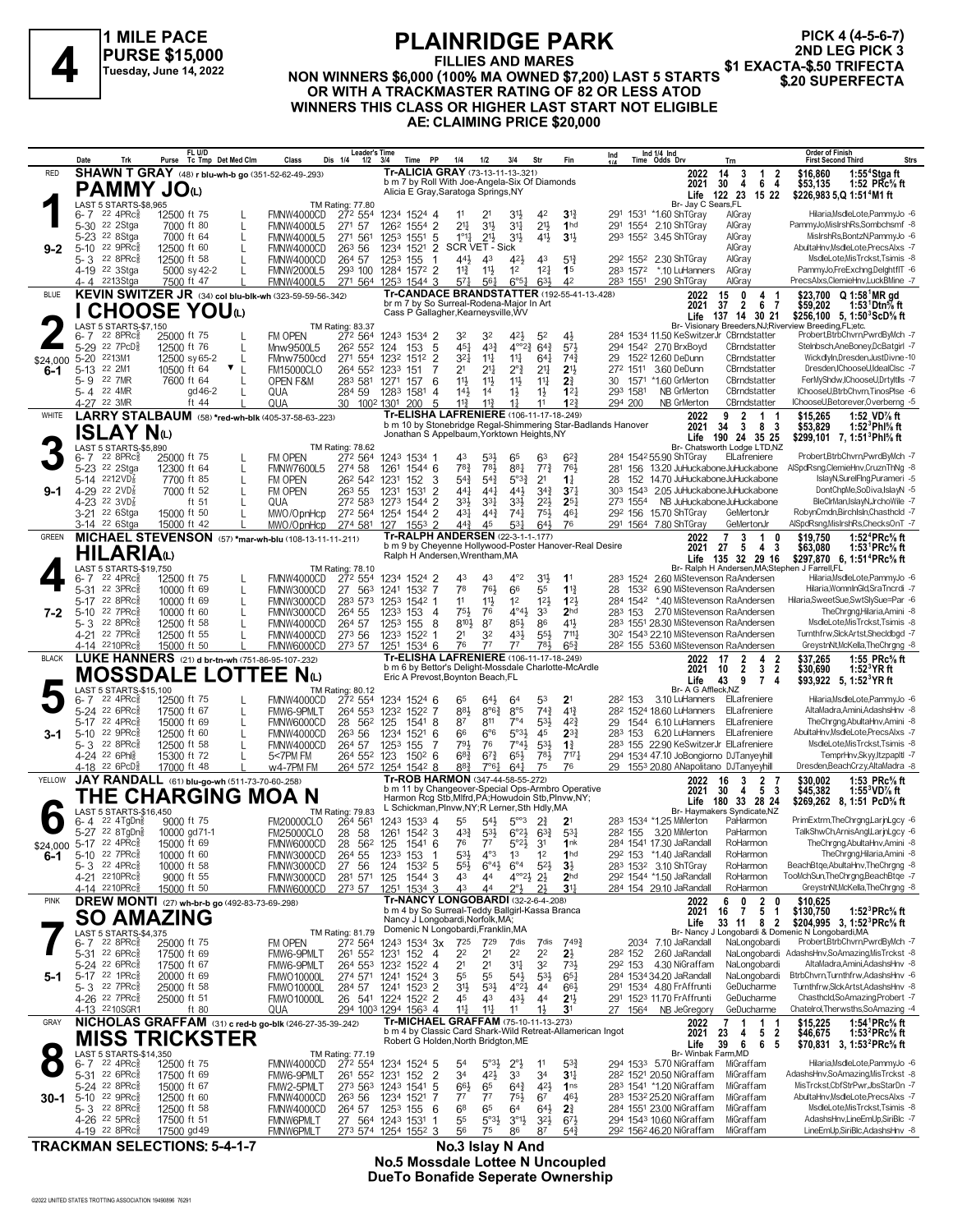

## **PLAINRIDGE PARK FILLIES AND MARES OPEN**

## **LAST LEG PICK 3 2ND LEG PICK 4 1 LATIVITU OL 1 ATTS AND MARES**<br>
Tuesday, June 14, 2022<br>
Tuesday, June 14, 2022<br> **S1 EXACTA-\$.50 TRIFECTA**<br>
S20 SUPERFECTA<br>
S20 SUPERFECTA

|              | Date<br>Trk                                          | FL U/D<br>Tc Tmp Det Med Clm<br>Purse                                              | Class<br>Dis 1/4                                            | <b>Leader's Time</b><br>PP<br>$1/2$ $3/4$<br>Time                                  | 1/4<br>Fin<br>1/2<br>3/4<br>Str                                                                                                                                   | Ind 1/4 Ind<br>Time Odds Drv<br>Ind<br>Trn                                                                                                      | <b>Order of Finish</b><br>Strs<br><b>First Second Third</b>                                                                   |
|--------------|------------------------------------------------------|------------------------------------------------------------------------------------|-------------------------------------------------------------|------------------------------------------------------------------------------------|-------------------------------------------------------------------------------------------------------------------------------------------------------------------|-------------------------------------------------------------------------------------------------------------------------------------------------|-------------------------------------------------------------------------------------------------------------------------------|
| <b>RED</b>   |                                                      | LARRY STALBAUM (58) *red-wh-blk (405-37-58-63-.223)                                |                                                             |                                                                                    | Tr-LARRY STALBAUM (247-32-44-31-270)<br>b m 10 by McArdle-Killinchy Rose-Iraklis                                                                                  | 2022<br>17<br>$\frac{2}{5}$<br>2021<br>47                                                                                                       | $1:55$ <sup>1</sup> Stgaft<br>$\begin{array}{cc} 4 & 3 \\ 9 & 8 \end{array}$<br>\$27,051<br>1:53 $1$ Stgaft<br>\$73,252       |
|              | LAST 5 STARTS-\$11,550                               | <b>MISS IRISH ROSE A</b> W                                                         |                                                             |                                                                                    | Larry D Stalbaum, Matamoras, PA                                                                                                                                   | Life 220 35 37 31                                                                                                                               | \$398.336 6. 1:51 <sup>2</sup> PcD <sup>5</sup> / <sub>8</sub> ft                                                             |
|              | 22 5Stga<br>$6 - 6$                                  | 7500 ft 74<br>L.                                                                   | <b>FMNW4000L5</b><br>28                                     | 573 1261 1552 6                                                                    | 561<br>$5^{\circ}4\frac{1}{2}$<br>$5^{21}$<br>$1\frac{1}{2}$<br>$56\frac{1}{4}$                                                                                   | 28 <sup>2</sup> 155 <sup>2</sup> 4.60 ShTGray<br>LaStalbaum                                                                                     | Br- L Burley & J Burley & D Burley & S Hassan, AS<br>MislrshRs,LdyLmlght,MyRugala -9                                          |
|              | 5-30 <sup>22</sup> 2Stga<br>5-23 <sup>22</sup> 8Stga | 7000 ft 80<br>L<br>7000 ft 64<br>L                                                 | 271 57<br><b>FMNW4000L5</b><br>271 561<br><b>FMNW4000L5</b> | 126 <sup>2</sup> 1554 3<br>1253 1551<br>-6                                         | $3^{2}\frac{3}{4}$<br>$5^{2}$<br>$4^{2}3$<br>531<br>69<br>$6^{07}$<br>$4^{013}$<br>2 <sup>1</sup>                                                                 | 2 <sub>hd</sub><br>284 1554 2.85 LaStalbaum LaStalbaum<br>11<br>3.45 LaStalbaum LaStalbaum<br>291 1551                                          | PammyJo, MisIrshRs, Sombchsmf -8<br>MisIrshRs,BontzN,PammyJo -6                                                               |
| 8-1          | 5-16 22 8Stga                                        | 7000 ft 77<br>L                                                                    | <b>FMNW4000L4</b>                                           | 28 582 127<br>$155^2$ 2                                                            | 21}<br>$21\frac{1}{2}$<br>21}<br>2 <sup>11</sup>                                                                                                                  | 3.10 LaStalbaum LaStalbaum<br>2 <sub>ns</sub><br>281 1552                                                                                       | PrecsAlxs, MisIrshRs, BontzN -5<br>TheChrgng,Hilaria,Amini -8                                                                 |
|              | 22 7PRc3<br>$5 - 10$<br>4-25 <sup>22</sup> 5Stga     | 10000 ft 60<br>7000 ft 60<br>L                                                     | 264 55<br>FMNW3000CD<br>271 571<br><b>FMNW4000L5</b>        | $\overline{2}$<br>1233 153<br>1253 1554<br>-1                                      | 31}<br>32<br>55<br>77<br>$21\frac{1}{2}$<br>$21\frac{1}{2}$<br>1 <sup>2</sup><br>11}                                                                              | 431<br>283 1533<br>5.90 LaStalbaum LaStalbaum<br>$6^{2}$<br>303 1561<br>1.90 LaStalbaum LaStalbaum                                              | ClemieHnv,BontzN,OnspeedN -8                                                                                                  |
|              | 4-19 22 6Stga<br>4-11 <sup>22</sup> 6Stga            | 15000 sy 42-2<br>11500 ft 50                                                       | FM W/O DDE<br><b>FMNW7500L4</b>                             | 264 564 1251 1534 1<br>273 57 1253 154 x2                                          | 33<br>33<br>43}<br>55<br>$8^{19\frac{3}{4}}$<br>817<br>$8^{18}$<br>8241                                                                                           | 29 155 33.75 LaStalbaum LaStalbaum<br>4dh <sup>6</sup><br>8 <sub>dis</sub><br>2.80 LaStalbaum LaStalbaum                                        | Dashntthb,RobynCmdn,BirchIsIn -6<br>Shallow, Almargt AF, SoDiva -8                                                            |
| <b>BLUE</b>  |                                                      | JAY RANDALL (61) blu-go-wh (511-73-70-60-.258)                                     |                                                             |                                                                                    | Tr-BENSON MERRILL (94-19-20-12-.363)                                                                                                                              | 2022<br>8<br>$\overline{\mathbf{1}}$<br>3                                                                                                       | 1:55 $2$ Bang ft<br>\$8,450<br>-1                                                                                             |
|              |                                                      | GO SANDY GOധ                                                                       |                                                             | Lauren A Merrill Windsor ME                                                        | b m 7 by Roddy's Bags Again-Bit Of Trick-Cam's Magic Trick                                                                                                        | 2021 33<br>5<br>-7<br>Life 109 24 21 14                                                                                                         | $1:55^3$ CUMB ft<br>- 5<br>\$28,779<br>\$285,057 4, 1:53 <sup>1</sup> PRc <sup>5</sup> / <sub>8</sub> ft                      |
|              | LAST 5 STARTS-\$7,150<br>22 8Bang<br>6-5             | 6500 ft 65                                                                         | NW5500CD                                                    | $155^2$ 5<br>274 572 126                                                           | $5^{\circ}4^{\frac{3}{4}}$<br>$2^{\circ}3$<br>55}<br>$1\frac{1}{2}$                                                                                               | Br- Wm Brent Outten, MD; Green Racing Inc, DE<br>$1^{22}$<br>29 <sup>2</sup> 155 <sup>2</sup> 5.60 GaMosher<br>BeMerrill                        | GoSandyGo,Nagle,BoMaster -7                                                                                                   |
|              | 5-28 22 3CUMB<br>5-11 22 1Bang                       | 5200 ft 74<br>L                                                                    | NW4000L5                                                    | 271 562 1251<br>1542 4                                                             | $11\frac{1}{2}$<br>1 <sup>2</sup><br>$11\frac{1}{2}$<br>1hd<br>2 <sup>1</sup>                                                                                     | 29 <sup>2</sup> 154 <sup>3</sup> 3.10 AaHall<br><b>BeMerrill</b><br>292 1574 *.80 AaHall<br><b>BeMerrill</b>                                    | RysRedRck, GoSandy Go, Teror Hal -7<br>WstrnStep,GoSandyGo,Bdllvlcty -6                                                       |
| 10-1         | 22 8Bang<br>5-1                                      | 4400 ft 73<br>L<br>6000 ft 53<br>I.                                                | FMNW2250CD<br>284 59<br>WO10000LT                           | 293 594 128<br>$1573$ 6<br>1264 1554 1                                             | 57<br>$5^{\circ}5^{\circ}$<br>$2^{\circ}2$<br>1 <sub>ns</sub><br>2 <sup>3</sup><br>3°3 <sup>1</sup><br>45<br>$2^{\circ}1$<br>41                                   | <b>BeMerrill</b><br>294 1564 5.00 AaHall<br>$65\frac{1}{2}$                                                                                     | Nagle,Deetzy,SarhsLily -6                                                                                                     |
|              | 4-23 22 1CUMB<br>4-16 22 6CUMB                       | 6000 ft 51<br>L<br>6500 ft 57<br>L                                                 | 581<br>OPN II-III<br>29<br>OPEN I-II                        | 1253 1552 2<br>28 <sup>2</sup> 58 <sup>1</sup> 126 <sup>3</sup> 156 <sup>4</sup> 2 | $5^{71}$<br>$4^{\circ}3$<br>2 <sup>1</sup><br>561<br>3 <sup>2</sup><br>3°3 <sup>1</sup><br>$2^{11}$<br>$2\frac{1}{2}$<br>331                                      | 291 1552 12.80 AaHall<br><b>BeMerrill</b><br>42<br>30 <sup>2</sup> 1571 10.50 BeMerrill<br><b>BeMerrill</b>                                     | CaptnNash, GoSandy Go, Grand GlpS -6<br>Deetzy,CaptnNash,Nagle -7                                                             |
|              | 4-9 22 9CUMB                                         | 6500 my47-3                                                                        | OPEN I                                                      | 284 1002 128<br>1574 1                                                             | 331<br>44<br>331<br>$3^{3}\frac{1}{2}$                                                                                                                            | $35\frac{1}{4}$<br>301 1584 14.70 AaHall<br><b>BeMerrill</b>                                                                                    | Deetzy,SohoLvthn,GoSandyGo -5                                                                                                 |
| WHITE        | 4-2 22 6CUMB                                         | gd40<br>LUKE HANNERS (21) d br-tn-wh (751-86-95-107-232)                           | QUA                                                         | 301 1013 1303 200<br>3                                                             | 211,<br>$21\frac{1}{4}$<br>2°}<br>14<br>Tr-JIMMY NICKERSON (123-24-22-23-.357)                                                                                    | 16 <sub>3</sub><br>292 200<br><b>BeMerrill</b><br>NB AaHall<br>16<br>4<br>2022                                                                  | GoSandyGo,SelslCty,TheWyfrng -6<br>1:52 PRc% ft<br>\$60.785                                                                   |
|              |                                                      | <b>ADASHIOUS HANOVER</b> (L)                                                       |                                                             |                                                                                    | b m 4 by Captaintreacherous-Arodasi-Western Terror<br>Marc J Reynolds, Malta, NY; Richard Cortese, Schenectady, NY                                                | $\frac{2}{5}$<br>2021<br>4<br>20<br>8<br>8<br>Life<br>41                                                                                        | $\frac{5}{2}$<br>\$46,636<br>1:53 $^2$ Wbsb $\%$ ft<br>$\overline{7}$<br>\$121,671 4, 1:52 PRc <sup>5</sup> / <sub>8</sub> ft |
|              | LAST 5 STARTS-\$27,000<br>$22$ $8$ PR $c_{8}$<br>6-7 | 25000 ft 75<br>L                                                                   | FM OPEN                                                     | 272 564 1243 1534 6                                                                | 21<br>21<br>21<br>31<br>5}                                                                                                                                        | Br- Hanover Shoe Farms Inc,PA<br>1534 11.60 LuHanners<br>JiNickerson<br>29                                                                      | Probert,BtrbChvrn,PwrdByMch -7                                                                                                |
|              | 5-31 22 6PRc                                         | 17500 ft 69<br>L                                                                   | FMW6-9PMLT                                                  | 261 552 1231<br>152<br>- 6                                                         | 1 <sup>2</sup><br>11<br>12<br>1 <sup>2</sup><br>$1\frac{1}{2}$                                                                                                    | 284 152<br>*.70 AnMonti<br>JiNickerson                                                                                                          | AdashsHnv.SoAmazing.MisTrckst -8                                                                                              |
| 5-1          | 5-24 22 6PRc<br>5-17 22 1PRc                         | 17500 ft 67<br>L<br>20000 ft 69<br>L                                               | FMW6-9PMLT<br><b>FMWO10000L</b>                             | 264 553 1232 1522 8<br>274 571 1241<br>1524 4                                      | $4^{\circ}3$<br>55<br>$2^{\circ}1$<br>2 <sup>11</sup><br>2 <sup>1</sup><br>$21\frac{1}{2}$<br>3 <sup>1</sup><br>$4^{11}$                                          | 3 <sup>1</sup><br>29 1523<br>3.30 AnMonti<br><b>JiNickerson</b><br>3 <sup>2</sup><br>3.70 AnMonti<br>284 1531<br><b>JiNickerson</b>             | AltaMadra,Amini,AdashsHnv -8<br>BtrbChvrn,Turnthfrw,AdashsHnv -6                                                              |
|              | 5-10 22 5PRc<br>5-3 22 7PRc                          | 25000 ft 60<br>L<br>25000 ft 58<br>$\mathbf{I}$                                    | <b>FMWO10000L</b><br><b>FMWO10000L</b>                      | 264 562 1241<br>$152^3$ 2<br>284 57 1241<br>$152^3$ 6                              | $2\frac{1}{2}$<br>2 <sup>1</sup><br>$3^{11}$<br>3½<br>3°2<br>2 <sup>2</sup><br>3 <sup>3</sup><br>65}<br>$2^{\circ}1$                                              | 1 <sub>hd</sub><br>8.80 AnMonti<br>281 1523<br>JiNickerson<br>284 1531 10.50 JaRandall<br>JiNickerson                                           | AdashsHnv.BtrbChvrn.Chasthcld -6<br>Turnthfrw.SlckArtst.AdashsHnv -8                                                          |
|              | 4-26 22 5PRc                                         | 17500 ft 51                                                                        | <b>FMNW6PMLT</b>                                            | 27 564 1243 1531 6                                                                 | 11<br>$11\frac{1}{2}$<br>$4^{\circ}4$<br>11                                                                                                                       | $1\frac{13}{4}$<br>283 1531<br>*.90 AnMonti<br>JiNickerson                                                                                      | AdashsHnvLineEmUp.SiriBlc -7                                                                                                  |
| GREEN        | 4-19 22 8PRc                                         | 17500 gd 49<br>KEVIN SWITZER JR (34) col blu-blk-wh (323-59-59-56-342)             | <b>FMNW6PMLT</b>                                            | 273 574 1254 1552 4                                                                | 67<br>$4^{\circ}3$<br>$2^{\circ}1$<br>21<br>Tr-JOSEPH SKOWYRA (147-31-18-13-308)                                                                                  | 3 <sup>11</sup><br>294 1553 *.90 AnMonti<br><b>JiNickerson</b><br>11<br>$\overline{2}$<br>2022                                                  | LineEmUp.SiriBlc.AdashsHnv -8<br>1:52 <sup>4</sup> TaDn% ft<br>\$24.122<br>4<br>-1                                            |
|              | <b>FILLY</b>                                         |                                                                                    |                                                             |                                                                                    | b m 4 by Blue Burner-Miss Million Bud-Million Dollar Cam<br>Rocco J Stebbins, Rochester, NY                                                                       | 2021<br>8<br>6<br>8<br>Life<br>19                                                                                                               | $\mathbf{2}$<br>0<br>\$37,697<br>1:54 $3$ YR ft<br>6 1                                                                        |
|              | LAST 5 STARTS-\$17,447                               |                                                                                    |                                                             |                                                                                    |                                                                                                                                                                   | Br- Trevor Williams, MB, CA                                                                                                                     | \$61,819 4, 1:52 <sup>4</sup> TgDn <sup>5</sup> / <sub>8</sub> ft<br>Filly,RetcntHnv,AbbyRose -6                              |
|              | 6-4 22 5TgDng<br>5-24 22 8PRc <sup>3</sup>           | 6800 ft 75<br>15000 ft 67                                                          | <b>FMNW2701L5</b><br>FMW2-5PMLT<br>273 563                  | 1524 4<br>273 562 124<br>1243 1541 7                                               | 11号<br>$1\frac{3}{4}$<br>$11\frac{1}{4}$<br>13<br>$1\frac{1}{2}$<br>SCR VET - Sick                                                                                | 284 1524 *.45 WHennessey JoSkowyra<br>JoSkowyra                                                                                                 | MisTrckst, CbfStrPwr, JbsStarDn -7                                                                                            |
| 7-2          | 22 2M1<br>$5 - 7$<br>4-30 22 8M1                     | ▼<br>12500 gd 47-1<br>▲<br>15500 ft 57                                             | FMnw7500cd<br>27<br>562<br>FMnw10500                        | 1233 1513 6<br>263 552 1241 1512                                                   | $2^{3}\frac{1}{2}$<br>$11\frac{1}{2}$<br>11<br>221<br>$4^{3}\frac{3}{4}$<br>33<br>32}<br>421<br>3 <sup>1</sup>                                                    | $24\frac{1}{4}$<br>28 <sup>2</sup> 152 <sup>2</sup> *1.40 JoBongiorno JeBongiorno<br>27 1513 6.30 JoBongiorno JeBongiorno                       | LaurieLee,Filly,WdmreHart -8<br>BeyndWrds,FxvExplot,Filly-10                                                                  |
|              | 4-23 2213M1                                          | 12500 ft 55<br>▲                                                                   | FMnw7500cd                                                  | 271 564 1251<br>1522 2                                                             | 323<br>431<br>321<br>421                                                                                                                                          | 2 <sub>hd</sub><br>264 1522 15.30 JoBongiorno JeBongiorno                                                                                       | BetrsHert,Filly,BeachMmnt -9                                                                                                  |
|              | 4-8 2212M1<br>22 3Fhld<br>4- 1                       | 11875 ft 54<br>7700 ft 54                                                          | 27<br>FMnw4500cd<br>28<br><b>FMNW5000L5</b>                 | 554 1243 153<br>$\overline{4}$<br>582 127<br>1571 5                                | 211<br>3 <sup>1</sup><br>21<br>2 <sub>ns</sub><br>$1\frac{3}{4}$<br>$1^{\circ}1$<br>$1\frac{3}{4}$<br>21<br>$1\frac{1}{4}$<br>$2\frac{3}{4}$                      | 3.80 StSmith<br>281 153<br>JeBongiorno<br>301 1572 1.80 JoBongiorno JeBongiorno                                                                 | Filly, WdmreHart, Arnis Angl-10<br>FerMyShdw,Filly,GirlAlmgh -6                                                               |
| <b>BLACK</b> | 3-23 22 6YR                                          | 20000 ft 43<br>MATTHEW ATHEARN (23) k grn-wh-b go (363-57-49-43-.272)              | MGMLADIES3                                                  | 281 574 1262 1542 5                                                                | $3^{2}\frac{1}{2}$<br>2 <sub>hd</sub><br>$5^{4}$<br>$55\frac{1}{2}$<br>Tr-LANCE HUDSON (225-38-32-34-298)                                                         | 6117<br>29 <sup>2</sup> 156 <sup>3</sup> 40.25 JoBongiorno JeBongiorno<br>$\overline{2}$<br>14<br>5<br>2022                                     | Belina, JmBetonsx, StteOfMnd -7<br>1:52 <sup>4</sup> PRc <sup>5</sup> / <sub>8</sub> ft<br>\$72,380                           |
|              |                                                      | <b>BETTERB CHEVRON Nω</b>                                                          |                                                             | William A Hartt, Carmel, ME                                                        | b m 9 by Bettor's Delight-Waihemo Anvil-In The Pocket                                                                                                             | 36<br>5<br>2021                                                                                                                                 | 66<br>\$130,030<br>1:53 $PCD\%$ ft                                                                                            |
|              | LAST 5 STARTS-\$38,000                               |                                                                                    |                                                             |                                                                                    |                                                                                                                                                                   | Life<br>131 36 19 21<br>Br- Small Car World LTD,NZ                                                                                              | \$582,326 6, 1:51 YR ft                                                                                                       |
|              | 22 8PRc3<br>$6 - 7$<br>5-26 22 5PRc                  | 25000 ft 75<br>L<br>20000 ft 67<br>L                                               | FM OPEN<br><b>FMOPEN</b>                                    | 272 564 1243 1534 7<br>273 572 1241 1531 7                                         | 5°3<br>$41\frac{1}{2}$<br>65<br>$6^{\circ}4$<br>$11\frac{1}{2}$<br>2 <sup>3</sup><br>2 <sup>5</sup><br>11                                                         | 2 <sub>nk</sub><br>283 1534 3.80 MMAthearn LaHudson<br>$5$ dh $6\frac{1}{2}$<br>293 1542 1.40 MMAthearn<br>LaHudson                             | Probert, BtrbChvrn, PwrdByMch -7<br>ChuppahOn,PwrdByMch,Turnthfrw -7                                                          |
| 2-1          | 22 1PRc<br>$5-17$<br>5-10 22 5PRc                    | 20000 ft 69<br>L<br>25000 ft 60<br>L                                               | <b>FMWO10000L</b><br><b>FMWO10000L</b>                      | 274 571 1241 1524 6<br>264 562 1241 1523 6                                         | $2^{\circ}3$<br>$2\frac{1}{2}$<br>33<br>33<br>67<br>65}<br>$6^{\circ 4}$<br>$4^{2}$                                                                               | 283 1524 *1.60 MMAthearn<br>LaHudson<br>$1\frac{3}{4}$<br>2 <sub>hd</sub><br>273 1523 6.40 MMAthearn<br>LaHudson                                | BtrbChvrn,Turnthfrw,AdashsHnv -6<br>AdashsHnv, BtrbChvrn, Chasthcld -6                                                        |
|              | 22 4MR<br>$5 - 4$                                    | gd 46-2<br>L                                                                       | 284 59<br>QUA                                               | 1283 1581 5                                                                        | $3^{\circ\circ}4^3$<br>$5^{12}$<br>$2^{\circ}$ <sub>2</sub><br>$2\frac{1}{2}$                                                                                     | 30 1583<br>NB BrParker<br>$2^{2}$<br>LaHudson                                                                                                   | IChooseU.BtrbChvrn.TinosPlse -6                                                                                               |
|              | 22 3YR<br>4- 7<br>3-31 22 8YR                        | 30000 sy 49-2<br>L<br>21500 ft 64                                                  | <b>FMNW30000</b><br><b>FMNW15000</b>                        | 281 572 1252 1541<br>-2<br>273 554 1244 1532 2                                     | 33}<br>$3^{3}\frac{1}{2}$<br>$2^{\circ}$ ns<br>1 <sup>2</sup><br>$21\frac{1}{2}$<br>$21\frac{1}{2}$<br>$12\frac{1}{2}$<br>2 <sub>ns</sub>                         | 123<br>284 1541 2.85 JiMarohnJr<br>LaHudson<br>123<br>*.40 JiMarohnJr<br>282 1532<br>LaHudson                                                   | BtrbChvrn, ViltsRnbw, EdgeOfEtr -7<br>BtrbChvrn,AndraDay,SoundIdea -8                                                         |
| YELLOW       | 3-17 22 1YR                                          | 17500 gd54-1<br><b>DREW MONTI</b> (27) wh-br-b go (492-83-73-69-298)               | <b>FMNW10000</b>                                            | 273 572 1251 1534 4                                                                | 33<br>$3^{03}\frac{3}{4}$<br>$1^{\circ}$<br>$14\frac{1}{2}$<br>Tr-JIMMY NICKERSON (123-24-22-23-.357)                                                             | $1^{3\frac{3}{7}}$<br>283 1534 *.80 JiMarohnJr<br>LaHudson<br>2022 16 4 4 1                                                                     | BtrbChvrn, JiveDncng, MncaGlghr -8<br>1:51 <sup>4</sup> PPk% ft<br>\$41.024                                                   |
|              |                                                      | <b>POWERED BY MACH</b> (L)                                                         |                                                             | Fox Racing Inc, New York, NY                                                       | b m 5 by Mach Three-Power Outage-Camluck                                                                                                                          | 2021 32 7 7 3                                                                                                                                   | \$89,213<br>1:51 ${}^{2}$ PRc ${}^{5}_{8}$ ft                                                                                 |
|              | AST 5 STARTS-\$17,685                                |                                                                                    |                                                             |                                                                                    |                                                                                                                                                                   | 66 15 11 6<br>Life                                                                                                                              | \$145,573 4, 1:51 <sup>2</sup> PRc <sup>5</sup> / <sub>8</sub> ft<br>Br- Robert McIntosh Stables Inc & Dave A Boyle, ON, CA   |
|              | $22$ 8PR $c_{8}^{5}$<br>6-7<br>5-26 22 5PRc          | 25000 ft 75<br>L<br>20000 ft 67<br>L                                               | FM OPEN<br><b>FMOPEN</b>                                    | 272 564 1243 1534 5<br>273 572 1241 1531 3                                         | 11<br>$1\frac{1}{2}$<br>11<br>$21\frac{1}{2}$<br>34<br>36<br>21                                                                                                   | 3 <sub>nk</sub><br>291 1534 5.20 AnMonti<br>JiNickerson<br>$24\frac{1}{4}$<br>29 154<br>6.70 AnMonti<br>JiNickerson                             | Probert,BtrbChvrn,PwrdByMch -7<br>ChuppahOn,PwrdByMch,Turnthfrw -7                                                            |
| 5-1          | 5-16 <sup>22</sup> 4Stga<br>4-17 22 1PPks            | ft $82$<br>L<br>16200 ft 80<br>L                                                   | Qua<br>OPEN I                                               | 281 572 1253 155<br>$\overline{2}$<br>26 <sup>2</sup> 55 <sup>1</sup> 124<br>15238 | $3^{3}\frac{3}{4}$<br>$3^{3}\frac{1}{2}$<br>$34\frac{1}{4}$<br>34}<br>$3^{003}$ <sup>1</sup><br>$1^{\circ}$ ns<br>11<br>1 <sub>ns</sub>                           | 3 <sup>2</sup><br>NB StRybka<br>DaRybkaJr<br>284 1552<br>$5^{2}$<br>29 153 12.10 JChindanoJr JChindanoJr                                        | NrthCntry,RckThsWay,PwrdByMch -6<br>OurltImrc,SeaShadws,EvasSprts-10                                                          |
|              | 4-5 22 6PPk <sup>5</sup>                             | 14200 ft 79                                                                        | FM OPEN                                                     | 263 551 1223 1504 1                                                                | 21<br>21}<br>$2^{13}$<br>2 <sup>11</sup>                                                                                                                          | 2 <sub>nk</sub><br>1504 4.10 JChindanoJr JChindanoJr<br>28                                                                                      | SeaShadws,PwrdByMch,TheStnngN -5                                                                                              |
|              | 3-30 22 6PPk<br>3-23 <sup>22</sup> 1PPk              | 14200 ft 78<br>12600 ft 80                                                         | 263 55<br>FM OPEN<br>FM OPEN II                             | 1233 1521 3<br>263 551 123<br>1514 4                                               | 2 <sup>1</sup><br>$2^{\circ}1$<br>$11\frac{1}{2}$<br>$21\frac{1}{2}$<br>$2^{13}$<br>11号<br>$13\frac{1}{2}$<br>$13\frac{1}{4}$                                     | 28 <sup>2</sup> 152 <sup>1</sup> 10.10 JChindanoJr JChindanoJr<br>1 <sub>dhnk</sub><br>284 1514 2.90 JChindanoJr JChindanoJr<br>$12\frac{3}{4}$ | TheStnngN=PwrdByMch=OurltImrc -6<br>PwrdByMch,CrispMane,ProtctBlc -6                                                          |
|              | 3-16 22 7PPk <sup>5</sup>                            | 12600 ft 75                                                                        | FM OPEN II                                                  | 263 553 1231 1512 3                                                                | $11\frac{1}{2}$<br>2 <sup>2</sup><br>1 <sup>2</sup><br>$11\frac{1}{2}$<br>11}                                                                                     | 283 1514 11.60 JChindanoJr JChindanoJr                                                                                                          | TupkaJese,PwrdByMch,CrispMane -7                                                                                              |
| PINK         |                                                      | SHAWN T GRAY (48) r blu-wh-b go (351-52-62-49-.293)<br><b>TURNTHEFROWNAROUND</b> ω |                                                             |                                                                                    | <b>Tr-JOSEPH NELSON (61-7-7-9-228)</b><br>b m 5 by Roll With Joe-Knockout Pout-Western Terror                                                                     | 2022<br>9<br>2<br>$\overline{1}$<br>2021 37<br>9                                                                                                | 1:52 $^{2}$ PRc $\%$ ft<br>\$31,750<br>-1<br>68<br>\$129,821<br>1:51 Phl% ft                                                  |
|              | LAST 5 STARTS-\$28,150                               |                                                                                    |                                                             |                                                                                    | Burke Racing Stable LLC, Fredericktown, PA;<br>Weaver Bruscemi LLC, Canonsburg, PA                                                                                | 70 14 13 12<br>Life<br>Br- Kentuckiana Farms LLC,KY                                                                                             | \$269,756 4, 1:51 Phl <sup>5</sup> / <sub>8</sub> ft                                                                          |
|              | 6-7 22 8PRc <sup>5</sup><br>5-26 <sup>22</sup> 5PRc  | 25000 ft 75<br>L<br>20000 ft 67<br>L                                               | FM OPEN<br><b>FMOPEN</b>                                    | 273 572 1241 1531 6                                                                | 272 564 1243 1534 6 SCR JG - Late for Lasix<br>$5^{\circ}4\frac{1}{2}$<br>$5^{\circ 5\frac{1}{2}}$<br>76<br>47                                                    | Jo0Nelson<br>291 1542 9.50 WDCampbell JoONelson<br>$35\frac{3}{4}$                                                                              | Probert,BtrbChvrn,PwrdByMch -7<br>ChuppahOn,PwrdByMch,Turnthfrw -7                                                            |
|              | 5-17 22 1PRc                                         | 20000 ft 69<br>L                                                                   | <b>FMWO10000L</b>                                           | 274 571 1241 1524 1                                                                | 44<br>44<br>421,<br>3 <sup>1</sup><br>$2\frac{3}{4}$                                                                                                              | 3.90 LuHanners<br>JoONelson<br>282 153                                                                                                          | BtrbChvrn.Turnthfrw.AdashsHnv -6                                                                                              |
| 5-1          | 5-10 22 5PRc<br>5-3 22 7PRc                          | 25000 ft 60<br>L<br>25000 ft 58<br>L                                               | <b>FMWO10000L</b><br><b>FMWO10000L</b>                      | 264 562 1241 1523 4<br>284 57 1241 1523 3                                          | $4^{2}\frac{1}{2}$<br>$4^{\circ}4$<br>$2^{\circ}1$<br>$2\frac{3}{4}$<br>$4\frac{3}{4}$<br>1 <sup>2</sup><br>$4^{\circ}2\frac{1}{2}$<br>11<br>11<br>1 <sup>3</sup> | 282 1524 *.40 BrRanger<br><b>JoONelson</b><br>282 1523 *1.30 BrRanger<br><b>JoONelson</b>                                                       | AdashsHnv,BtrbChvrn,Chasthcld -6<br>Turnthfrw,SlckArtst,AdashsHnv -8                                                          |
|              | 4-21 22 7PRc<br>4-14 22 8PRc <sup>3</sup>            | 12500 ft 55<br>L<br>25000 ft 50                                                    | FMNW4000CD<br><b>FMWO10000L</b>                             | 273 56 1233 1522 7<br>272 563 125<br>1531 1                                        | $3^{01}$<br>11<br>$11\frac{1}{2}$<br>1 <sup>2</sup><br>1 <sup>1</sup><br>31}<br>3 <sup>2</sup><br>$75\frac{1}{2}$<br>65                                           | 284 1522 *1.20 KeSwitzerJr JoONelson<br>431<br>274 1534 28.00 KeSwitzerJr JoONelson                                                             | Turnthfrw,SlckArtst,Shecldbgd -7<br>TchysAngl,Probert,Chasthcld -8                                                            |
|              | 3-25 2210M1                                          | 15500 ft 52                                                                        | FMnw7501L5                                                  | 272 551 123<br>1511                                                                | 31}<br>$3^{2}\frac{1}{2}$<br>44<br>44<br>68                                                                                                                       | 29 1524 4.10 YaGingras<br>RoBurke                                                                                                               | Dbldeltbr,CousnMary,ABetrGame -6                                                                                              |

**TRACKMAN SELECTIONS: 5-4-3-6 No.3 Adashious Hanover And No.6 Powered By Mach Uncoupled Due To Bonafide Seperate Ownership**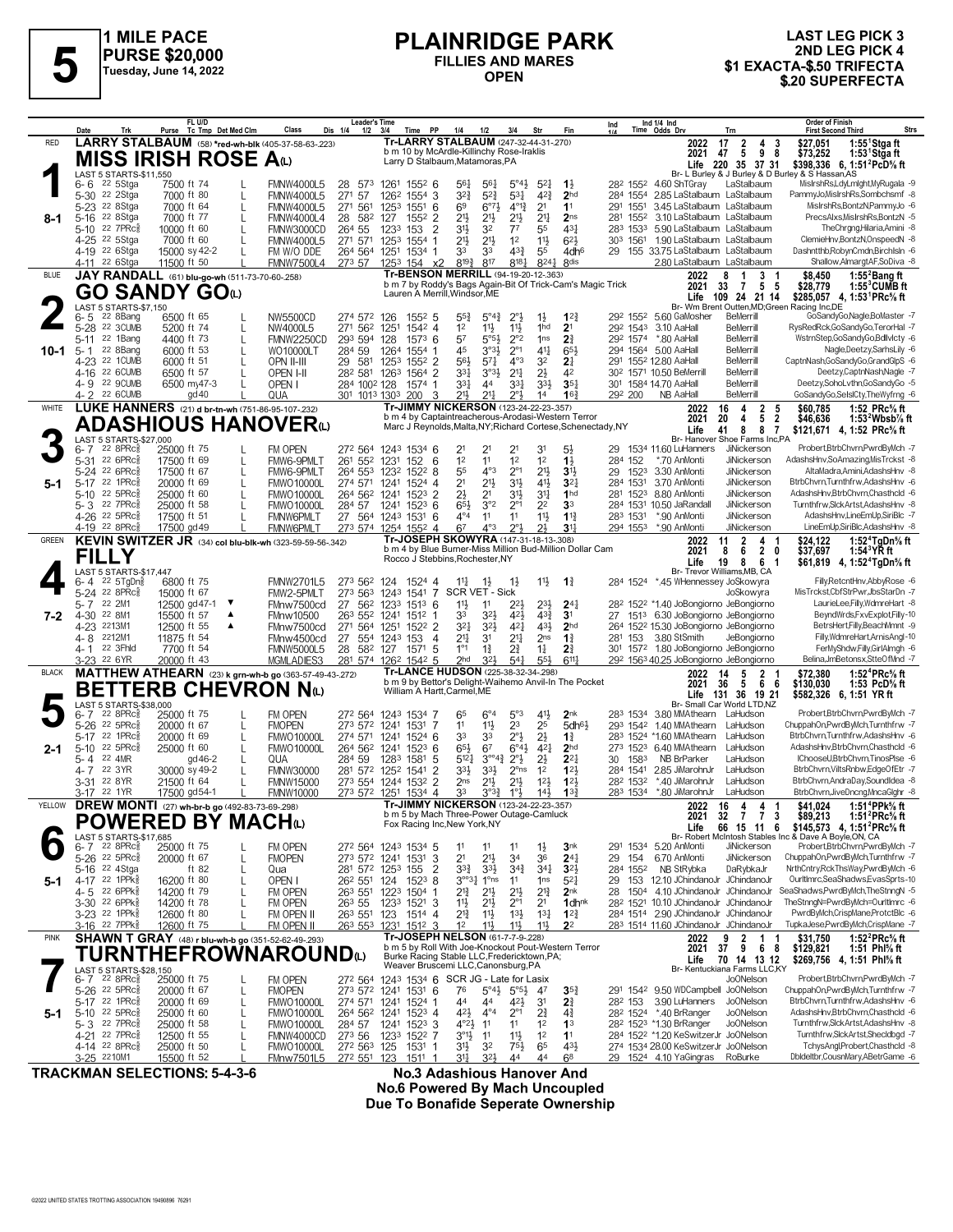

**1 MILE PACE PURSE \$7,500 Tuesday, June 14, 2022**

#### **PLAINRIDGE PARK FILLIES AND MARES** FLAINNIDUL FARM<br>FILLIES AND MARES 3RD LEG PICK 3 (6-7-8)<br>NON WINNERS \$2,000 (100% MA OWNED \$2,400) LAST 5 STARTS \$1 EXACTA-\$.50 TRIFECTA **OR WITH A TM RATING OF 74 OR LESS ATOD WINNERS THIS CLASS OR HIGHER LAST START NOT ELIGIBLE AE: CLAIMING PRICE \$7,500 \$.20 WICKED HI 5 PENTAFECTA \$1 PICK 3 (6-7-8)**

|              | Trk<br>Date                                                    | FL U/D<br>Tc Tmp Det Med Clm<br>Purse                      | Dis 1/4<br>Class                             | <b>Leader's Time</b><br>$1/2$ $3/4$ | Time PP                                                                                                                                                                                 |                | 1/4<br>1/2                                                           | 3/4                                          | Str                                 | Fin                                                         | <b>Order of Finish</b><br>Ind 1/4 Ind<br>Time Odds Drv<br>Ind<br>Strs<br><b>First Second Third</b><br>Trn                                                                                             |
|--------------|----------------------------------------------------------------|------------------------------------------------------------|----------------------------------------------|-------------------------------------|-----------------------------------------------------------------------------------------------------------------------------------------------------------------------------------------|----------------|----------------------------------------------------------------------|----------------------------------------------|-------------------------------------|-------------------------------------------------------------|-------------------------------------------------------------------------------------------------------------------------------------------------------------------------------------------------------|
| <b>RED</b>   |                                                                | <b>SHAWN T GRAY</b> (48) r blu-wh-b go (351-52-62-49-.293) |                                              |                                     | Tr-ALICIA GRAY (73-13-11-13-321)                                                                                                                                                        |                |                                                                      |                                              |                                     |                                                             | 2022<br>\$0<br>4<br>0<br>0<br>0                                                                                                                                                                       |
|              | ALTHEAധ                                                        |                                                            |                                              |                                     | b m 4 by Betting Line-Jiminey Three-Mach Three<br>George Bullukian, Franklin, MA                                                                                                        |                |                                                                      |                                              |                                     |                                                             | $\overline{2}$<br>\$45,625<br>2021<br>19<br>5<br>-3<br>1:53 PRc% ft<br>$\overline{2}$<br>24<br>5<br>-3<br>\$45,625 3, 1:53 PRc% ft<br>Life                                                            |
|              | LAST 5 STARTS-\$7,500                                          |                                                            | TM Rating: 69.39                             |                                     |                                                                                                                                                                                         |                |                                                                      |                                              |                                     |                                                             | Br- Holland Racing Stable, ON, CA                                                                                                                                                                     |
|              | $226$ PRc $\frac{5}{8}$<br>6-7<br>2211M1<br>$5 - 27$           | 10000 ft 75<br>9000 gd70-1<br>L                            | 271 572<br>FMNW3000CD<br><b>FMTM&lt;78.6</b> | 271 574                             | 1251 1544 6<br>1263 1541 3                                                                                                                                                              |                | 54<br>54<br>68<br>751                                                | 75<br>$85\frac{1}{4}$                        | 74}<br>$75\frac{3}{4}$              | 73<br>73                                                    | Fathfldwn, WstrnStep, SraTncrdi -9<br>291 1552 3.60 ShTGray<br>AlGray<br>KaGarland<br>AlwysAMir, MarvlsKis, Betabcool -9<br>271 1544 14.50 StSmith                                                    |
|              | 5-20 2211M1                                                    | 9000 sy 65-2 $\blacktriangledown$ L                        | FMnw3000cd<br>27 551                         |                                     | 1243 1523 8                                                                                                                                                                             |                | 812<br>891                                                           | $8^{\circ 5\frac{3}{4}}$                     | $85\frac{1}{2}$                     | 771                                                         | KaGarland<br>KthysMmnt,BeBest,SoDlghtfl -8<br>281 154 68.00 StSmith                                                                                                                                   |
| $5-2$        | $5 - 3$ 22 5PRc $\frac{5}{8}$                                  | 15000 ft 58                                                | FMNW4PMLT                                    | 271 573                             | 1254 1551 6                                                                                                                                                                             |                | 88<br>87                                                             | $8^{10}\frac{1}{4}$                          | 893                                 | $8^{11}\frac{3}{4}$                                         | 294 1573 35.30 ShTGray<br>ShrtysGrl, MexicnHnv, JbsStarDn -8<br>AlGray                                                                                                                                |
|              | 4-12 22 2PRc <sub>8</sub>                                      | ft 62                                                      | QUA<br>294 101                               |                                     | 130<br>$1593$ 3<br>Tr-DAVID CROCHERE (50-2-5-7-.142)                                                                                                                                    |                | 43<br>431                                                            | 45                                           | 441                                 | $2^{2}$                                                     | ColbyJack,Althea,BnyIsAJet -7<br>29 200<br>NB ShTGray<br>AlGray<br>8                                                                                                                                  |
| <b>BLUE</b>  |                                                                | MATTHEW ATHEARN (23) k grn-wh-b go (363-57-49-43-.272)     |                                              |                                     | br m 8 by Baron Biltmore-Yeah Baby N-Pacific Rocket                                                                                                                                     |                |                                                                      |                                              |                                     |                                                             | 1:56 <sup>4</sup> PRc <sup>5</sup> / <sub>8</sub> ft<br>$\overline{1}$<br>$\overline{1}$<br>\$7.840<br>2022<br>2<br>29<br>5<br>6<br>$\overline{4}$<br>\$31,485<br>2021<br>1:54 ${}^2$ PRc ${}^5\!$ ft |
|              |                                                                | <b>POOCHAM PRINCESS</b>                                    |                                              |                                     | G Russell Austin, Westmoreland, NH                                                                                                                                                      |                |                                                                      |                                              |                                     |                                                             | Life 149 15 25 27<br>\$132,413 4, 1:54 <sup>1</sup> PRc <sup>5</sup> / <sub>8</sub> ft                                                                                                                |
|              | LAST 5 STARTS-\$6,090<br>2210PRc<br>6- 7                       | 7000 ft 75                                                 | TM Rating: 64.94<br>FMTRK<72<br>272 571      |                                     | 127 1564 1                                                                                                                                                                              |                | 75}<br>$74\frac{1}{2}$                                               | 54                                           | 14                                  | 1 <sup>5</sup>                                              | Br- G Russell Austin, NH<br>PchmPrncs,ArtOfWigl,HeySweete -8<br>29<br>3.80 MMAthearn<br>DaCrochere<br>1564                                                                                            |
|              | 2210PRc<br>5-31                                                | 7000 ft 69                                                 | FMTRK<72                                     |                                     | 1561 2<br>28 571 126                                                                                                                                                                    |                | 86}<br>$8^{7}\frac{1}{2}$                                            | 85}                                          | $74\frac{1}{2}$                     | $5^{2}$                                                     | 294 1564 5.10 MMAthearn<br>KatieCght,CbfBarons,ArtOfWigl -8<br>DaCrochere                                                                                                                             |
|              | 5-17 2210PRc<br>5-10 22 3PRc <sup>5</sup>                      | 7000 ft 69<br>7000 ft 60                                   | FMTRK<72<br>283 59                           |                                     | 128<br>$1563$ 3<br>261 543 1233 153                                                                                                                                                     |                | $4^{\circ}3$<br>44<br>713                                            | $2^{\circ}$<br>$5^{\circ}10$                 | 2}<br>491                           | 45<br>314                                                   | WekndGtwy.Halvsltlc.PeprmntMc -8<br>293 1573 *1.80 ShTGrav<br>DaCrochere<br>RvitvAgan.CheckpntC.PchmPrncs -8                                                                                          |
| $9-1$        | 2211PRc៖<br>5-3                                                | 7000 ft 58                                                 | FMTRK<72<br>FMTRK<72                         | 274 573                             | 1261 1554 6                                                                                                                                                                             | 7              | 611<br>693<br>65                                                     | 5°4 <sup>3</sup>                             | 54                                  | 334                                                         | 301 1554 4.90 ShTGray<br>DaCrochere<br>292 1562 10.30 ShTGray<br>DaCrochere<br>SraTncrdi,RyltyAgan,PchmPrncs -7                                                                                       |
| WHITE        |                                                                | MICHAEL STEVENSON (57) *mar-wh-blu (108-13-11-11-211)      |                                              |                                     | Tr-BRUCE ESPINOSA (14-3-2-1-.317)                                                                                                                                                       |                |                                                                      |                                              |                                     |                                                             | $\overline{7}$<br>$\overline{1}$<br>$\overline{2}$<br>1:56 <sup>1</sup> PRc <sup>5</sup> / <sub>8</sub> ft<br>2022<br>0<br>\$8,200                                                                    |
|              |                                                                | <b>KATIE CAUGHT</b>                                        |                                              |                                     | b m 6 by Art Major-Catch Me Katie-Ponder<br>Bruce S & Deborah A Espinosa, Hampton, CT                                                                                                   |                |                                                                      |                                              |                                     |                                                             | 5<br>\$39,925<br>2021<br>28<br>- 2<br>$\overline{4}$<br>1:54 ${}^2$ PRc ${}^5\!$ ft                                                                                                                   |
|              | LAST 5 STARTS-\$7,825                                          |                                                            | TM Rating: 68.71                             |                                     |                                                                                                                                                                                         |                |                                                                      |                                              |                                     |                                                             | \$92,000 4, 1:53 <sup>4</sup> PRc% ft<br>Life<br>66<br>6<br>11 12<br>Br- Steve H Stewart, KY; Tom Hill, UK                                                                                            |
|              | $22$ 9PR $c_{8}$<br>$6 - 7$                                    | 7500 ft 75                                                 | FMNW2000CD<br>271 563                        |                                     | 1243 154 5                                                                                                                                                                              |                | 21                                                                   | 21                                           | 22                                  | $2^{2}$                                                     | 293 1542 5.50 MiStevenson BrEspinosa<br>RyltyAgan,KatieCght,TooMchSun -9                                                                                                                              |
|              | 2210PRc흏<br>5-31<br>5-24 2210PRcs                              | 7000 ft 69<br>7000 ft 67                                   | FMTRK<72<br>28 571<br>FMTRK<72<br>274 58     |                                     | 126 1561<br>1272 1564 2                                                                                                                                                                 | 6              | 2 <sup>1</sup><br>$1\frac{1}{2}$<br>2 <sup>1</sup><br>2 <sup>1</sup> | 3 <sup>1</sup><br>31}                        | 41}<br>3 <sup>1</sup>               | 1nk<br>2 <sub>ns</sub>                                      | KatieCght,CbfBarons,ArtOfWigl -8<br>1.90 MiStevenson BrEspinosa<br>30<br>1561<br>MitnyNcle,KatieCght,ArtOfWigl -8<br>4.20 MiStevenson BrEspinosa<br>291<br>1564                                       |
| 3-1          | 5-10 22 3PRcs                                                  | 7000 ft 60                                                 | FMTRK<72                                     |                                     | 261 543 1233 153                                                                                                                                                                        | 3              | 32<br>33                                                             | 37                                           | 39                                  | $5^{17}\frac{3}{4}$                                         | 3.90 MiStevenson BrEspinosa<br>RyltyAgan,CheckpntC,PchmPrncs -8<br>313 1563                                                                                                                           |
|              | 2211PRc៖<br>5-3                                                | 7000 ft 58                                                 | FMTRK<72                                     |                                     | 274 573 1261 1554 3                                                                                                                                                                     |                | $1\frac{1}{2}$<br>21                                                 | 211,                                         | 43                                  | 56                                                          | SraTncrdi,RyltyAgan,PchmPrncs -7<br>303 157<br>2.60 MiStevenson BrEspinosa                                                                                                                            |
| <b>GREEN</b> |                                                                | DREW MONTI (27) wh-br-b go (492-83-73-69-298)              |                                              |                                     | Tr-PAUL MC HUGH (33-2-3-7-182)                                                                                                                                                          |                |                                                                      |                                              |                                     |                                                             | 2<br>2022<br>16<br>2<br>\$10.539<br>$1:56$ <sup>1</sup> Haw 1 ft<br>b m 5 by Bring On The Beach-Northwest Passage-Western Hanover<br>2021<br>35<br>4<br>1:52 $4$ Haw1 ft<br>5<br>0<br>\$25,282        |
|              |                                                                | <b>BEACH PASSAGE</b> W                                     |                                              |                                     |                                                                                                                                                                                         |                |                                                                      |                                              |                                     |                                                             | George P Dremonas, Oak Lawn, IL; David A Del Pozzo, Methuen, MA<br>69<br>Life<br>9<br>8<br>4<br>\$50,283  3, 1:52 <sup>4</sup> HoP‰ ft                                                                |
|              | LAST 5 STARTS-\$1,235<br>2213MR<br>6-2                         | 3800 ft 74                                                 | TM Rating: 71.42<br><b>NW300PSL5</b>         | 282 573                             | 1273 158                                                                                                                                                                                | 5              | 321<br>$3^{\circ}3$                                                  |                                              |                                     | 421                                                         | Br- Mervin A Hilty, IN<br>30 <sup>2</sup> 158 <sup>2</sup> 6.00 BrParker<br>Vaganova.Bueller.ChifOfStf -7<br>ChPetrelli                                                                               |
|              | 5-19 22 3MR                                                    | 3800 gd54-1                                                | <b>NW300PSL5</b>                             |                                     | 283 581 1273 1573 6                                                                                                                                                                     |                | $3^{13}$<br>33                                                       | 3°2                                          | $33\frac{1}{4}$                     | $5^{4}$                                                     | ChancTS,CruseCptn,Bueller -8<br>303 1583 6.00 BrParker<br>ChPetrelli                                                                                                                                  |
|              | 22 2MR<br>5-9                                                  | L<br>5700 ft 64                                            | <b>NW500PSL5</b>                             |                                     | 283 574 1263 1563 7                                                                                                                                                                     |                | 712 <sup>3</sup><br>712                                              | $7^{\circ}83$                                | 711                                 | 55                                                          | SpcIAchvr,Prodmrcng,FlshASmle -7<br>291 1573 24.00 BrParker<br>ChPetrelli                                                                                                                             |
| $9-1$        | 5-2 <sup>22</sup> 3MR<br>4-25 22 3MR                           | 5700 sy 40-2<br>6500 ft 60                                 | NW500PSL5<br><b>NW500PSL5</b>                |                                     | 28 573 1271 1571 3<br>301 1003 1291 1573 4 SCR VET - Sick                                                                                                                               |                | $44\frac{3}{4}$<br>$4^{3}\frac{3}{4}$                                |                                              | $3^{\circ}3^{\circ}3$ $36^{\circ}4$ | 461                                                         | 303 1582 12.00 BrParker<br>ChPetrelli<br>PLNotoris, BaciBaci, DivaDali -6<br>ChPetrelli<br>Drtyltlls, Electrctd, DrmfrHlna -6                                                                         |
| <b>BLACK</b> |                                                                | JAY RANDALL (61) blu-go-wh (511-73-70-60-.258)             |                                              |                                     | <b>Tr-MATTHEW MEDEIROS (53-7-3-3-182)</b>                                                                                                                                               |                |                                                                      |                                              |                                     |                                                             | Q 1:56 <sup>4</sup> PRc <sup>5</sup> / <sub>8</sub> ft<br>2022<br>3<br>0<br>0<br>\$0                                                                                                                  |
|              |                                                                | <b>RIGHTFULLY MINE</b> (L)                                 |                                              |                                     | ro m 4 by American Ideal-Leah-Jet Laag                                                                                                                                                  |                |                                                                      |                                              |                                     | Monique Cohen, Montague, NJ; Anthony C Scussel, Enfield, CT | 2021<br>5<br>1:52 $^{2}$ PRc $\%$ ft<br>15<br>1<br>\$77,503<br>4                                                                                                                                      |
|              | LAST 5 STARTS-\$7,200                                          |                                                            | TM Rating: 70.91                             |                                     |                                                                                                                                                                                         |                |                                                                      |                                              |                                     |                                                             | 29<br>$\overline{7}$<br>5<br>5<br>Life<br>\$186,315 3, 1:52 <sup>2</sup> PRc <sup>5</sup> / <sub>8</sub> ft<br>Br- Monique Cohen, NJ                                                                  |
|              | $226$ PR $c_{8}$<br>6-7                                        | 10000 ft 75                                                | FMNW3000CD                                   |                                     | 271 572 1251 1544 5                                                                                                                                                                     |                | 76<br>$8°6\frac{1}{2}$                                               | -86                                          | 85                                  | 83                                                          | Fathfldwn, WstrnStep, SraTncrdi -9<br>291 1553 15.20 JaRandall<br>MaMedeiros                                                                                                                          |
|              | 5-17 22 4PRc <sup>5</sup><br>5-10 22 8PRc <sub>8</sub>         | 15000 ft 69<br>15000 ft 60<br>L                            | FMNW6000CD<br>FMW2-5PMLT                     |                                     | 28 562 125<br>1541 5<br>264 562 1243 1542 7                                                                                                                                             |                | 11<br>$11\frac{1}{2}$<br>$55\frac{1}{2}$<br>55                       | $2\frac{1}{2}$<br>$4^{\circ}4^{\frac{1}{4}}$ | 43<br>$4^{23}$                      | 821<br>$64\frac{1}{4}$                                      | 332 1582 7.50 ShTGray<br>MaMedeiros<br>TheChrgng,AbultaHnv,Amini -8<br>3.90 ShTGray<br>MaMedeiros<br>SiriBlc, JbsStarDn, ShrtysGrl -7<br>294 1551                                                     |
| 3-1          | 5-3 22 3PRc                                                    | ft 54<br>L                                                 | QUA                                          |                                     | 28 <sup>2</sup> 58 <sup>3</sup> 127 <sup>2</sup> 1564 5                                                                                                                                 |                | 1 <sup>2</sup><br>11                                                 | 11                                           | 1 <sup>2</sup>                      | 1 <sub>ns</sub>                                             | RightflyM,CaptanHil,PpsPolRom -5<br>292 1564<br>NB ShTGray<br>MaMedeiros                                                                                                                              |
|              | 10-25 <sup>21</sup> 9PRc <sup>5</sup>                          | 100000 sy 55-2                                             | <b>MASS STK</b>                              |                                     | 263 554 1234 1531 4                                                                                                                                                                     |                | $43\frac{3}{4}$<br>3°2 <sup>3</sup>                                  | $2^{\circ}$ $\frac{3}{4}$                    | 3 <sup>1</sup>                      | 663                                                         | 30 <sup>2</sup> 154 <sup>2</sup> 3.10 YaGingras<br>ShCohen<br>Purameri,SoAmazing,SfdSwthrt -9                                                                                                         |
| YELLOW       |                                                                | SCOTT RENZ (45) gra-blk-s red (36-0-1-3-.043)              |                                              |                                     | Tr-SCOTT RENZ (41-1-1-3-.062)                                                                                                                                                           |                |                                                                      |                                              |                                     | b m 13 by Riverboat King-Winbak Honey-Western Hanover       | \$5.645<br>1:56 ${}^{3}$ PRc ${}^{5}$ ft<br>2022<br>12<br>-1<br>0<br>0<br>27<br>$\overline{2}$<br>3<br>2021<br>5<br>\$27,240<br>1:54 PRc% ft                                                          |
|              |                                                                | <b>WEEKEND GETAWAYω</b>                                    |                                              |                                     | Therrien Racing, Franklin, MA                                                                                                                                                           |                |                                                                      |                                              |                                     |                                                             | 313 47 29 39<br>Life<br>\$340,643 11, 1:51 PRc% ft                                                                                                                                                    |
|              | LAST 5 STARTS-\$5.060<br>6-7 22 9PRc                           | 7500 ft 75                                                 | TM Rating: 68.24<br>271 563<br>FMNW2000CD    |                                     | 1243 154                                                                                                                                                                                | 3              | 66<br>67                                                             | 683                                          | 58                                  | 47                                                          | Br- Winbak Farm, MD<br>RyltyAgan,KatieCght,TooMchSun -9<br>1552 64.00 ScRenz<br>ScRenz<br>291                                                                                                         |
|              | 5-24 22 3PRc                                                   | 7500 ft 67<br>L                                            | 271 561<br>FMNW2000CD                        |                                     | 1242 153                                                                                                                                                                                | 6              | 761<br>76}                                                           | 7°51                                         | $64\frac{1}{4}$                     | 45                                                          | SwtSlySue,SmilByThB,CheckpntC -7<br>283 154 13.90 JaRandall<br>ScRenz                                                                                                                                 |
|              | 5-17 2210PRc3                                                  | 7000 ft 69<br>L                                            | 283 59<br>FMTRK<72                           |                                     | 128<br>15634                                                                                                                                                                            |                | 55<br>5°43                                                           | $4^{\circ}2\frac{1}{2}$                      | 31                                  | 1 <sup>3</sup>                                              | WekndGtwy,HalysItIc,PeprmntMc -8<br>281 1563 2.90 JaRandall<br>ScRenz                                                                                                                                 |
| 25-1         | 5-10 22 4PRcs<br>4-6 22 9RcR $\frac{5}{8}$                     | 7500 ft 60<br>4500 ft 55                                   | 27 561<br>FMNW2000CD<br>MPFMNW1500<br>274 57 |                                     | 1243 154<br>126<br>156                                                                                                                                                                  | -5<br>6        | $7^7$<br>710<br>481<br>46                                            | 78}<br>44                                    | 793<br>$54\frac{1}{4}$              | $7^{11}\frac{3}{4}$<br>441                                  | WomnInGld,SmilByThB,Patanjali -8<br>156 <sup>2</sup> 27.50 ScRenz<br>ScRenz<br>301<br>ScRenz<br>JnsBleLne, Madiba, Always ABI -9<br>30 1564 *1.90 ScRenz                                              |
| <b>PINK</b>  |                                                                | NICHOLAS GRAFFAM (31) c red-b go-blk (246-27-35-39-.242)   |                                              |                                     | Tr-MICHAEL GRAFFAM (75-10-11-13-273)                                                                                                                                                    |                |                                                                      |                                              |                                     |                                                             | 0<br>0<br>2022<br>1<br>\$0<br>0                                                                                                                                                                       |
|              |                                                                | <b>JUSTCALLMECASEY</b> W                                   |                                              |                                     |                                                                                                                                                                                         |                |                                                                      |                                              |                                     | b m 4 by Deuce Seelster-Justcallmerosie-Dream Away          | 5<br>$\overline{4}$<br>3<br>\$91,854<br>$1:583$ CUMB ft<br>2021<br>17<br>Nicholas M Graffam, Falmouth, ME; Natalie A Michaud, Falmouth, ME                                                            |
|              | LAST 5 STARTS-\$49,754                                         |                                                            | TM Rating: 73.15                             |                                     |                                                                                                                                                                                         |                |                                                                      |                                              |                                     |                                                             | 23<br>5<br>\$99,480 3.1:58 ${}^{3}$ CUMB ft<br>Life<br>5<br>4<br>Br- Kristina Hall.ME                                                                                                                 |
|              | $22$ 9PR $c_{8}$<br>6- 7                                       | 7500 ft 75                                                 | 271 563<br>FMNW2000CD                        |                                     | 1243 154                                                                                                                                                                                | 8i             | 810<br>88                                                            | 915                                          | 811                                 | $8^{18}$                                                    | RyltyAgan,KatieCght,TooMchSun -9<br>1573 19.40 NiGraffam<br>MiGraffam<br>30                                                                                                                           |
|              | 5-21 22 2CUMB<br>11-21 21 5PRc <sup>5</sup>                    | ft 75<br>15000 ft 50<br>L                                  | QUA<br><b>FM15000CLO</b><br>282 58           |                                     | 30 <sup>2</sup> 101 <sup>2</sup> 132 <sup>1</sup> 203 <sup>2</sup> 4<br>1264 156                                                                                                        | - 6            | 43<br>42}<br>$66\frac{1}{2}$<br>$66\frac{1}{4}$                      | $41\frac{1}{2}$<br>$6^{o_{31}}$              | 41<br>$5^{2}\frac{3}{4}$            | 3}<br>$5^{7}$                                               | MiGraffam<br>JsForJstc,MajstcBry,JstcImcsy -4<br>203 <sup>2</sup> NB NiGraffam<br>31<br>ScotlynSl, MexicnHnv, ShesAFrbl -6<br>1572 23.90 NiGraffam<br>MiGraffam<br>30                                 |
|              | 25-1 11-8 <sup>21</sup> 9PRc <sup>5</sup>                      | 15000 ft 60                                                | <b>FM15000CLO</b>                            |                                     | 274 562 1252 153                                                                                                                                                                        | $\overline{1}$ | 31<br>$3^{11}$                                                       | 21                                           | 24                                  | $3^{13}$                                                    | Althea, Mcnugget, Jstclmcsy -8<br>30<br>1553 5.40 NiGraffam<br>MiGraffam                                                                                                                              |
|              | 11-1 <sup>21</sup> 2PRc <sup>3</sup>                           | 15000 ft 58                                                | <b>FM15000CLO</b>                            |                                     | $28^1$ 57 <sup>2</sup> 125 <sup>4</sup> 155 <sup>4</sup> 6 6 <sup>6</sup> <sup>1</sup> <sub>2</sub> 6 <sup>5</sup> <sup>1</sup> <sub>4</sub> 6 <sup>°</sup> <sup>4</sup> 7 <sup>3</sup> |                |                                                                      |                                              |                                     | $66\frac{3}{4}$                                             | Aintnhlbc,Mcnugget,PeprmntMc -7<br>303 1571 10.20 NiGraffam<br>MiGraffam                                                                                                                              |
| GRAY         |                                                                | KEVIN SWITZER JR (34) col blu-blk-wh (323-59-59-56-.342)   |                                              |                                     | <b>Tr-NICHOLAS VAMVILIS (20-1-4-1-178)</b>                                                                                                                                              |                |                                                                      |                                              |                                     | b m 4 by American Ideal-Seafood Annie-Bettor's Delight      | 7<br>0<br>0<br>\$1,400<br>2022<br>0<br>$\overline{2}$<br>2021<br>6<br>$\mathbf 1$<br>\$64,300<br>1:53 PRc% ft<br>15                                                                                   |
|              |                                                                | <b>SEAFOOD SWEETHEART@</b>                                 |                                              |                                     | Seafood Delight Stable, East Windsor, CT                                                                                                                                                |                |                                                                      |                                              |                                     |                                                             | 33<br>\$88,470 3, 1:53 <sup>1</sup> PRc <sup>5</sup> / <sub>8</sub> ft<br>Life<br>14<br>7                                                                                                             |
|              | LAST 5 STARTS-\$0<br>6-7 <sup>22</sup> 9PRc <sup>5</sup>       | 7500 ft 75                                                 | TM Rating: 71.67<br>FMNW2000CD               |                                     | 271 563 1243 154 2                                                                                                                                                                      |                | 43<br>431,                                                           | $46\frac{1}{2}$                              | 6 <sup>9</sup>                      | $9^{23}$                                                    | Br- Seafood Delight Stable,CT<br>RyltyAgan,KatieCght,TooMchSun -9<br>324 1583 4.80 KeSwitzerJr NiVamvilis                                                                                             |
|              | 5-31 22 4PRc <sup>5</sup>                                      | 15000 ft 69<br>L                                           | FMW2-5PMLT                                   |                                     | 263 553 1232 1532 5                                                                                                                                                                     |                | 55}<br>$75\frac{1}{2}$                                               | 87                                           | $89\frac{1}{2}$                     | 76                                                          | 294 1543 3.20 WDCampbell NiVamvilis<br>MexicnHnv,JbsStarDn,CbfStrPwr -8                                                                                                                               |
|              | 5-24 22 8PRc <sub>8</sub>                                      | 15000 ft 67                                                | FMW2-5PMLT                                   |                                     | 273 563 1243 1541 4                                                                                                                                                                     |                | 1 <sup>1</sup><br>11                                                 | 11                                           | 11                                  | $73\frac{1}{4}$                                             | 301 1544 5.50 WDCampbell NiVamvilis<br>MisTrckst, CbfStrPwr, JbsStarDn -7<br>TheChrgng,AbultaHnv,Amini -8                                                                                             |
| 15-1         | 5-17 22 4PRc $\frac{5}{8}$<br>$22\,5$ PRc $\frac{5}{8}$<br>5-3 | 15000 ft 69<br>15000 ft 58                                 | FMNW6000CD<br>FMNW4PMLT                      |                                     | 28 562 125 1541 1<br>271 573 1254 1551 7                                                                                                                                                |                | 65<br>66<br>21<br>21                                                 | $84\frac{1}{2}$<br>$4^{13}$                  | 75<br>411                           | $69\frac{1}{2}$<br>771                                      | 301 156 30.80 KeSwitzerJr NiVamvilis<br>ShrtysGrl, MexicnHnv, JbsStarDn -8<br>30 <sup>2</sup> 156 <sup>3</sup> 6.50 BrRanger NiVamvilis                                                               |
| PURPLE       |                                                                | DANIEL TUCCILLO JR (59) wh-red-grn (2-0-0-1-.167)          |                                              |                                     | Tr-DANIEL TUCCILLO JR (18-0-0-2-.037)                                                                                                                                                   |                |                                                                      |                                              |                                     |                                                             | 2022<br>5<br>0<br>0<br>0<br>\$1,250                                                                                                                                                                   |
|              |                                                                | <b>SURREAL SYRAH</b> W                                     |                                              |                                     | Daniel R Tuccillo Jr, Prospect, CT                                                                                                                                                      |                |                                                                      |                                              |                                     | b m 7 by So Surreal-Red Zinfandel-Allamerican Native        | 27<br>5<br>$\overline{2}$<br>2021<br>4<br>\$66,100<br>1:51 $^{\circ}$ PRc $\%$ gd<br>89<br>Life<br>8<br>911<br>\$100,318 6, 1:51 <sup>3</sup> PRc <sup>5</sup> / <sub>8</sub> gd                      |
|              | LAST 5 STARTS-\$1,250                                          |                                                            | TM Rating: 79.62                             |                                     |                                                                                                                                                                                         |                |                                                                      |                                              |                                     |                                                             | Br- William D Neumeister.CA                                                                                                                                                                           |
|              | $6 - 7$ 22 6PRc $\frac{5}{8}$<br>5-31 22 6PRc <sup>5</sup>     | 10000 ft 75<br>17500 ft 69<br>L                            | FMNW3000CD<br>FMW6-9PMLT                     |                                     | 271 572 1251 1544 9<br>261 552 1231 152 3                                                                                                                                               |                | 98<br>$97\frac{1}{2}$<br>6 <sup>9</sup><br>7°5                       | $9°6\frac{1}{2}$<br>$6^{\circ 5}$            | 96<br>6 <sup>9</sup>                | $94\frac{3}{4}$<br>$6^{8}$ <sub>4</sub>                     | Fathfldwn,WstrnStep,SraTncrdi -9<br>292 1554 54.00 MiStevenson DaTuccilloJr<br>AdashsHnv,SoAmazing,MisTrckst -8<br>292 1533 30.50 MiStevenson DaTuccilloJr                                            |
|              | 5-24 22 6PRc <sup>5</sup>                                      | 17500 ft 67<br>L                                           | FMW6-9PMLT                                   |                                     | 264 553 1232 1522 1                                                                                                                                                                     |                | $75\frac{1}{4}$<br>66                                                | $74\frac{1}{2}$                              | $85\frac{1}{2}$                     | $84\frac{1}{2}$                                             | 29 1531 31.60 KeSwitzerJr DaTuccilloJr<br>AltaMadra.Amini.AdashsHnv -8                                                                                                                                |
| 9-1          | 5-10 22 9PRc <sup>5</sup>                                      | 12500 ft 60<br>L                                           | FMNW4000CD<br>26 <sup>3</sup> 56             |                                     | 1234 1521 5                                                                                                                                                                             |                | $5^{\circ}4$<br>55                                                   | 3°2                                          | $5x^6$                              | 711}                                                        | 30 <sup>2</sup> 154 <sup>3</sup> 7.30 KeSwitzerJr DaTuccilloJr<br>AbultaHnv,MsdleLote,PrecsAlxs -7                                                                                                    |
|              | 22 7PRc3<br>3                                                  | 25000 ft 58                                                | <b>FMWO10000L</b><br>284 57                  |                                     | 1241 1523                                                                                                                                                                               |                | 541<br>65}                                                           | $64\frac{1}{2}$                              | 55                                  | 551                                                         | 283 1533 51.40 KeSwitzerJr DaTuccilloJr<br>Turnthfrw,SlckArtst,AdashsHnv -8                                                                                                                           |

**TRACKMAN SELECTIONS: 1-3-5-2**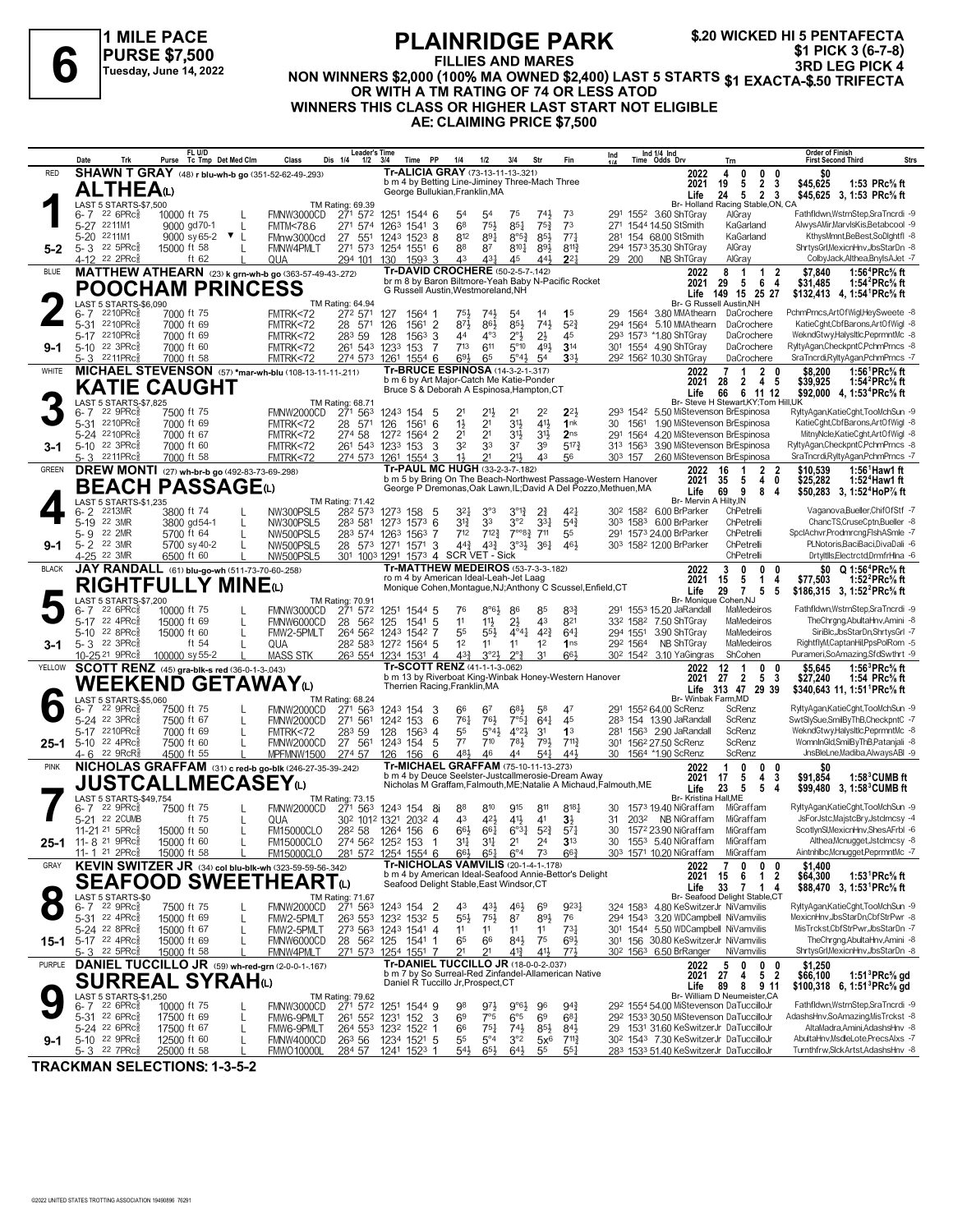

#### **PLAINRIDGE PARK NON WINNERS \$6,000 LAST 5 STARTS (100% MA OWNED \$7,200) AE: TRACKMASTER RATING OF 83 OR LESS ATOD WINNERS THIS CLASS OR HIGHER LAST START NOT ELIGIBLE AE: CLAIMING PRICE \$20,000 FLAINNIDUL FARK**<br>PURSE \$15,000 MON WINNERS \$6,000 LAST 5 STARTS [100% MA OWNED \$7,200]<br>EXACTA-\$.50 TRIFECTA (100% MA OWNED \$7,200) AFTRACKMASTER RATING OF \$2,0 BLESS ATOD \$20 SUPERFECTA

**2ND LEG PICK 3 LAST LEG PICK 4<br>\$1 EXACTA-\$.50 TRIFECTA** 

|              | Date                                                   | Trk                          | FL U/D<br>Purse Tc Tmp Det Med Clm                            |                                    | Class                                                                   | <b>Leader's Time</b><br>Dis 1/4<br>1/2 | Time PP<br>3/4                                                                                  |                | 1/4<br>1/2                                                          | 3/4                                                                                | Str                                       | Fin                                  | Ind                                                             | Ind 1/4 Ind<br>Time Odds Drv |                                                                             | Trn                                                         | <b>Order of Finish</b><br><b>First Second Third</b>                                                                                   | Strs |
|--------------|--------------------------------------------------------|------------------------------|---------------------------------------------------------------|------------------------------------|-------------------------------------------------------------------------|----------------------------------------|-------------------------------------------------------------------------------------------------|----------------|---------------------------------------------------------------------|------------------------------------------------------------------------------------|-------------------------------------------|--------------------------------------|-----------------------------------------------------------------|------------------------------|-----------------------------------------------------------------------------|-------------------------------------------------------------|---------------------------------------------------------------------------------------------------------------------------------------|------|
| <b>RED</b>   |                                                        |                              |                                                               |                                    | NICHOLAS GRAFFAM (31) c red-b go-blk (246-27-35-39-.242)                |                                        | Tr-MICHAEL GRAFFAM (75-10-11-13-273)<br>b g 8 by Cheyenne Hollywood-Alexaastrordinaire-Astreos  |                |                                                                     |                                                                                    |                                           |                                      |                                                                 |                              | 2022                                                                        | 7<br>1<br>3<br>3 <sub>3</sub><br>$\overline{2}$             | 1:54 ${}^{2}$ PRc ${}^{5}$ s ft<br>\$13,350<br>\$29,450<br>1:51 PRc% ft                                                               |      |
|              |                                                        |                              | <b>MIC WOODROW</b>                                            |                                    |                                                                         |                                        |                                                                                                 |                |                                                                     |                                                                                    |                                           |                                      | Michael S Graffam, Falmouth, ME; Tfd Shadewood LLC, Buxton, ME  |                              | 2021                                                                        | 28<br>Life 123 10 27 24                                     | \$181,516 7, 1:51 PRc% ft                                                                                                             |      |
|              | LAST 5 STARTS-\$10,850<br>$5 - 30$                     | $22 \text{ } 3 \text{PRc}^5$ | 10000 ft 87                                                   |                                    | NW3000CD                                                                | TM Rating: 76.98<br>274 552            | 123<br>$152^2$ 4                                                                                |                | $4^{21}$<br>44                                                      | $43\frac{1}{2}$                                                                    | 43                                        | $2^{11}$                             |                                                                 |                              | Br- Richard C Hartley, ME<br>29 1523 15.30 NiGraffam                        | MiGraffam                                                   | BettorCat,MicWoodrw,StarIsInd -7                                                                                                      |      |
|              | 5-23 22 7PRcs<br>$5 - 16$                              | 22 4PRc                      | 10000 ft 72<br>8500 ft 78                                     | L                                  | NW3000CD<br><b>TRK&lt;76</b>                                            | 271 554<br>271 562                     | 1233<br>$152^3$ 3<br>1244 1542 1                                                                |                | $1\frac{1}{2}$<br>21<br>2 <sup>1</sup><br>11                        | 421<br>11                                                                          | 56<br>11                                  | $4^{3}\frac{3}{4}$<br>$1\frac{1}{4}$ |                                                                 |                              | 292 1532 6.20 NiGraffam<br>293 1542 *.80 NiGraffam                          | MiGraffam<br>MiGraffam                                      | BettorCatFinnbar.StarIsInd -8<br>MicWoodrw.Loknfrdvn.MajorCrss -8                                                                     |      |
| $9-1$        | $5 - 9$                                                | $22 \t3PRc8$                 | 10000 ft 54                                                   | L                                  | <b>TRK&lt;80</b>                                                        | 271 572 1264                           | $155^3$ 3                                                                                       |                | 33<br>421                                                           | $5^{2}$                                                                            | 421                                       | 2 <sub>ns</sub>                      |                                                                 |                              | 28 <sup>2</sup> 155 <sup>3</sup> 2.50 NiGraffam                             | MiGraffam                                                   | GenrlWard, MicWoodrw, ImAClown -8                                                                                                     |      |
|              | $5 - 2$<br>22 5PRc<br>4-25 <sup>22</sup> 2PRc3         |                              | 10000 ft 55<br>10000 ft 56                                    |                                    | <b>TRK&lt;80</b><br><b>TRK&lt;80</b>                                    | 272 564<br>264 56                      | 1244<br>154<br>1242 1543 8                                                                      | -2             | 2 <sup>1</sup><br>$5^{2}$<br>$87\frac{1}{2}$<br>$8^{7}\frac{1}{2}$  | 873<br>$6^{o_{3}\frac{3}{4}}$                                                      | 79<br>$63\frac{1}{2}$                     | 43 <sup>1</sup><br>$6^{13}$          |                                                                 |                              | 28 <sup>2</sup> 1543 12.90 NiGraffam<br>294 155 24.20 NiGraffam             | MiGraffam<br>MiGraffam                                      | PartyWhip,GenrlWard,WalkItTlk -8<br>KingRylty,RolnWthBk,SomeAttde -8                                                                  |      |
|              | 4-18 <sup>22</sup> 2PRc                                |                              | 10000 ft 47                                                   |                                    | <b>TRK&lt;80</b>                                                        | 272 58                                 | 1252 1543 1                                                                                     |                | 5 <sup>8</sup><br>54                                                | $6^{7}\frac{1}{2}$                                                                 | 66                                        | 261                                  |                                                                 |                              | 29 1554 25.70 NiGraffam                                                     | MiGraffam                                                   | WaimcAtck, MicWoodrw, Roln Wth Bk -8                                                                                                  |      |
| <b>BLUE</b>  |                                                        |                              | JAY RANDALL (61) blu-go-wh (511-73-70-60-.258)                |                                    |                                                                         |                                        | Tr-NANCY LONGOBARDI (32-2-6-4-.208)<br>b q 5 by Real Desire-Unbeachable-Jenna's Beach Boy       |                |                                                                     |                                                                                    |                                           |                                      |                                                                 |                              | 2022<br>2021                                                                | 0<br>3<br>6 3<br>29<br>4                                    | \$10,575<br>\$66,975<br>1:52 $^{2}$ PRc $\%$ ft                                                                                       |      |
|              | FINNBAR(L)<br>LAST 5 STARTS-\$9,375                    |                              |                                                               |                                    |                                                                         | TM Rating: 80.92                       | Nancy J Longobardi, Norfolk, MA                                                                 |                |                                                                     |                                                                                    |                                           |                                      |                                                                 |                              | Life                                                                        | 9 13 11<br>68<br>Br- Stephen K O'Toole, MA                  | \$202.970 4.1:52 <sup>2</sup> PRc <sup>5</sup> / <sub>8</sub> ft                                                                      |      |
|              | 6-7                                                    | $22$ $7$ $PRc\frac{5}{8}$    | 15000 ft 75                                                   |                                    | HGNW6000CD                                                              | 264 56                                 | 1234 153 4                                                                                      |                | 11<br>11                                                            | 11                                                                                 | $2\frac{1}{2}$                            | $2\frac{3}{4}$                       | 292 1531                                                        |                              | 3.50 JaRandall                                                              | NaLongobardi                                                | JackRoger,Finnbar,Tisadream -7                                                                                                        |      |
|              | $5 - 30$<br>22 7PRc<br>$5 - 23$                        | 22 6PRc3                     | 12500 ft 87<br>10000 ft 72                                    | L<br>L                             | NW4000CD<br>NW3000CD                                                    | 272 554<br>271 554 1233                | 1232<br>152<br>1523                                                                             | 3              | 32<br>421<br>3 <sup>1</sup><br>32                                   | 421<br>5°3                                                                         | 33<br>3 <sup>3</sup>                      | $2^{3}\frac{3}{4}$<br>$2\frac{3}{4}$ | 29                                                              |                              | 1524 7.60 JaRandall<br>283 1524 5.70 JaRandall                              | NaLongobardi<br>NaLongobardi                                | SundwnKid.Finnbar.KiwiTintn -8<br>BettorCat,Finnbar,StarIsInd -8                                                                      |      |
| $6 - 1$      | $5-17$<br>5-9 22 7PRc                                  | $226$ PR $c_{8}^{5}$         | 12500 ft 69<br>12500 ft 54                                    | L                                  | NW4000CD<br>NW4000CD                                                    | 273 563<br>261 541                     | 1253<br>$1543$ 2<br>1231<br>$1524$ 8                                                            |                | 421<br>34<br>893<br>810                                             | 531<br>87                                                                          | 421<br>88                                 | 65<br>773                            |                                                                 |                              | 29 <sup>2</sup> 155 <sup>3</sup> 5.20 BrRanger<br>293 1541 13.30 BrRanger   | NaLongobardi<br>NaLongobardi                                | RUMachnMe,JJsDelvry,CaptanHil -8<br>BchchpHnv,LrdWlghby,CaptanHil -8                                                                  |      |
|              | $5 - 2$ 2210PRc $\frac{5}{8}$                          |                              | 10000 ft 55                                                   |                                    | <b>TRK&lt;80</b>                                                        | 263 552 1232                           | 153                                                                                             | 2              | 42}<br>4 <sup>3</sup>                                               | $4^{2}$                                                                            | 42                                        | $3\frac{1}{2}$                       |                                                                 |                              | 291 153 2.10 JaRandall                                                      | NaLongobardi                                                | CalvinB, BchchpHnv, Finnbar -7                                                                                                        |      |
| WHITE        | 4-25 22 4PRc                                           |                              | 15000 ft 56<br>DREW MONTI (27) wh-br-b go (492-83-73-69-.298) |                                    | NW6000CD                                                                |                                        | 263 552 1234 1523<br>Tr-JIMMY NICKERSON (123-24-22-23-.357)                                     | 3              | 55<br>53}                                                           | 76                                                                                 | 77                                        | 663                                  |                                                                 |                              | 284 1534 17.80 JaRandall<br>2022                                            | NaLongobardi<br>2<br>$\mathbf{1}$<br>-2                     | DubisClam, Hespsdtpn, SelsICty -7<br>1:52 <sup>4</sup> PRc <sup>5</sup> / <sub>8</sub> ft<br>\$22,275                                 |      |
|              |                                                        |                              | TISADREAM Nധ                                                  |                                    |                                                                         |                                        | b g 9 by Bettor's Delight-Dreamy Atom-Sokys Atom                                                |                |                                                                     |                                                                                    |                                           |                                      | Anthony J Gruppo, Bradenton, FL; Timothy L Bojarski, Akron, NY  |                              | 2021                                                                        | 7 2 5<br>34                                                 | \$55,350<br>1:52 PRc% ft                                                                                                              |      |
|              | LAST 5 STARTS-\$14,775                                 |                              |                                                               |                                    |                                                                         | TM Rating: 84.73                       |                                                                                                 |                |                                                                     |                                                                                    |                                           |                                      |                                                                 |                              |                                                                             | Life 131 33 14 16<br>Br- V L Devery & Mrs D L Devery, NZ    | \$254,272 6, 1:50 PRc <sup>5</sup> / <sub>8</sub> ft                                                                                  |      |
|              | 6-7<br>5-24 22 7PRc                                    | $22$ $7PRc\frac{5}{8}$       | 15000 ft 75<br>17500 ft 67                                    | L                                  | 20000CL OP<br>NW8000CD                                                  | 264 56<br>263 561                      | 1234 153<br>1233<br>1513                                                                        | $\overline{2}$ | 54<br>32<br>32                                                      | $5^{\circ}3\frac{1}{2}$<br>3°3<br>$43\frac{1}{2}$                                  | 32}<br>34                                 | $3^{12}$<br>3 <sup>13</sup>          | 29<br>274 152                                                   |                              | 153 <sup>2</sup> *2.10 AnMonti<br>6.20 AnMonti                              | JiNickerson<br>JiNickerson                                  | JackRogerFinnbar.Tisadream -7<br>RocknThBl.QuickShot.Tisadream -7                                                                     |      |
| \$20,000     | $5 - 16$                                               | 22 7PRc                      | 15000 ft 78                                                   | L                                  | <b>TRK&lt;85</b>                                                        | 263 56                                 | 1233<br>1531 4                                                                                  |                | 431<br>43                                                           | $4^{\circ}2$                                                                       | 2 <sup>1</sup>                            | $2\frac{1}{2}$                       | 291<br>1531                                                     |                              | *.80 AnMonti                                                                | <b>JiNickerson</b>                                          | BchchpHnv.Tisadream.WvattJ -6                                                                                                         |      |
| 3-1          | $5 - 9$<br>5-2 2211PRcs                                | $22\,5$ PR $c_{8}^{5}$       | 17500 ft 54<br>12500 gd55                                     | L                                  | NW8000CD<br>NW4000CD                                                    | 263 553<br>271 564                     | 1232<br>1514 5<br>1242 153                                                                      | -4             | 533<br>44<br>11<br>11                                               | 7°5<br>11                                                                          | 65<br>11                                  | 534<br>$1\frac{1}{2}$                | 28<br>283 153                                                   |                              | 152 <sup>2</sup> 2.30 AnMonti<br>*.50 AnMonti                               | JiNickerson<br>JiNickerson                                  | RocknThBl,SportsObs+SelsICty- -8<br>Tisadream,SelslCty,RUMachnMe -6                                                                   |      |
|              | 4-25 <sup>22</sup> 3PRc3<br>4-18 22 7PRc               |                              | 13000 ft 56<br>12500 ft 47                                    |                                    | 15000SA<br><b>NW4000CD</b>                                              | 271 561<br>263 56                      | 1241 1524 5<br>1241 154                                                                         | 7              | $1^{\circ}$<br>1 <sup>1</sup><br>86}<br>87}                         | 11<br>75                                                                           | 1 <sup>2</sup><br>54                      | $1\frac{3}{4}$<br>423                |                                                                 |                              | 283 1524 *.50 AnMonti<br>291 1542 12.60 AnMonti                             | JiNickerson<br>JiNickerson                                  | Tisadream.OdsLdrdle.BchchpHnv -8<br>RUMachnMe,SeIsICty,TechtrHnv -8                                                                   |      |
| <b>GREEN</b> |                                                        |                              |                                                               |                                    | KEVIN SWITZER JR (34) col blu-blk-wh (323-59-59-56-342)                 |                                        | <b>Tr-CANDACE BRANDSTATTER (192-55-41-13-.428)</b>                                              |                |                                                                     |                                                                                    |                                           |                                      |                                                                 |                              | 2022                                                                        | 3<br>13<br>-1<br>$\overline{\mathbf{2}}$                    | \$23,749<br>1:55 $3$ Stgaft                                                                                                           |      |
|              |                                                        |                              |                                                               |                                    | <b>SNOWBALL'S ROMEO</b> W                                               |                                        | br g 9 by McArdle-Only Gossip-The Panderosa<br>Mark J Jakubik, West Seneca, NY                  |                |                                                                     |                                                                                    |                                           |                                      |                                                                 |                              | 2021<br>Life                                                                | 66<br>40<br>- 5<br>188 22 45 29                             | \$95,423<br>1:50 <sup>2</sup> PcD <sup>5</sup> / <sub>8</sub> ft<br>\$375,217 5, 1:49 <sup>4</sup> MVR <sup>5</sup> / <sub>8</sub> ft |      |
|              | LAST 5 STARTS-\$8,555<br>6-4                           | 22 1Stga                     | 10000 ft 75                                                   |                                    | NW5500L5CD                                                              | TM Rating: 79.64<br>281 592            | 1272 1553 2                                                                                     |                | 21}<br>$21\frac{3}{4}$                                              | $21\frac{1}{2}$                                                                    | 2 <sup>1</sup>                            | $1\frac{1}{2}$                       | 28                                                              |                              | Br- Russell C Swank, PA<br>1553 *1.85 JiDevaux                              | CBrndstatter                                                | SnwblsRmo,RckThsWay,Itsonlyrc -7                                                                                                      |      |
|              | 2213Phls<br>$5 - 22$                                   |                              | 9900 ft 90                                                    |                                    | nw7350L5                                                                | 264 563                                | 1242 1531 1                                                                                     |                | 11}<br>$1\frac{1}{2}$                                               | 2}                                                                                 | $2\frac{1}{2}$                            | $6^{2}$                              | 291                                                             |                              | 1533 *1.30 SiAllard                                                         | DJTanyeyhill                                                | StelrYnke.ArgueHnv.Cal -7                                                                                                             |      |
|              | $5 - 16$<br>22 8PcD<br>$5 - 9$                         | 2212PcD3                     | 11000 gd73-1<br>8500 ft 75                                    | $\blacktriangle$  <br>$\mathbf{v}$ | nw6000L5<br>nw4800L5                                                    | 271 553<br>26                          | 1232<br>1524 6<br>542 1224<br>152                                                               | 7              | $2\frac{1}{2}$<br>21<br>$11\frac{1}{2}$<br>$11\frac{1}{4}$          | 34<br>1hd                                                                          | $3\frac{3}{4}$<br>$1\frac{1}{2}$          | 421<br>2 <sub>ns</sub>               | 293 1531<br>291 152                                             |                              | 2.40 ANapolitano DJTanyeyhil                                                | 2.80 ANapolitano DJTanyeyhill                               | StghtUpCl,NomeHnv,TheBusA -8<br>BayMeadws,SnwblsRmo,StghtUpCl -8                                                                      |      |
|              | 5-3 2213PcD <sup>5</sup><br>4-24 22 1PcD <sup>3</sup>  |                              | 11000 ft 71                                                   |                                    | nw6000L5                                                                | 27<br>563                              | 125<br>$153^2$ 8<br>261 554 1232 1522 6                                                         |                | 893<br>874<br>$21\frac{1}{4}$                                       | 7°5<br>3 <sup>1</sup>                                                              | $63\frac{1}{4}$<br>$2^{11}$               | 54<br>$6^{21}$                       | 281 1541                                                        |                              | 5.40 JPantaleano DJTanyeyhill<br>291 1524 4.10 JPantaleano DJTanyeyhill     |                                                             | Rifleman, Awesomens, BelwsBnge -8<br>BLikeCrsr,RdbnkBlze,DoWorkSon -8                                                                 |      |
|              | 4-15 2213Phlg                                          |                              | 11000 ft 78<br>9900 ft 69                                     |                                    | nw6000L5<br>nw7000L5                                                    | 272 56                                 | 1233 1514 7 SCR VET - Sick                                                                      |                | $1\frac{1}{2}$                                                      |                                                                                    |                                           |                                      |                                                                 |                              |                                                                             | DJTanyeyhill                                                | StelrYnke,Decoy,CrunchHnv -7                                                                                                          |      |
| <b>BLACK</b> |                                                        |                              |                                                               |                                    | SHAWN T GRAY (48) r blu-wh-b go (351-52-62-49-293)                      |                                        | Tr-ARTHUR BREWER II (49-5-9-3-.224)<br>b q 8 by Somebeachsomewhere-Twice As Great-Artiscape     |                |                                                                     |                                                                                    |                                           |                                      |                                                                 |                              | 2022<br>2021                                                                | 1<br>-1<br>0<br>28<br>52<br>- 5                             | \$7,525<br>1:53 PRc% ft<br>\$68,860<br>1:51 PRc% ft                                                                                   |      |
|              | LAST 5 STARTS-\$6,125                                  |                              | <b>DUPLICATED</b>                                             | $N_{\odot}$                        |                                                                         | TM Rating: 81.73                       | A Kelson, Frnkln, MA                                                                            |                |                                                                     |                                                                                    |                                           |                                      | P London, HI, MA; M Sepinuck, Fxbr, MA; K Brewer, Nwbryprt, MA; |                              | Life                                                                        | 92 22 13 11                                                 | \$327,239 5, 1:49 <sup>2</sup> Phl <sup>5</sup> / <sub>8</sub> ft<br>Br- B Hughes & Mrs M Green & Mrs P Hughes, NZ;etc.               |      |
|              | 6-6                                                    | $22$ $8$ PR $c_{8}$          | 7500 ft 74                                                    |                                    | NW2000CD                                                                | 264 56                                 | 153<br>1234                                                                                     | 3              | $2^{\circ}1$<br>11                                                  | $1\frac{1}{4}$                                                                     | 21                                        | $1^{11}$                             | 291                                                             |                              | 153 *1.10 JaRandall                                                         | ArBrewerll                                                  | Duplicatd,PpsPolRom,TochOfChr -8                                                                                                      |      |
|              | $5 - 30$<br>$5 - 16$                                   | 22 3PRc3<br>22 7PRc          | 10000 ft 87<br>15000 ft 78                                    | L<br>L                             | NW3000CD<br><b>TRK&lt;85</b>                                            | 274 552<br>26 <sup>3</sup> 56          | 123<br>1522<br>1233<br>$153^1$ 6                                                                | 7              | 7 <sup>7</sup><br>78<br>SCR VET - Sick                              | 761                                                                                | 76                                        | $54\frac{1}{2}$                      | 29                                                              |                              | 1531 25.60 JaRandall                                                        | ArBrewerll<br>ArBrewerll                                    | BettorCat,MicWoodrw,StarIsInd -7<br>BchchpHnv,Tisadream,WyattJ -6                                                                     |      |
| 7-2          | $5 - 9$<br>22 3PRc3<br>$5 - 2$                         | 2210PRc3                     | 10000 ft 54<br>7500 ft 55                                     | L                                  | NW3000CD<br>NW2000CD                                                    | 262 544 1234<br>283 572 1252           | 1534 6<br>1542 4                                                                                |                | $2^{\circ}1$<br>3°2<br>$1^{\circ}1$<br>2 <sup>2</sup>               | $4^{03}\frac{1}{2}$<br>32                                                          | 5 <sup>4</sup><br>3 <sup>2</sup>          | 65<br>2nk                            |                                                                 |                              | 30 <sup>2</sup> 1544 3.30 NiGraffam<br>283 1542 *.20 NiGraffam              | ArBrewerll<br>ArBrewerll                                    | ElJackoN, NExpense, KiwiTintn -8<br>ShnghiBby,Duplicatd,HoosrShrk -8                                                                  |      |
|              | 4-25 2210PRc3                                          |                              | 12500 ft 56                                                   |                                    | NW4000CD                                                                | 261 551                                | 1232 152 8                                                                                      |                | 11<br>11                                                            | 2 <sup>2</sup>                                                                     | 58                                        | $6^{17}$                             |                                                                 |                              | 313 1552 7.20 NiGraffam                                                     | ArBrewerll                                                  | WyattJ,DullRoar,LrdWlghby -8                                                                                                          |      |
| YELLOW       | 4-18 <sup>22</sup> 1PRc                                |                              | 17500 ft 47                                                   |                                    | <b>NW8000CD</b><br>W. DREW CAMPBELL (55) *or-blk-wh (295-42-36-37-.252) | 27 551                                 | 1231<br>1521 4<br>Tr-MICHAEL EATON (69-8-9-9-232)                                               |                | 55<br>53}                                                           | 64                                                                                 | 631                                       | $63\frac{3}{4}$                      |                                                                 |                              | 29 153 11.80 NiGraffam<br>2022                                              | ArBrewerl<br>8<br>0<br>$\mathbf{2}$<br>-2                   | OurMxPhct,PlusOne,BagPpeMir -7<br>\$11,474                                                                                            |      |
|              |                                                        |                              |                                                               |                                    | ODDS ON LAUDERDALEω                                                     |                                        | b h 7 by Western Ideal-Worldly Deo-Lis Mara<br>M E Eaton, Mendon, MA; R J Mc Hugh, Norwood, MA; |                |                                                                     |                                                                                    |                                           |                                      |                                                                 |                              | 2021                                                                        | 36<br>35<br>- 6                                             | 1:51 ${}^{2}$ PRc ${}^{5}_{8}$ ft<br>\$55,725                                                                                         |      |
|              | LAST 5 STARTS-\$8,874                                  |                              |                                                               |                                    |                                                                         | TM Rating: 80.99                       | R J Griffin, Salem, MA; R M Young, Wellesley, MA                                                |                |                                                                     |                                                                                    |                                           |                                      |                                                                 |                              | Life                                                                        | 104 16 15 14<br>Br- Deo Volente Farms LLC,NJ                | $$264,833$ 3, 1:49 M1 ft                                                                                                              |      |
|              | 6-7<br>5-30 $22$ 6VD <sup>7</sup> <sub>8</sub>         | $22$ $7$ $PRc\frac{5}{8}$    | 15000 ft 75<br>7700 ft 83                                     |                                    | 20000CL OP<br>OPEN HC                                                   | 264 56<br>261 55                       | 1234 153 5<br>1223 1501 1                                                                       |                | 65<br>44                                                            | $6^{\circ}4\frac{1}{2}$ $5^{\circ}4\frac{1}{2}$<br>$4^{4^{3}_{2}}$ $4^{2^{3}_{2}}$ | 43}<br>$4^{2}\frac{3}{4}$                 | $42\frac{1}{2}$<br>3 <sup>4</sup>    |                                                                 |                              | 284 1532 8.30 WDCampbell MiEaton<br>274 151 15.10 BrSears                   | MiEaton                                                     | JackRoger,Finnbar,Tisadream -7<br>PcktOfTrr,LyonsPgss,OdsLdrdle -6                                                                    |      |
|              | 5-16<br>5-9 22 7PRc $_{8}^{5}$                         | 22 7PRc3                     | 15000 ft 78<br>12500 ft 54                                    | $\mathbf{I}$                       | TRK<85<br>NW4000CD                                                      | 263 56<br>261 541 1231                 | 1233<br>$153^1$ 5<br>1524 2                                                                     |                | SCR V<br>$56\frac{1}{2}$<br>55                                      | 'ET - Sick<br>$2^{\circ\circ}1$                                                    |                                           | 421                                  |                                                                 |                              | 294 1531 2.20 JaRandall                                                     | MiEaton<br>MiEaton                                          | BchchpHnv, Tisadream, WyattJ -6<br>BchchpHnv,LrdWlghby,CaptanHil -8                                                                   |      |
| $20 - 1$     | 4-25 22 3PRc <sup>5</sup>                              |                              | 13000 ft 56                                                   | $\mathbf{L}$                       | 15000SA                                                                 | 271 561                                | 1241<br>1524 4                                                                                  |                | $64\frac{1}{2}$                                                     | $5°3\frac{1}{2}$<br>$4^{\circ}2$                                                   | $2\frac{1}{2}$<br>3 <sup>3</sup>          | $2\frac{3}{4}$                       | 282 153                                                         |                              | 4.80 JaRandall                                                              | MiEaton                                                     | Tisadream, OdsLdrdle, BchchpHnv -8                                                                                                    |      |
|              | 4-18 22 4PRc <sup>3</sup><br>4-11 22 4PRc              |                              | 10000 ft 47<br>10000 ft 61                                    |                                    | NW3000CD<br>NW3000CD                                                    | 273 571                                | 125<br>1544 2<br>271 562 1241 1532 5                                                            |                | $5^{\circ}3\frac{1}{4}$<br>54<br>11<br>11                           | $4^{\circ}2\frac{1}{2}$<br>11}                                                     | $3\frac{11}{2}$<br>$1x^2$                 | 2 <sup>3</sup><br>35 <sub>7</sub>    | 293 155<br>30 <sup>2</sup> 1543                                 |                              | 4.70 JaRandall<br>*.90 JaRandall                                            | MiEaton<br>MiEaton                                          | ArtistsRf.OdsLdrdle.KiwiTintn -8<br>SelslCtv.WorknThmA.OdsLdrdle -5                                                                   |      |
| <b>PINK</b>  |                                                        |                              |                                                               |                                    | LUKE HANNERS (21) d br-tn-wh (751-86-95-107-232)                        |                                        | Tr-JOSEPH NELSON (61-7-7-9-.228)<br>b g 6 by Sweet Lou-Anadarko Hanover-The Panderosa           |                |                                                                     |                                                                                    |                                           |                                      |                                                                 |                              | 2022                                                                        | 0<br>$\begin{array}{cc} 2 & 0 \\ 3 & 5 \end{array}$<br>7    | \$8,275 Q 1:54 <sup>3</sup> PRc% ft                                                                                                   |      |
|              |                                                        |                              | <b>ACTON HANOVER</b> W                                        |                                    |                                                                         |                                        | Burke Rcg Stb, Frdrcktwn, PA; Weaver Bruscemi, Cnsbrg, PA;                                      |                |                                                                     |                                                                                    |                                           |                                      |                                                                 |                              | 2021<br>Life                                                                | 28<br>3<br>9 21 11<br>90                                    | \$45,357<br>1:50 $^2$ Mea $\%$ ft<br>\$167,129 5, 1:50 <sup>2</sup> Mea <sup>5</sup> / <sub>8</sub> ft                                |      |
|              | LAST 5 STARTS-\$3,750<br>$6 - 7$ 22 7PRc $\frac{5}{8}$ |                              | 15000 ft 75                                                   |                                    | HGNW6000CD                                                              | TM Rating: 86.10<br>264 56             | Dr M Moschgat, Hnvr, PA<br>1234 153 2 SCR JG - Late for Lasix                                   |                |                                                                     |                                                                                    |                                           |                                      |                                                                 |                              |                                                                             | Br- Hanover Shoe Farms Inc,PA<br>JoONelson                  | JackRoger,Finnbar,Tisadream -7                                                                                                        |      |
|              | 5-31 22 2PRcs                                          |                              | ft 66                                                         | L                                  | QUA                                                                     |                                        | 28 <sup>2</sup> 57 <sup>2</sup> 126 <sup>2</sup> 154 <sup>3</sup> 2                             |                | $3^{\circ}2\frac{1}{2}$ 1 <sup>1</sup> / <sub>2</sub>               | 1 <sup>2</sup>                                                                     | $1^2$                                     | 1 <sup>2</sup><br>7421               |                                                                 |                              | 281 1543 NB WDCampbell JoONelson                                            |                                                             | ActonHnv,MyCamGirl,EmptyGest -7<br>RocknThBl,QuickShot,Tisadream -7                                                                   |      |
| 5-1          | 5-24 <sup>22</sup> 7PRc<br>5-9 22 6PRc <sup>5</sup>    |                              | 17500 ft 67<br>20000 ft 54                                    | L<br>L                             | NW8000CD<br>NW10000CD                                                   | 27 562 124                             | 263 561 1233 1513 3<br>$152^3$ 5                                                                |                | 44<br>$43\frac{1}{2}$<br>x5x <sup>4</sup>                           | 8 <sup>dis</sup><br>x8 <sup>26</sup>                                               | $3^{\circ}x^{2}\frac{1}{2}$ 7 dis<br>7dis | 7561                                 | 36                                                              |                              | 200 14.20 WDCampbell JoONelson<br>2034 6.10 BrRanger                        | Jo0Nelson                                                   | Rolnlkthn,BagPpeMjr,AlwysAMki -8                                                                                                      |      |
|              | 5-2 22 6PRc <sup>3</sup><br>4-16 22 8M1                |                              | 20000 ft 55<br>22500 gd59-1                                   | L                                  | NW10000CD<br>nw7500L5cd                                                 | 264 551 1231                           | 1523 7<br>273 544 1223 1494 6                                                                   |                | 55<br>$2^{\circ}1$<br>79                                            | 2 <sup>1</sup><br>$6^{\circ}6^{\frac{1}{4}}$<br>$5^{\circ}3$                       | 32<br>$89\frac{1}{4}$                     | $73\frac{1}{2}$<br>993               |                                                                 |                              | 294 1531 26.20 BrRanger<br>28 <sup>2</sup> 151 <sup>3</sup> 20.20 YaGingras | Jo0Nelson<br>RoBurke                                        | JkWilPowr,SaltLife,Rolnlkthn -8<br>AltaEngen, Alundsfth, IIDrinkTT-10                                                                 |      |
|              | 4-9 22 6M1                                             |                              | 15000 ft 51                                                   |                                    | nw7500L5cd                                                              | 271 56                                 | 1243 1504 8                                                                                     |                | $1^{\circ}1$<br>217                                                 | $21\frac{1}{4}$                                                                    | 22}                                       | $2^{3}$                              |                                                                 |                              | 263 1512 17.20 YaGingras                                                    | RoBurke                                                     | AltaEngen,ActonHnv,ImAPwrply -8                                                                                                       |      |
| GRAY         |                                                        |                              |                                                               |                                    | MICHAEL STEVENSON (57) *mar-wh-blu (108-13-11-11-211)                   |                                        | Tr-JOHN GEROW (3-1-0-1-.444)<br>ch g 9 by Tintin In America-Tall Blonde-Road Machine            |                |                                                                     |                                                                                    |                                           |                                      |                                                                 |                              | 2022<br>2021 42                                                             | $\mathbf{1}$<br>10<br>$\mathbf 0$<br>5<br>$5^{\circ}$<br>16 | 1:51 ${}^{3}$ PRc ${}^{5}$ s ft<br>\$11,576<br>1:51 <sup>1</sup> PRc <sup>5</sup> / <sub>8</sub> ft<br>\$54,225                       |      |
|              |                                                        |                              | <b>KIWI TINTIN N</b> <sub>ω</sub>                             |                                    |                                                                         |                                        | Charles H Harrison, Mechanicville, NY;<br>Frederick W Barthelmas, Ballston Spa, NY              |                |                                                                     |                                                                                    |                                           |                                      |                                                                 |                              |                                                                             | Life 163 24 19 27<br>Br- Hambletonian Limited,NZ            | \$231,746 8, 1:51 PRc % ft                                                                                                            |      |
|              | LAST 5 STARTS-\$8,900<br>6-6                           | $22$ $7$ $PRc\frac{5}{8}$    | 10000 ft 74                                                   | L                                  | <b>TRK&lt;80</b>                                                        | TM Rating: 81.59<br>271 554 1231       | $151^3$ 4                                                                                       |                | 32<br>11                                                            | $11\frac{1}{2}$                                                                    | $1\frac{11}{2}$                           | $12\frac{1}{2}$                      |                                                                 |                              | 28 <sup>2</sup> 151 <sup>3</sup> *.60 KeSwitzerJr JoGerow                   |                                                             | KiwiTintn, WorknThmA, JJsDelvry -8                                                                                                    |      |
|              | 5-30 22 6PRc <sup>5</sup><br>5-21 <sup>22</sup> 8Stga  |                              | 12500 ft 87<br>7000 ft 90                                     | L<br>L                             | NW4000CD<br>NW3500L5CD                                                  | 28<br>57                               | 272 554 1232 152 2<br>1253 1534 6                                                               |                | $5^{3}\frac{1}{2}$<br>64<br>$4^{\circ}4^{\circ}$<br>$44\frac{3}{4}$ | 6 <sup>4</sup><br>$3^{°2}$                                                         | 44<br>4 <sup>3</sup>                      | $34\frac{1}{4}$<br>$64\frac{1}{2}$   |                                                                 |                              | 283 1524 2.70 KeSwitzerJr JoGerow<br>283 1543 18.40 LuHanners ScMongeon     |                                                             | SundwnKid,Finnbar,KiwiTintn -8<br>StonbrdgM,Imsporty,RjMaverck -7                                                                     |      |
| 7-1          | $5 - 9$                                                | 2210PRc윻                     | 10000 ft 54                                                   | L                                  | NW3000CD                                                                |                                        | 26 <sup>2</sup> 544 1234 1534 3                                                                 |                | 421<br>421                                                          | 33                                                                                 | 3 <sup>2</sup>                            | 3 <sup>11</sup>                      | 293 154                                                         |                              | 6.10 LuHanners                                                              | ScMongeon                                                   | ElJackoN, NExpense, KiwiTintn -8<br>TwinBJays,Sofer,KiwiTintn -7                                                                      |      |
|              | 5-2 22 2PRc <sup>5</sup><br>4-18 22 4PRc <sup>5</sup>  |                              | 10000 ft 55<br>10000 ft 47                                    | L<br>L                             | NW3000CD<br>NW3000CD                                                    | 273 571 125                            | 26 <sup>2</sup> 55 <sup>1</sup> 123 <sup>2</sup> 153 <sup>1</sup> 2<br>1544 4                   |                | $5^{3}\frac{1}{2}$<br>$5^{3}\frac{1}{2}$<br>32<br>3°2               | $5^{31}$<br>$2^{\circ}$                                                            | 53<br>$1\frac{1}{2}$                      | $33\frac{1}{4}$<br>3 <sup>3</sup>    | 30 155                                                          |                              | 294 1534 2.70 LuHanners<br>2.40 LuHanners                                   | ScMongeon<br>ScMongeon                                      | ArtistsRf, OdsLdrdle, KiwiTintn -8                                                                                                    |      |
|              | 4-11 22 6PRc                                           |                              | 12500 ft 61                                                   |                                    | NW4000CD                                                                |                                        | 27 574 1244 1531 6                                                                              |                | 88<br>873                                                           | 88                                                                                 | 811                                       | 7104                                 |                                                                 |                              | 284 1551 5.30 JaRandall                                                     | ScMongeon                                                   | UnwrtnRle, Mighty MrS, TechtrHnv -8                                                                                                   |      |

**TRACKMAN SELECTIONS: 3-5-4-7**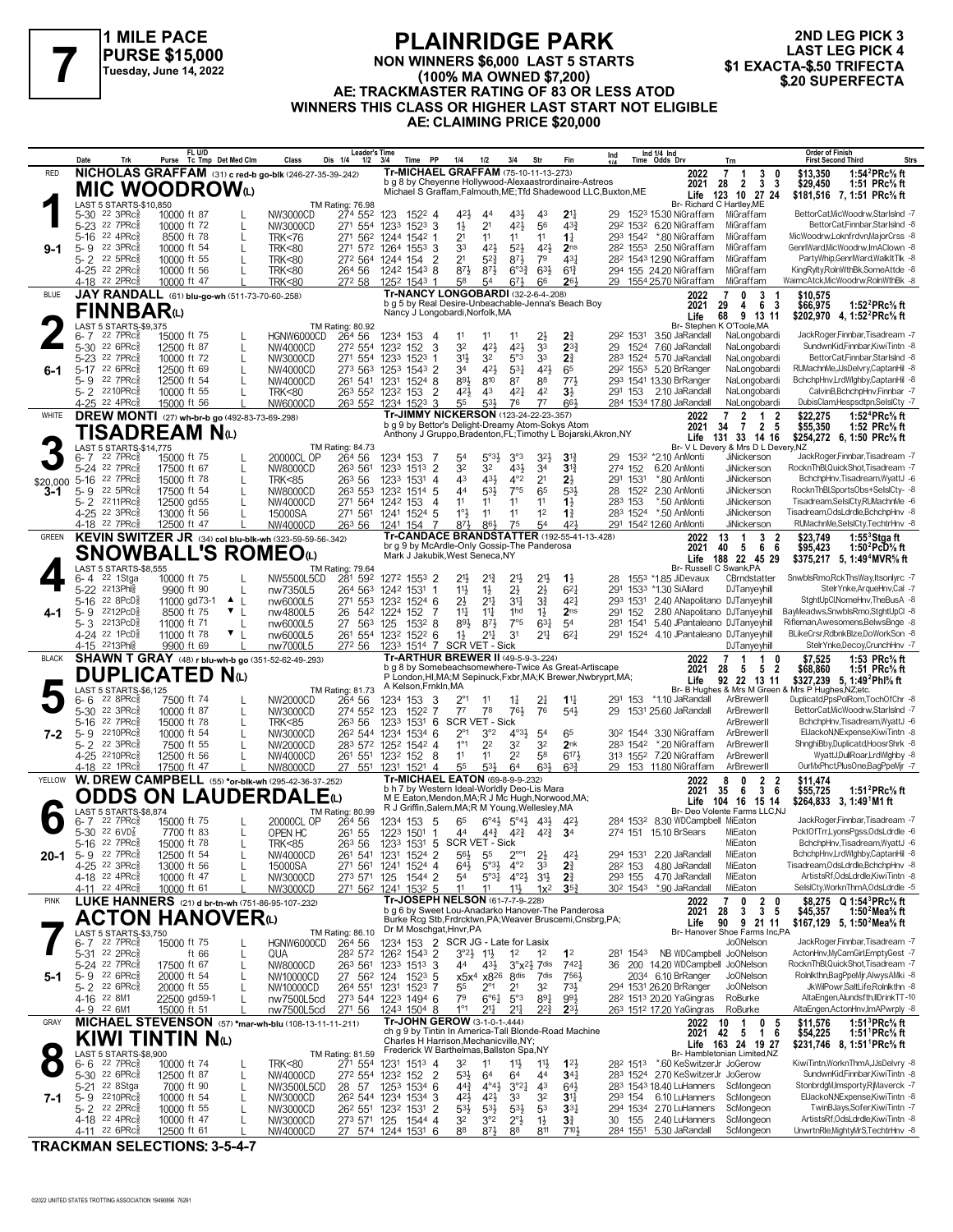**1 MILE PACE PURSE \$15,000 Tuesday, June 14, 2022**

#### **PLAINRIDGE PARK 6 YEAR OLDS AND UNDER FILLIES AND MARES PURSE \$15,000**<br>
Tuesday, June 14, 2022 WINNERS 2 BUT NOT MORE THAN 5 EXTENDED PARI MUTUEL RACES \$20 SUPERFECTA **OR \$50,000 LIFETIME MASS BRED, 100% MA OWNED, NW L/3 ALLOWED 1 WIN LIFEFTIME LAST LEG PICK 3<br>\$1 EXACTA-\$.50 TRIFECTA**

|              | Date       | Trk                                                                | Purse                      | FL U/D<br>Tc Tmp Det Med Clm                   | Class                                                                 | <b>Leader's Time</b><br>Dis 1/4<br>$1/2$ $3/4$ |          | PP<br>Time                 | 1/4                                                                                     | 1/2                                            | 3/4                                 | Str                                  | Fin                                                          | Ind |          | Ind 1/4 Ind<br>Time Odds Drv                                                | Trn                                                     | <b>Order of Finish</b><br><b>Strs</b><br><b>First Second Third</b>                                                                   |
|--------------|------------|--------------------------------------------------------------------|----------------------------|------------------------------------------------|-----------------------------------------------------------------------|------------------------------------------------|----------|----------------------------|-----------------------------------------------------------------------------------------|------------------------------------------------|-------------------------------------|--------------------------------------|--------------------------------------------------------------|-----|----------|-----------------------------------------------------------------------------|---------------------------------------------------------|--------------------------------------------------------------------------------------------------------------------------------------|
| <b>RED</b>   |            |                                                                    |                            |                                                | W. DREW CAMPBELL (55) *or-blk-wh (295-42-36-37-252)                   |                                                |          |                            | Tr-CHRIS LEFEBVRE (90-21-12-7-.333)                                                     |                                                |                                     |                                      |                                                              |     |          | 2022                                                                        | 9<br>$\overline{1}$<br>1<br>0                           | \$3,519<br>$1:582$ CUMB gd                                                                                                           |
|              |            |                                                                    |                            | <b>AGELESS GRACE</b> W                         |                                                                       |                                                |          |                            | b m 5 by Well Said-Hasty Pulse-Quik Pulse Mindale<br>Michelle Lefebvre, Scarborough, ME |                                                |                                     |                                      |                                                              |     |          | 2021<br>Life                                                                | 31<br>4<br>76<br>6<br>70<br>12 10                       | \$26,829<br>1:56 Mea% sy<br>\$49,376 4, 1:56 Mea% sy                                                                                 |
|              |            | LAST 5 STARTS-\$3,025                                              |                            |                                                |                                                                       |                                                |          |                            |                                                                                         |                                                |                                     |                                      |                                                              |     |          | Br- Winbak Farm, MD                                                         |                                                         |                                                                                                                                      |
|              | 6-8<br>6-3 | 22 9Bang<br>22 6CUMB                                               |                            | 4500 sl 62-3<br>3500 gd58-1<br>L               | FMTRK<70<br>FMTM62                                                    | 28 581<br>282 583                              |          | 1273 1594 3<br>1273 1582 4 | $11\frac{1}{4}$<br>11}                                                                  | $11\frac{1}{4}$<br>$11\frac{1}{2}$             | 11<br>1 <sup>2</sup>                | $1\frac{1}{4}$<br>1 <sup>5</sup>     | $5^{3}_{4}$<br>1 <sup>5</sup>                                |     |          | 33 2003 3.10 WDCampbell ChLefebvre<br>304 1582 *1.00 WDCampbell ChLefebvre  |                                                         | Realistic, Dnt Swtnlt, Bdllvlcty -6<br>AgelsGrce.RojasBlc.ShadsOfGr -7                                                               |
|              |            | 5-28 22 1CUMB                                                      | 3400 ft 74                 | L                                              | TM62                                                                  | 291 593 1291                                   |          | $159^2$ 6                  | i3 <sup>21</sup>                                                                        | 2 <sup>3</sup>                                 | 431                                 | $3^{3}\frac{1}{2}$                   | $2^{11}$                                                     |     |          | 294 1593 18.00 WDCampbell ChLefebvre                                        |                                                         | AceftyfrC,AgelsGrce,MysWally -7                                                                                                      |
| 30-1         |            | 5-17 2210PRc                                                       | 7000 ft 69                 |                                                | FMTRK<72                                                              | 283 59                                         | 128      | $1563$ 2                   | 33                                                                                      | 32 <sub>3</sub>                                | 53}                                 | 63                                   | 7104                                                         | 30  |          | 1583 14.10 WDCampbell ChLefebvre                                            |                                                         | WekndGtwy,HalysItIc,PeprmntMc -8                                                                                                     |
|              | 5-7<br>5-1 | 22 1CUMB<br>22 5Bang                                               | 4000 ft 51<br>5000 ft 53   | L                                              | 6000CL OP<br>FMTRK<68                                                 | 283 1003 1304<br>292 594 1284 158              |          | $201^2$ 4                  | 21<br>7dis<br>5x                                                                        | 42<br>720}                                     | 421<br>$7^{19\frac{1}{4}}$          | $5^{13}$<br>$7^{25}$ <sup>1</sup>    | 53<br>752}                                                   |     |          | 304 202 9.00 WDCampbell ChLefebvre<br>354 2082 15.90 WDCampbell ChLefebvre  |                                                         | MrDejaVuRanaldi,ShadsOfGr -7<br>Amaretgne, Whatchgnd, ElenrJean -7                                                                   |
|              |            | 4-22 <sup>22</sup> 1 CUMB                                          |                            | 3800 ft 55                                     | <b>FMNW1000L5</b>                                                     | 29 1001 1292 2011                              |          | -5                         | 22                                                                                      | 213                                            | $2^{\circ}11$                       | $21\frac{1}{2}$                      | 55 <sup>1</sup>                                              |     |          | 323 2021 2.40 WDCampbell ChLefebvre                                         |                                                         | DustInmsm,GonHrMRhr,EstemdMmb -7                                                                                                     |
| <b>BLUE</b>  |            |                                                                    |                            | JAY RANDALL (61) blu-go-wh (511-73-70-60-.258) |                                                                       |                                                |          |                            | Tr-DAVID CROCHERE (50-2-5-7-.142)<br>b m 4 by Deuce Seelster-Power Ballad-Artiscape     |                                                |                                     |                                      |                                                              |     |          | 2022                                                                        | $\mathbf{2}$<br>$\overline{2}$<br>8<br>0                | \$13,820                                                                                                                             |
|              |            |                                                                    |                            | <b>CBF STAR POWER</b>                          |                                                                       |                                                |          |                            |                                                                                         |                                                |                                     |                                      | Glenn Harris, Raynham, MA; Marion A Phelps, Raynham, MA      |     |          | 2021<br>Life                                                                | 2<br>2<br>19<br>5<br>6<br>34<br>4                       | 1:55 <sup>4</sup> PRc <sup>5</sup> / <sub>8</sub> ft<br>\$46,408<br>\$66,338 3, 1:55 <sup>4</sup> PRc <sup>5</sup> / <sub>8</sub> ft |
|              |            | LAST 5 STARTS-\$12,300<br>$6 - 7$ 22 3PRc $\frac{5}{8}$            |                            |                                                |                                                                       |                                                |          |                            |                                                                                         |                                                |                                     |                                      |                                                              |     |          | 1541 1.70 JaRandall                                                         | Br- Glenn Harris & Ralph H Andersen, MA                 | CheckpntC.MexicnHnv.CbfStrPwr -8                                                                                                     |
|              |            | $5-31$ 22 4PRc $\frac{5}{8}$                                       | 15000 ft 75<br>15000 ft 69 |                                                | FMW2-5PMLT<br>FMW2-5PMLT                                              | 271 552 124<br>263 553 1232 1532 6             |          | 1534 1                     | 443<br>$6^{71}$                                                                         | 43<br>$4^{\circ}3$                             | $3^{°2}\frac{1}{2}$                 | $2\frac{1}{2}$<br>$3^{2}\frac{1}{2}$ | 31<br>3 <sup>11</sup>                                        | 30  |          | 294 1533 *1.70 JaRandall                                                    | DaCrochere<br>DaCrochere                                | MexicnHnv.JbsStarDn.CbfStrPwr -8                                                                                                     |
|              |            | 5-24 22 8PRc                                                       | 15000 ft 67                |                                                | FMW2-5PMLT                                                            | 273 563 1243 1541 7                            |          |                            | $77\frac{1}{2}$                                                                         | 76                                             | $75\frac{3}{4}$                     | $74\frac{1}{2}$                      | 2 <sub>ns</sub>                                              |     |          | 28 <sup>2</sup> 1541 11.50 JaRandall                                        | DaCrochere                                              | MisTrckst,CbfStrPwr,JbsStarDn -7                                                                                                     |
| 4-1          |            | 5-17 22 2PRcs<br>5-10 22 8PRc $\frac{5}{8}$                        | 15000 ft 69<br>15000 ft 60 |                                                | FMW2-5PMLT<br>FMW2-5PMLT                                              | 274 574 1263 1554 5<br>264 562 1243 1542 4     |          |                            | 67<br>66                                                                                | $6^{\circ}4$<br>$67\frac{1}{2}$                | $6^{\circ}4$<br>$6^{o5}\frac{3}{4}$ | 53<br>$5^{3}{}_{2}^{3}$              | 2 <sup>1</sup><br>41                                         |     |          | 28 <sup>2</sup> 1554 8.70 JaRandall<br>284 1543 23.70 JaRandall             | DaCrochere<br>DaCrochere                                | ShrtysGrl,CbfStrPwr,Mcnugget -7<br>SiriBlc, JbsStarDn, ShrtysGrl -7                                                                  |
|              |            | $5 - 3$ 22 5PRc $\frac{5}{8}$                                      | 15000 ft 58                |                                                | FMNW4PMLT                                                             | 271 573 1254 1551 3                            |          |                            | 76                                                                                      | 76                                             | $75\frac{1}{4}$                     | $75\frac{1}{2}$                      | 6 <sup>2</sup>                                               |     |          | 284 1553 61.10 JaRandall                                                    | DaCrochere                                              | ShrtysGrl, MexicnHnv, JbsStarDn -8                                                                                                   |
|              |            | 4-26 <sup>22</sup> 3PRc                                            | 15000 ft 51                |                                                | FMNW4PMLT                                                             | 283 584 1263 1552 2                            |          |                            | 54                                                                                      | 531                                            | 53                                  | $5^{3}$                              | $4^{2}$                                                      |     |          | 283 1554 14.70 BrRanger                                                     | DaCrochere                                              | Mcnugget, Eyemadrem, SoFlo -7                                                                                                        |
| WHITE        |            |                                                                    |                            | DREW MONTI (27) wh-br-b go (492-83-73-69-298)  |                                                                       |                                                |          |                            | Tr-JIMMY NICKERSON (123-24-22-23-.357)                                                  |                                                |                                     |                                      | b f 3 by Somebeachsomewhere-Mesmerize Bluechip-Sportswriter  |     |          | 2022<br>2021                                                                | $\mathbf{2}$<br>5<br>-1<br>0<br>2<br>16<br>3<br>4       | 1:53 $^{2}$ PRc $\%$ ft<br>\$15,750<br>\$47,464<br>1:55 $PRc\%$ ft                                                                   |
|              |            |                                                                    |                            | <b>MEXICAN HANOVER</b>                         |                                                                       |                                                |          |                            |                                                                                         |                                                |                                     |                                      | Marc J Reynolds, Malta, NY; Richard Cortese, Schenectady, NY |     |          | Life                                                                        | 21<br>4<br>4<br>4                                       | \$63,214 3, 1:53 <sup>2</sup> PRc <sup>5</sup> / <sub>8</sub> ft                                                                     |
|              | 6- 7       | LAST 5 STARTS-\$15,750<br>$22 \text{ } 3 \text{PRc}^5$             | 15000 ft 75                |                                                | FMW2-5PMLT                                                            | 271 552 124                                    |          | 1534 6                     | 673                                                                                     | 66                                             | 64                                  | $5^{2}$                              | 2 <sup>11</sup>                                              |     | 291 154  | 3.80 AnMonti                                                                | Br- Hanover Shoe Farms Inc,PA<br><b>JiNickerson</b>     | CheckpntC,MexicnHnv,CbfStrPwr -8                                                                                                     |
|              |            | 5-31 22 4PRc <sup>5</sup>                                          | 15000 ft 69                |                                                | FMW2-5PMLT                                                            | 263 553 1232 1532 1                            |          |                            | 32                                                                                      | 11                                             | 1 <sup>2</sup>                      | 1 <sup>2</sup>                       | $1\frac{1}{4}$                                               | 30  | 1532     | 2.50 AnMonti                                                                | <b>JiNickerson</b>                                      | MexicnHnv,JbsStarDn,CbfStrPwr -8                                                                                                     |
|              |            | 5-24 22 8PRc<br>5-10 22 8PRc $\frac{5}{8}$                         | 15000 ft 67                |                                                | FMW2-5PMLT                                                            | 273 563 1243 1541 3                            |          |                            | 55}<br><b>SCR VET - Sick</b>                                                            | 54                                             | $5^{\circ}3_{4}^{3}$                | 53                                   | 52 <sup>1</sup>                                              | 291 | 1543     | 1.70 AnMonti                                                                | JiNickerson<br>JiNickerson                              | MisTrckst,CbfStrPwr,JbsStarDn -7<br>SiriBlc, JbsStarDn, ShrtysGrl -7                                                                 |
| $5-2$        |            | 5- 3 $22$ 5PRc $\frac{5}{8}$                                       | 15000 ft 60<br>15000 ft 58 |                                                | FMW2-5PMLT<br>FMNW4PMLT                                               | 264 562 1243 1542 8<br>271 573 1254 1551       |          | -4                         | 54                                                                                      | 54                                             | $3^{011}$                           | 31                                   | 2 <sup>1</sup>                                               |     | 291 1551 | 3.00 AnMonti                                                                | JiNickerson                                             | ShrtysGrlMexicnHnv,JbsStarDn -8                                                                                                      |
|              |            | 4-19 22 7PRc                                                       | 15000 gd 49                |                                                | FMNW4PMLT                                                             | 28 572 1261 1562 5                             |          |                            | $77\frac{1}{2}$                                                                         | $7^7$                                          | $8^{\circ}6$                        | 773                                  | 610                                                          | 31  | 1582     | *.80 AnMonti                                                                | JiNickerson                                             | ShrtysGrl,SgAlexia,JbsStarDn -8                                                                                                      |
| <b>GREEN</b> | 4-5        | 22 5Pine1                                                          |                            | ft 70                                          | Qua<br>LUKE HANNERS (21) d br-tn-wh (751-86-95-107-.232)              | 301 591 128                                    |          | $155^2$ 3                  | 33,<br>Tr-JOSEPH NELSON (61-7-7-9-.228)                                                 | $3^{3}\frac{1}{2}$                             | $3^{\circ}2\frac{1}{2}$             | $2^{3}$                              | 3 <sup>3</sup>                                               |     | 273 156  | NB AnMonti<br>2022                                                          | JiNickerson<br>5<br>$\mathbf{2}$<br>15<br>2             | AladinHnv, GlctcStrm, MexicnHnv -3<br>1:53 $3$ M1 ft                                                                                 |
|              |            |                                                                    |                            | <b>SIRI BLUE CHIP</b>                          |                                                                       |                                                |          |                            |                                                                                         |                                                |                                     |                                      | b m 4 by He's Watching-Southwind Swallow-No Pan Intended     |     |          | 2021                                                                        | 3<br>0<br>1<br>-1                                       | \$51,383<br>1:55 ${}^{2}$ PcD ${}^{5}$ sft<br>\$7,290                                                                                |
|              |            | LAST 5 STARTS-\$11,225                                             |                            |                                                |                                                                       |                                                |          |                            | Burke Rcg Stb LLC, Fredericktown, PA;                                                   |                                                |                                     |                                      | Weaver Bruscemi LLC, Canonsburg, PA; S A Dillon, Anson, ME   |     |          | Life                                                                        | 30<br>6<br>4<br>5<br>Br- Blue Chip Bloodstock Inc,NY    | \$73,497 4, 1:53 $3$ M1 ft                                                                                                           |
|              |            | $6 - 7$ 22 4PRc $\frac{5}{8}$                                      | 12500 ft 75                |                                                | FMNW4000CD                                                            | 272 554                                        |          |                            | 1234 1524 7 SCR JG - Transportation                                                     |                                                |                                     |                                      |                                                              |     |          |                                                                             | Jo0Nelson                                               | Hilaria, MsdleLote, PammyJo -6                                                                                                       |
|              |            | 5-31 22 6PRc <sup>5</sup><br>5-24 22 6PRc                          | 17500 ft 69                |                                                | FMW6-9PMLT                                                            | 261 552                                        | 1231     | 152<br>8                   | 46                                                                                      | $3^{\circ}2$<br>3 <sup>2</sup>                 | 76                                  | 815                                  | 815                                                          |     |          | 303 155 74.20 WDCampbell JoONelson                                          |                                                         | AdashsHnv.SoAmazing.MisTrckst -8<br>AltaMadra,Amini,AdashsHnv -8                                                                     |
| 7-2          |            | 5-17 22 4PRc                                                       | 17500 ft 67<br>15000 ft 69 |                                                | FMW6-9PMLT<br>FMNW6000CD                                              | 264 553 1232 1522 3<br>28 56 <sup>2</sup> 125  |          | 1541 7                     | 33<br>21                                                                                | $21\frac{1}{2}$                                | 53<br>$41\frac{1}{2}$               | $53\frac{1}{4}$<br>64                | $5^{2}$<br>56 <sup>1</sup>                                   |     |          | 284 1524 10.90 WDCampbell JoONelson<br>301 1552 16.80 WDCampbell JoONelson  |                                                         | TheChrgng,AbultaHnv,Amini -8                                                                                                         |
|              |            | 5-10 22 8PRc $\frac{5}{8}$                                         | 15000 ft 60                |                                                | FMW2-5PMLT                                                            | 264 562 1243 1542 1                            |          |                            | 11                                                                                      | 11                                             | 11                                  | $1\frac{1}{2}$                       | $1\frac{3}{4}$                                               |     |          | 294 1542 2.10 WDCampbell JoONelson                                          |                                                         | SiriBlc, JbsStarDn, ShrtysGrl -7                                                                                                     |
|              |            | 4-26 <sup>22</sup> 5PRc3<br>4-19 22 8PRc <sup>5</sup>              | 17500 ft 51<br>17500 gd 49 |                                                | FMNW6PMLT<br>FMNW6PMLT                                                | 27 564 1243 1531 2<br>273 574 1254 1552 5      |          |                            | 22<br>11                                                                                | 32<br>11                                       | 43<br>$1\frac{1}{2}$                | 431<br>$1\frac{1}{2}$                | $34\frac{3}{4}$<br>23                                        |     | 29 1541  | 3.30 WDCampbell JoONelson<br>293 1552 2.20 KeSwitzerJr JoONelson            |                                                         | AdashsHnv,LineEmUp,SiriBlc -7<br>LineEmUp,SiriBlc,AdashsHnv -8                                                                       |
| <b>BLACK</b> |            |                                                                    |                            |                                                | JAMES HARDY (58) wh-grn-I blu (85-12-13-11-269)                       |                                                |          |                            | <b>Tr-DONALD GUIDETTE JR (10-2-2-1-.344)</b>                                            |                                                |                                     |                                      |                                                              |     |          | 2022                                                                        | $\overline{2}$<br>10<br>2                               | 1:53 <sup>4</sup> PRc <sup>5</sup> / <sub>8</sub> ft<br>\$20.900                                                                     |
|              |            |                                                                    |                            |                                                | <b>CHECKPOINT CHATTER</b>                                             |                                                |          |                            | b m 4 by Always A Virgin-Blistletoe-Artiscape<br>Upland Farm, Wilbraham, MA             |                                                |                                     |                                      |                                                              |     |          | 2021                                                                        | 6<br>29<br>4<br>9<br>6                                  | \$48,300<br>1:56 ${}^1$ PRc% ft                                                                                                      |
|              |            | LAST 5 STARTS-\$17,150                                             |                            |                                                |                                                                       |                                                |          |                            |                                                                                         |                                                |                                     |                                      |                                                              |     |          | Life<br>Br- Alan R Troyer, IN                                               | 53<br>13 14                                             | \$92,405 4, 1:53 <sup>4</sup> PRc <sup>5</sup> / <sub>8</sub> ft                                                                     |
|              | 6-7        | $22 \text{ } 3 \text{PRc}^5$<br>5-31 22 4PRc <sup>5</sup>          | 15000 ft 75<br>15000 ft 69 |                                                | FMW2-5PMLT<br>FMW2-5PMLT                                              | 271 552 124<br>263 553 1232 1532 7             |          | 1534 2                     | 55)<br>781,                                                                             | 55<br>$86\frac{1}{2}$                          | 5°3<br>$7^{\circ}$ <sup>6</sup>     | 3 <sup>1</sup><br>$67\frac{1}{2}$    | 11<br>$5^{41}$                                               |     |          | 291 1534 9.10 JaHardy<br>293 1541 17.10 JaHardy                             | DoGuidetteJr<br>DoGuidetteJr                            | CheckpntC,MexicnHnv,CbfStrPwr -8<br>MexicnHnv,JbsStarDn,CbfStrPwr -8                                                                 |
|              |            | 5-24 22 3PRc                                                       | 7500 ft 67                 |                                                | FMNW2000CD                                                            | 271 561                                        | 1242 153 | - 1                        | $5^{3}$                                                                                 | $54\frac{1}{2}$                                | $5^{\circ\circ}3$                   | $4^{2}3$                             | 32                                                           |     |          | 28 <sup>2</sup> 153 <sup>2</sup> 7.30 JaHardy                               | DoGuidetteJr                                            | SwtSlySue,SmilByThB,CheckpntC -7                                                                                                     |
| 7-2          | $5 - 16$   | 22 1PRc                                                            | 12500 ft 78                |                                                | 12500CL OP                                                            | 27 56                                          | 1241     | 1541 6                     | 65                                                                                      | 65                                             | $5^{4}$                             | 53}                                  | $1\frac{3}{4}$                                               |     |          | 291 1541 27.70 JaHardy                                                      | DoGuidetteJr                                            | CheckpntC,SwetChrle,Quarrel -7                                                                                                       |
|              | 5-10       | 22 3PRc<br>5-3 22 2PRc                                             | 7000 ft 60<br>12500 ft 58  |                                                | FMTRK<72<br><b>FM12500CLO</b>                                         | 261 543 1233<br>273 572 125                    |          | 153<br>8<br>1542 5         | 814<br>$67\frac{1}{2}$                                                                  | 816<br>$7^7$                                   | 712<br>716                          | 510<br>717                           | $2^{11}$<br>$7^{19}$ <sup>1</sup>                            | 30  |          | 292 1552 17.20 JaHardy<br>1581 13.70 JaHardy                                | DoGuidetteJr<br>DoGuidetteJr                            | RyltyAgan,CheckpntC,PchmPrncs -8<br>SkylarHnv,SoFlo,Quarrel -8                                                                       |
|              |            | $4-26$ 22 6PRc $\frac{5}{8}$                                       | 12500 ft 51                |                                                | 12500CL OP                                                            | 282 581                                        |          | 1254 1543 7                | $7^7$                                                                                   | 884                                            | 88                                  | 8103                                 | 69                                                           | 29  |          | 156 <sup>2</sup> 31.70 JaHardy                                              | DoGuidetteJr                                            | Moneyorss, JosShootr, LordMgntc -8                                                                                                   |
| YELLOW       |            |                                                                    |                            |                                                | MATTHEW ATHEARN (23) k grn-wh-b go (363-57-49-43-.272)                |                                                |          |                            | Tr-GRETCHEN ATHEARN (135-16-18-19-240)                                                  |                                                |                                     |                                      | blk m 4 by Rusty's For Real-Make Me Blush-Western Ideal      |     |          | 2022<br>2021                                                                | ۹<br>-1<br>1<br>23<br>3<br>3<br>4                       | \$9.225<br>1:55 ${}^{2}$ RcR ${}^{5}$ ft<br>\$80,627<br>1:56 OD ft                                                                   |
|              |            |                                                                    |                            | <b>KELSEYS FOR REAL</b> ω                      |                                                                       |                                                |          |                            | Anthony E Sapienza, Bluffton, SC                                                        |                                                |                                     |                                      |                                                              |     |          | Life                                                                        | 42<br>6<br>9<br>6                                       | \$120,286 4, 1:55 <sup>2</sup> RcR <sup>5</sup> / <sub>8</sub> ft                                                                    |
|              |            | LAST 5 STARTS-\$3,065<br>$6 - 7$ 22 3PRc $\frac{5}{8}$             | 15000 ft 75                |                                                | FMW2-5PMLT                                                            | 271 552 124 1534 8                             |          |                            | 893                                                                                     | 88                                             | $8°5\frac{1}{2}$                    | 84                                   | 75}                                                          |     |          | 294 154473.40 MMAthearn GrAthearn                                           | Br- Pamela E Wagner, VA                                 | CheckpntC, MexicnHnv, CbfStrPwr -8                                                                                                   |
|              |            | 5-31 22 4PRc <sup>5</sup>                                          | 15000 ft 69                |                                                | FMW2-5PMLT                                                            | 263 553 1232 1532 8                            |          |                            | 89}                                                                                     | $6^{\circ}4\frac{1}{2}$                        | $5^{\circ}4$                        | 443                                  | $43\frac{3}{4}$                                              | 30  |          | 1541 20.90 MMAthearn GrAthearn                                              |                                                         | MexicnHnv.JbsStarDn.CbfStrPwr -8                                                                                                     |
|              |            | 5-24 22 8PRc                                                       | 15000 ft 67                | L                                              | FMW2-5PMLT                                                            | 273 563 1243 1541 2                            |          |                            | 810                                                                                     | $7^{\circ}10$                                  |                                     |                                      | 42                                                           |     |          | 293 1542 27.90 MMAthearn                                                    | GrAthearn                                               | MisTrckst,CbfStrPwr,JbsStarDn -7<br>Fathfldwn,SraTncrdi,SmilByThB -8                                                                 |
|              |            | 15-1 5-17 22 3PRc $_{8}^{5}$<br>4-27 22 1RcR <sup>5</sup>          | 7500 ft 69<br>13300 ft 50  | L<br>L                                         | FMNW2000CD<br>MSS4&5YO                                                | 28 563 1244 1534 8<br>272 562 1241 1523 8      |          |                            | $7^{11}\frac{3}{4}$                                                                     | 7°8 <sub>1</sub>                               | $5^{\circ}4$<br>44                  | $5^{31}$<br>45                       | $79\frac{3}{4}$<br>511                                       |     |          | 301 1554 33.70 MMAthearn GrAthearn<br>294 1544 26.70 MMAthearn              | JaWalters                                               | SeYMystry,SashsLgcy,RcktRltte -8                                                                                                     |
|              |            | 4-20 <sup>22</sup> 2RcR <sup>3</sup>                               | 7000 ft 61                 |                                                | MPFMW1-3PM                                                            | 274 571 1261 155                               |          | -7                         | $79\frac{1}{2}$                                                                         | $78\frac{1}{2}$                                | 56                                  | $4^{21}$                             | $4^{3}\frac{1}{2}$                                           |     |          | 281 1553 4.30 TrPorter                                                      | <b>JaWalters</b>                                        | PickItUp,McscuseMe,SugrpImBI -8                                                                                                      |
| <b>PINK</b>  |            | 4-13 22 4RcR <sup>3</sup>                                          | 7000 ft 76                 |                                                | MPFMW1-3PM<br>KEVIN SWITZER JR (34) col blu-blk-wh (323-59-59-56-342) | 27 564 1252 1543 3                             |          |                            | 510<br>Tr-JOSEPH SKOWYRA (147-31-18-13-308)                                             | $5°5\frac{1}{2}$                               | $4^{\circ}4$                        | $4^{2}$                              | $5^{2}$                                                      |     |          | 284 155 *1.00 TrPorter<br>2022                                              | JaWalters<br>5<br>10<br>2                               | ScorcrdNt,CamsTmhwk,SugrplmBl -7<br>1:55 ${}^1$ PRc% ft                                                                              |
|              |            |                                                                    |                            | <b>SHORTYS GIRL</b>                            |                                                                       |                                                |          |                            | br f 3 by Sportswriter-Machet Rocket-Mach Three                                         |                                                |                                     |                                      |                                                              |     |          | 2021                                                                        | $\mathbf{1}$<br>0<br>0<br>7<br>0                        | \$42,918<br>\$2,703                                                                                                                  |
|              |            | LAST 5 STARTS-\$24,300                                             |                            |                                                |                                                                       |                                                |          |                            | Always Finish Second Stable, Colorado Springs, CO                                       |                                                |                                     |                                      |                                                              |     |          | Life                                                                        | 17<br>5<br>2<br>-1<br>Br- Noblock Racing Stable, ON, CA | \$45,621 3, 1:55 PRc <sup>5</sup> / <sub>8</sub> ft                                                                                  |
|              |            | $6 - 7$ 22 3PRc $\frac{5}{8}$                                      | 15000 ft 75                |                                                | FMW2-5PMLT                                                            | 271 552 124 1534 4                             |          |                            | 2°1}                                                                                    | 11                                             | $2\frac{1}{2}$                      | 42                                   | $64\frac{1}{2}$                                              |     |          | 303 1543 *1.20 KeSwitzerJr JoSkowyra                                        |                                                         | CheckpntC,MexicnHnv,CbfStrPwr -8                                                                                                     |
|              |            | 5-17 22 2PRc <sup>5</sup><br>5-10 22 8PRc                          | 15000 ft 69<br>15000 ft 60 |                                                | FMW2-5PMLT<br>FMW2-5PMLT                                              | 274 574 1263 1554 7                            |          |                            | 56<br>44                                                                                | $4^{o}2\frac{1}{2}$<br>$4^{\circ}3\frac{1}{2}$ | $4^{\circ}2$<br>$2^{\circ}1$        | 3 <sup>1</sup><br>$2\frac{1}{2}$     | $1\frac{1}{4}$                                               |     |          | 284 1554 4.10 KeSwitzerJr JoSkowyra<br>294 1543 *1.60 KeSwitzerJr JoSkowyra |                                                         | ShrtysGrl,CbfStrPwr,Mcnugget -7<br>SiriBlc, JbsStarDn, ShrtysGrl -7                                                                  |
| 6-1          |            | $5 - 3$ 22 5PRc $\frac{5}{8}$                                      | 15000 ft 58                |                                                | FMNW4PMLT                                                             | 264 562 1243 1542 3<br>271 573 1254 1551 5     |          |                            | 32                                                                                      | 32                                             | $1^{\circ}$ $\frac{1}{4}$           | $2\frac{1}{2}$                       | 3 <sup>1</sup><br>$1\frac{1}{4}$                             |     |          | 292 1551 3.30 KeSwitzerJr JoSkowyra                                         |                                                         | ShrtysGrl, MexicnHnv, JbsStarDn -8                                                                                                   |
|              |            | 4-19 22 7PRc <sup>3</sup>                                          | 15000 gd 49                |                                                | FMNW4PMLT                                                             | 28 572 1261 1562 2                             |          |                            | $2^{\circ}1$                                                                            | 11                                             | 11号                                 | 1 <sup>3</sup>                       | 1 <sup>5</sup>                                               |     |          | 301 1562 2.60 KeSwitzerJr JoSkowyra                                         |                                                         | ShrtysGrl,SgAlexia,JbsStarDn -8                                                                                                      |
|              |            | 4-12 22 6PRc <sup>3</sup><br>3-10 <sup>22</sup> 8Wbsb <del>{</del> | 12500 ft 62<br>13260 ft 28 |                                                | FMNW2PMLT<br>F-NW1R7000                                               | 273 57<br>282 581                              |          | 1264 1562 6<br>1261 1553 5 | $64\frac{1}{2}$<br>221,                                                                 | 65<br>31}                                      | 3°2<br>21}                          | $2\frac{1}{4}$<br>21                 | $1\frac{1}{2}$<br>11                                         |     |          | 291 1562 6.30 AnMonti<br>291 1553 *2.50 SyFilion                            | JoSkowyra<br>MuBrethour                                 | ShrtysGrl,JbsStarDn,RockNSpre -7<br>ShrtysGrl,SIntCrsng,TrphyBrde -9                                                                 |
| GRAY         |            |                                                                    |                            |                                                | NICHOLAS GRAFFAM (31) c red-b go-blk (246-27-35-39-.242)              |                                                |          |                            | Tr-MICHAEL GIROUARD (53-9-10-8-.325)                                                    |                                                |                                     |                                      |                                                              |     |          | 2022                                                                        | 9<br>0<br>- 1                                           | 1:55 $^{2}$ PRc $\%$ ft<br>\$13,500                                                                                                  |
|              |            | <b>MCNUGGET</b> <sup><i>t</i></sup>                                |                            |                                                |                                                                       |                                                |          |                            | b m 5 by McArdle-Profound Beauty-Art Major<br>Michael John Girouard, Spencer, MA        |                                                |                                     |                                      |                                                              |     |          | 2021                                                                        | 27<br>2<br>4<br>-5                                      | 1:56 <sup>4</sup> PRc% ft<br>\$35,540                                                                                                |
|              |            | LAST 5 STARTS-\$3,300                                              |                            |                                                |                                                                       |                                                |          |                            |                                                                                         |                                                |                                     |                                      |                                                              |     |          | Life                                                                        | 57<br>7<br>88<br>Br- Steiner Stock Farm, OH             | \$78,251 3, 1:54 PRc% ft                                                                                                             |
|              |            | $6 - 7$ 22 3PRc $\frac{5}{8}$<br>5-31 22 4PRc <sup>5</sup>         | 15000 ft 75                | L                                              | FMW2-5PMLT                                                            | 271 552 124 1534 5                             |          |                            | $78\frac{1}{2}$                                                                         | $7^7$                                          | 75                                  | 731,                                 | $5^{4}$                                                      |     |          | 293 1543 38.20 NiGraffam<br>1542 12.90 NiGraffam                            | MiGirouard                                              | CheckpntC,MexicnHnv,CbfStrPwr -8<br>MexicnHnv,JbsStarDn,CbfStrPwr -8                                                                 |
|              |            | 5-24 22 8PRc <sup>5</sup>                                          | 15000 ft 69<br>15000 ft 67 | L<br>L                                         | FMW2-5PMLT<br>FMW2-5PMLT                                              | 263 553 1232 1532 2<br>273 563 1243 1541 1     |          |                            | $43\frac{1}{2}$<br>33                                                                   | $5^{31}$<br>32                                 | 65<br>$43\frac{1}{4}$               | $56\frac{1}{2}$<br>$63\frac{1}{2}$   | 65<br>$63\frac{1}{4}$                                        | 30  |          | 293 1544 13.90 WaRWatson MiGirouard                                         | MiGirouard                                              | MisTrckst,CbfStrPwr,JbsStarDn -7                                                                                                     |
|              |            | 30-1 5-17 22 2PRc $_{8}^{5}$                                       | 15000 ft 69                | L                                              | FMW2-5PMLT                                                            | 274 574 1263 1554 1                            |          |                            | 23                                                                                      | 2 <sup>1</sup>                                 | 3½                                  | 42}                                  | 3 <sup>1</sup>                                               |     |          | 291 156 8.40 MMAthearn                                                      | MiGirouard                                              | ShrtysGrl,CbfStrPwr,Mcnugget -7                                                                                                      |
|              |            | 5-10 22 8PRc <sup>5</sup><br>5-3 22 5PRc <sup>3</sup>              | 15000 ft 60<br>15000 ft 58 | $\mathbf{I}$                                   | FMW2-5PMLT<br><b>FM15000CLO</b>                                       | 264 562 1243 1542 6<br>271 573 1254 1551 1     |          |                            | 7 <sup>7</sup><br>43                                                                    | 79}<br>43                                      | $78\frac{3}{4}$<br>$63\frac{1}{4}$  | 761<br>$5^{21}$                      | $5^{3}\frac{1}{2}$<br>$5^{12}$                               |     |          | 283 155 19.90 MMAthearn<br>291 1553 11.60 MMAthearn                         | MiGirouard<br>MiGirouard                                | SiriBlc, JbsStarDn, ShrtysGrl -7<br>ShrtysGrl, MexicnHnv, JbsStarDn -8                                                               |
|              |            | 4-26 <sup>22</sup> 3PRc <sup>3</sup>                               | 15000 ft 51                |                                                | <b>FM15000CLO</b>                                                     | 283 584 1263 1552 3                            |          |                            | 2 <sup>1</sup>                                                                          | 2 <sup>1</sup>                                 | 21                                  | 2 <sup>1</sup>                       | $1\frac{3}{4}$                                               |     |          | 283 1552 15.20 MMAthearn                                                    | MiGirouard                                              | Mcnugget, Eyemadrem, SoFlo -7                                                                                                        |

**TRACKMAN SELECTIONS: 3-4-5-2**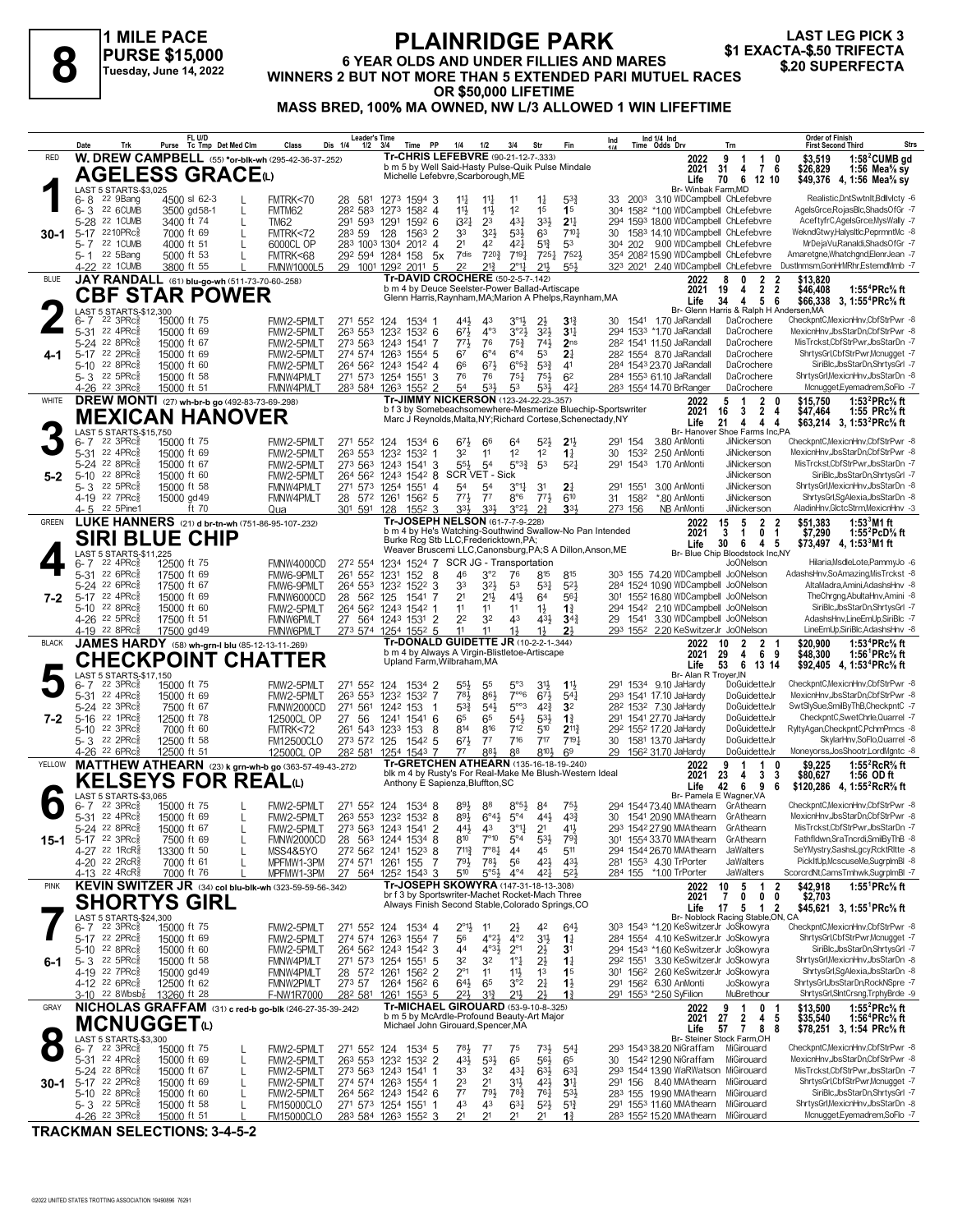

### **PLAINRIDGE PARK 5 YEARS AND OLDER MARES PURSE \$7,000**<br>
Tuesday, June 14, 2022 **19 A TRACKMASTER RATING OF 72 OR LESS 19 EXACTA-\$.50 TRIFECTA**<br>
THAT ARE NON WINNERS \$7,500 IN 2022 **THAT ARE NON WINNERS \$7,500 IN 2022 RACE WINNERS LAST 3 STARTS IN 2022 NOT ELIGIBLE**

# **\$.20 WICKED HI 5 PENTAFECTA**

|              | Date<br>Trk                                                         | FL U/D<br>Purse Tc Tmp Det Med Clm                                  | Class<br>Dis 1/4<br>1/2                                      | Leader's Time<br>3/4<br>Time<br>PP                                                            | 1/4<br>1/2<br>3/4<br>Str                                                                                                                             | Ind 1/4 Ind<br>Time Odds Drv<br>Ind<br>Fin<br>Trn                                                                                    | <b>Order of Finish</b><br>Strs<br><b>First Second Third</b>                                                                                                                        |
|--------------|---------------------------------------------------------------------|---------------------------------------------------------------------|--------------------------------------------------------------|-----------------------------------------------------------------------------------------------|------------------------------------------------------------------------------------------------------------------------------------------------------|--------------------------------------------------------------------------------------------------------------------------------------|------------------------------------------------------------------------------------------------------------------------------------------------------------------------------------|
| <b>RED</b>   |                                                                     | NICHOLAS GRAFFAM (31) c red-b go-blk (246-27-35-39-.242)            |                                                              |                                                                                               | Tr-MICHAEL GIROUARD (53-9-10-8-.325)<br>b m 5 by Artspeak-Bettor's Dee-Bettor's Delight                                                              | 2022<br>0<br>1                                                                                                                       | $\mathbf{0}$<br>\$350<br>- 0                                                                                                                                                       |
|              |                                                                     | <b>DEE'S ARTISTE</b>                                                |                                                              | Michael John Girouard, Spencer, MA                                                            |                                                                                                                                                      | 2021<br>21<br>3<br>Life<br>22<br>3                                                                                                   | 1:56 <sup>1</sup> PRc <sup>5</sup> / <sub>8</sub> gd<br>$\overline{2}$<br>\$28,716<br>3<br>$\overline{2}$<br>\$29,066 4, 1:56 <sup>1</sup> PRc <sup>5</sup> / <sub>8</sub> gd<br>3 |
|              | LAST 5 STARTS-\$7,550<br>6-7 2210PRcs                               | 7000 ft 75                                                          | TM Rating: 57.06<br>FMTRK<72<br>272 571                      | 1564 5<br>127                                                                                 | 5 <sup>8</sup><br>21<br>411,<br>75<br>66                                                                                                             | Br- Michael John Girouard, MA<br>30 <sup>2</sup> 158 <sup>2</sup><br>7.30 NiGraffam<br>MiGirouard                                    | PchmPrncs,ArtOfWigl,HeySweete -8                                                                                                                                                   |
|              | 5-31 22 2PRc<br>11-15 21 2PRc                                       | ft 66<br>10000 ft 47                                                | QUA<br>282 572<br>284 583                                    | $154^3$ 5<br>1262                                                                             | 21}<br>34}<br>45}<br>48<br>$11\frac{1}{2}$<br>$11\frac{1}{4}$<br>$1\frac{1}{2}$<br>$1\frac{1}{2}$                                                    | 512<br>293 157<br>NB MiGirouard<br>MiGirouard<br>33}<br>294 157<br>4.50 NiGraffam<br>MiGirouard                                      | ActonHnv,MyCamGirl,EmptyGest -7<br>ScotlynSI,CheckpntC,DesArtste -6                                                                                                                |
| $9 - 2$      | 11-8 <sup>21</sup> 2PRc                                             | 10000 ft 60                                                         | <b>FMNW1PMLT</b><br><b>FMNW1PMLT</b><br>272 583              | 1271<br>$156^2$ 5<br>1272<br>1572<br>3                                                        | 481<br>$3^{01}$<br>$2^{\circ}$ ns<br>2 <sub>hd</sub>                                                                                                 | MiGirouard<br>1nk<br>30 1572<br>*.05 NiGraffam                                                                                       | DesArtste.GreatMdws.LovlvLdvM -7                                                                                                                                                   |
|              | 11- 1 21 6PRc<br>10-24 <sup>21</sup> 2PRc                           | 10000 ft 58<br>10000 ft 54                                          | 281<br>581<br><b>FMNW1PMLT</b><br>274 58<br><b>FMNW1PMLT</b> | 1264<br>1562 5<br>127<br>$1573$ 5                                                             | 771<br>$75\frac{3}{4}$<br>$7^{\circ}4_{4}^{3}$<br>$64\frac{1}{2}$<br>$2^{\circ}1\frac{1}{4}$<br>$2^{\circ}1\frac{1}{4}$<br>33}<br>$5^{3}\frac{1}{2}$ | 561<br>294 1573<br>3.70 NiGraffam<br>MiGirouard<br>$59\frac{3}{4}$<br>322 1593 *1.00 AnMonti<br>MiGirouard                           | CheckpntC,HalysItIc,PembrkJnb -9<br>ScotlynSI,CheckpntC,GreatMdws -8                                                                                                               |
|              | 10-18 <sup>21</sup> 2PRc                                            | 12500 ft 59                                                         | FMNW1PMLT<br>283 593                                         | 1572 4<br>128                                                                                 | 55}<br>53<br>$6^{2}\frac{3}{4}$<br>64                                                                                                                | 441<br>293 1581 1.20 AnMonti<br>MiGirouard                                                                                           | CheckpntC,ScotlynSI,MrtysGirl -6                                                                                                                                                   |
| <b>BLUE</b>  |                                                                     | MATTHEW ATHEARN (23) k grn-wh-b go (363-57-49-43-.272)              |                                                              |                                                                                               | Tr-RANDY BICKMORE (82-18-6-8-293)<br>b m 5 by Big Jim-Shadows Wonder-Shadow Play                                                                     | 2022<br>0<br>2021<br>27<br>5                                                                                                         | 0<br>-0<br>\$41.002<br>5<br>-5<br>1:56 $PRc\%$ ft                                                                                                                                  |
|              | LAST 5 STARTS-\$11,980                                              | SCOTLYNN SEELSTERധ                                                  | TM Rating: 62.33                                             | David A Del Pozzo, Methuen, MA                                                                |                                                                                                                                                      | 43<br>8<br>Life<br>Br- Seelster Farms Inc,ON, CA                                                                                     | 9<br>\$63,355 3, 1:54 <sup>1</sup> PRc <sup>5</sup> / <sub>8</sub> ft<br>8                                                                                                         |
|              | 5-31 2210PRcs                                                       | 7000 ft 69                                                          | FMTRK<72<br>28<br>571                                        | 126<br>1561 5                                                                                 | 78<br>2°3<br>$1\frac{1}{2}$<br>$1\frac{1}{2}$<br>11                                                                                                  | 314 1574 *1.00 BrRanger<br>RaBickmore                                                                                                | KatieCght,CbfBarons,ArtOfWigl -8                                                                                                                                                   |
|              | 5-14 22 1CUMB<br>12-20 <sup>21</sup> 2CUMB                          | ft 89<br>4600 gd23-2                                                | 303<br>QUA<br>101<br><b>FMNW3500L5</b><br>301                | 130<br>1594<br>-1<br>1021 1314<br>201                                                         | $11\frac{3}{4}$<br>$21\frac{1}{2}$<br>23<br>37<br>$5^{\circ}3^{\frac{3}{4}}$<br>331<br>$3^{012}$<br>$55\frac{3}{4}$                                  | 36 <sub>4</sub><br>303 2011<br>NB BrRanger<br>RaBickmore<br>5153<br>312 204 *1.70 BrRanger<br>RaBickmore                             | AvrySistr,JoyThThrd,ScotlynSI -4<br>HumorMe,ShesAFrbl,WomnInGld -5                                                                                                                 |
| 3-1          | 12-5 21 5 CUMB                                                      | 4500 gd34-1<br>$\mathsf{L}$                                         | <b>FMNW3000L5</b><br>283 594                                 | 1282<br>1591<br>$\overline{2}$<br>$\overline{4}$                                              | 21}<br>$21\frac{1}{4}$<br>3 <sup>11</sup><br>$3^{11}$<br>$2^{\circ}$ hd<br>$11\frac{1}{2}$                                                           | 1 <sub>hd</sub><br>303 1591 *1.60 BrRanger<br>RaBickmore<br>1nk<br>30 <sup>2</sup> 1584 *1.00 BrRanger<br>RaBickmore                 | ScotlynSl.HumorMe.MrthsStar -7<br>ScotlynSl,KimsDay,DntSwtnIt -6                                                                                                                   |
|              | 11-28 <sup>21</sup> 5 CUMB<br>11-21 <sup>21</sup> 5PRc <sup>5</sup> | 4000 gd32-1<br>15000 ft 50                                          | <b>FMNW2000L5</b><br><b>FMNW4PMLT</b><br>28 <sup>2</sup> 58  | 29 594 1282<br>1584<br>1264 156<br>$\overline{4}$                                             | $11\frac{1}{2}$<br>$1\frac{1}{2}$<br>2 <sup>11</sup><br>$2^{11}$<br>31<br>311                                                                        | 1nk<br>29<br>156 17.90 BrRanger<br>RaBickmore                                                                                        | ScotlynSI, MexicnHnv, ShesAFrbl -6                                                                                                                                                 |
| WHITE        | 11-15 <sup>21</sup> 2PRc3                                           | 10000 ft 47<br><b>SCOTT RENZ</b> (45) gra-blk-s red (36-0-1-3-.043) | <b>FM10000CLO</b><br>284 583                                 | 1271<br>1562 4<br>Tr-SCOTT RENZ (41-1-1-3-.062)                                               | 33<br>$3^{01}$<br>$2^{\circ}3$<br>21                                                                                                                 | $11\frac{1}{4}$<br>291 1562 *.80 MMAthearn<br>RaBickmore<br>2022<br>0                                                                | ScotlynSl,CheckpntC,DesArtste -6<br>1<br>\$4.340                                                                                                                                   |
|              |                                                                     | <b>ART OF WIGGLING</b>                                              |                                                              |                                                                                               | b m 5 by Mr Wiggles-State Of The Art-Artsplace<br>Scott J Renz, Bloomsburg, PA; Dr Holly B Guastalli, Brandon, FL                                    | $\overline{2}$<br>2021<br>29                                                                                                         | 1 <sub>7</sub><br>\$15,386<br>1:56 $ReR\%$ ft                                                                                                                                      |
|              | LAST 5 STARTS-\$3,990                                               |                                                                     | TM Rating: 66.22                                             |                                                                                               |                                                                                                                                                      | Life<br>50<br>3<br>Br- Spring Haven Farm, OH                                                                                         | 4 11<br>\$36,091 4, 1:56 RcR <sup>5</sup> / <sub>8</sub> ft                                                                                                                        |
|              | 2210PRc<br>$6 - 7$<br>2210PRc<br>5-31                               | 7000 ft 75<br>7000 ft 69                                            | FMTRK<72<br>272 571<br>571<br>FMTRK<72<br>28                 | 127<br>1564 4<br>126<br>1561<br>$\overline{4}$                                                | $6^{\circ}4\frac{1}{2}$<br>53}<br>$5^{2}$<br>$55\frac{1}{2}$<br>2 <sup>5</sup><br>54}<br>$6°3\frac{1}{2}$<br>$5^{2}$<br>54                           | 30 1574 3.70 ScRenz<br>ScRenz<br>3nk<br>293 1561<br>8.40 ScRenz<br>ScRenz                                                            | PchmPrncs,ArtOfWigl,HeySweete -8<br>KatieCght,CbfBarons,ArtOfWigl -8                                                                                                               |
|              | 5-24 2210PRc                                                        | 7000 ft 67                                                          | 274 58<br>FMTRK<72                                           | 1272<br>1564<br>3                                                                             | $4^{\circ}3$<br>43<br>$2^{\circ}$<br>$2\frac{1}{2}$<br>3 <sup>1</sup>                                                                                | 292 1564 17.30 ScRenz<br>ScRenz                                                                                                      | MitnyNcle,KatieCght,ArtOfWigl -8                                                                                                                                                   |
|              | 10-1 5-17 22 3PRcs<br>22 3PRc3<br>$5 - 10$                          | 7500 ft 69<br>7000 ft 60                                            | FMNW2000CD<br>28<br>FMTRK<72                                 | 563 1244<br>1534<br>-7<br>261 543 1233<br>153<br>6                                            | 79<br>811<br>8123<br>811<br>510<br>510<br>611<br>711                                                                                                 | ScRenz<br>$8^{10}\frac{3}{4}$<br>284 156 51.80 ScRenz<br>ScRenz<br>4151<br>301 156 72.30 ScRenz                                      | Fathfldwn,SraTncrdi,SmilByThB -8<br>RyltyAgan.CheckpntC.PchmPrncs -8                                                                                                               |
|              | $4 - 6$ 22 2RcR <sup>3</sup><br>22 8RcR <sup>5</sup><br>3-30        | 7000 ft 55<br>7000 ft 54                                            | MPFMW1-3PM<br>263 562 126<br>MPFMNW3PM<br>273 572            | 156<br>5<br>$155^2$ 5<br>1261                                                                 | 711,<br>76}<br>96<br>55<br>683<br>67<br>$73\frac{1}{4}$<br>$63\frac{3}{4}$                                                                           | $5^{2}$<br>ScRenz<br>292 1563 29.10 ScRenz<br>63 <sup>1</sup><br>291 156 21.70 ScRenz<br>ScRenz                                      | SugrpImBI,KelsysFrR,CamsTmhwk -9<br>KelsysFrR,CamsTmhwk,SugrplmBl -8                                                                                                               |
| <b>GREEN</b> |                                                                     | JAY RANDALL (61) blu-go-wh (511-73-70-60-.258)                      |                                                              |                                                                                               | Tr-MICHAEL EATON (69-8-9-9-232)                                                                                                                      | 0<br>2022<br>8                                                                                                                       | 1<br>2<br>\$7.222                                                                                                                                                                  |
|              |                                                                     | MY CAM GIRL⇔©                                                       |                                                              |                                                                                               | b m 6 by Pet Rock-One Fine Cam-Camluck<br>M E Eaton, Mendon, MA; R J Mc Hugh, Norwood, MA;                                                           | 2021<br>3<br>35<br>77<br>5<br>Life<br>-16                                                                                            | 5<br>3<br>1:53 $1$ ScD $\%$ ft<br>\$46.980<br>6<br>\$79.761 5. 1:53 <sup>1</sup> ScD% ft                                                                                           |
|              | LAST 5 STARTS-\$4,072<br>22 9PRc3<br>6-7                            | 7500 ft 75<br>ŧ<br>-L                                               | TM Rating: 70.52<br>FMNW2000CD<br>271 563                    | 1243 154<br>9                                                                                 | R J Griffin, Salem, MA; R M Young, Wellesley, MA<br>$7^{\circ}13\frac{1}{2}$<br>710<br>99<br>911                                                     | Br- Gregory S Triplet, OH<br>6137<br>29 <sup>2</sup> 156 <sup>3</sup> 49.90 JaRandall<br>MiEaton                                     | RyltyAgan,KatieCght,TooMchSun -9                                                                                                                                                   |
|              | 22 2PRc3<br>5-31                                                    | ft 66<br>$\pm$<br>-L                                                | 282 572<br>QUA                                               | 1262 1543 1                                                                                   | $2^{\circ}2$<br>$54\frac{1}{2}$<br>$5^{\circ}6$<br>2 <sup>2</sup><br>2 <sup>2</sup>                                                                  | 281 155<br>NB JaRandall<br>MiEaton                                                                                                   | ActonHnv,MyCamGirl,EmptyGest -7                                                                                                                                                    |
| $5 - 2$      | 3-28 <sup>22</sup> 5Stga<br>$3 - 21$<br>2213Stga                    | 11250 ft 25-1<br>$\mathbf{I}$<br>11250 ft 50                        | 28 581<br>FMW2-5PMCD<br>FMW2-5PMCD<br>274 58                 | 1273 1573 1<br>1261<br>$156^2$ 4                                                              | 33}<br>333<br>$3^{2}\frac{3}{4}$<br>33<br>44<br>$67\frac{3}{4}$<br>5°61<br>$3^{\circ}7$<br>$3^{7}$                                                   | 1582 13.30 JaRandall<br>MiEaton<br>30 <sup>1</sup><br>MiEaton<br>38 <sub>1</sub><br>30 <sup>3</sup> 158 <sup>1</sup> 14.80 JaRandall | Tsimis, Oliv CmdnG, DrmOnARol -9<br>AlwaysWtc,TimTImgn,MyCamGirl -8                                                                                                                |
|              | 3-14 22 9Stga                                                       | 11250 ft 42                                                         | FMW2-5PMCD<br>274 582                                        | 1272 1571 4                                                                                   | $2^{\circ}$ ns<br>32}<br>3 <sup>31</sup><br>2 <sup>11</sup>                                                                                          | MiEaton<br>$5^{13}$<br>301 1573 1.85 JaRandall                                                                                       | DrmOnARol,AcfyfrRvr,MadamDlce -7<br>MileyRose,ApBlazOfG,MyCamGirl -8                                                                                                               |
|              | 3-7 2210Stga<br>2-21 <sup>2212</sup> Stga                           | 10500 sy 38-1<br>11250 ft 51                                        | FMW2-5PMCD<br>FMW2-5PMCD<br>281 58                           | 28 <sup>2</sup> 571 1254 156 <sup>2</sup> 2<br>$155^{1}$ 6<br>1261                            | 3°3 <sup>1</sup><br>331<br>3 <sup>31</sup><br>$2^{21}$<br>712<br>7°6<br>$8^{\circ}7$<br>981                                                          | 303 157 7.20 JaRandall<br>MiEaton<br>3 <sup>31</sup><br>971<br>29 1563 21.30 JaRandall<br>MiEaton                                    | Tsimis,CndrsBaby,UnstopblH -9                                                                                                                                                      |
| <b>BLACK</b> |                                                                     | JAMES HARDY (58) wh-grn-I blu (85-12-13-11-269)                     |                                                              | Tr-PAUL VACCA (13-0-0-2-.051)                                                                 | ro m 5 by Ponder-Colorful Hanover-Artiscape                                                                                                          | 2022<br>8<br>0<br>2021<br>29<br>4                                                                                                    | 0<br>\$2.685<br>3<br>3<br>\$35,275<br>1:54 PRc% ft                                                                                                                                 |
|              | LAST 5 STARTS-\$1,750                                               | PEPPERMINT MOCHAω                                                   |                                                              |                                                                                               | Paul A & Rosalie M Vacca, Norton, MA                                                                                                                 | Life<br>54<br>6<br>Br- John Cancelliere, NJ                                                                                          | 5<br>8<br>\$57,520 3, 1:53 <sup>3</sup> M1 ft                                                                                                                                      |
|              | 2210PRc<br>6-7                                                      | 7000 ft 75                                                          | TM Rating: 64.24<br>272 571<br>FMTRK<72                      | 1564 6<br>127                                                                                 | 3°2<br>$2^{\circ}1$<br>43<br>2 <sup>4</sup>                                                                                                          | 68 <sup>3</sup><br>31 158 <sup>3</sup> *1.40 JaHardy<br>PaVacca                                                                      | PchmPrncs,ArtOfWigl,HeySweete -8                                                                                                                                                   |
|              | 2210PRc<br>5-31<br>5-24 2210PRcs                                    | 7000 ft 69<br>7000 ft 67<br>L                                       | 28 571<br>FMTRK<72<br>274 58<br>FMTRK<72                     | 1561<br>8<br>126<br>1272<br>1564<br>-7                                                        | $6^{\circ}5\frac{1}{2}$<br>$4^{\circ}2$<br>3 <sup>1</sup><br>$6^{\circ}4\frac{1}{2}$<br>$4\frac{1}{2}$<br>75}<br>65<br>53<br>5 <sup>4</sup>          | PaVacca<br>294 1561 20.10 JaHardy<br>$5^{3}$<br>PaVacca<br>29<br>1572 8.50 JaHardy                                                   | KatieCght,CbfBarons,ArtOfWigl -8<br>MitnyNcle,KatieCght,ArtOfWigl -8                                                                                                               |
| 3-1          | 5-17 2210PRcs<br>22 8PRc3                                           | 7000 ft 69                                                          | 283 59<br>FMTRK<72                                           | 128<br>$156^3$ 5                                                                              | 1 <sup>2</sup><br>$1\frac{1}{2}$<br>$1\frac{1}{2}$<br>11                                                                                             | 292 1572 1.80 JaHardy<br>3 <sup>3</sup><br>PaVacca<br>PaVacca                                                                        | WekndGtwy,HalysItIc,PeprmntMc -8<br>SiriBlc.JbsStarDn.ShrtysGrl -7                                                                                                                 |
|              | 5-10<br>5-3 2211PRcs                                                | 15000 ft 60<br>7000 ft 58                                           | FMW2-5PMLT<br>FMTRK<72                                       | 264 562 1243<br>1542 2<br>1554 2<br>274 573 1261                                              | 33<br>33<br>$5^{4}$<br>$64\frac{1}{4}$<br>3°2<br>$3^{2}\frac{1}{2}$<br>32<br>32                                                                      | $74\frac{3}{4}$<br>294 1552 34.90 JaHardy<br>44}<br>PaVacca<br>30<br>1563 12.30 JaHardy                                              | SraTncrdi,RyltyAgan,PchmPrncs -7                                                                                                                                                   |
| YELLOW       | 22 5PRc<br>4-21                                                     | 7000 ft 55<br>W. DREW CAMPBELL (55) *or-blk-wh (295-42-36-37-.252)  | FMTRK<72<br>281 581                                          | 126 <sup>2</sup> 156 <sup>2</sup> 4<br>Tr-MARK HARRIS (35-3-7-5-244)                          | 54<br>55<br>66<br>54<br>6 <sup>3</sup>                                                                                                               | 294 157 10.40 JaHardy<br>PaVacca<br>2022<br>10<br>0                                                                                  | WomnInGId.PchmPrncs.YourMomma -6<br>2<br>\$4,302                                                                                                                                   |
|              |                                                                     | <b>CASH CRAZY EXPRESS</b>                                           |                                                              | Gayle Harris, Bangor, ME                                                                      | b m 6 by Art Major-Crazy Eights-Bettor's Delight                                                                                                     | 12<br>2021<br>47<br>5                                                                                                                | \$32,948<br>1:57 <sup>1</sup> PRc <sup>5</sup> / <sub>8</sub> ft<br>8                                                                                                              |
|              | LAST 5 STARTS-\$1,510                                               |                                                                     | TM Rating: 66.47                                             |                                                                                               |                                                                                                                                                      | 108<br>10 23 19<br>Life<br>Br- Lauren B Tucker & Robert A Tucker, NJ                                                                 | \$78,733 3, 1:55 Stga ft                                                                                                                                                           |
|              | 22 2Bang<br>6-5<br>5-29 22 8Bang                                    | 4250 ft 65<br>4000 ft 76                                            | FMTRK<65<br>291 593<br>FMTRK<64                              | 129<br>$\overline{2}$<br>159<br>282 592 1282 1583 2                                           | $2^{13}$<br>$21\frac{1}{2}$<br>31}<br>2 <sup>11</sup><br>3 <sup>1</sup><br>$53\frac{1}{4}$<br>3 <sup>2</sup><br>$6^{2}$<br>44                        | 294 159 13.40 ShThayer<br>MaHarris<br>30 <sup>2</sup> 159 <sup>2</sup> 2.50 MMAthearn<br>44 <sup>1</sup><br>MaHarris                 | FivCntDps,Shesalfin,CashCrazy -7<br>Natveldel,AgeIsANmb,FivCntDps -6                                                                                                               |
|              | 5-23 <sup>22</sup> 3Bang                                            | 4200 ft 60                                                          | FMNW1000CD                                                   | $284 583 12/3 15/3 6$                                                                         | 6'3<br>$6^{3}$<br>$5^{34}$<br>6.54                                                                                                                   | $6^{o}4$<br>304 1591 4.20 AnHarrington MaHarris<br>293 1583 9.00 MMAthearn MaHarris                                                  | PstTmeTrr,Daydrmrms,Tyronbtrs -6<br>RdySetRck,PmbrkeAli,HumorMe -5                                                                                                                 |
| 9-1          | 5-18 22 4Bang<br>5-11 22 4Bang                                      | 4000 ft 61<br>4000 ft 73                                            | FMNW1500CD<br>29<br>284 594 129<br>FMNW1500CD                | 592 1282 158<br>158<br>$\overline{4}$                                                         | 331<br>$4^{2}\frac{3}{4}$<br>43<br>441<br>45<br>$44\frac{3}{4}$<br>43<br>$3^{31}$                                                                    | $5^{3}$<br>291 1584 5.10 MMAthearn MaHarris<br>$34\frac{1}{2}$                                                                       | PmbrkeAli,HumorMe,CashCrazy -7                                                                                                                                                     |
|              | 5-4 <sup>22</sup> 7Bang<br>4-29 22 2CUMB                            | 4000 gd 49-1<br>4000 ft 49                                          | FMNW1500CD<br><b>FMNW1500L5</b><br>28 593 129                | 304 1032 1323 2033 4<br>200 <sup>4</sup> 5                                                    | $2^{13}$<br>$21\frac{1}{2}$<br>32<br>31<br>2 <sup>1</sup><br>$3^{\circ\circ}3$<br>$5^{4}$<br>$4^{\circ}3\frac{1}{4}$<br>33<br>2 <sup>2</sup>         | 304 2034 2.30 MMAthearn<br>MaHarris<br>313 2011 4.20 WDCampbell MaHarris                                                             | Tyronbtrs,CashCrazy,PmbrkeAli -6<br>RacngFrRc,CashCrazy,Realistic -7                                                                                                               |
| <b>PINK</b>  |                                                                     | KEVIN SWITZER JR (34) col blu-blk-wh (323-59-59-56-342)             |                                                              |                                                                                               | Tr-TERRENCE MC GEE (13-0-0-2-.051)                                                                                                                   | 2022<br>5<br>0                                                                                                                       | 0 <sub>1</sub><br>\$1,400                                                                                                                                                          |
|              |                                                                     | <b>HEY SWEETIE</b>                                                  |                                                              | Terrence D Mc Gee, Pepperell, MA                                                              | b m 7 by Mach Three-Naughty Nettie G-Albert Albert                                                                                                   | $\overline{2}$<br>2021<br>13<br>104 15 15 15<br>Life                                                                                 | \$9,602<br>1 1<br>$1:584BR$ gd<br>\$162,930 4, 1:53 MVR% ft                                                                                                                        |
|              | LAST 5 STARTS-\$1,400<br>6-7 2210PRc                                | 7000 ft 75                                                          | TM Rating: 58.92<br>FMTRK<72<br>272 571                      | 127<br>1564 3                                                                                 | $2^{\circ \circ 2}$<br>45<br>$86\frac{1}{2}$<br>$86\frac{1}{2}$                                                                                      | Br- Stuart L Bolender, ON, CA<br>$36\frac{3}{4}$<br>304 1581 12.20 BrRanger<br>TeMcgee                                               | PchmPrncs,ArtOfWigl,HeySweete -8                                                                                                                                                   |
|              | 5-31 2210PRc<br>5-24 2210PRcs                                       | 7000 ft 69                                                          | FMTRK<72<br>28 571                                           | 3<br>126<br>1561                                                                              | $74\frac{1}{2}$<br>76}<br>$7°5\frac{1}{2}$<br>85<br>76<br>4 <sup>2</sup>                                                                             | $8^{8}$ <sub>4</sub><br>311 158 27.80 JaRandall<br>TeMcgee                                                                           | KatieCght,CbfBarons,ArtOfWigl -8<br>MitnyNcle,KatieCght,ArtOfWigl -8                                                                                                               |
|              | 20-1 5-17 2210PRc                                                   | 7000 ft 67<br>7000 ft 69                                            | 274 58<br>FMTRK<72<br>283 59<br>FMTRK<72                     | 1272 1564 6<br>128<br>$156^3$ 8                                                               | 6°5<br>$4^{\circ}2\frac{1}{2}$<br>811<br>$89\frac{1}{2}$<br>$86\frac{1}{2}$<br>86                                                                    | 291 157 38.40 BrRanger<br>TeMcgee<br>$4^{11}$<br>294 159 56.80 BrRanger<br>TeMcgee<br>$8^{12}$                                       | WekndGtwy,HalysItIc,PeprmntMc -8                                                                                                                                                   |
|              | 5-10 22 3PRc<br>5-3 <sup>22</sup> 3PRc <sup>3</sup>                 | 7000 ft 60<br>ft $54$                                               | FMTRK<72<br>QUA                                              | 261 543 1233 153<br>-1<br>28 <sup>2</sup> 58 <sup>3</sup> 127 <sup>2</sup> 156 <sup>4</sup> 2 | 611<br>$7^{13}$<br>813<br>$8^{11}\frac{1}{2}$<br>45<br>43<br>45<br>48                                                                                | 303 1564 25.70 BrRanger<br>$6^{19}$<br>TeMcgee<br>$48\frac{1}{2}$<br>30 158 <sup>2</sup> NB BrRanger<br>TeMcgee                      | RyltyAgan,CheckpntC,PchmPrncs -8<br>RightflyM,CaptanHil,PpsPolRom -5                                                                                                               |
|              | 11-22 <sup>21</sup> 7PRc                                            | 6000 gd52                                                           | FMTRK<70<br>272 571                                          | 126 <sup>2</sup> 157 8                                                                        | 78<br>$64\frac{1}{4}$<br>$8^{3}\frac{3}{4}$<br>66<br>74                                                                                              | 1581 14.00 RonCushing<br>TeMcgee<br>31                                                                                               | MissB,DownstFxy,CbfBarons -8                                                                                                                                                       |
| GRAY         |                                                                     | MICHAEL STEVENSON (57) *mar-wh-blu (108-13-11-11-211)               |                                                              |                                                                                               | <b>Tr-JENNIFER ALLEN (1-0-0-0-.000)</b><br>b s 10 by Shark Gesture-Bermuda Babe-Life Sign                                                            | 2022<br>0<br>-23<br>2021<br>$\overline{1}$                                                                                           | $0\quad 0$<br>\$8,330<br>1:57 <sup>4</sup> PRc% ft<br>$\mathbf{1}$<br>3                                                                                                            |
|              | LAST 5 STARTS-\$4,500                                               | EMPTY GESTUREധ                                                      | TM Rating: 61.02                                             | Jennifer M Allen, Rehoboth, MA                                                                |                                                                                                                                                      | Life 221 39 32 27<br>Br- Kentuckiana Farms Gen Par,KY                                                                                | \$203,287 6, 1:52 <sup>2</sup> PRc <sup>5</sup> / <sub>8</sub> ft                                                                                                                  |
|              | 6-7 2210PRc                                                         | 7000 ft 75<br>L                                                     | FMTRK<72                                                     | 27 <sup>2</sup> 57 <sup>1</sup> 127 156 <sup>4</sup> 8                                        | $64\frac{1}{2}$<br>$dx8^7$ $8^7\frac{1}{2}$<br>$63\frac{1}{2}$                                                                                       | 712<br>304 1591 65.20 MiStevenson JeAllen                                                                                            | PchmPrncs,ArtOfWigl,HeySweete -8                                                                                                                                                   |
|              | 5-31 22 2PRc3<br>11-22 <sup>21</sup> 7PRc                           | ft $66$<br>L<br>6000 gd52<br>L                                      | QUA<br>FMTRK<70                                              | 28 <sup>2</sup> 57 <sup>2</sup> 126 <sup>2</sup> 154 <sup>3</sup> 6<br>272 571 1262 157 9     | $21\frac{1}{2}$<br>11号<br>$3^{21}$<br>36<br>3 <sup>9</sup><br>SCR VET - Sick                                                                         | 293 1562 NB MiStevenson JeAllen<br>JeAllen                                                                                           | ActonHnv,MyCamGirl,EmptyGest -7<br>MissB,DownstFxy,CbfBarons -8                                                                                                                    |
|              | 20-1 11-14 21 2PRc<br>11-7 21 4PRc3                                 | 7000 ft 49<br>7000 ft 55                                            | FMTRK<73<br>28 <sup>3</sup> 58 <sup>3</sup> 127<br>FMTRK<73  | 1571 3<br>274 571 1253 1554 x2                                                                | 32<br>42}<br>431<br>53<br>$79\frac{1}{2}$<br>$712\frac{1}{2}$<br>78<br>$7^{12}$                                                                      | 303 1581 37.00 MiStevenson JeAllen<br>$64\frac{3}{4}$<br>30 <sup>2</sup> 158 <sup>2</sup> 10.60 ThCarlstrom JeAllen<br>713           | CashCrazy, MissB, KityRusel -7<br>Rocknthnt,CrnrdBech,CashCrazy -7                                                                                                                 |
|              | 10-31 <sup>21</sup> 2PRc <sup>3</sup>                               | 6000 ft 63<br>$\mathbf{L}$                                          | FMTRK<70<br>283 574 126                                      | 1574 4                                                                                        | 11<br>1 <sup>2</sup><br>$11\frac{1}{4}$<br>1 <sup>2</sup><br>1 <sup>1</sup>                                                                          | 314 1574 2.00 WDCampbell JeAllen                                                                                                     | EmptyGest,RreJmstne,JstClMin -6                                                                                                                                                    |
|              | 10-24 21 11 PR ca                                                   | 6000 ft 54                                                          | FMTRK<70                                                     | 28 571 1253 156<br>2                                                                          | $4^{3}\frac{3}{4}$<br>3°23<br>11<br>11                                                                                                               | $2^{13}$<br>304 1562 6.60 WDCampbell JeAllen                                                                                         | Rocknthnt,EmptyGest,EstemdMmb -7                                                                                                                                                   |

**TRACKMAN SELECTIONS: 4-2-5-1**